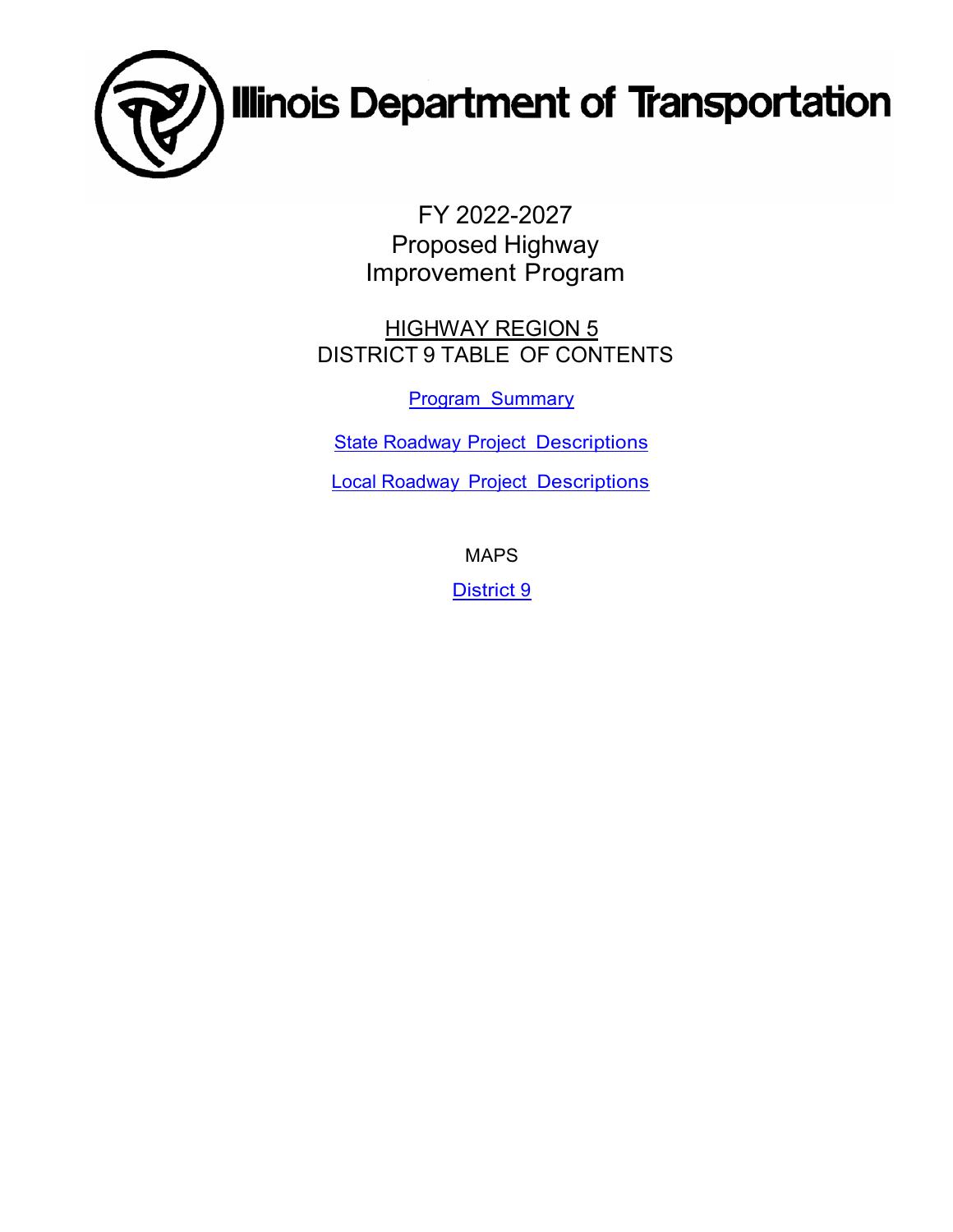#### **TRANSPORTATION PROGRAM SUMMARY ILLINOIS DEPARTMENT OF TRANSPORTATION REGION 5, DISTRICT 9, CARBONDALE**

#### <span id="page-1-0"></span>**Overview**

Highway District 9 encompasses 16 counties in southern Illinois and includes the cities of Carbondale, Mt. Vernon, Marion, Herrin, Harrisburg, Murphysboro, West Frankfort, Benton and Pinckneyville, plus many smaller communities which serve as satellites for the larger employment centers or as focal points of this farming and recreational area. The state highway system in District 9 consists of 1,462 miles of highways and 765 bridges, supporting 7.9 million vehicle miles of travel daily.

#### **State Program**

The program for state and local highways will average \$3.45 billion annually for the FY 2022-2027 period. Approximately \$1.11 billion will be provided during FY 2022-2027 for improvements to state highways in District 9. The following table summarizes anticipated accomplishments on the state highway system in District 9 during this time frame.

#### **FY 2022-2027 Programmed Improvements**

| <b>Roadway Maintenance</b>         |         |
|------------------------------------|---------|
| Interstate NHS (miles)             | 42      |
| Non-Interstate NHS (miles)         | 77      |
| Non-NHS Marked (miles)             | 201     |
| Non-NHS Unmarked (miles)           | 37      |
| <b>Bridges</b>                     |         |
| Interstate NHS (Sq. Ft.)           | 347,791 |
| Non-Interstate NHS (Sq. Ft.)       | 270,617 |
| Non-NHS Marked (Sq. Ft.)           | 71,954  |
| Non-NHS Unmarked (Sq. Ft.)         | 44,014  |
| <b>Safety/System Modernization</b> |         |
| Interstate NHS (miles)             |         |
| Non-Interstate NHS (miles)         | 0       |
| Non-NHS Marked (miles)             | 0       |
| Non-NHS Unmarked (miles)           | 0       |
| Safety Locations (number)          | 9       |
| <b>System Expansion</b>            |         |
| Interstate NHS (miles)             | 25      |
| Non-Interstate NHS (miles)         | 0       |
| Non-NHS Marked (miles)             | 0       |
| Non-NHS Unmarked (miles)           | 0       |
| New Bridges (Sq. Ft.)              | 974     |
| <b>Preservation</b>                |         |
| Roads & Bridges (\$M)              | 149.800 |

Major Highway projects of interest that are tentatively scheduled during the FY 2022-2027 time frame include:

• **Interstate 24 from Interstate 57 interchange to Massac County line.** Resurfacing on 23.6 miles, bridge deck overlays, culvert repair and a bridge replacement four miles south of Johnson County line are programmed during FY 2022-2027 at a cost of \$49.9 million. Of this total, resurfacing on 10 miles from US 45 north of Vienna to Massac County line, bridge deck overlays, culvert repair and the bridge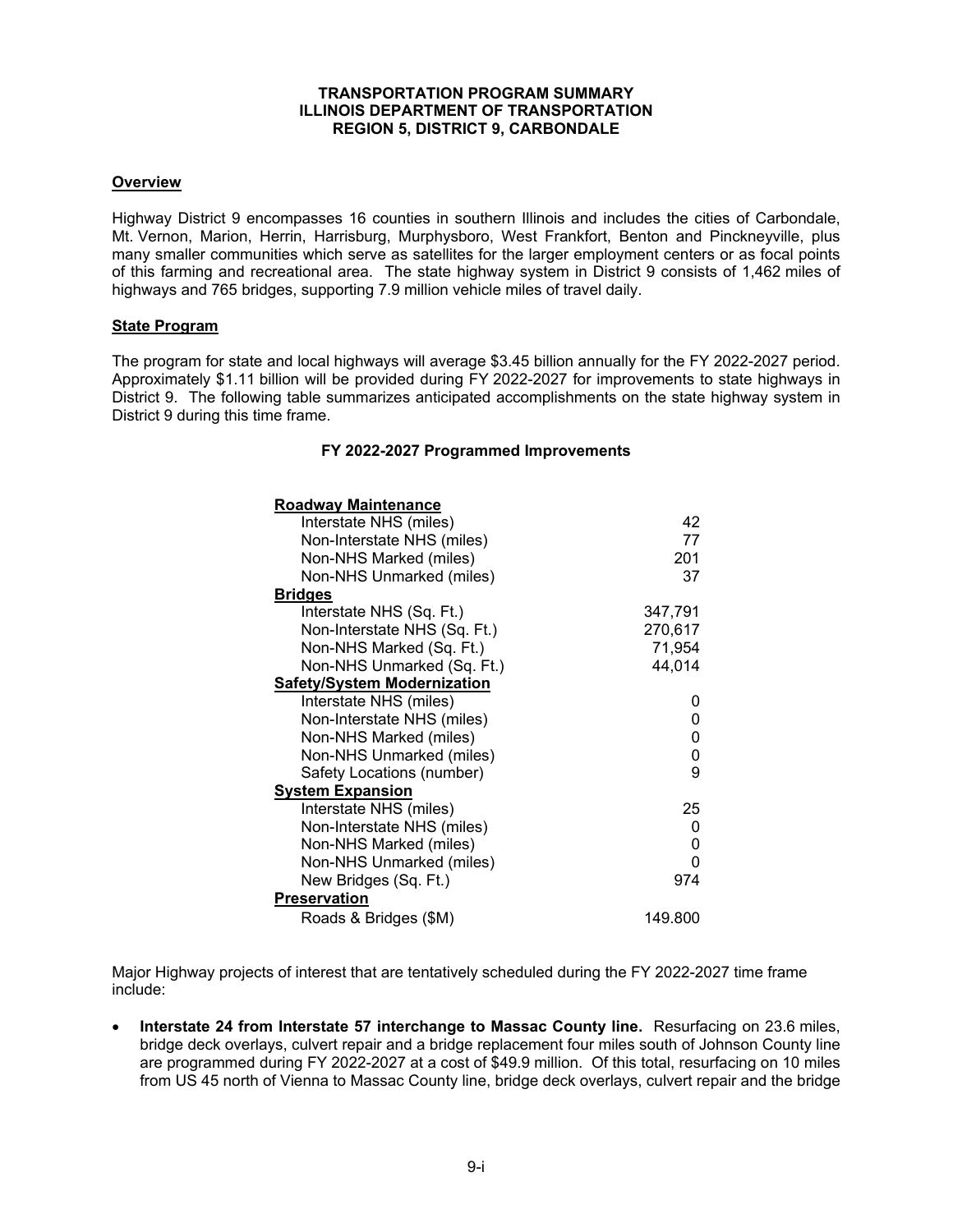replacement four miles south of Johnson County line are programmed in FY 2022 at a cost of \$25.9 million.

- **Interstate 57 (northbound) from 0.5 mile north of Illinois 146 to Interstate 24 in Union and Johnson Counties.** Reconstruction on 12.7 miles of the northbound lanes is programmed during FY 2023-2027 at a cost of \$21.2 million.
- **Interstate 57 from Middle Fork of Big Muddy River north of West Frankfort to Interstate 64 south tri-level interchange in Mt. Vernon.** Additional lanes for 25 miles, bridge replacements, a bridge deck overlay and construction engineering are programmed during FY 2022-2027 at a cost of \$188.3 million. Of this total, additional lanes for 8.5 miles from Middle Fork of Big Muddy River north of West Frankfort to 2.5 miles south of Illinois 154, a bridge replacement and construction engineering are programmed in FY 2022 at a cost of \$74.7 million.
- **Interstate 57/64 at the Illinois 15 interchange in Mt. Vernon.** An interchange reconstruction, a bridge replacement, land acquisition and utility adjustments are programmed during FY 2023-2027 at a cost of \$48 million.
- **Interstate 64 at Wabash River in White County.** A bridge replacement and construction engineering are programmed during FY 2023-2027 at a cost of \$98 million. *Illinois is the lead agency and will share the cost equally with Indiana.*
- **Illinois 37 from Campground Road in Bonnie to Illinois 14 in Benton.** Resurfacing on 13.8 miles, new shoulders, land acquisition, utility adjustments and a bridge replacement are programmed during FY 2022-2027 at a cost of \$35.3 million. Of this total, land acquisition is programmed in FY 2022 at a cost of \$2.2 million.
- **Illinois 146 from Illinois 127 in Jonesboro to Old US 51 in Anna.** Reconstruction of 1.4 miles and land acquisition are programmed during FY 2023-2027 at a cost of \$10.5 million.
- **Illinois 152 from Illinois 127 to US 51 in Perry County.** Resurfacing on 6.8 miles, new shoulders and land acquisition are programmed during FY 2023-2027 at a cost of \$13.5 million.
- **Illinois 154 from Larry Foster Parkway to Fitzgerrell Park Drive at Rend Lake in Franklin County.** A bridge replacement, bikeway and utility adjustments are programmed during FY 2023-2027 at a cost of \$11.3 million.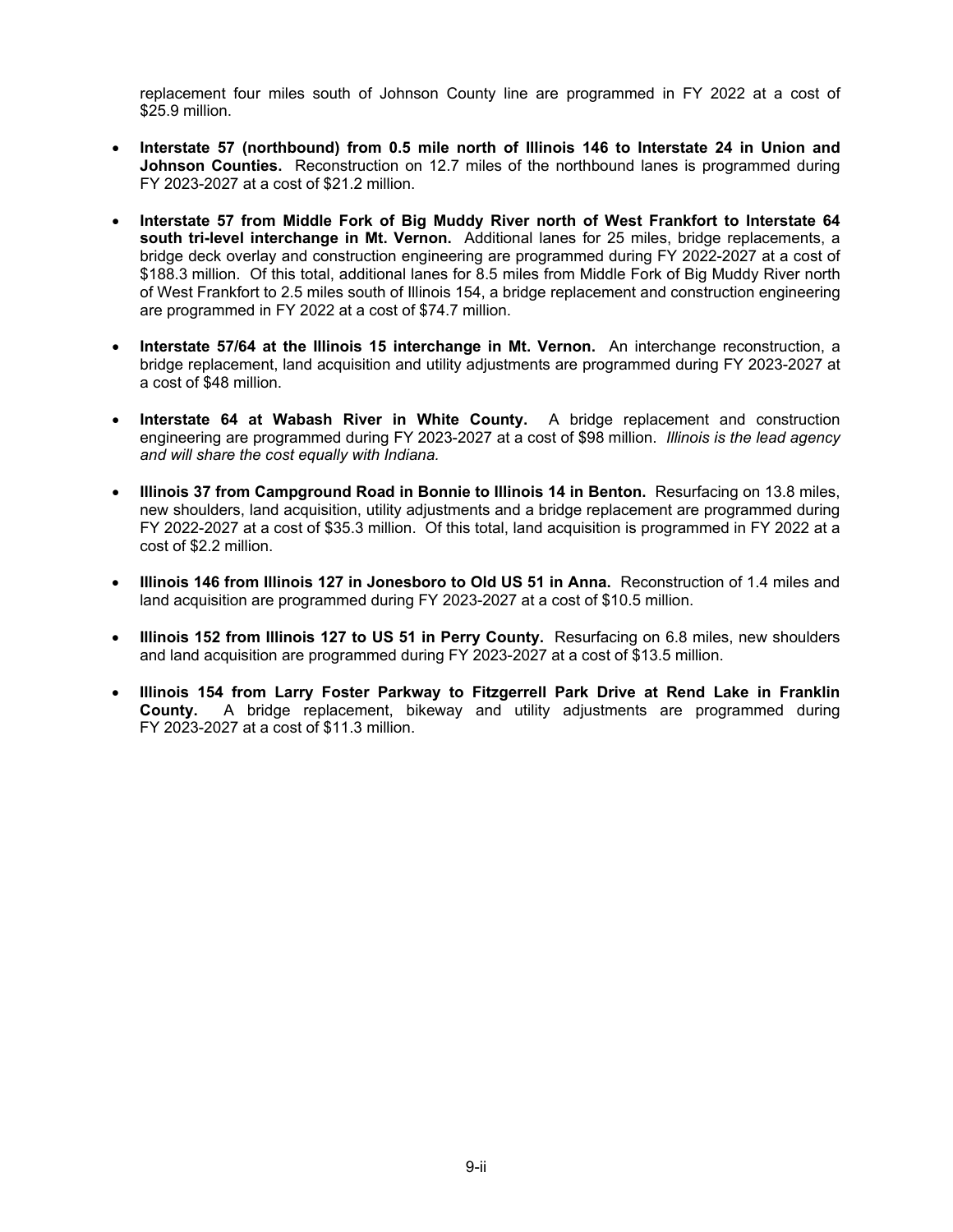<span id="page-3-0"></span>

| Route / Street | Location                                                                       | Improvements               | Est. Cost    | County                              | <b>MYP Years</b>            |
|----------------|--------------------------------------------------------------------------------|----------------------------|--------------|-------------------------------------|-----------------------------|
|                |                                                                                | <b>TAMP Category</b>       |              |                                     | Past Current                |
| 124            | I-57 INTCHG IN WILLIAMSON CO TO US 45 N OF<br><b>VIENNA</b><br>Miles = $13.64$ | SMART OVERLAY              | \$19,000,000 | <b>JOHNSON</b><br><b>WILLIAMSON</b> | 2023-2027<br>3              |
|                |                                                                                | PRESERVATION - PAVEMENTS   |              |                                     |                             |
| 124            | I-57 INTCHG IN WILLIAMSON CO TO US 45 N OF<br><b>VIENNA</b>                    | <b>BRIDGE DECK OVERLAY</b> | \$2,500,000  | <b>JOHNSON</b><br><b>WILLIAMSON</b> | $\overline{2}$<br>2023-2027 |
|                |                                                                                | PRESERVATION - BRIDGES     |              |                                     |                             |
| 124            | 1.7 MI SW OF I-57                                                              | <b>BRIDGE DECK OVERLAY</b> | \$2,500,000  | <b>JOHNSON</b>                      | 2023-2027<br>$\mathbf{2}$   |
|                |                                                                                | PRESERVATION - BRIDGES     |              |                                     |                             |
| 124            | US 45 N OF VIENNA TO MASSAC CO LINE<br>Miles = $9.95$                          | SMART OVERLAY              | \$13,550,000 | <b>JOHNSON</b>                      | $\mathbf{3}$<br>2022        |
|                |                                                                                | PRESERVATION - PAVEMENTS   |              |                                     |                             |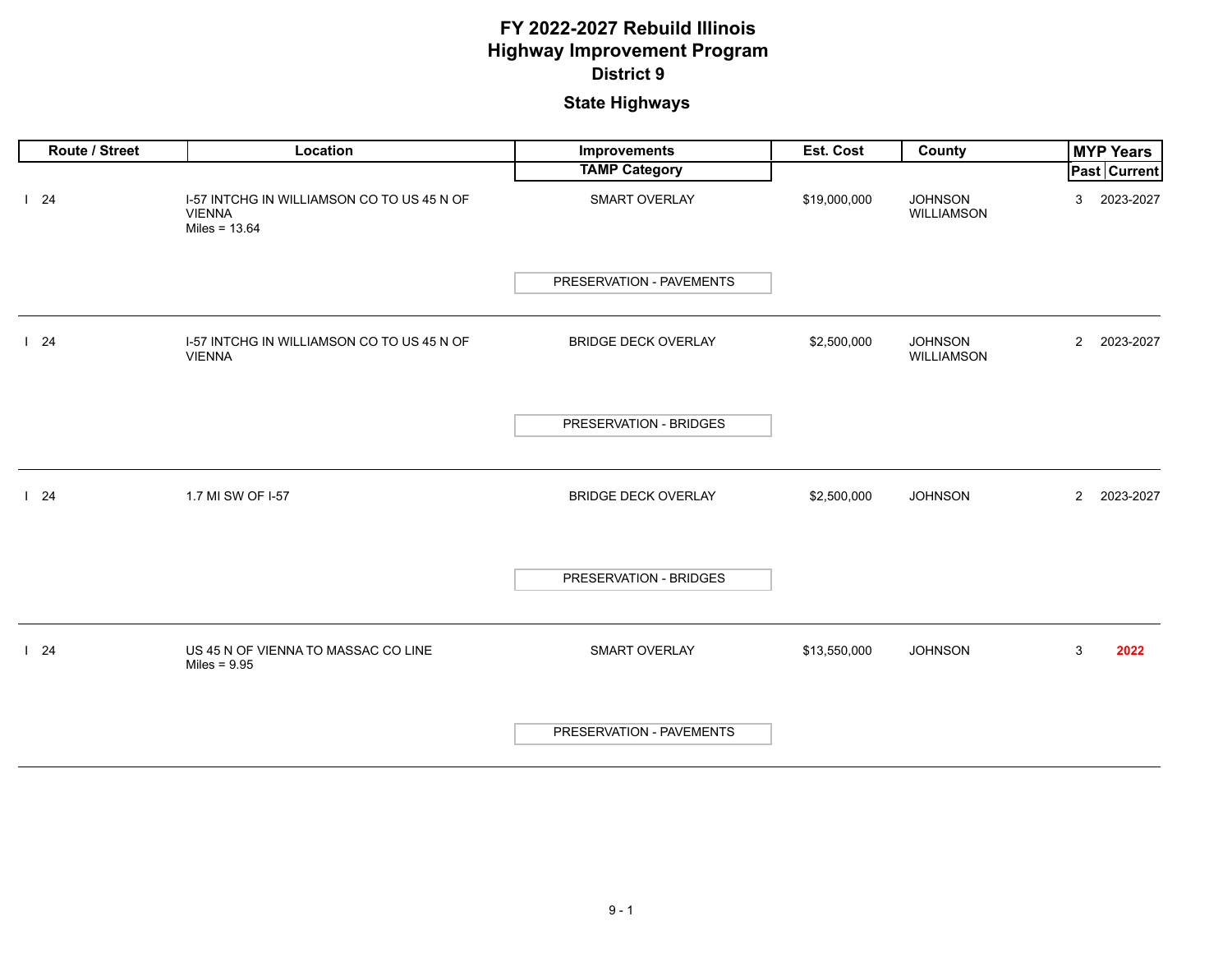| Route / Street | Location                                                             | Improvements                                       | Est. Cost    | <b>County</b>                                      |                | <b>MYP Years</b>    |
|----------------|----------------------------------------------------------------------|----------------------------------------------------|--------------|----------------------------------------------------|----------------|---------------------|
|                |                                                                      | <b>TAMP Category</b>                               |              |                                                    |                | <b>Past Current</b> |
| 124            | US 45 N OF VIENNA TO MASSAC CO LINE                                  | <b>BRIDGE DECK OVERLAY</b>                         | \$5,000,000  | <b>JOHNSON</b>                                     | 2              | 2022                |
|                |                                                                      | PRESERVATION - BRIDGES                             |              |                                                    |                |                     |
| 124            | 2.6 MI N OF MASSAC CO LINE                                           | <b>CULVERT REPAIR</b>                              | \$150,000    | <b>JOHNSON</b>                                     | 2              | 2022                |
|                |                                                                      | MAINTENANCE - BRIDGES                              |              |                                                    |                |                     |
| 124            | 4 MI S OF JOHNSON CO LINE                                            | <b>BRIDGE REPLACEMENT</b>                          | \$7,200,000  | <b>MASSAC</b>                                      | 5              | 2022                |
|                |                                                                      | <b>RECONSTRUCTION - BRIDGES</b>                    |              | <b>Structure Information</b><br>Str Number<br>AADT |                | Truck Pct NHS       |
|                |                                                                      |                                                    |              | 9,300<br>0640017                                   | 38             | Y                   |
|                |                                                                      |                                                    |              | 9,300<br>0640018                                   | 38             | Y                   |
| 124            | OHIO RIVER BRIDGE AT ECL OF METROPOLIS                               | <b>BRIDGE DECK OVERLAY</b><br><b>BRIDGE REPAIR</b> | \$4,000,000  | <b>MASSAC</b>                                      | 6              | 2023-2027           |
|                | ILLINOIS LEAD AGENCY; KENTUCKY AND ILLINOIS WILL SHARE COST EQUALLY. |                                                    |              |                                                    |                |                     |
|                |                                                                      | PRESERVATION - BRIDGES                             |              |                                                    |                |                     |
| 124            | OHIO RIVER BRIDGE AT ECL OF METROPOLIS                               | <b>BRIDGE PAINTING</b>                             | \$20,000,000 | <b>MASSAC</b>                                      | $\overline{2}$ | 2023-2027           |
|                | ILLINOIS LEAD AGENCY; KENTUCKY AND ILLINOIS WILL SHARE COST EQUALLY. |                                                    |              |                                                    |                |                     |
|                |                                                                      | PRESERVATION - BRIDGES                             |              |                                                    |                |                     |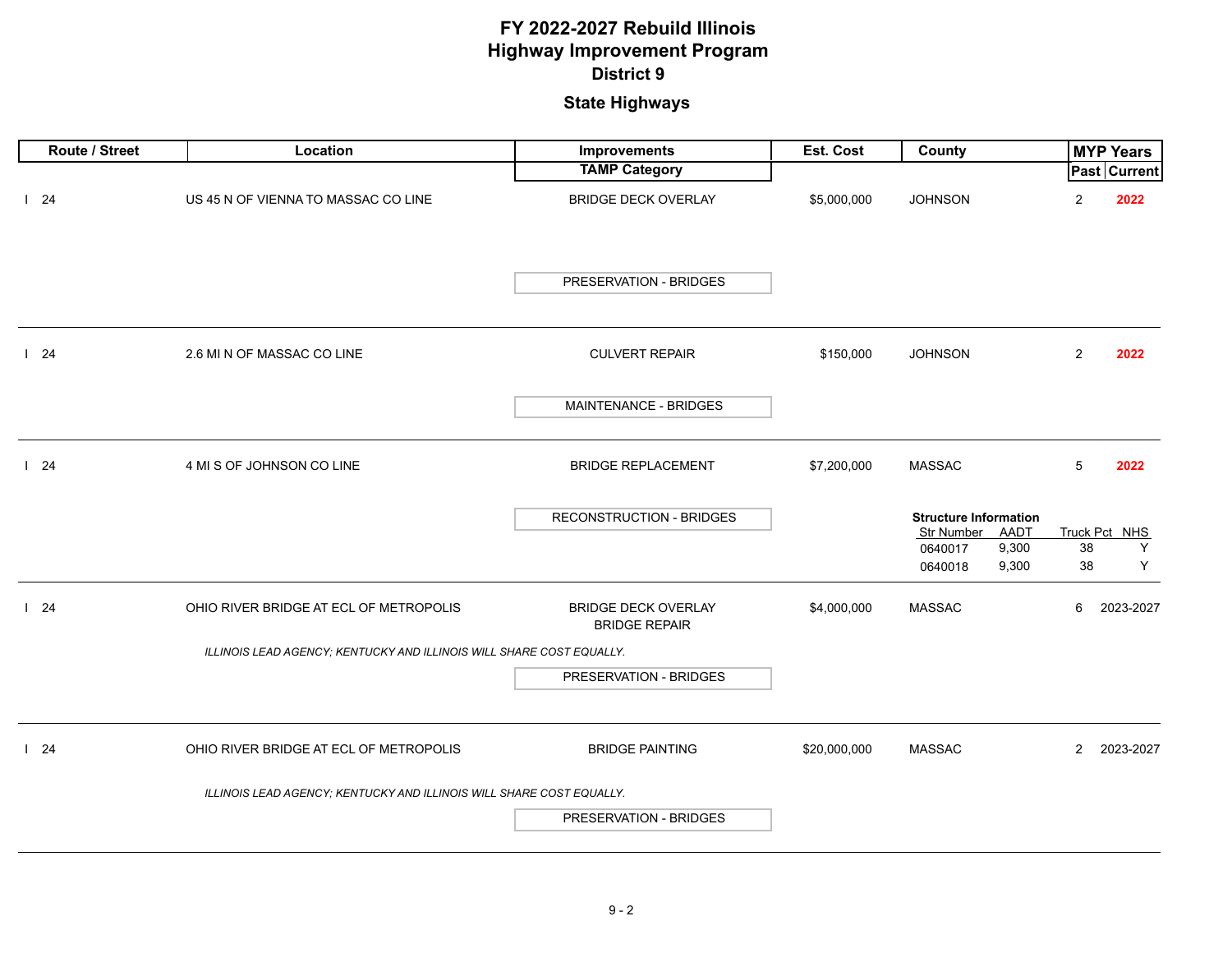| Route / Street                                                | Location                                                                        | Improvements                   | Est. Cost    | County                             | <b>MYP Years</b>            |
|---------------------------------------------------------------|---------------------------------------------------------------------------------|--------------------------------|--------------|------------------------------------|-----------------------------|
|                                                               |                                                                                 | <b>TAMP Category</b>           |              |                                    | <b>Past Current</b>         |
| $1\quad57$                                                    | MISSISSIPPI RIVER BRIDGE AT WCL OF CAIRO                                        | <b>BRIDGE DECK SEALING</b>     | \$150,000    | <b>ALEXANDER</b>                   | 2023-2027<br>3              |
|                                                               | ILLINOIS LEAD AGENCY; MISSOURI AND ILLINOIS WILL SHARE COST EQUALLY.            |                                |              |                                    |                             |
|                                                               |                                                                                 | <b>PRESERVATION - BRIDGES</b>  |              |                                    |                             |
| $1\quad57$                                                    | MISSISSIPPI RIVER BRIDGE AT WCL OF CAIRO                                        | <b>BRIDGE APPROACH ROADWAY</b> | \$1,000,000  | <b>ALEXANDER</b>                   | $\mathbf{1}$<br>2023-2027   |
|                                                               | ILLINOIS LEAD AGENCY: MISSOURI AND ILLINOIS WILL SHARE COST EQUALLY.            |                                |              |                                    |                             |
|                                                               |                                                                                 | MAINTENANCE - PAVEMENTS        |              |                                    |                             |
| $1\quad57$                                                    | MISSISSIPPI RIVER BRIDGE AT WCL OF CAIRO                                        | <b>BRIDGE PAINTING</b>         | \$30,000,000 | <b>ALEXANDER</b>                   | 3<br>2023-2027              |
|                                                               | ILLINOIS LEAD AGENCY: MISSOURI AND ILLINOIS WILL SHARE COST EQUALLY.            |                                |              |                                    |                             |
|                                                               |                                                                                 | PRESERVATION - BRIDGES         |              |                                    |                             |
| $1\quad57$<br><b>US 51</b>                                    | MISSISSIPPI RIVER IN CAIRO TO 1.3 MI N OF<br><b>MOUNDS RD</b><br>Miles = $8.96$ | <b>RECONSTRUCTION</b>          | \$20,650,000 | <b>ALEXANDER</b><br><b>PULASKI</b> | $\overline{2}$<br>2023-2027 |
| <b>Roadway Information</b><br>AADT<br>Miles<br>4.29<br>13,067 | Truck Pct NHS<br>Y<br>48.0                                                      | RECONSTRUCTION - PAVEMENTS     |              |                                    |                             |
| 4.67<br>12,836                                                | Y<br>50.7                                                                       |                                |              |                                    |                             |
| 157<br><b>US 51</b>                                           | 1.2 MI N OF MOUNDS RD TO PULASKI RD<br>Miles = $4.12$                           | STANDARD OVERLAY               | \$5,000,000  | <b>PULASKI</b>                     | 2023-2027<br>$\mathbf{1}$   |
| <b>Roadway Information</b><br>AADT<br>Miles<br>4.12<br>12,400 | Truck Pct NHS<br>58.1<br>Y                                                      | REHABILITATION - PAVEMENTS     |              |                                    |                             |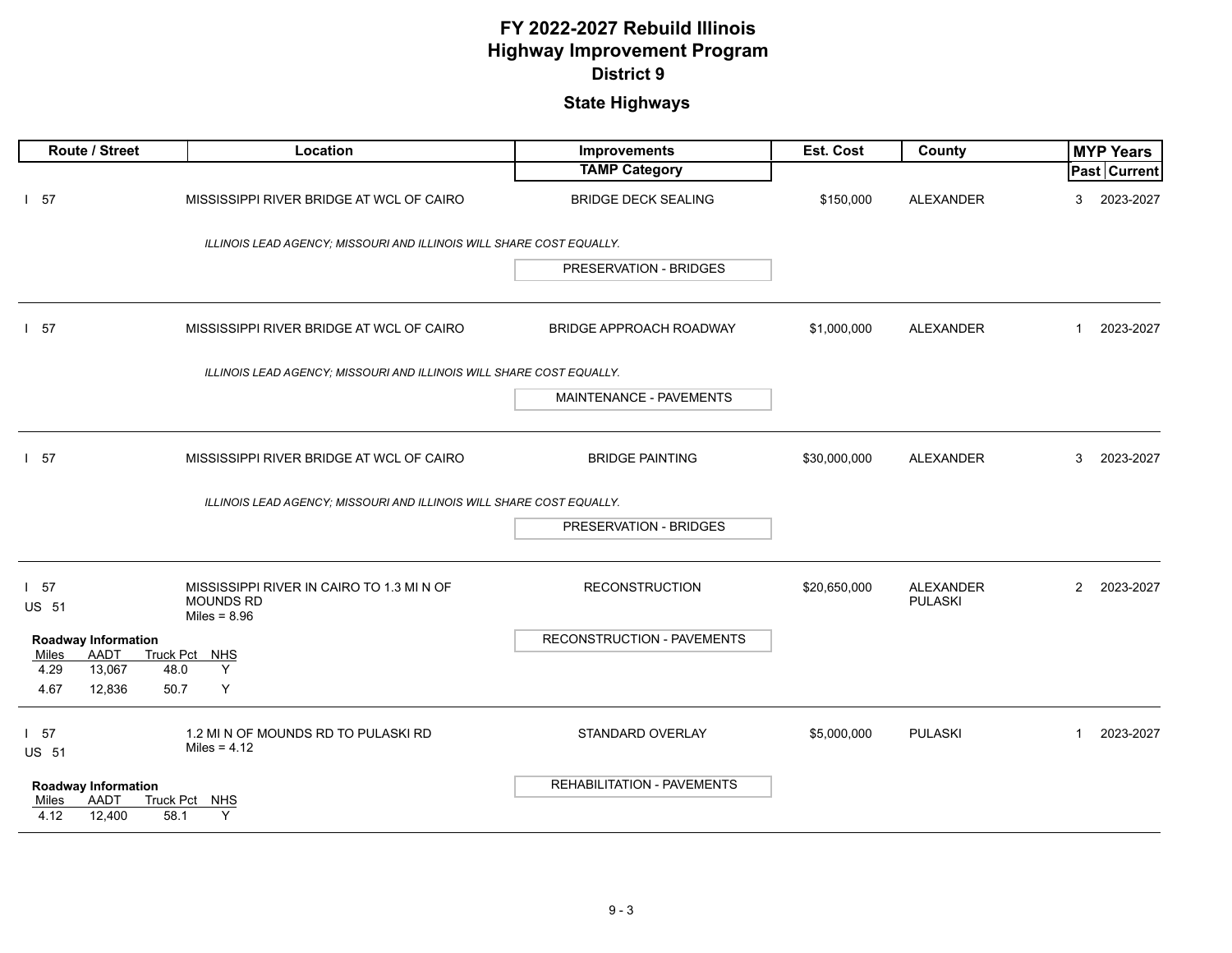| Route / Street                                  | Location                                                                            | Improvements                    | Est. Cost    | County                                             |                | <b>MYP Years</b> |
|-------------------------------------------------|-------------------------------------------------------------------------------------|---------------------------------|--------------|----------------------------------------------------|----------------|------------------|
|                                                 |                                                                                     | <b>TAMP Category</b>            |              |                                                    |                | Past Current     |
| 1 57<br>US 51                                   | PULASKI RD TO PERKS RD<br>Miles = $7.64$                                            | STANDARD OVERLAY                | \$12,145,000 | <b>PULASKI</b>                                     | $\overline{2}$ | 2023-2027        |
| <b>Roadway Information</b>                      |                                                                                     | REHABILITATION - PAVEMENTS      |              |                                                    |                |                  |
| <b>AADT</b><br>Miles<br>7.64<br>12,601<br>57.5  | Truck Pct NHS<br>Y                                                                  |                                 |              |                                                    |                |                  |
| $1\quad57$<br><b>US 51</b>                      | LITTLE CREEK 1.5 MI S OF UNION CO LINE                                              | <b>BRIDGE REPLACEMENT</b>       | \$7,410,000  | <b>PULASKI</b>                                     | $2^{\circ}$    | 2023-2027        |
|                                                 |                                                                                     | <b>RECONSTRUCTION - BRIDGES</b> |              | <b>Structure Information</b><br>Str Number<br>AADT |                | Truck Pct NHS    |
|                                                 |                                                                                     |                                 |              | 6,450<br>0770013                                   | 56             | Y                |
|                                                 |                                                                                     |                                 |              | 6,450<br>0770014                                   | 56             | Υ                |
| 1 <sub>57</sub><br><b>US 51</b><br>(NORTHBOUND) | PERKS RD 1.2 MI S OF UNION CO LINE TO 3 MI S OF<br><b>ILL 146</b><br>Miles = $5.01$ | MICROSURFACING 1 PASS           | \$900,000    | <b>PULASKI</b><br><b>UNION</b>                     | $\mathbf{1}$   | 2022             |
|                                                 |                                                                                     | PRESERVATION - PAVEMENTS        |              |                                                    |                |                  |
| 1 57                                            | US 51 INTCHG NE OF DONGOLA                                                          | <b>CULVERT REPAIR</b>           | \$150,000    | <b>UNION</b>                                       | $\overline{2}$ | 2023-2027        |
|                                                 |                                                                                     | <b>MAINTENANCE - BRIDGES</b>    |              |                                                    |                |                  |
| 157                                             | WEBSTER ST IN WEST CITY                                                             | <b>BRIDGE DECK OVERLAY</b>      | \$400,000    | <b>FRANKLIN</b>                                    | $\mathbf{1}$   | 2023-2027        |
|                                                 |                                                                                     | PRESERVATION - BRIDGES          |              |                                                    |                |                  |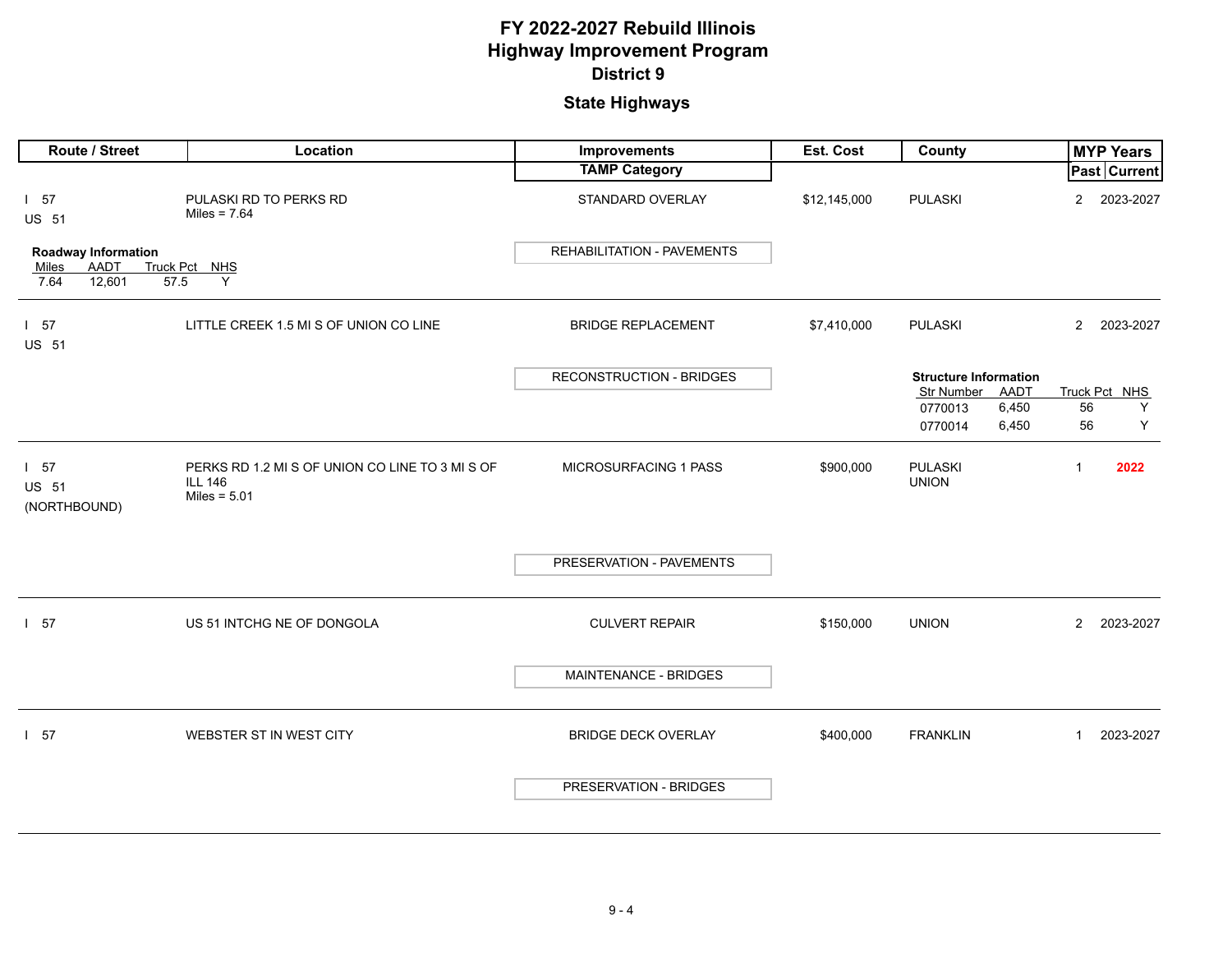| Route / Street                                                | Location                                       | Improvements               | Est. Cost    | County                         | <b>MYP Years</b>            |
|---------------------------------------------------------------|------------------------------------------------|----------------------------|--------------|--------------------------------|-----------------------------|
|                                                               |                                                | <b>TAMP Category</b>       |              |                                | Past Current                |
| $1\quad57$                                                    | 2 MI S OF ILL 146 INTCHG                       | <b>CULVERT REPAIR</b>      | \$150,000    | <b>UNION</b>                   | 2023-2027<br>$\overline{2}$ |
|                                                               |                                                | MAINTENANCE - BRIDGES      |              |                                |                             |
| 157                                                           | 1.9 MI S OF ILL 146 INTCHG                     | <b>CULVERT REPAIR</b>      | \$150,000    | <b>UNION</b>                   | 2023-2027<br>$\overline{2}$ |
|                                                               |                                                | MAINTENANCE - BRIDGES      |              |                                |                             |
| 1 57                                                          | 1.8 MI S OF ILL 146 INTCHG                     | <b>CULVERT REPAIR</b>      | \$200,000    | <b>UNION</b>                   | $\overline{2}$<br>2023-2027 |
|                                                               |                                                | MAINTENANCE - BRIDGES      |              |                                |                             |
| 1 57<br>(NORTHBOUND)                                          | ILL 146 EXIT RAMP                              | <b>CULVERT REPAIR</b>      | \$200,000    | <b>UNION</b>                   | $\mathbf{2}$<br>2023-2027   |
|                                                               |                                                | MAINTENANCE - BRIDGES      |              |                                |                             |
| 1 57<br>(NORTHBOUND)                                          | 0.5 MI N OF ILL 146 TO I-24<br>Miles = $12.66$ | <b>RECONSTRUCTION</b>      | \$21,150,000 | <b>UNION</b><br><b>JOHNSON</b> | 2023-2027<br>$\overline{7}$ |
| <b>Roadway Information</b><br>AADT<br>Miles<br>4.25<br>14,781 | Truck Pct NHS<br>Y<br>43.0                     | RECONSTRUCTION - PAVEMENTS |              |                                |                             |
| 8.41<br>14,204                                                | Υ<br>50.1                                      |                            |              |                                |                             |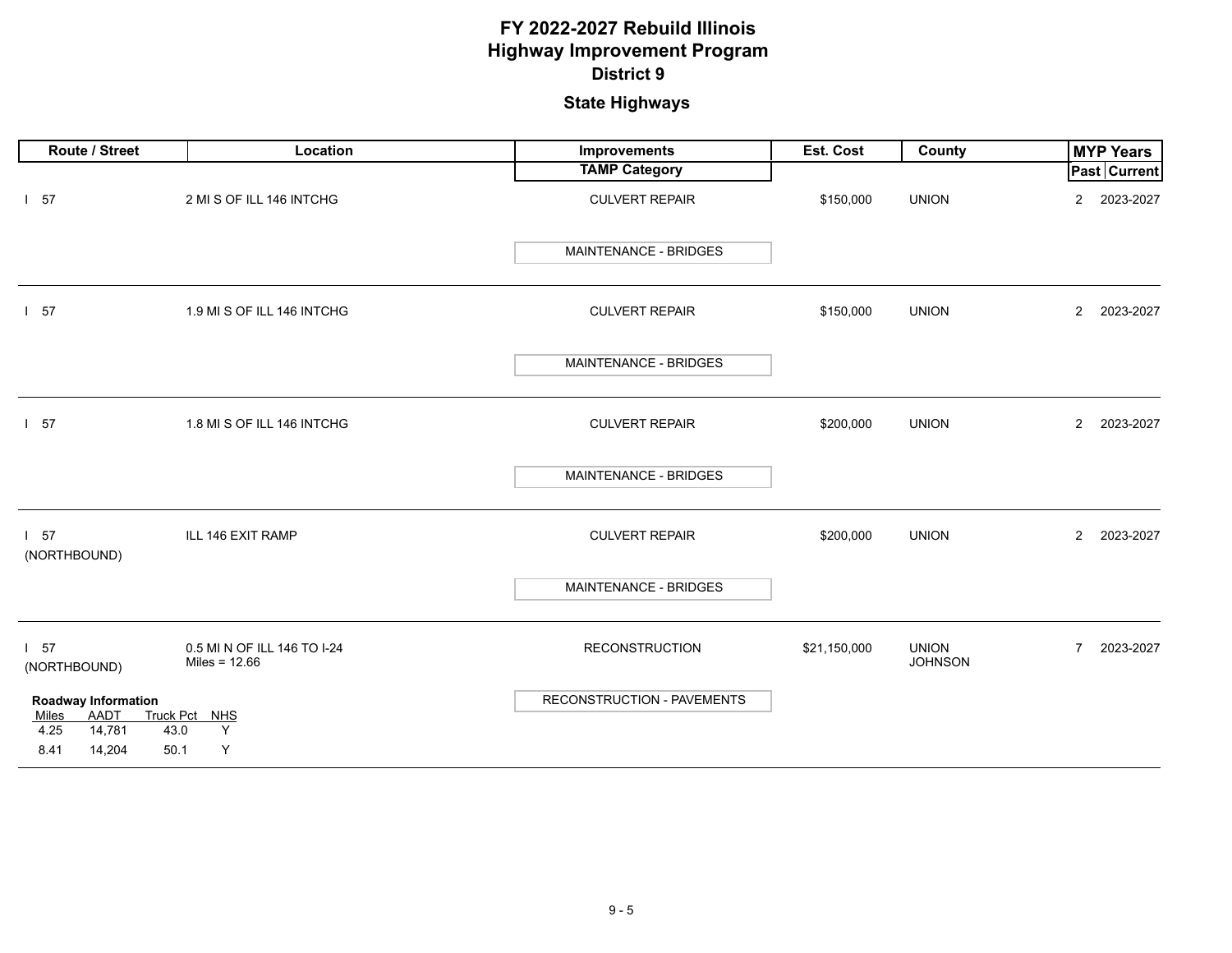| Route / Street | Location                                        | Improvements                    | Est. Cost   | County                                                                 | <b>MYP Years</b>                     |
|----------------|-------------------------------------------------|---------------------------------|-------------|------------------------------------------------------------------------|--------------------------------------|
|                |                                                 | <b>TAMP Category</b>            |             |                                                                        | Past Current                         |
| $1\quad57$     | GRASSY RD 1.9 MI N OF ILL 148                   | <b>BRIDGE REPLACEMENT</b>       | \$3,250,000 | WILLIAMSON                                                             | 5<br>2022                            |
|                |                                                 | <b>RECONSTRUCTION - BRIDGES</b> |             | <b>Structure Information</b><br>Str Number<br>AADT<br>1,100<br>1000044 | Truck Pct NHS<br>3<br>N              |
|                |                                                 |                                 |             |                                                                        |                                      |
| 1.57           | N OF GRASSY RD                                  | <b>CULVERT REPAIR</b>           | \$200,000   | <b>WILLIAMSON</b>                                                      | $\overline{2}$<br>2023-2027          |
|                |                                                 | MAINTENANCE - BRIDGES           |             |                                                                        |                                      |
| $1\quad57$     | WESTMINSTER DR 0.7 MI S OF OLD ILL 13 IN MARION | <b>BRIDGE REPLACEMENT</b>       | \$3,250,000 | WILLIAMSON                                                             | 13<br>2022                           |
|                |                                                 | <b>RECONSTRUCTION - BRIDGES</b> |             | <b>Structure Information</b><br>Str Number<br>AADT<br>75<br>1000055    | Truck Pct NHS<br>13<br>N             |
| $1\quad57$     | WESTMINSTER DR 0.7 MI S OF OLD ILL 13 IN MARION | UTILITY ADJUSTMENT              | \$150,000   | <b>WILLIAMSON</b>                                                      | $\mathbf{1}$<br>2022                 |
|                |                                                 | RECONSTRUCTION - BRIDGES        |             |                                                                        |                                      |
| 157            | HERRIN RD AT WCL OF JOHNSTON CITY               | <b>BRIDGE REPLACEMENT</b>       | \$3,500,000 | WILLIAMSON                                                             | 3<br>2023-2027                       |
|                |                                                 | RECONSTRUCTION - BRIDGES        |             | <b>Structure Information</b><br>Str Number AADT<br>7,000<br>1000040    | Truck Pct NHS<br>$\overline{7}$<br>N |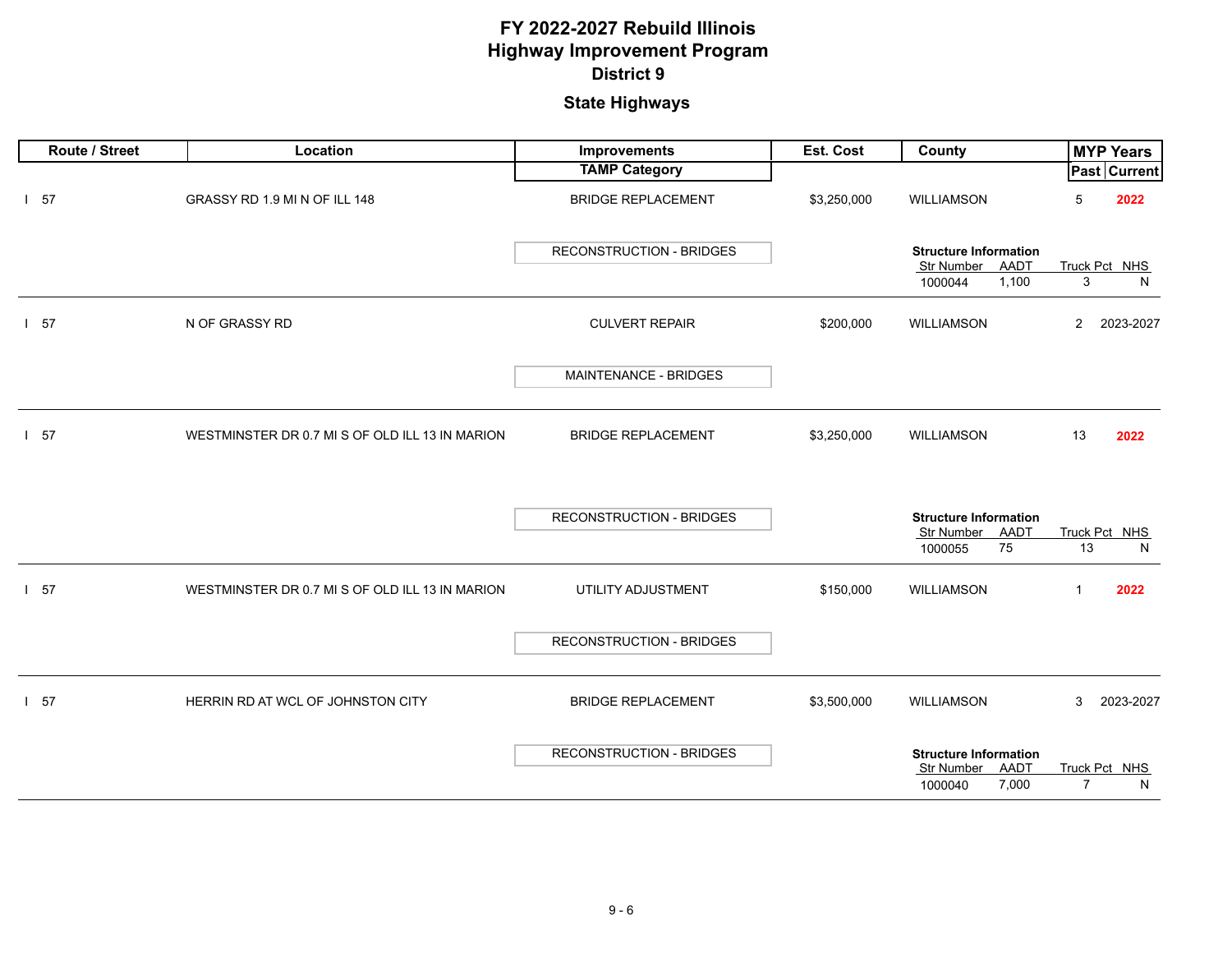| Route / Street | Location                                                                                             | Improvements                     | Est. Cost    | County                                                                                              | <b>MYP Years</b>                    |
|----------------|------------------------------------------------------------------------------------------------------|----------------------------------|--------------|-----------------------------------------------------------------------------------------------------|-------------------------------------|
|                |                                                                                                      | <b>TAMP Category</b>             |              |                                                                                                     | <b>Past Current</b>                 |
| $1\quad57$     | 1.2 MI N OF JOHNSTON CITY                                                                            | <b>BRIDGE REPLACEMENT</b>        | \$3,500,000  | WILLIAMSON                                                                                          | 8<br>2023-2027                      |
|                |                                                                                                      | <b>RECONSTRUCTION - BRIDGES</b>  |              | <b>Structure Information</b><br>Str Number AADT                                                     | Truck Pct NHS                       |
|                |                                                                                                      |                                  |              | 1000053<br>1,000                                                                                    | 3<br>N                              |
| $1\quad57$     | PUMP HOUSE NEAR INTCHG IN WEST FRANKFORT                                                             | PUMP STATION                     | \$2,000,000  | <b>FRANKLIN</b>                                                                                     | $\mathbf{1}$<br>2023-2027           |
|                |                                                                                                      | MAINTENANCE - PAVEMENTS          |              |                                                                                                     |                                     |
| $1\quad57$     | MIDDLE FORK BIG MUDDY RIVER N OF WEST<br>FRANKFORT TO I-64 S TRI-LEVEL INTCHG IN MT<br><b>VERNON</b> | <b>CONSTRUCTION ENGINEERING</b>  | \$9,000,000  | <b>FRANKLIN</b><br><b>JEFFERSON</b>                                                                 | $\mathbf{1}$<br>2022                |
|                |                                                                                                      | INITIAL CONSTRUCTION - PAVEMENTS |              |                                                                                                     |                                     |
| $1\quad57$     | MIDDLE FORK BIG MUDDY RIVER N OF WEST<br>FRANKFORT TO 2.5 MI S OF ILL 154<br>Miles = $8.50$          | <b>ADDITIONAL LANES</b>          | \$53,700,000 | <b>FRANKLIN</b>                                                                                     | 3<br>2022                           |
|                |                                                                                                      | INITIAL CONSTRUCTION - PAVEMENTS |              |                                                                                                     |                                     |
| $1\quad57$     | MIDDLE FORK BIG MUDDY RIVER N OF WEST<br><b>FRANKFORT</b>                                            | <b>BRIDGE REPLACEMENT</b>        | \$11,955,000 | <b>FRANKLIN</b>                                                                                     | 2<br>2022                           |
|                |                                                                                                      | <b>RECONSTRUCTION - BRIDGES</b>  |              | <b>Structure Information</b><br><b>Str Number</b><br>AADT<br>15,700<br>0280006<br>15,700<br>0280007 | Truck Pct NHS<br>45<br>Y<br>45<br>Y |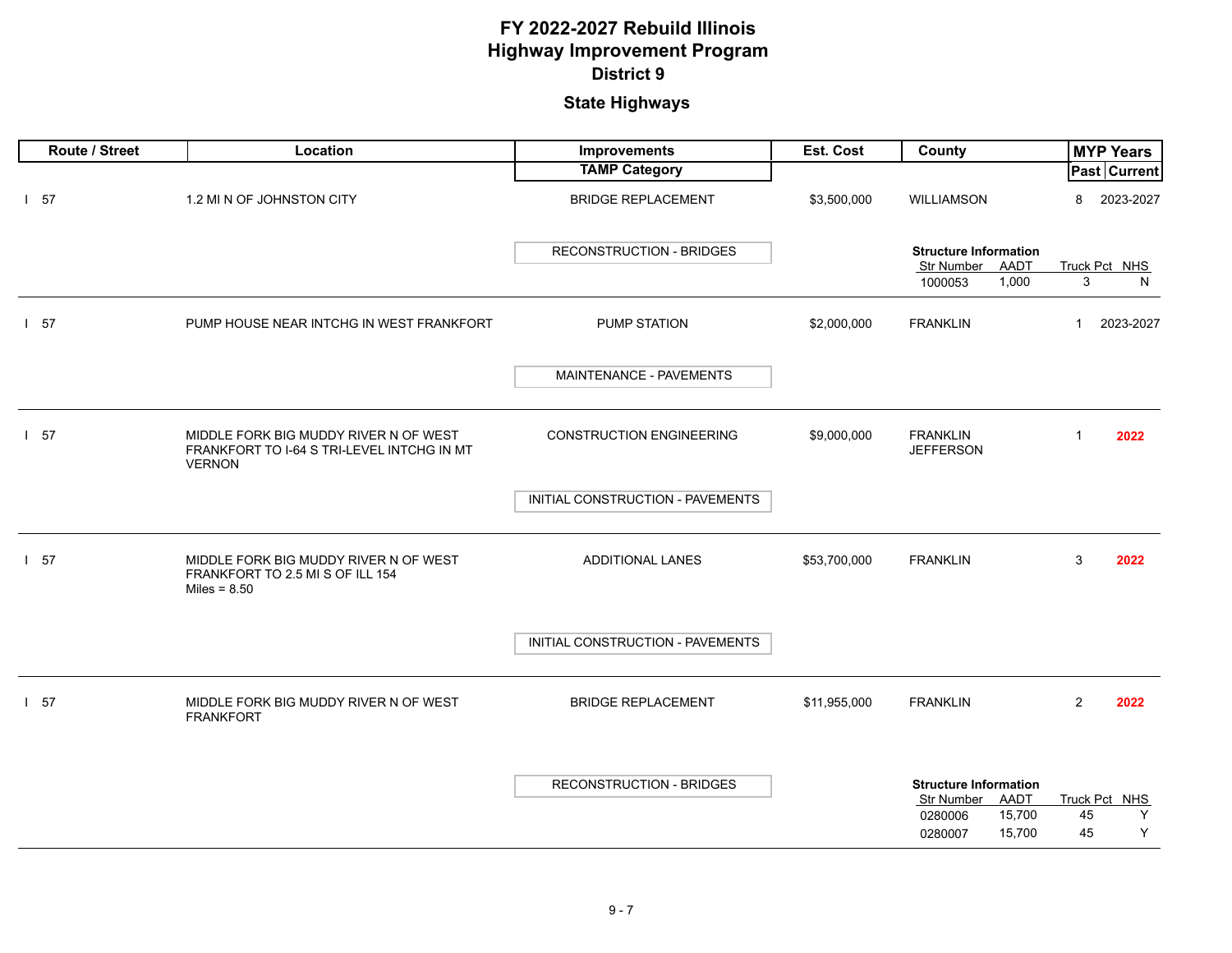| Route / Street | Location                                                                                       | Improvements                                            | Est. Cost    | County                                                    | <b>MYP Years</b>             |
|----------------|------------------------------------------------------------------------------------------------|---------------------------------------------------------|--------------|-----------------------------------------------------------|------------------------------|
|                |                                                                                                | <b>TAMP Category</b>                                    |              |                                                           | Past Current                 |
| $1\quad57$     | 2.5 MI S OF ILL 154 TO ATCHISON CREEK S OF<br><b>BONNIE</b><br>Miles = $10.23$                 | ADDITIONAL LANES                                        | \$58,000,000 | <b>FRANKLIN</b><br><b>JEFFERSON</b>                       | 3<br>2023-2027               |
|                |                                                                                                | INITIAL CONSTRUCTION - PAVEMENTS                        |              |                                                           |                              |
| $1\quad57$     | AT GUN CREEK 1.4 MI N OF ILL 154 & AT MARCUM<br>BRANCH 2.4 MI S OF ILL 154                     | <b>BRIDGE REPLACEMENT</b>                               | \$11,000,000 | <b>FRANKLIN</b>                                           | $\overline{2}$<br>2023-2027  |
|                |                                                                                                | <b>RECONSTRUCTION - BRIDGES</b>                         |              | <b>Structure Information</b><br><b>Str Number</b><br>AADT | Truck Pct NHS                |
|                |                                                                                                |                                                         |              | 15,850<br>0280013                                         | Υ<br>38                      |
|                |                                                                                                |                                                         |              | 15,850<br>0280014                                         | Υ<br>38                      |
|                |                                                                                                |                                                         |              | 13,700<br>0280011<br>13,700<br>0280012                    | $\mathsf Y$<br>52<br>Y<br>52 |
| $1\quad57$     | ATCHISON CREEK S OF BONNIE TO I-64 S TRI-LEVEL<br><b>INTCHG IN MT VERNON</b><br>Miles = $6.25$ | <b>ADDITIONAL LANES</b>                                 | \$39,000,000 | <b>JEFFERSON</b>                                          | $\overline{2}$<br>2023-2027  |
|                |                                                                                                | INITIAL CONSTRUCTION - PAVEMENTS                        |              |                                                           |                              |
| $1\quad57$     | AT CASEY FORK 1.8 MI S OF I-64 & AT DODDS CREEK<br>2.2 MI S OF I-64                            | <b>BRIDGE REPLACEMENT</b><br><b>BRIDGE DECK OVERLAY</b> | \$5,600,000  | <b>JEFFERSON</b>                                          | $\overline{2}$<br>2023-2027  |
|                |                                                                                                | <b>RECONSTRUCTION - BRIDGES</b>                         |              | <b>Structure Information</b><br>AADT<br><b>Str Number</b> | Truck Pct NHS                |
|                |                                                                                                |                                                         |              | 15,400<br>0410003                                         | 45<br>Υ<br>Y<br>45           |
|                |                                                                                                |                                                         |              | 15,400<br>0410004                                         |                              |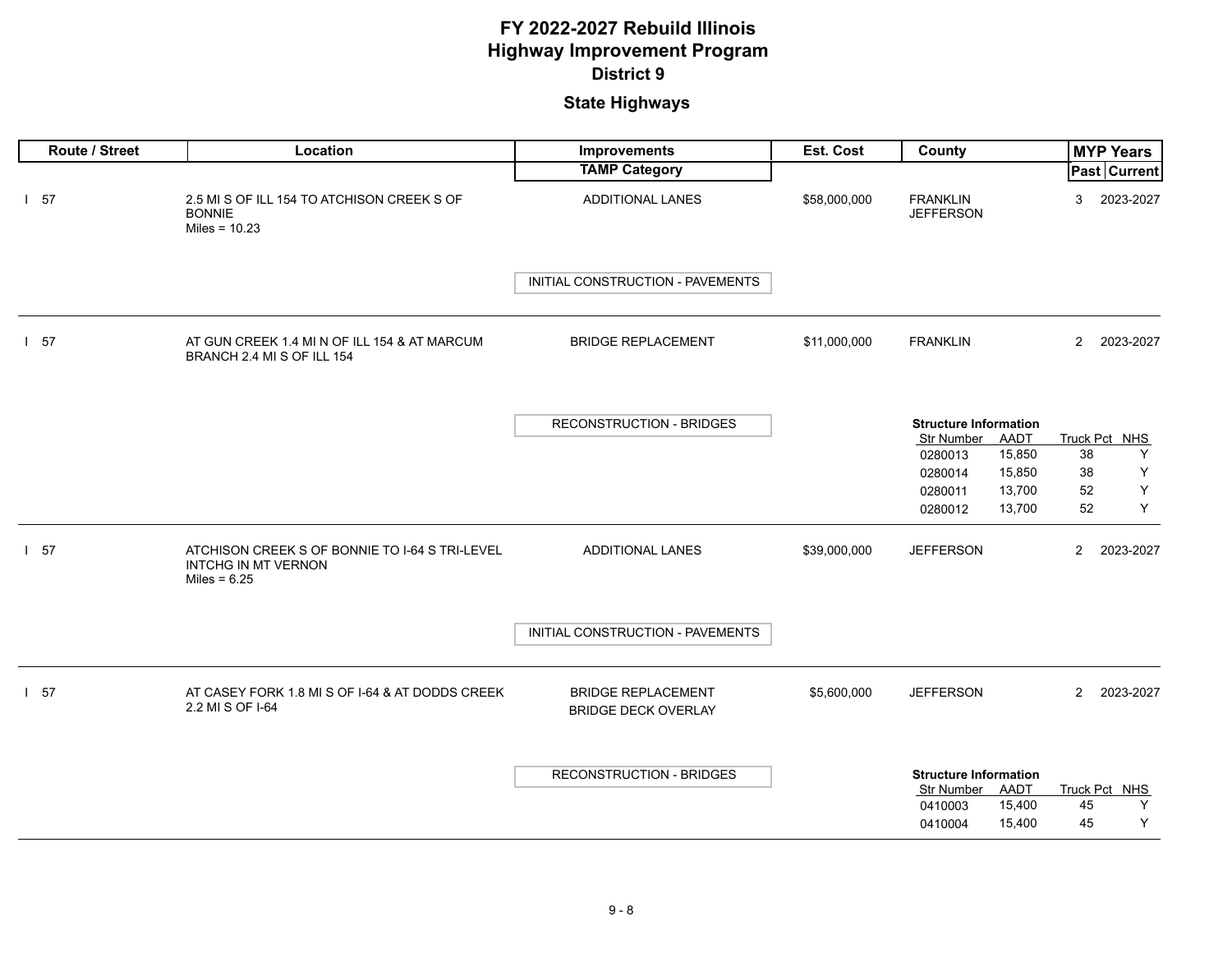| Route / Street                                                        | Location                                      | Improvements                                            | Est. Cost    | County                                                                  | <b>MYP Years</b>         |
|-----------------------------------------------------------------------|-----------------------------------------------|---------------------------------------------------------|--------------|-------------------------------------------------------------------------|--------------------------|
|                                                                       |                                               | <b>TAMP Category</b>                                    |              |                                                                         | <b>Past Current</b>      |
| $1\quad57$<br>164                                                     | ILL 15 INTCHG IN MT VERNON                    | INTERCHANGE RECONSTRUCTION<br><b>BRIDGE REPLACEMENT</b> | \$45,000,000 | <b>JEFFERSON</b>                                                        | 2023-2027<br>3           |
|                                                                       |                                               | RECONSTRUCTION - PAVEMENTS                              |              | <b>Structure Information</b><br>Str Number<br>AADT<br>20,000<br>0410025 | Truck Pct NHS<br>13<br>Y |
| 1 <sub>57</sub><br>164                                                | ILL 15 INTCHG IN MT VERNON                    | <b>LAND ACQUISITION</b>                                 | \$2,000,000  | <b>JEFFERSON</b>                                                        | 3<br>2023-2027           |
|                                                                       |                                               | RECONSTRUCTION - PAVEMENTS                              |              |                                                                         |                          |
| $1\quad57$<br>164                                                     | ILL 15 INTCHG IN MT VERNON                    | UTILITY ADJUSTMENT                                      | \$1,000,000  | <b>JEFFERSON</b>                                                        | 3<br>2023-2027           |
|                                                                       |                                               | RECONSTRUCTION - PAVEMENTS                              |              |                                                                         |                          |
| 164                                                                   | WASHINGTON CO LINE TO I-57<br>Miles = $10.75$ | <b>RECONSTRUCTION</b><br><b>BRIDGE DECK OVERLAY</b>     | \$45,350,000 | <b>JEFFERSON</b>                                                        | 3<br>2023-2027           |
| <b>Roadway Information</b><br><b>AADT</b><br>Miles<br>21,160<br>10.75 | Truck Pct NHS<br>37.4<br>Y                    | <b>RECONSTRUCTION - PAVEMENTS</b>                       |              |                                                                         |                          |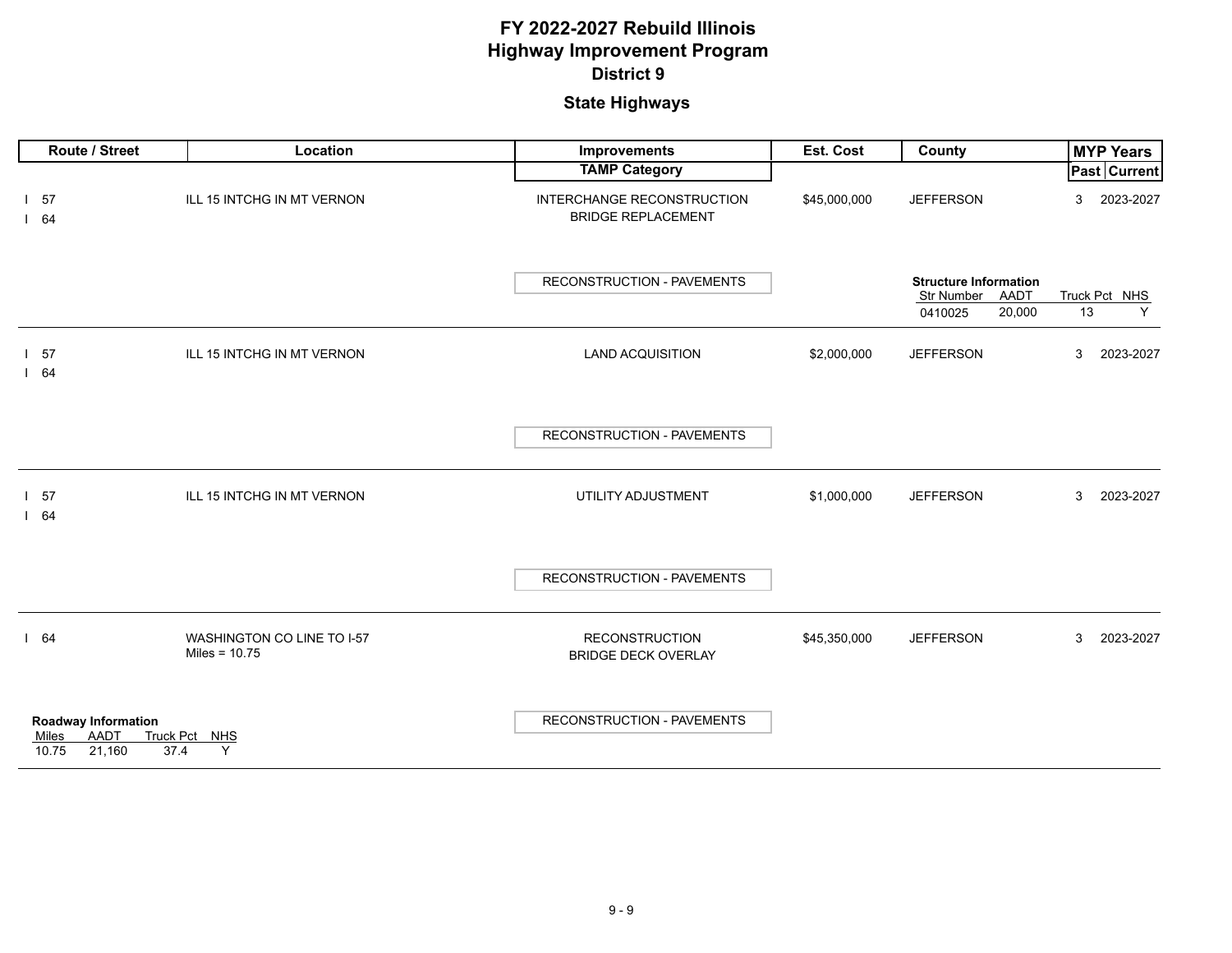| Route / Street | Location                          | Improvements                    | Est. Cost   | County                                                                                     | <b>MYP Years</b>                    |
|----------------|-----------------------------------|---------------------------------|-------------|--------------------------------------------------------------------------------------------|-------------------------------------|
|                |                                   | <b>TAMP Category</b>            |             |                                                                                            | Past Current                        |
| 164            | WASHINGTON CO LINE TO I-57        | <b>BRIDGE DECK OVERLAY</b>      | \$2,400,000 | <b>JEFFERSON</b>                                                                           | 2023-2027<br>$\overline{2}$         |
|                |                                   | PRESERVATION - BRIDGES          |             |                                                                                            |                                     |
| 64             | ILL 37 INTCHG (EB) S OF MT VERNON | <b>BRIDGE REPLACEMENT</b>       | \$7,500,000 | <b>JEFFERSON</b>                                                                           | 9<br>2023-2027                      |
|                |                                   | RECONSTRUCTION - BRIDGES        |             | <b>Structure Information</b><br>Str Number<br>AADT<br>4,850<br>0410068<br>5,750<br>0410067 | Truck Pct NHS<br>43<br>Y<br>37<br>Y |
| 164            | 0.2 MI E OF ILL 37                | <b>BRIDGE REPLACEMENT</b>       | \$9,000,000 | <b>JEFFERSON</b>                                                                           | 3<br>2023-2027                      |
|                |                                   | <b>RECONSTRUCTION - BRIDGES</b> |             | <b>Structure Information</b><br>Str Number<br>AADT<br>4,850<br>0410090<br>4,850<br>0410089 | Truck Pct NHS<br>43<br>Y<br>43<br>Y |
| 164            | 0.2 MI E OF ILL 37                | UTILITY ADJUSTMENT              | \$750,000   | <b>JEFFERSON</b>                                                                           | 3<br>2023-2027                      |
|                |                                   | <b>RECONSTRUCTION - BRIDGES</b> |             |                                                                                            |                                     |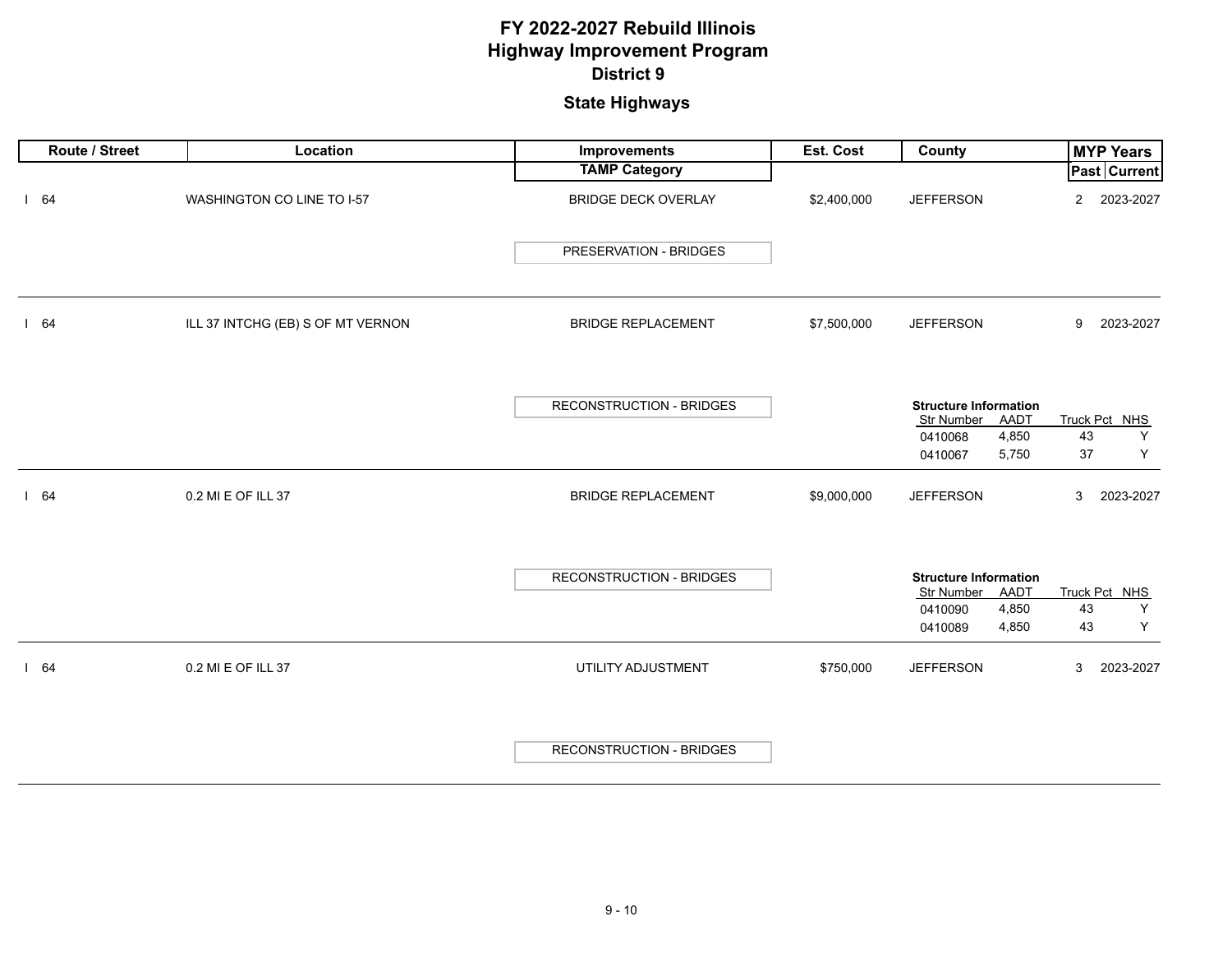| Route / Street                                     | Location                                               | <b>Improvements</b>                                 | Est. Cost   | County                                                              |                | <b>MYP Years</b>    |
|----------------------------------------------------|--------------------------------------------------------|-----------------------------------------------------|-------------|---------------------------------------------------------------------|----------------|---------------------|
|                                                    |                                                        | <b>TAMP Category</b>                                |             |                                                                     |                | <b>Past Current</b> |
| 164                                                | 2.8 MI E OF ILL 142 TO WAYNE CO LINE<br>Miles = $5.78$ | STANDARD OVERLAY                                    | \$7,000,000 | <b>JEFFERSON</b>                                                    | $\overline{2}$ | 2022                |
| <b>Roadway Information</b><br><b>AADT</b><br>Miles | Truck Pct NHS                                          | <b>REHABILITATION - PAVEMENTS</b>                   |             |                                                                     |                |                     |
| 5.78<br>9,317<br>45.1                              | Y                                                      |                                                     |             |                                                                     |                |                     |
| 164                                                | 0.3 MI E OF BREHM LN INTCHG                            | <b>BRIDGE REPLACEMENT</b><br>RR FLAGGER             | \$7,500,000 | <b>JEFFERSON</b>                                                    | $2^{\circ}$    | 2023-2027           |
|                                                    |                                                        | <b>RECONSTRUCTION - BRIDGES</b>                     |             | <b>Structure Information</b><br>AADT<br>Str Number                  |                | Truck Pct NHS       |
|                                                    |                                                        |                                                     |             | 4,325<br>0410083                                                    | 47             | Y                   |
|                                                    |                                                        |                                                     |             | 0410084<br>4,325                                                    | 47             | Υ                   |
| 164                                                | VARIOUS BRIDGES E OF MT VERNON                         | <b>BRIDGE DECK OVERLAY</b>                          | \$3,600,000 | <b>JEFFERSON</b>                                                    | 3              | 2023-2027           |
|                                                    |                                                        | PRESERVATION - BRIDGES                              |             |                                                                     |                |                     |
| 164                                                | 0.5 MI E OF BELLE RIVE INTCHG                          | BRIDGE JOINT REPLACE/REPAIR<br><b>BRIDGE REPAIR</b> | \$950,000   | <b>JEFFERSON</b>                                                    | 3              | 2023-2027           |
|                                                    |                                                        | PRESERVATION - BRIDGES                              |             |                                                                     |                |                     |
| 164                                                | TR 282 6.2 MI W OF ILL 1                               | <b>BRIDGE REPLACEMENT</b>                           | \$3,500,000 | <b>WHITE</b>                                                        | $\overline{2}$ | 2023-2027           |
|                                                    |                                                        | <b>RECONSTRUCTION - BRIDGES</b>                     |             | <b>Structure Information</b><br>AADT<br>Str Number<br>75<br>0970041 | 14             | Truck Pct NHS<br>N  |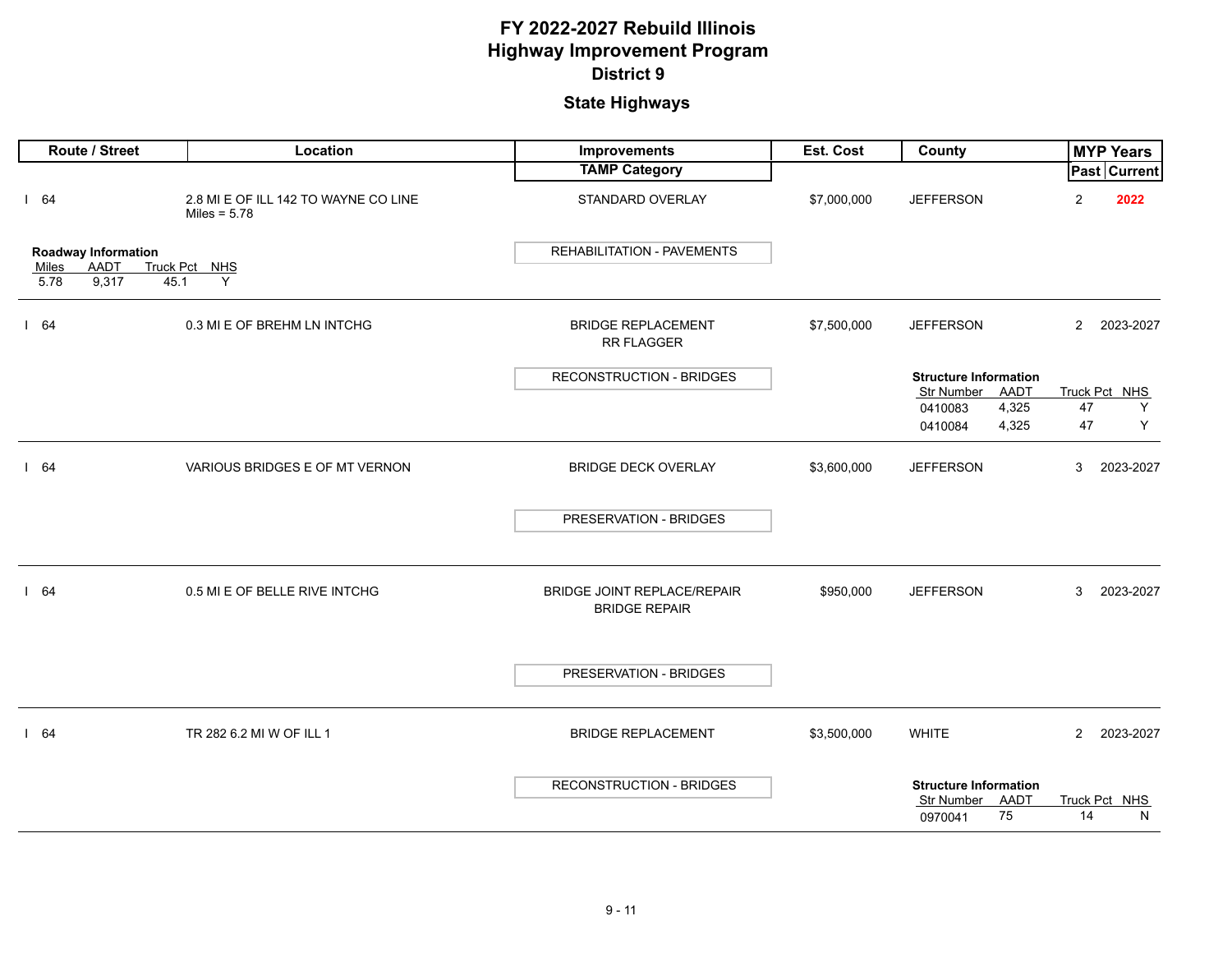| Route / Street                          | Location                                                            | Improvements                    | Est. Cost    | County                                        | <b>MYP Years</b>            |
|-----------------------------------------|---------------------------------------------------------------------|---------------------------------|--------------|-----------------------------------------------|-----------------------------|
|                                         |                                                                     | <b>TAMP Category</b>            |              |                                               | Past Current                |
| 164                                     | <b>WABASH RIVER BRIDGES</b>                                         | <b>BRIDGE REPLACEMENT</b>       | \$90,000,000 | <b>WHITE</b>                                  | 2023-2027<br>9              |
|                                         | ILLINOIS LEAD AGENCY; INDIANA AND ILLINOIS WILL SHARE COST EQUALLY. |                                 |              |                                               |                             |
|                                         |                                                                     | <b>RECONSTRUCTION - BRIDGES</b> |              | <b>Structure Information</b>                  |                             |
|                                         |                                                                     |                                 |              | AADT<br><b>Str Number</b><br>6,300<br>0970003 | Truck Pct NHS<br>40<br>Y    |
|                                         |                                                                     |                                 |              | 6,300<br>0970004                              | 40<br>Υ                     |
| 164                                     | <b>WABASH RIVER BRIDGES</b>                                         | <b>CONSTRUCTION ENGINEERING</b> | \$8,000,000  | <b>WHITE</b>                                  | 9<br>2023-2027              |
|                                         | ILLINOIS LEAD AGENCY; INDIANA AND ILLINOIS WILL SHARE COST EQUALLY. |                                 |              |                                               |                             |
|                                         |                                                                     | <b>RECONSTRUCTION - BRIDGES</b> |              |                                               |                             |
|                                         |                                                                     |                                 |              |                                               |                             |
| <b>US 45</b>                            | WAYNE CO LINE TO ILL 14 S OF ENFIELD<br>Miles = $12.31$             | <b>STANDARD OVERLAY</b>         | \$5,000,000  | <b>WHITE</b>                                  | $\overline{2}$<br>2023-2027 |
| <b>Roadway Information</b>              |                                                                     | REHABILITATION - PAVEMENTS      |              |                                               |                             |
| AADT<br>Miles<br>1,850<br>12.31<br>22.3 | Truck Pct NHS<br>N                                                  |                                 |              |                                               |                             |
| <b>US 45</b>                            | 1.5 MI N OF ENFIELD                                                 | <b>BRIDGE REPLACEMENT</b>       | \$750,000    | <b>WHITE</b>                                  | 2023-2027<br>$\overline{4}$ |
|                                         |                                                                     | <b>RECONSTRUCTION - BRIDGES</b> |              | <b>Structure Information</b>                  |                             |
|                                         |                                                                     |                                 |              | Str Number<br>AADT<br>0970023<br>1,800        | Truck Pct NHS<br>23<br>N    |
| <b>US 45</b>                            | OVER L&N RR IN ENFIELD                                              | <b>BRIDGE DECK OVERLAY</b>      | \$300,000    | <b>WHITE</b>                                  | 2022<br>$\mathbf{1}$        |
|                                         |                                                                     | PRESERVATION - BRIDGES          |              |                                               |                             |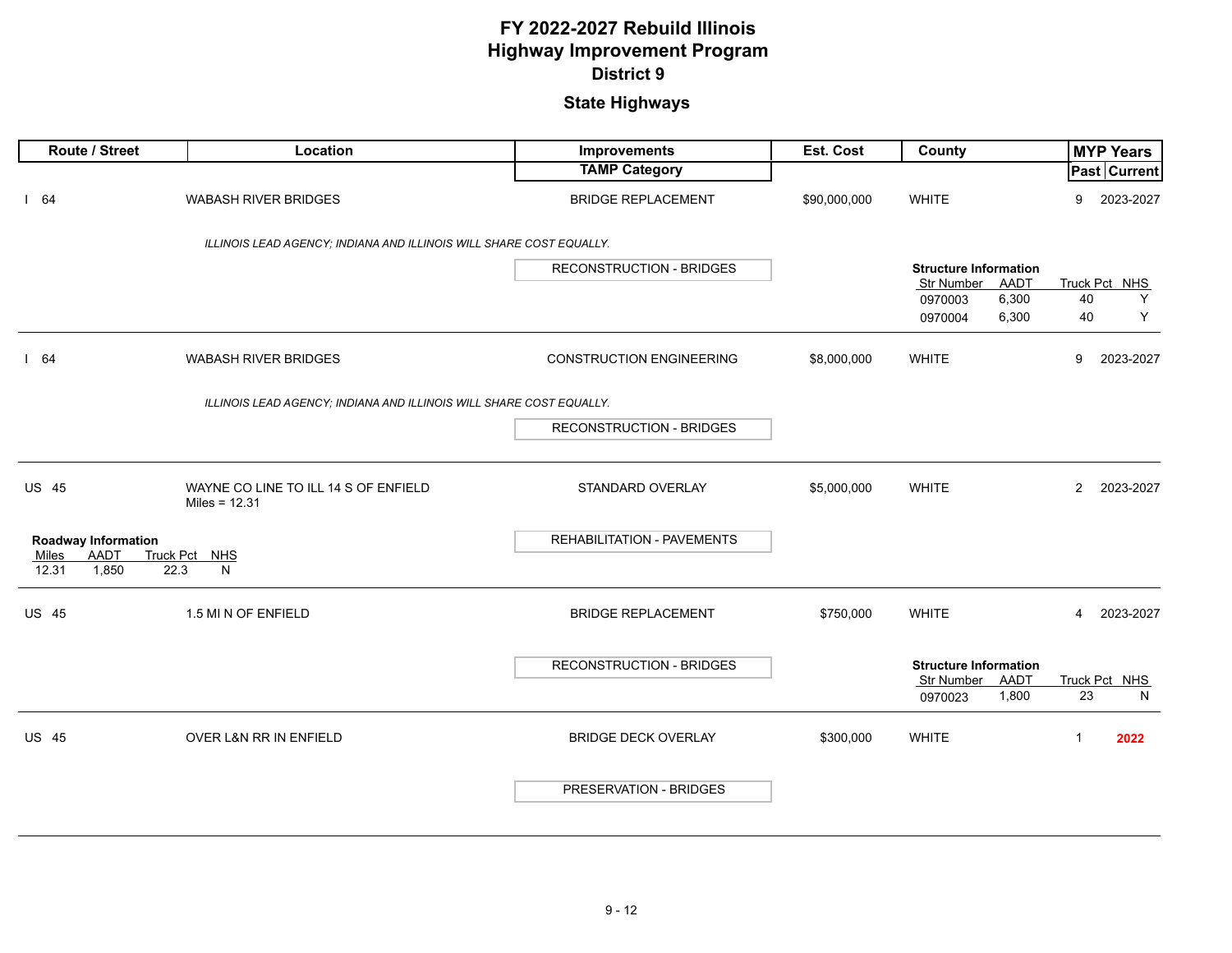| Route / Street | Location                | Improvements               | Est. Cost | County       | <b>MYP Years</b>            |
|----------------|-------------------------|----------------------------|-----------|--------------|-----------------------------|
|                |                         | <b>TAMP Category</b>       |           |              | <b>Past Current</b>         |
| <b>US 45</b>   | 0.5 MI S OF ILL 14      | <b>CULVERT REPLACEMENT</b> | \$300,000 | WHITE        | 2023-2027<br>$\mathbf 1$    |
|                |                         | MISCELLANEOUS IMPROVEMENTS |           |              |                             |
| <b>US 45</b>   | 1.2 MI S OF ILL 14      | <b>CULVERT REPLACEMENT</b> | \$250,000 | WHITE        | 2023-2027<br>$\mathbf{1}$   |
|                |                         | MISCELLANEOUS IMPROVEMENTS |           |              |                             |
| <b>US 45</b>   | 2 MI S OF ILL 14        | <b>CULVERT REPLACEMENT</b> | \$250,000 | WHITE        | 2023-2027<br>$\mathbf{1}$   |
|                |                         | MISCELLANEOUS IMPROVEMENTS |           |              |                             |
| <b>US 45</b>   | 2.4 MI N OF NORRIS CITY | <b>CULVERT REPLACEMENT</b> | \$200,000 | <b>WHITE</b> | 6<br>2023-2027              |
|                |                         | MISCELLANEOUS IMPROVEMENTS |           |              |                             |
| <b>US 45</b>   | 1.3 MI N OF NORRIS CITY | <b>CULVERT REPLACEMENT</b> | \$400,000 | <b>WHITE</b> | 2023-2027<br>$\overline{1}$ |
|                |                         | MISCELLANEOUS IMPROVEMENTS |           |              |                             |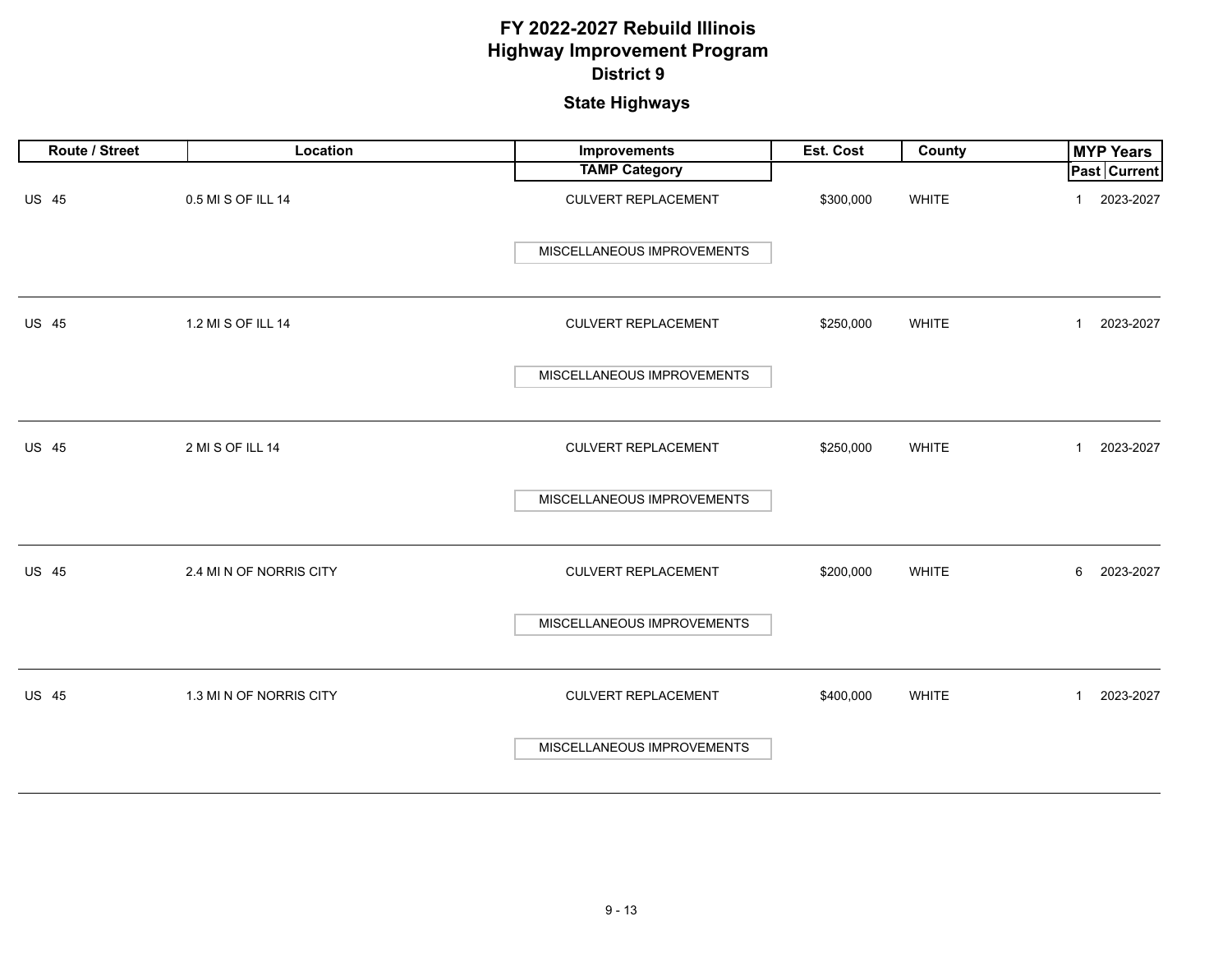| Route / Street                 | Location                                 | Improvements                    | Est. Cost   | County                                                                 | <b>MYP Years</b>            |
|--------------------------------|------------------------------------------|---------------------------------|-------------|------------------------------------------------------------------------|-----------------------------|
|                                |                                          | <b>TAMP Category</b>            |             |                                                                        | <b>Past Current</b>         |
| <b>US 45</b>                   | 2 MI S OF ILL 1                          | <b>BRIDGE REPLACEMENT</b>       | \$1,400,000 | <b>WHITE</b>                                                           | 2023-2027<br>5              |
|                                |                                          | <b>RECONSTRUCTION - BRIDGES</b> |             | <b>Structure Information</b><br>Str Number<br>AADT                     | Truck Pct NHS               |
|                                |                                          |                                 |             | 2,450<br>0970013                                                       | 14<br>Y                     |
| <b>US 45</b>                   | OVER TR 381 (400 N) 2.5 MI S OF ILL 1    | <b>BRIDGE REPLACEMENT</b>       | \$1,000,000 | <b>WHITE</b>                                                           | 2023-2027<br>5              |
|                                |                                          | <b>RECONSTRUCTION - BRIDGES</b> |             | <b>Structure Information</b><br><b>Str Number</b><br>AADT              | Truck Pct NHS               |
|                                |                                          |                                 |             | 2,450<br>0970014                                                       | 14<br>Y                     |
| <b>US 45</b>                   | 1.5 MI N OF GALLATIN CO LINE             | <b>CULVERT REPLACEMENT</b>      | \$200,000   | <b>WHITE</b>                                                           | $\overline{4}$<br>2023-2027 |
|                                |                                          | MISCELLANEOUS IMPROVEMENTS      |             |                                                                        |                             |
| <b>US 45</b><br><b>ILL 141</b> | ILL 141 INT WITH US 45                   | <b>INTERSECTION RECONSTN</b>    | \$400,000   | <b>WHITE</b><br><b>GALLATIN</b>                                        | 2023-2027<br>$\mathbf{1}$   |
|                                |                                          | MISCELLANEOUS IMPROVEMENTS      |             |                                                                        |                             |
| <b>US 45</b>                   | N FORK SALINE RIVER 1 MI N OF TEXAS CITY | <b>BRIDGE REPLACEMENT</b>       | \$2,500,000 | <b>SALINE</b>                                                          | 6<br>2022                   |
|                                |                                          | <b>RECONSTRUCTION - BRIDGES</b> |             | <b>Structure Information</b><br>AADT<br>Str Number<br>4,150<br>0830001 | Truck Pct NHS<br>Y<br>14    |
|                                |                                          |                                 |             |                                                                        |                             |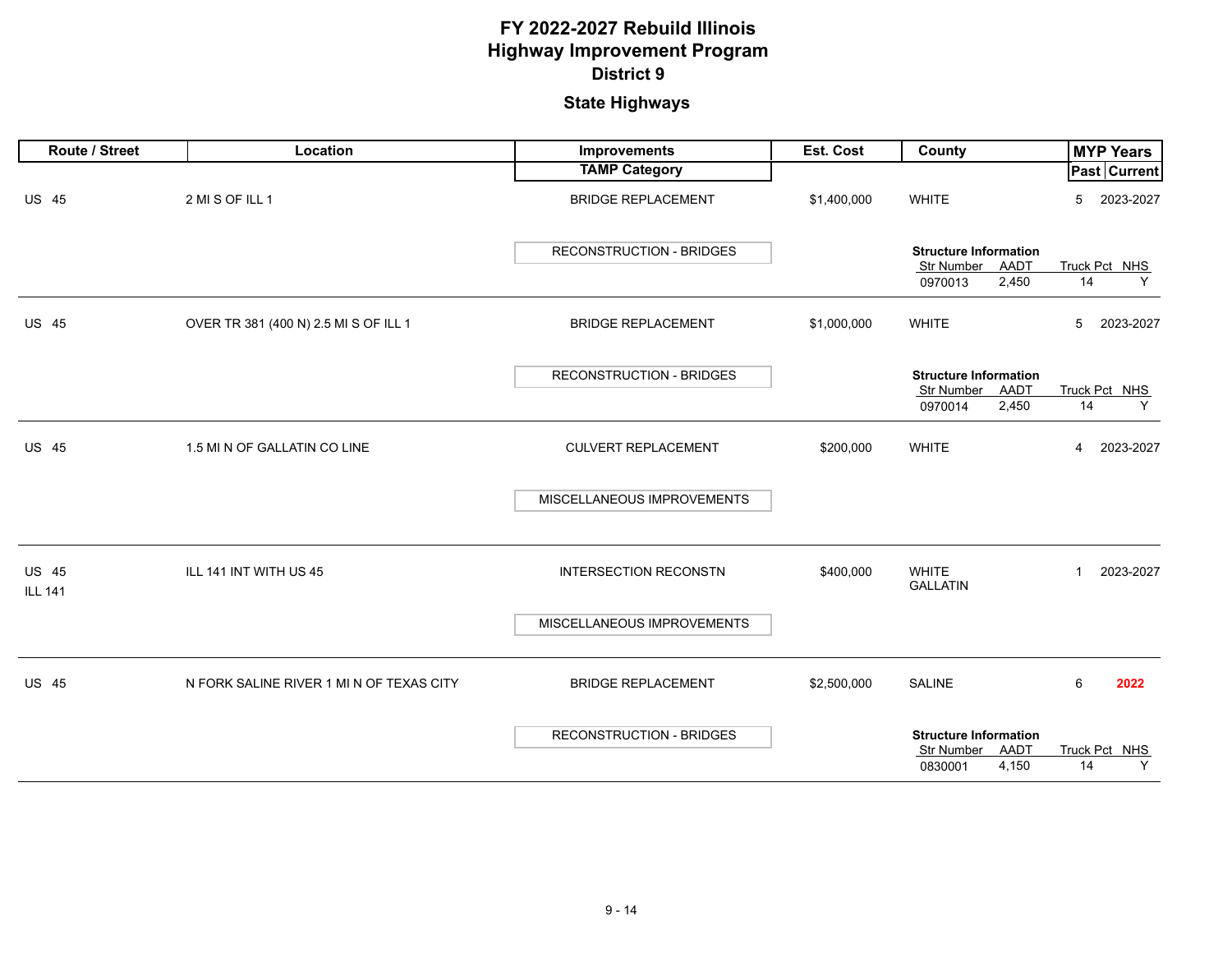| Route / Street                | Location                                   | Improvements                    | Est. Cost   | County                                                                        | <b>MYP Years</b>            |
|-------------------------------|--------------------------------------------|---------------------------------|-------------|-------------------------------------------------------------------------------|-----------------------------|
|                               |                                            | <b>TAMP Category</b>            |             |                                                                               | Past Current                |
| <b>US 45</b>                  | N FORK SALINE RIVER 0.5 MI N OF TEXAS CITY | <b>BRIDGE REPLACEMENT</b>       | \$2,500,000 | <b>SALINE</b>                                                                 | 2022<br>6                   |
|                               |                                            | <b>RECONSTRUCTION - BRIDGES</b> |             | <b>Structure Information</b><br>Str Number<br>AADT<br>4,150<br>0830002        | Truck Pct NHS<br>14<br>Y    |
| <b>US 45</b>                  | N OF 4TH ST IN ELDORADO                    | <b>CULVERT REPLACEMENT</b>      | \$250,000   | <b>SALINE</b>                                                                 | 2023-2027<br>$\overline{2}$ |
|                               |                                            | MISCELLANEOUS IMPROVEMENTS      |             |                                                                               |                             |
| <b>US 45</b><br><b>ILL 34</b> | POPLAR ST INT IN HARRISBURG                | <b>INTERSECTION RECONSTN</b>    | \$1,920,000 | <b>SALINE</b>                                                                 | 2023-2027<br>3              |
|                               |                                            | MISCELLANEOUS IMPROVEMENTS      |             |                                                                               |                             |
| <b>US 45</b>                  | STREAM 0.5 MI SW OF CARRIER MILLS          | <b>BRIDGE REPLACEMENT</b>       | \$800,000   | <b>SALINE</b>                                                                 | $\overline{2}$<br>2023-2027 |
|                               |                                            | <b>RECONSTRUCTION - BRIDGES</b> |             | <b>Structure Information</b><br>Str Number<br>AADT<br>1,900<br>0830009        | Truck Pct NHS<br>11<br>N    |
| <b>US 45</b>                  | STREAM 1.2 MI SW OF CARRIER MILLS          | <b>BRIDGE REPLACEMENT</b>       | \$800,000   | <b>SALINE</b>                                                                 | $\overline{2}$<br>2023-2027 |
|                               |                                            | <b>RECONSTRUCTION - BRIDGES</b> |             | <b>Structure Information</b><br>AADT<br><b>Str Number</b><br>1,900<br>0830010 | Truck Pct NHS<br>N<br>11    |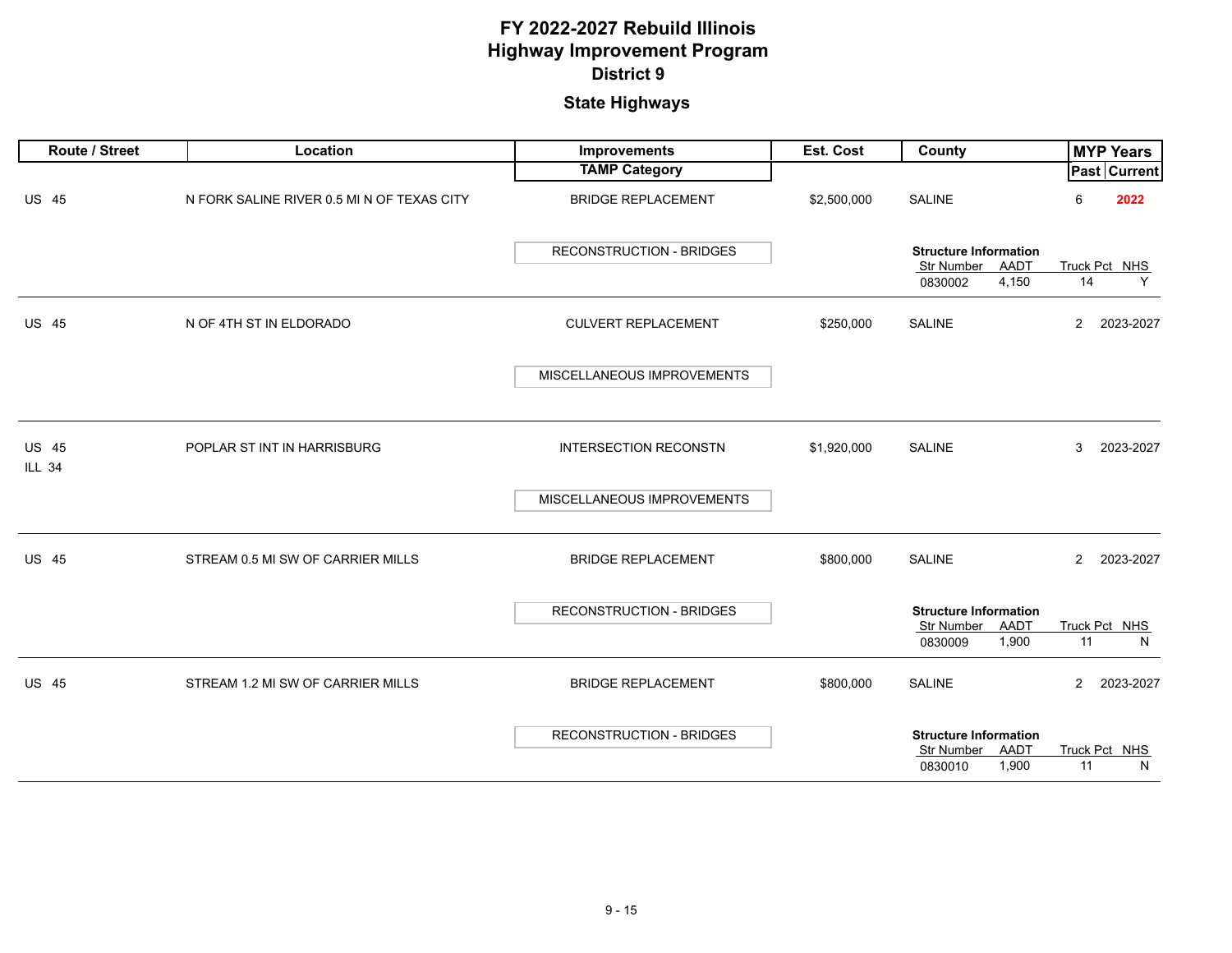|               | Route / Street             | Location                                                                                 | Improvements                    | <b>Est. Cost</b> | County                                                                 |                | <b>MYP Years</b>   |
|---------------|----------------------------|------------------------------------------------------------------------------------------|---------------------------------|------------------|------------------------------------------------------------------------|----------------|--------------------|
|               |                            |                                                                                          | <b>TAMP Category</b>            |                  |                                                                        |                | Past Current       |
| <b>US 45</b>  |                            | STREAM 1 MI S OF NEW BURNSIDE                                                            | <b>CULVERT REPLACEMENT</b>      | \$600,000        | <b>JOHNSON</b>                                                         | 4              | 2023-2027          |
|               |                            |                                                                                          | RECONSTRUCTION - BRIDGES        |                  | <b>Structure Information</b><br>Str Number AADT<br>1,800<br>0442007    | 13             | Truck Pct NHS<br>N |
| <b>US 45</b>  |                            | 3.2 MI S OF ILL 166 NEAR OZARK                                                           | <b>CULVERT REPLACEMENT</b>      | \$250,000        | <b>JOHNSON</b>                                                         | $\mathbf{1}$   | 2023-2027          |
|               |                            |                                                                                          | MISCELLANEOUS IMPROVEMENTS      |                  |                                                                        |                |                    |
| <b>US 45</b>  |                            | 2.4 MI NE OF I-24                                                                        | <b>CULVERT REPLACEMENT</b>      | \$250,000        | <b>JOHNSON</b>                                                         | $\mathbf{1}$   | 2023-2027          |
|               |                            |                                                                                          | MISCELLANEOUS IMPROVEMENTS      |                  |                                                                        |                |                    |
| <b>US 45</b>  |                            | 0.7 MI NE OF I-24 TO 1 MI SW OF I-24; ILL 146 IN<br>VIENNA TO 1.8 MI S<br>Miles = $3.52$ | STANDARD OVERLAY                | \$1,000,000      | <b>JOHNSON</b>                                                         | 3              | 2022               |
|               | <b>Roadway Information</b> |                                                                                          | REHABILITATION - PAVEMENTS      |                  |                                                                        |                |                    |
| Miles<br>1.73 | AADT<br>2,854<br>11.8      | Truck Pct NHS<br>N                                                                       |                                 |                  |                                                                        |                |                    |
| 1.79          | 1,631<br>11.5              | ${\sf N}$                                                                                |                                 |                  |                                                                        |                |                    |
| <b>US 45</b>  |                            | 5.7 MI N OF METROPOLIS                                                                   | <b>BRIDGE REPLACEMENT</b>       | \$1,500,000      | <b>MASSAC</b>                                                          | 4              | 2023-2027          |
|               |                            |                                                                                          | <b>RECONSTRUCTION - BRIDGES</b> |                  | <b>Structure Information</b><br>Str Number<br>AADT<br>2,200<br>0640003 | $\overline{7}$ | Truck Pct NHS<br>N |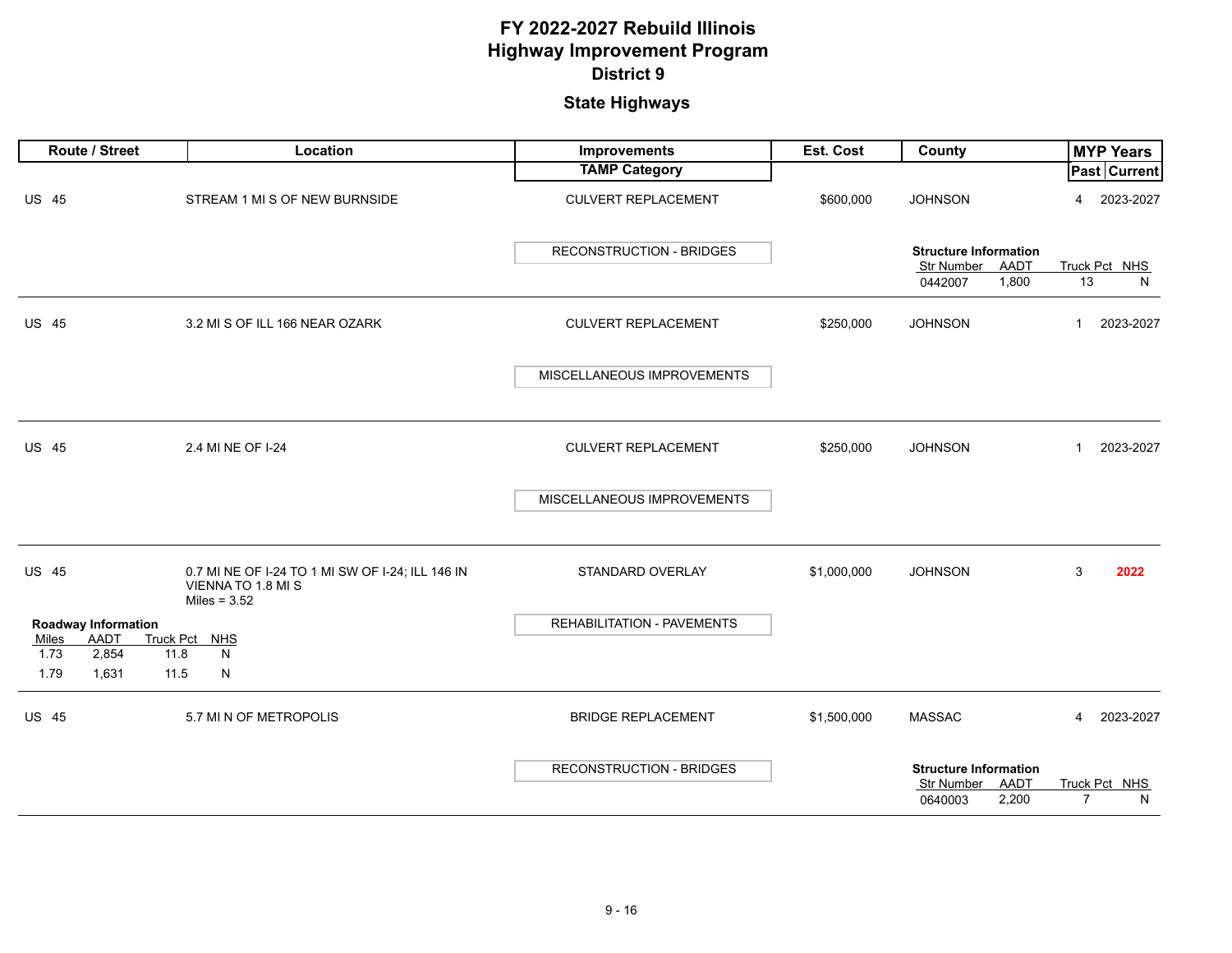| Route / Street                                                      | Location                                                                       | Improvements                      | Est. Cost   | County                                                                        | <b>MYP Years</b>         |
|---------------------------------------------------------------------|--------------------------------------------------------------------------------|-----------------------------------|-------------|-------------------------------------------------------------------------------|--------------------------|
|                                                                     |                                                                                | <b>TAMP Category</b>              |             |                                                                               | <b>Past Current</b>      |
| <b>US 45</b>                                                        | BELGRADE RD TO OHIO RIVER BRIDGE IN<br><b>BROOKPORT</b><br>Miles = $4.90$      | STANDARD OVERLAY                  | \$1,800,000 | <b>MASSAC</b>                                                                 | 3<br>2023-2027           |
| Roadway Information<br><b>AADT</b><br>Miles<br>4.90<br>5,557<br>2.2 | Truck Pct NHS<br>N                                                             | REHABILITATION - PAVEMENTS        |             |                                                                               |                          |
| <b>US 51</b>                                                        | COLLIER CREEK 0.2 MI N OF TAMAROA                                              | <b>BRIDGE (NEW)</b>               | \$750,000   | <b>PERRY</b>                                                                  | 12 2023-2027             |
|                                                                     |                                                                                | INITIAL CONSTRUCTION - BRIDGES    |             | <b>Structure Information</b><br><b>Str Number</b><br>AADT<br>2,200<br>0730002 | Truck Pct NHS<br>10<br>N |
| <b>US 51</b>                                                        | STACY ST TO ILL 152 IN DUQUOIN<br>Miles = $0.82$                               | <b>RECONSTRUCTION</b>             | \$4,000,000 | <b>PERRY</b>                                                                  | 3<br>2023-2027           |
| <b>Roadway Information</b><br>AADT<br>Miles<br>0.82<br>5,278<br>7.9 | Truck Pct NHS<br>Y                                                             | <b>RECONSTRUCTION - PAVEMENTS</b> |             |                                                                               |                          |
| <b>US 51</b>                                                        | S OF GRANTWAY ST TO S OF ILL 14 IN DUQUOIN<br>Miles = $1.98$                   | <b>SMART OVERLAY</b>              | \$750,000   | <b>PERRY</b>                                                                  | $\overline{1}$<br>2022   |
|                                                                     |                                                                                | PRESERVATION - PAVEMENTS          |             |                                                                               |                          |
| <b>US 51</b>                                                        | JACKSON CO LINE TO 0.2 MI S OF ILL 14 S OF<br><b>DUQUOIN</b><br>Miles = $1.33$ | STANDARD OVERLAY                  | \$500,000   | <b>PERRY</b>                                                                  | 3<br>2022                |
| Roadway Information<br>AADT<br>Miles<br>1.33<br>5,750<br>7.2        | Truck Pct NHS<br>Y                                                             | <b>REHABILITATION - PAVEMENTS</b> |             |                                                                               |                          |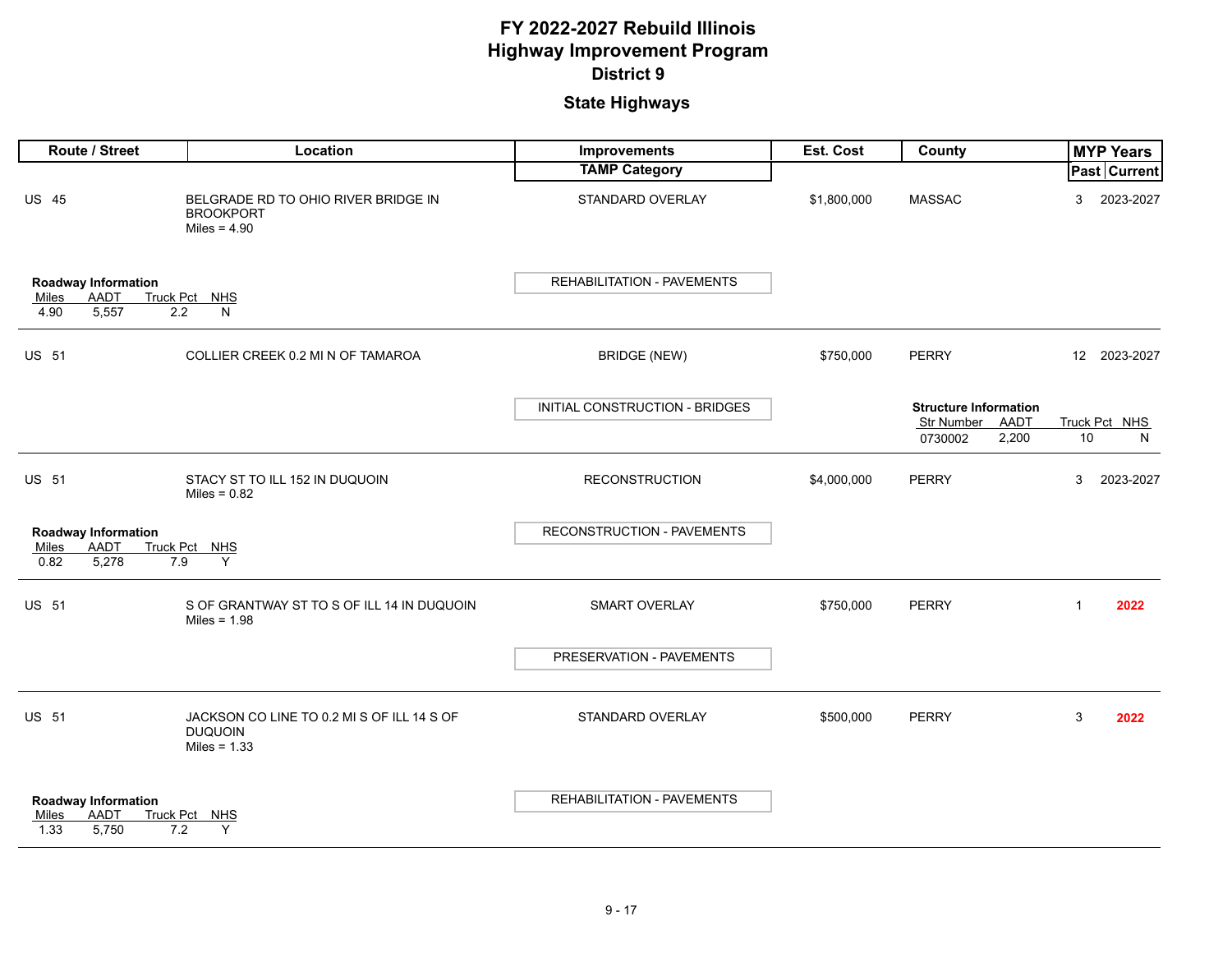| Route / Street                                                             | Location                                                                                            | Improvements                      | Est. Cost   | County                       |    | <b>MYP Years</b>   |
|----------------------------------------------------------------------------|-----------------------------------------------------------------------------------------------------|-----------------------------------|-------------|------------------------------|----|--------------------|
|                                                                            |                                                                                                     | <b>TAMP Category</b>              |             |                              |    | Past Current       |
| <b>US 51</b>                                                               | PERRY CO LINE TO HALLIDAYBORO RD S OF<br><b>ELKVILLE</b><br>Miles = $4.51$                          | STANDARD OVERLAY                  | \$900,000   | <b>JACKSON</b>               | 3  | 2022               |
| <b>Roadway Information</b>                                                 |                                                                                                     | <b>REHABILITATION - PAVEMENTS</b> |             |                              |    |                    |
| <b>AADT</b><br>Miles<br>4.51<br>5,701<br>7.1                               | Truck Pct NHS<br>Y                                                                                  |                                   |             |                              |    |                    |
| <b>US 51</b>                                                               | STREAM N OF KIMMEL ST IN ELKVILLE                                                                   | <b>BRIDGE REPLACEMENT</b>         | \$1,000,000 | <b>JACKSON</b>               | 13 | 2022               |
|                                                                            |                                                                                                     | <b>RECONSTRUCTION - BRIDGES</b>   |             | <b>Structure Information</b> |    |                    |
|                                                                            |                                                                                                     |                                   |             | Str Number<br>AADT           |    | Truck Pct NHS      |
|                                                                            |                                                                                                     |                                   |             | 6,250<br>0390002             | 6  | Y                  |
| <b>US 51</b>                                                               | HALLIDAYBORO RD S OF ELKVILLE TO 0.2 MI S OF<br>INDUSTRIAL PARK RD IN CARBONDALE<br>Miles = $10.02$ | STANDARD OVERLAY                  | \$3,600,000 | <b>JACKSON</b>               | 3  | 2022               |
|                                                                            |                                                                                                     |                                   |             |                              |    |                    |
| Roadway Information<br>AADT<br>Miles                                       | Truck Pct NHS                                                                                       | REHABILITATION - PAVEMENTS        |             |                              |    |                    |
| 10.02<br>7,112<br>5.9                                                      | Y                                                                                                   |                                   |             |                              |    |                    |
| <b>US 51</b>                                                               | 2.6 MI N OF ILL 149 N OF DESOTO                                                                     | <b>BRIDGE SUPERSTRUCTURE</b>      | \$1,500,000 | <b>JACKSON</b>               | 3  | 2023-2027          |
|                                                                            |                                                                                                     | <b>REHABILITATION - BRIDGES</b>   |             | <b>Structure Information</b> |    |                    |
|                                                                            |                                                                                                     |                                   |             | AADT<br>Str Number           | 9  | Truck Pct NHS<br>Y |
|                                                                            |                                                                                                     |                                   |             | 5,350<br>0390052             |    |                    |
| <b>US 51</b><br>US 51 A                                                    | ILL 146 IN ANNA TO I-57<br>Miles = $7.27$                                                           | STANDARD OVERLAY                  | \$2,800,000 | <b>UNION</b>                 | 3  | 2022               |
| <b>Roadway Information</b><br><b>AADT</b><br>Miles<br>7.27<br>3,750<br>7.8 | Truck Pct NHS<br>Y                                                                                  | <b>REHABILITATION - PAVEMENTS</b> |             |                              |    |                    |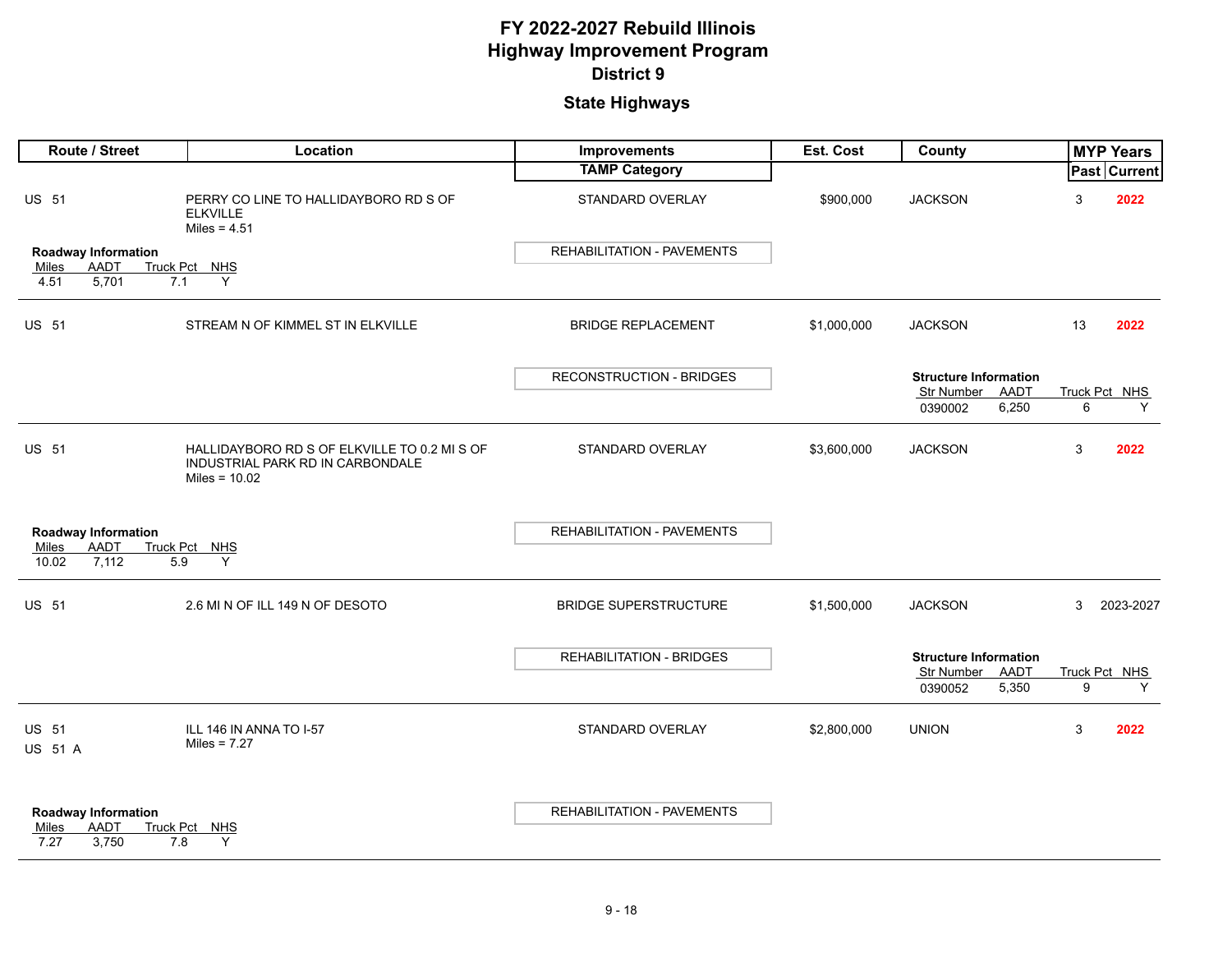| Route / Street                               | Location                                           | <b>Improvements</b>                | Est. Cost    | County                                                                 |              | <b>MYP Years</b>    |
|----------------------------------------------|----------------------------------------------------|------------------------------------|--------------|------------------------------------------------------------------------|--------------|---------------------|
|                                              |                                                    | <b>TAMP Category</b>               |              |                                                                        |              | <b>Past Current</b> |
| <b>US 51</b>                                 | 3.7 MI S OF ILL 146                                | <b>CULVERT REPLACEMENT</b>         | \$250,000    | <b>UNION</b>                                                           | $\mathbf 1$  | 2023-2027           |
|                                              |                                                    | MISCELLANEOUS IMPROVEMENTS         |              |                                                                        |              |                     |
| <b>US 51</b><br>US 60                        | OHIO RIVER BRIDGE 1 MI S OF CAIRO                  | <b>BRIDGE REPLACEMENT</b>          | \$50,000,000 | <b>ALEXANDER</b>                                                       | 4            | 2023-2027           |
| US 62                                        | KENTUCKY LEAD AGENCY; ILLINOIS' SHARE OF THE COST. |                                    |              |                                                                        |              |                     |
|                                              |                                                    | <b>RECONSTRUCTION - BRIDGES</b>    |              | <b>Structure Information</b><br>AADT<br>Str Number<br>4,700<br>0020006 | 26           | Truck Pct NHS<br>Y  |
| <b>US 51</b><br>US 60<br><b>US 62</b>        | OHIO RIVER BRIDGE 1 MI S OF CAIRO                  | <b>BRIDGE JOINT REPLACE/REPAIR</b> | \$600,000    | <b>ALEXANDER</b>                                                       | $\mathbf{1}$ | 2022                |
|                                              | KENTUCKY LEAD AGENCY; ILLINOIS' SHARE OF THE COST. |                                    |              |                                                                        |              |                     |
|                                              |                                                    | PRESERVATION - BRIDGES             |              |                                                                        |              |                     |
| <b>US 51</b><br><b>US 60</b><br><b>US 62</b> | OHIO RIVER BRIDGE 1 MI S OF CAIRO                  | <b>BRIDGE APPROACH ROADWAY</b>     | \$2,000,000  | <b>ALEXANDER</b>                                                       | 3            | 2023-2027           |
|                                              |                                                    | MISCELLANEOUS IMPROVEMENTS         |              |                                                                        |              |                     |
| <b>US 51</b><br>US 60<br>US 62               | OHIO RIVER BRIDGE 1 MI S OF CAIRO                  | P.E. (PHASE II)                    | \$3,250,000  | <b>ALEXANDER</b>                                                       | 6            | 2022                |
|                                              | KENTUCKY LEAD AGENCY; ILLINOIS' SHARE OF THE COST. |                                    |              |                                                                        |              |                     |
|                                              |                                                    | <b>RECONSTRUCTION - BRIDGES</b>    |              |                                                                        |              |                     |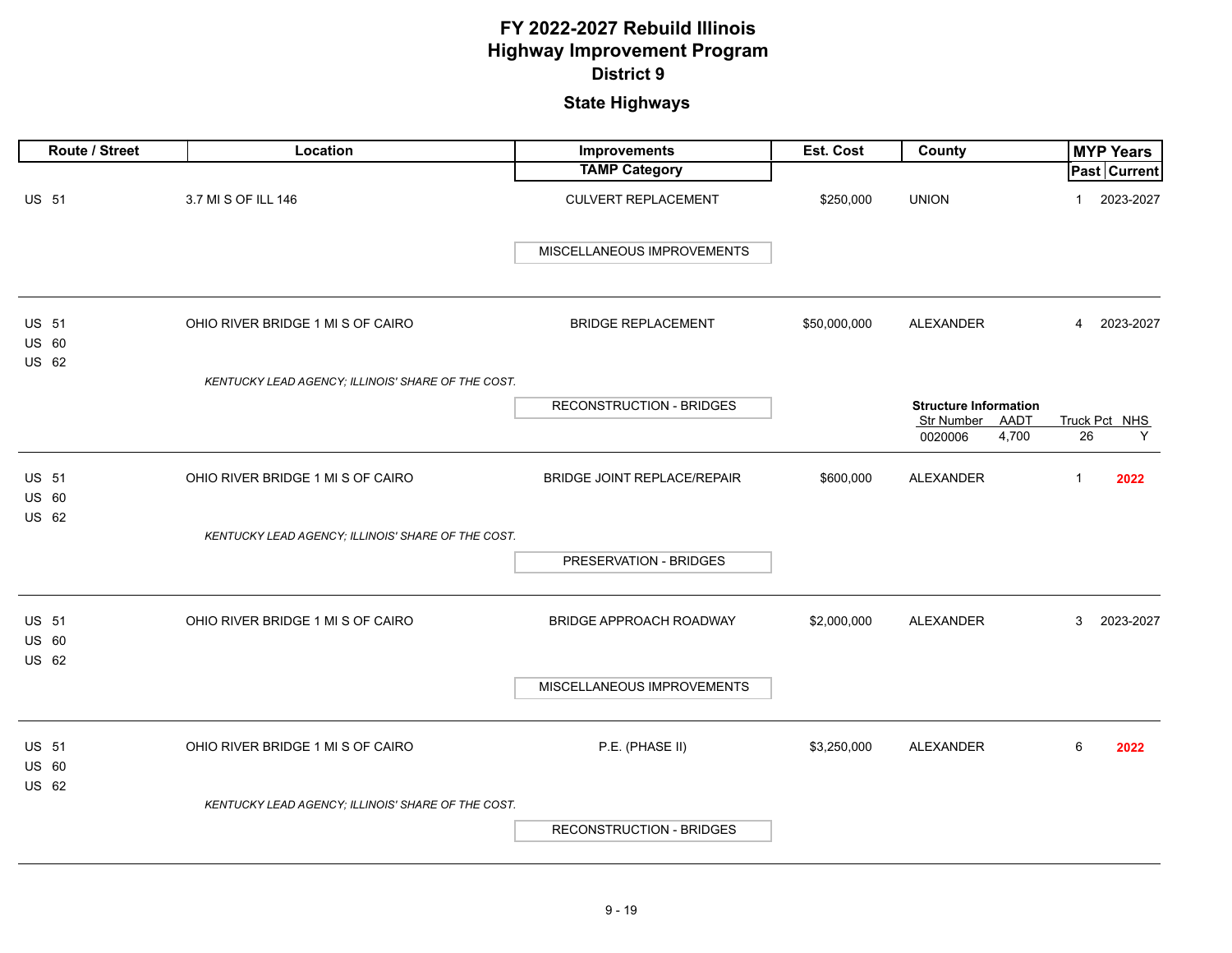| Route / Street                 | Location                                           | Improvements                    | Est. Cost   | County                                                                 | <b>MYP Years</b>         |
|--------------------------------|----------------------------------------------------|---------------------------------|-------------|------------------------------------------------------------------------|--------------------------|
|                                |                                                    | <b>TAMP Category</b>            |             |                                                                        | Past Current             |
| <b>US 51</b><br>US 60          | OHIO RIVER BRIDGE 1 MI S OF CAIRO                  | P.E. (PHASE II)                 | \$3,250,000 | ALEXANDER                                                              | 2023-2027<br>4           |
| US 62                          | KENTUCKY LEAD AGENCY; ILLINOIS' SHARE OF THE COST. |                                 |             |                                                                        |                          |
|                                |                                                    | <b>RECONSTRUCTION - BRIDGES</b> |             |                                                                        |                          |
| <b>US 51</b><br>US 60<br>US 62 | OHIO RIVER BRIDGE 1 MI S OF CAIRO                  | <b>LAND ACQUISITION</b>         | \$1,200,000 | ALEXANDER                                                              | 2023-2027<br>4           |
|                                |                                                    | <b>RECONSTRUCTION - BRIDGES</b> |             |                                                                        |                          |
| $ILL$ 1                        | FRENCH CREEK 2 MI S OF GRAYVILLE                   | <b>BRIDGE REPLACEMENT</b>       | \$900,000   | <b>WHITE</b>                                                           | 2023-2027<br>4           |
|                                |                                                    | <b>RECONSTRUCTION - BRIDGES</b> |             | <b>Structure Information</b><br>Str Number<br>AADT<br>4,300<br>0970005 | Truck Pct NHS<br>16<br>Y |
| ILL 1<br><b>ILL 14</b>         | <b>SCL OF CROSSVILLE</b>                           | <b>CULVERT REPLACEMENT</b>      | \$750,000   | <b>WHITE</b>                                                           | 6<br>2023-2027           |
|                                |                                                    | MISCELLANEOUS IMPROVEMENTS      |             |                                                                        |                          |
| ILL 1<br><b>ILL 14</b>         | ROBB CREEK 2.5 MI S OF CROSSVILLE                  | <b>BRIDGE REPLACEMENT</b>       | \$750,000   | <b>WHITE</b>                                                           | 12 2023-2027             |
|                                |                                                    | MISCELLANEOUS IMPROVEMENTS      |             |                                                                        |                          |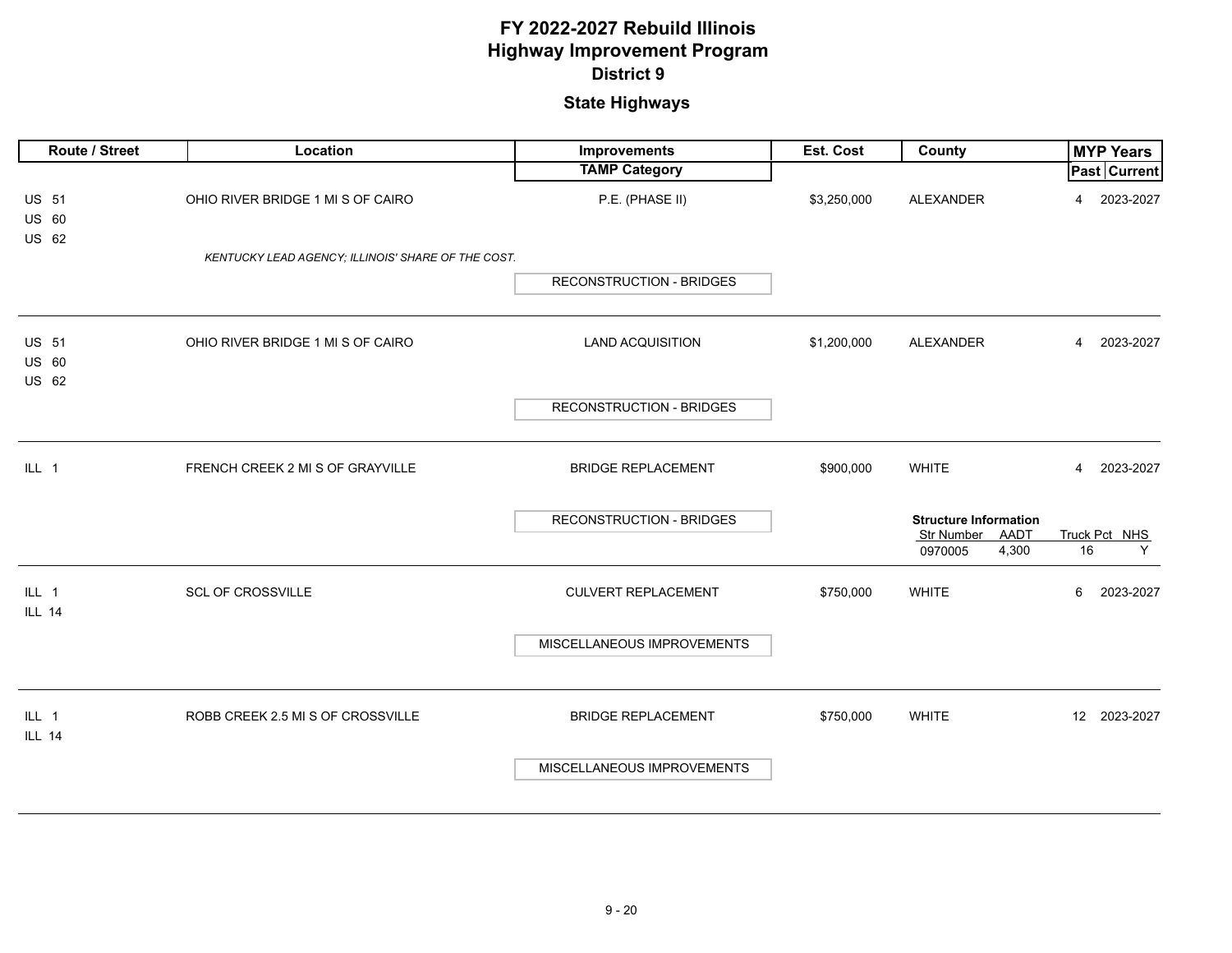| Route / Street                                                 | Location                                   | <b>Improvements</b>          | Est. Cost   | County          | <b>MYP Years</b>            |  |
|----------------------------------------------------------------|--------------------------------------------|------------------------------|-------------|-----------------|-----------------------------|--|
|                                                                |                                            | <b>TAMP Category</b>         |             |                 | <b>Past Current</b>         |  |
| ILL 1                                                          | NE OF 4TH ST IN CARMI                      | <b>CULVERT REPLACEMENT</b>   | \$250,000   | WHITE           | 2022<br>3                   |  |
|                                                                |                                            | MISCELLANEOUS IMPROVEMENTS   |             |                 |                             |  |
| ILL 1                                                          | 1.6 MI S OF CARMI                          | <b>CULVERT REPLACEMENT</b>   | \$250,000   | <b>WHITE</b>    | 2023-2027<br>$\mathbf{1}$   |  |
|                                                                |                                            | MISCELLANEOUS IMPROVEMENTS   |             |                 |                             |  |
| ILL 1                                                          | 2.8 MI S OF CARMI                          | <b>CULVERT REPLACEMENT</b>   | \$250,000   | <b>WHITE</b>    | 2023-2027<br>$\mathbf{1}$   |  |
|                                                                |                                            | MISCELLANEOUS IMPROVEMENTS   |             |                 |                             |  |
| ILL 1<br><b>US 45</b>                                          | ILL 1 INT WITH US 45 IN NORRIS CITY        | <b>INTERSECTION RECONSTN</b> | \$400,000   | <b>WHITE</b>    | 2023-2027<br>$\mathbf{1}$   |  |
|                                                                |                                            | MISCELLANEOUS IMPROVEMENTS   |             |                 |                             |  |
| ILL 1                                                          | WHITE CO LINE TO ILL 13<br>Miles = $11.84$ | STANDARD OVERLAY             | \$3,600,000 | <b>GALLATIN</b> | 2023-2027<br>$\overline{1}$ |  |
| Roadway Information<br>AADT<br>Miles<br>11.84<br>1,244<br>25.1 | Truck Pct NHS<br>N                         | REHABILITATION - PAVEMENTS   |             |                 |                             |  |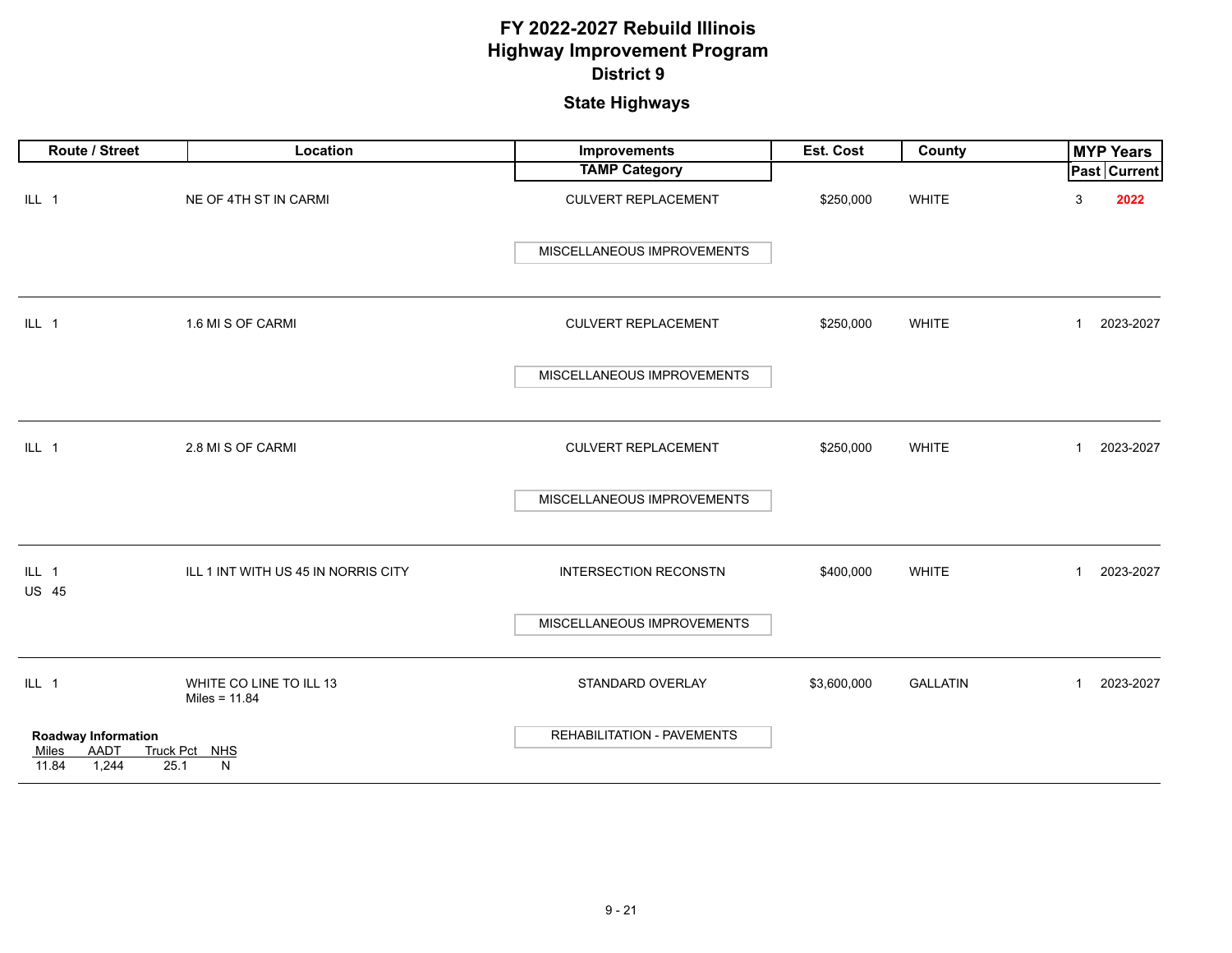| Route / Street                                                       | Location                                                  | Improvements                      | Est. Cost   | <b>County</b>                                      |              | <b>MYP Years</b>    |
|----------------------------------------------------------------------|-----------------------------------------------------------|-----------------------------------|-------------|----------------------------------------------------|--------------|---------------------|
|                                                                      |                                                           | <b>TAMP Category</b>              |             |                                                    |              | <b>Past Current</b> |
| ILL 1                                                                | CRAWFORD CREEK 4.3 MI N OF ILL 13                         | <b>BRIDGE REPLACEMENT</b>         | \$1,100,000 | <b>GALLATIN</b>                                    | 9            | 2023-2027           |
|                                                                      |                                                           | <b>RECONSTRUCTION - BRIDGES</b>   |             | <b>Structure Information</b><br>Str Number<br>AADT |              | Truck Pct NHS       |
|                                                                      |                                                           |                                   |             | 0300019<br>1,100                                   | 28           | N                   |
| ILL 1                                                                | ILL 13 TO 2 MI S<br>Miles = $2.04$                        | STANDARD OVERLAY                  | \$800,000   | <b>GALLATIN</b>                                    | 3            | 2023-2027           |
| <b>Roadway Information</b>                                           |                                                           | REHABILITATION - PAVEMENTS        |             |                                                    |              |                     |
| AADT<br>Miles<br>1,700<br>2.04<br>27.9                               | Truck Pct NHS<br>${\sf N}$                                |                                   |             |                                                    |              |                     |
| ILL 1                                                                | 0.1 MI S OF GRATER RD TO HARDIN CO LINE<br>Miles = $8.49$ | DESIGNED OVERLAY                  | \$3,200,000 | <b>GALLATIN</b>                                    | 5            | 2023-2027           |
| Roadway Information<br><b>AADT</b><br>Miles<br>1,432<br>8.49<br>29.6 | Truck Pct NHS<br>N                                        | REHABILITATION - PAVEMENTS        |             |                                                    |              |                     |
| ILL 1                                                                | 2.3 & 2.5 MI S OF ILL 13                                  | <b>BRIDGE DECK OVERLAY</b>        | \$1,000,000 | <b>GALLATIN</b>                                    | $\mathbf{1}$ | 2023-2027           |
|                                                                      |                                                           | PRESERVATION - BRIDGES            |             |                                                    |              |                     |
| $ILL$ 3                                                              | RANDOLPH CO LINE TO LOGAN HOLLOW RD<br>Miles = $5.17$     | STANDARD OVERLAY                  | \$2,000,000 | <b>JACKSON</b>                                     | 3            | 2022                |
| <b>Roadway Information</b><br>AADT<br>Miles<br>5.17<br>2,150<br>20.5 | Truck Pct NHS<br>Y                                        | <b>REHABILITATION - PAVEMENTS</b> |             |                                                    |              |                     |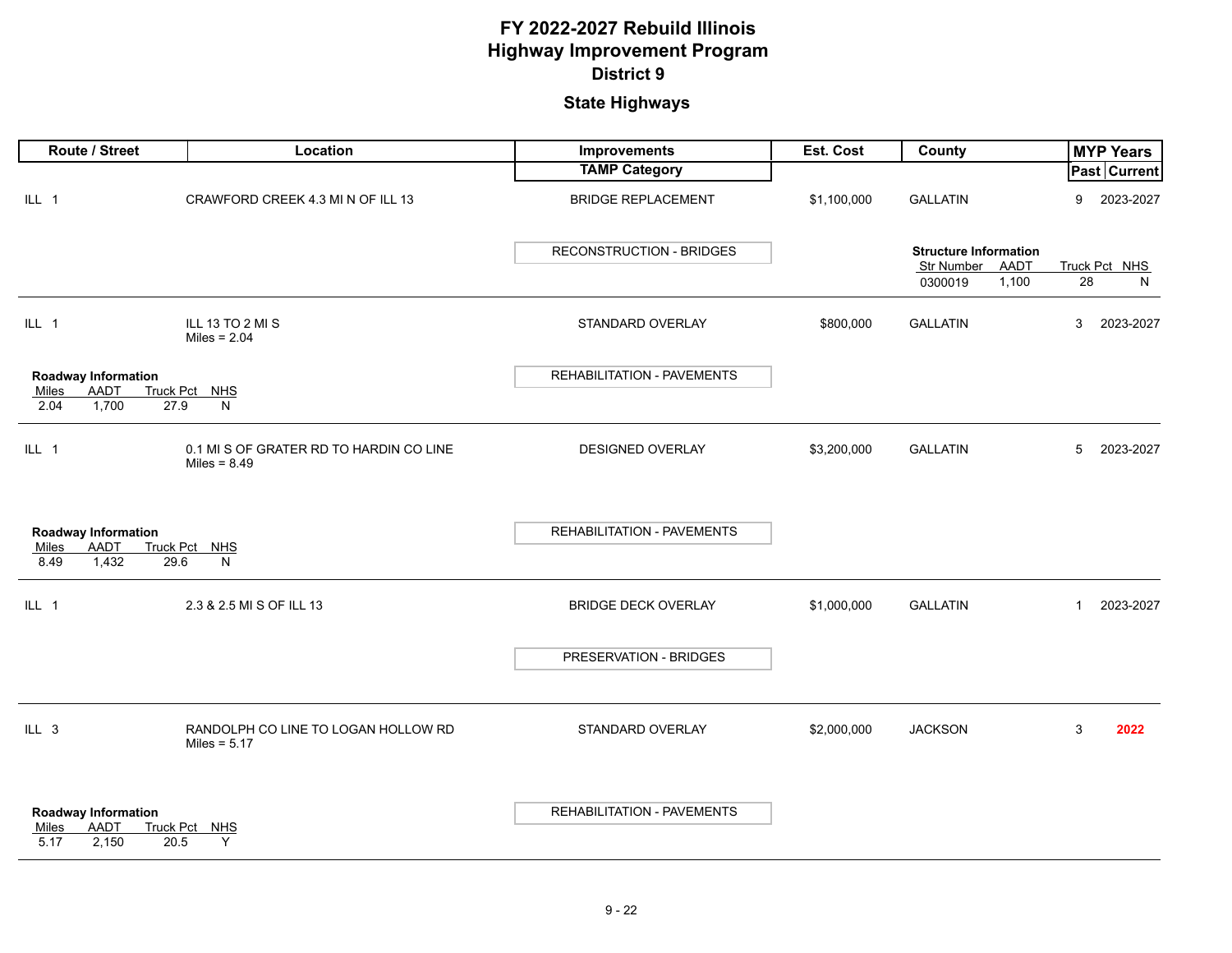| Route / Street                                                                   | Location                                                               | Improvements                      | <b>Est. Cost</b> | County                                                                 | <b>MYP Years</b>            |
|----------------------------------------------------------------------------------|------------------------------------------------------------------------|-----------------------------------|------------------|------------------------------------------------------------------------|-----------------------------|
|                                                                                  |                                                                        | <b>TAMP Category</b>              |                  |                                                                        | <b>Past Current</b>         |
| ILL 3                                                                            | STREAM 1.8 MI S OF RANDOLPH CO LINE                                    | <b>CULVERT REPLACEMENT</b>        | \$700,000        | <b>JACKSON</b>                                                         | 2023-2027<br>14             |
|                                                                                  |                                                                        | <b>RECONSTRUCTION - BRIDGES</b>   |                  | <b>Structure Information</b><br>Str Number<br>AADT<br>2,150<br>0392013 | Truck Pct NHS<br>20<br>Υ    |
|                                                                                  |                                                                        |                                   |                  |                                                                        |                             |
| $ILL$ 3                                                                          | 0.1 MI SE OF RADDLE RD                                                 | <b>CULVERT REPLACEMENT</b>        | \$700,000        | <b>JACKSON</b>                                                         | 5<br>2023-2027              |
|                                                                                  |                                                                        |                                   |                  |                                                                        |                             |
|                                                                                  |                                                                        | <b>RECONSTRUCTION - BRIDGES</b>   |                  | <b>Structure Information</b>                                           |                             |
|                                                                                  |                                                                        |                                   |                  | Str Number<br>AADT<br>2,150<br>0392014                                 | Truck Pct NHS<br>20<br>Y    |
|                                                                                  |                                                                        |                                   |                  |                                                                        |                             |
| ILL 3                                                                            | TALBOTT HOLLOW 1.1 MI NW OF ILL 151                                    | <b>CULVERT REPLACEMENT</b>        | \$700,000        | <b>JACKSON</b>                                                         | 5<br>2023-2027              |
|                                                                                  |                                                                        |                                   |                  |                                                                        |                             |
|                                                                                  |                                                                        | <b>RECONSTRUCTION - BRIDGES</b>   |                  | <b>Structure Information</b><br>Str Number<br>AADT                     | Truck Pct NHS               |
|                                                                                  |                                                                        |                                   |                  | 2,150<br>0392015                                                       | 20<br>Y                     |
| ILL 3                                                                            | WORTHEN BAYOU 1.2 MI S OF ILL 149                                      | <b>BRIDGE REPLACEMENT</b>         | \$1,200,000      | <b>JACKSON</b>                                                         | $\overline{2}$<br>2023-2027 |
|                                                                                  |                                                                        | <b>RECONSTRUCTION - BRIDGES</b>   |                  | <b>Structure Information</b>                                           |                             |
|                                                                                  |                                                                        |                                   |                  | Str Number<br><b>AADT</b>                                              | Truck Pct NHS               |
|                                                                                  |                                                                        |                                   |                  | 0390026<br>1,050                                                       | 20<br>Y                     |
| ILL 3                                                                            | S OF HOWARDTON RD IN GRAND TOWER TO UNION<br>CO LINE<br>Miles = $4.51$ | STANDARD OVERLAY                  | \$1,800,000      | <b>JACKSON</b>                                                         | 2023-2027<br>3              |
| <b>Roadway Information</b><br><b>AADT</b><br>Truck Pct<br>Miles<br>1,300<br>4.51 | NHS<br>Y<br>20.0                                                       | <b>REHABILITATION - PAVEMENTS</b> |                  |                                                                        |                             |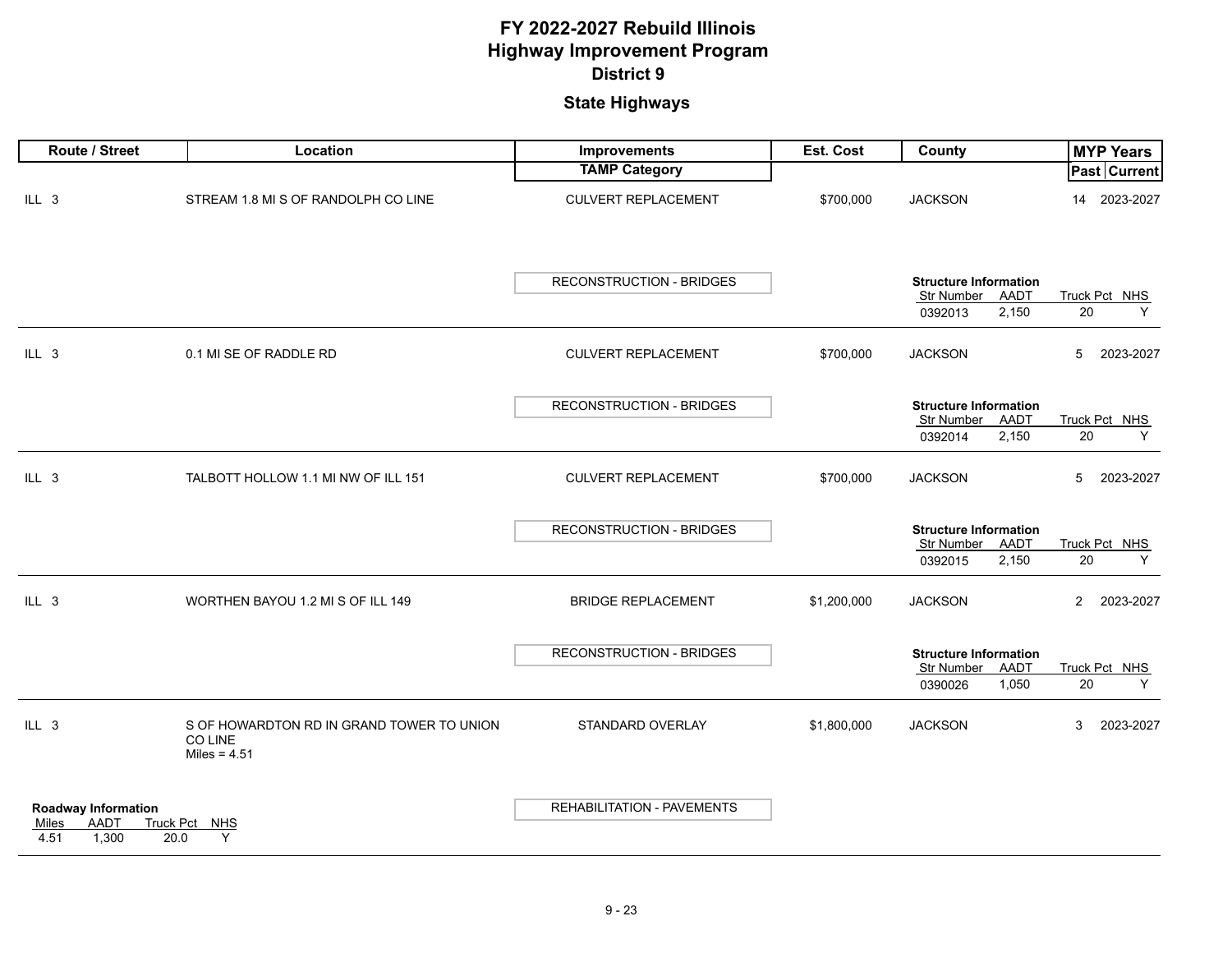| Route / Street                                                       | Location                                                                          | Improvements               | Est. Cost   | County           | <b>MYP Years</b>            |
|----------------------------------------------------------------------|-----------------------------------------------------------------------------------|----------------------------|-------------|------------------|-----------------------------|
|                                                                      |                                                                                   | <b>TAMP Category</b>       |             |                  | <b>Past Current</b>         |
| ILL 3                                                                | JACKSON CO LINE TO ILL 146 IN WARE<br>Miles = $9.00$                              | STANDARD OVERLAY           | \$3,600,000 | <b>UNION</b>     | 2023-2027<br>3              |
| Roadway Information<br><b>AADT</b><br>Miles<br>1,441<br>9.00<br>14.6 | Truck Pct NHS<br>Y                                                                | REHABILITATION - PAVEMENTS |             |                  |                             |
| ILL 3<br><b>ILL 146</b>                                              | 1 MI N OF THE CAPE T TO UNION CO LINE<br>Miles = $2.46$                           | STANDARD OVERLAY           | \$900,000   | <b>ALEXANDER</b> | 2023-2027<br>$\overline{2}$ |
| <b>Roadway Information</b>                                           |                                                                                   | REHABILITATION - PAVEMENTS |             |                  |                             |
| <b>AADT</b><br>Miles<br>4,780<br>2.46<br>17.5                        | Truck Pct NHS<br>Y                                                                |                            |             |                  |                             |
| ILL 3                                                                | 0.1 MI W OF OLD ILL 3 IN THEBES TO TWENTE<br><b>CROSSING RD</b><br>Miles = $4.67$ | <b>SMART OVERLAY</b>       | \$2,000,000 | <b>ALEXANDER</b> | $\overline{2}$<br>2023-2027 |
|                                                                      |                                                                                   | PRESERVATION - PAVEMENTS   |             |                  |                             |
| ILL 3                                                                | 3.2 MI SE OF THEBES                                                               | <b>CULVERT REPLACEMENT</b> | \$250,000   | <b>ALEXANDER</b> | 2023-2027<br>$\mathbf{1}$   |
|                                                                      |                                                                                   | MISCELLANEOUS IMPROVEMENTS |             |                  |                             |
| $ILL$ 3                                                              | BROWNVILLE RD TO 0.1 MI W OF PIGEON ROOST RD<br>Miles = $1.80$                    | <b>DESIGNED OVERLAY</b>    | \$750,000   | <b>ALEXANDER</b> | 3<br>2022                   |
| <b>Roadway Information</b><br>AADT<br>Miles<br>3,100<br>1.80<br>15.8 | Truck Pct NHS<br>N                                                                | REHABILITATION - PAVEMENTS |             |                  |                             |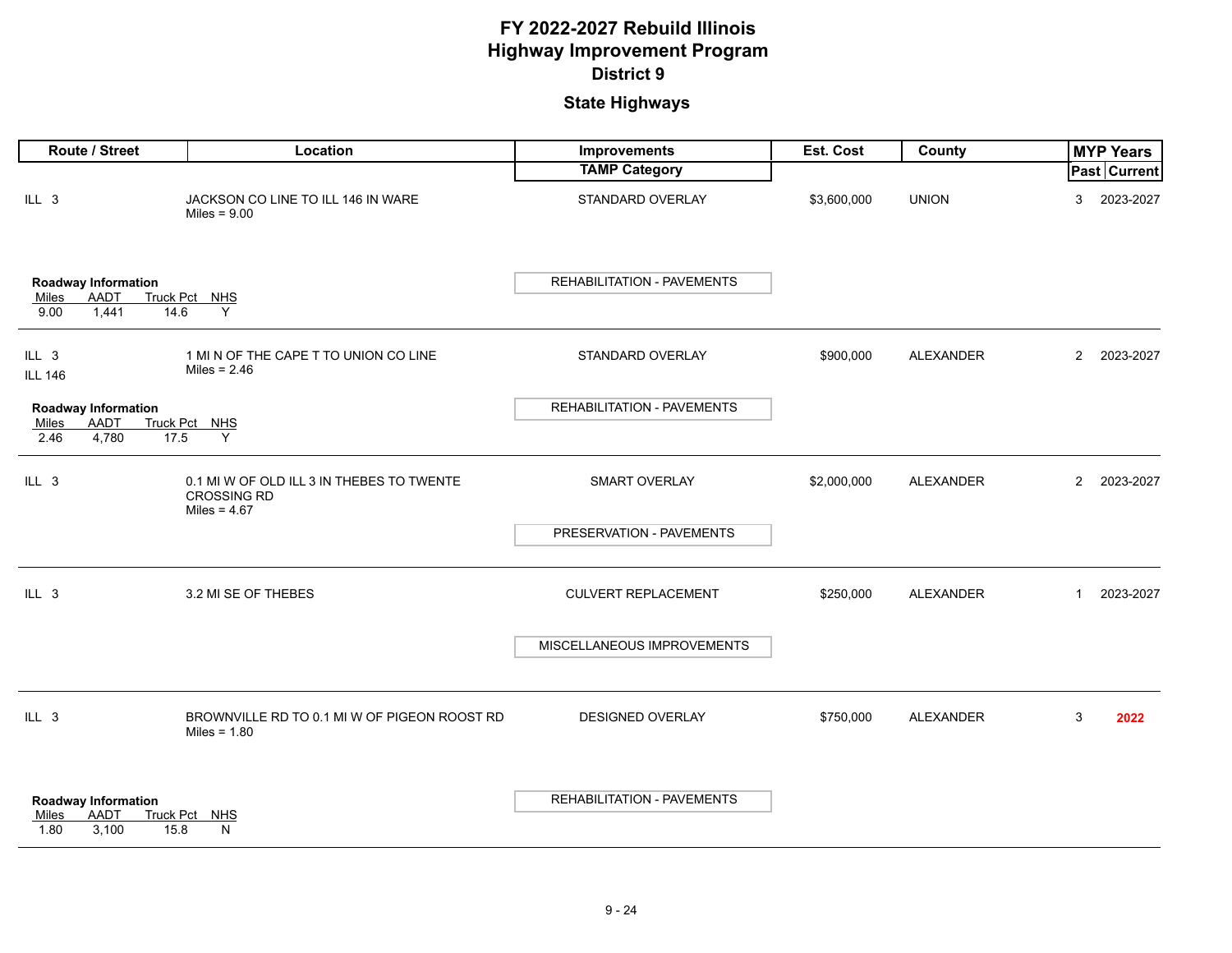| Route / Street                                             | Location                                                                | Improvements                                                | Est. Cost   | County                                            | <b>MYP Years</b>            |
|------------------------------------------------------------|-------------------------------------------------------------------------|-------------------------------------------------------------|-------------|---------------------------------------------------|-----------------------------|
|                                                            |                                                                         | <b>TAMP Category</b>                                        |             |                                                   | <b>Past Current</b>         |
| ILL 3                                                      | DRAINAGE DITCH 0.5 MI W OF ILL 127                                      | <b>BRIDGE REPLACEMENT</b><br><b>BRIDGE APPROACH ROADWAY</b> | \$1,800,000 | <b>ALEXANDER</b>                                  | 2023-2027<br>$\overline{4}$ |
|                                                            |                                                                         | <b>RECONSTRUCTION - BRIDGES</b>                             |             | <b>Structure Information</b>                      |                             |
|                                                            |                                                                         |                                                             |             | Str Number<br>AADT<br>0020012<br>2,350            | Truck Pct NHS<br>14<br>N    |
|                                                            |                                                                         |                                                             |             |                                                   |                             |
| ILL 4                                                      | ILL 150 TO ILL 151 IN AVA<br>Miles = $10.91$                            | STANDARD OVERLAY                                            | \$3,500,000 | <b>PERRY</b><br><b>JACKSON</b><br><b>RANDOLPH</b> | 3<br>2023-2027              |
| Roadway Information                                        |                                                                         | REHABILITATION - PAVEMENTS                                  |             |                                                   |                             |
| <b>Truck Pct</b><br>AADT<br>Miles<br>4,709<br>5.84<br>17.6 | <b>NHS</b><br>N                                                         |                                                             |             |                                                   |                             |
| 27.2<br>5.07<br>3,460                                      | N                                                                       |                                                             |             |                                                   |                             |
|                                                            |                                                                         |                                                             |             |                                                   |                             |
| ILL 4                                                      | 0.8 MI N OF CAMPBELL HILL                                               | CULVERT REPLACEMENT                                         | \$250,000   | <b>JACKSON</b>                                    | 2023-2027<br>$\mathbf{1}$   |
|                                                            |                                                                         |                                                             |             |                                                   |                             |
|                                                            |                                                                         | MISCELLANEOUS IMPROVEMENTS                                  |             |                                                   |                             |
|                                                            |                                                                         |                                                             |             |                                                   |                             |
|                                                            |                                                                         |                                                             |             |                                                   |                             |
| <b>ILL 13</b>                                              | E OF BIG MUDDY RIVER IN MURPHYSBORO TO E OF<br>ORCHARD DR IN CARBONDALE | <b>SMART OVERLAY</b>                                        | \$2,100,000 | <b>JACKSON</b>                                    | 2022<br>$\overline{1}$      |
|                                                            | Miles = $5.95$                                                          |                                                             |             |                                                   |                             |
|                                                            |                                                                         |                                                             |             |                                                   |                             |
|                                                            |                                                                         | PRESERVATION - PAVEMENTS                                    |             |                                                   |                             |
|                                                            |                                                                         |                                                             |             |                                                   |                             |
| ILL 13                                                     | WALL ST TO MARION ST                                                    | <b>RECONSTRUCTION</b>                                       | \$2,500,000 | <b>JACKSON</b>                                    | 3<br>2023-2027              |
| (WESTBOUND)                                                | Miles = $0.29$                                                          |                                                             |             |                                                   |                             |
| <b>Roadway Information</b>                                 |                                                                         | RECONSTRUCTION - PAVEMENTS                                  |             |                                                   |                             |
| AADT<br>Miles                                              | Truck Pct NHS                                                           |                                                             |             |                                                   |                             |
| 0.29<br>18,100<br>5.5                                      | Y                                                                       |                                                             |             |                                                   |                             |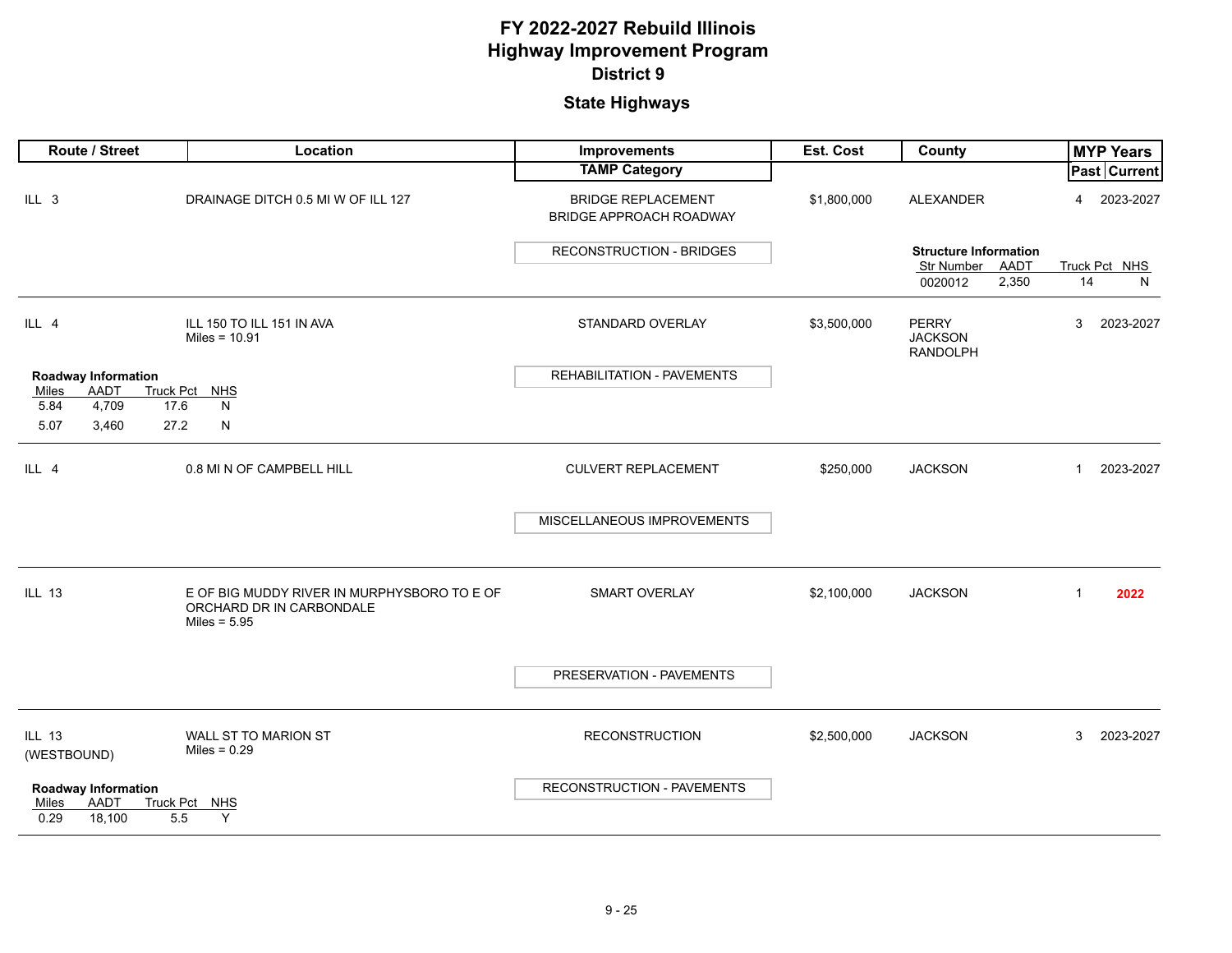| Route / Street | Location                        | Improvements                     | Est. Cost   | County                                                                  | <b>MYP Years</b>        |
|----------------|---------------------------------|----------------------------------|-------------|-------------------------------------------------------------------------|-------------------------|
|                |                                 | <b>TAMP Category</b>             |             |                                                                         | <b>Past Current</b>     |
| <b>ILL 13</b>  | AT SPILLWAY RD                  | <b>INTERSECTION RECONSTN</b>     | \$6,140,000 | <b>JACKSON</b><br><b>WILLIAMSON</b>                                     | 2023-2027<br>3          |
|                |                                 | MISCELLANEOUS IMPROVEMENTS       |             |                                                                         |                         |
| <b>ILL 13</b>  | AT SPILLWAY RD                  | <b>LAND ACQUISITION</b>          | \$1,000,000 | <b>JACKSON</b><br><b>WILLIAMSON</b>                                     | 3<br>2023-2027          |
|                |                                 | MISCELLANEOUS IMPROVEMENTS       |             |                                                                         |                         |
| <b>ILL 13</b>  | AT SPILLWAY RD                  | UTILITY ADJUSTMENT               | \$500,000   | <b>JACKSON</b><br><b>WILLIAMSON</b>                                     | 2023-2027<br>3          |
|                |                                 | MISCELLANEOUS IMPROVEMENTS       |             |                                                                         |                         |
| <b>ILL 13</b>  | SPILLWAY RD RD TO SHAWNEE TRAIL | PRELIMINARY ENGINEERING          | \$3,000,000 | WILLIAMSON                                                              | $\mathbf{1}$<br>2022    |
|                |                                 | INITIAL CONSTRUCTION - PAVEMENTS |             |                                                                         |                         |
| <b>ILL 13</b>  | 1.1 MI E OF JACKSON CO LINE     | <b>BRIDGE REPLACEMENT</b>        | \$4,000,000 | <b>WILLIAMSON</b>                                                       | 3<br>2023-2027          |
|                |                                 | <b>RECONSTRUCTION - BRIDGES</b>  |             | <b>Structure Information</b><br>Str Number<br>AADT<br>12,750<br>1000018 | Truck Pct NHS<br>6<br>Y |
| <b>ILL 13</b>  | 1.6 MI E OF JACKSON CO LINE     | <b>BRIDGE REPLACEMENT</b>        | \$4,000,000 | WILLIAMSON                                                              | 3<br>2023-2027          |
|                |                                 | <b>RECONSTRUCTION - BRIDGES</b>  |             | <b>Structure Information</b><br>Str Number<br>AADT<br>1000020<br>12,500 | Truck Pct NHS<br>5<br>Υ |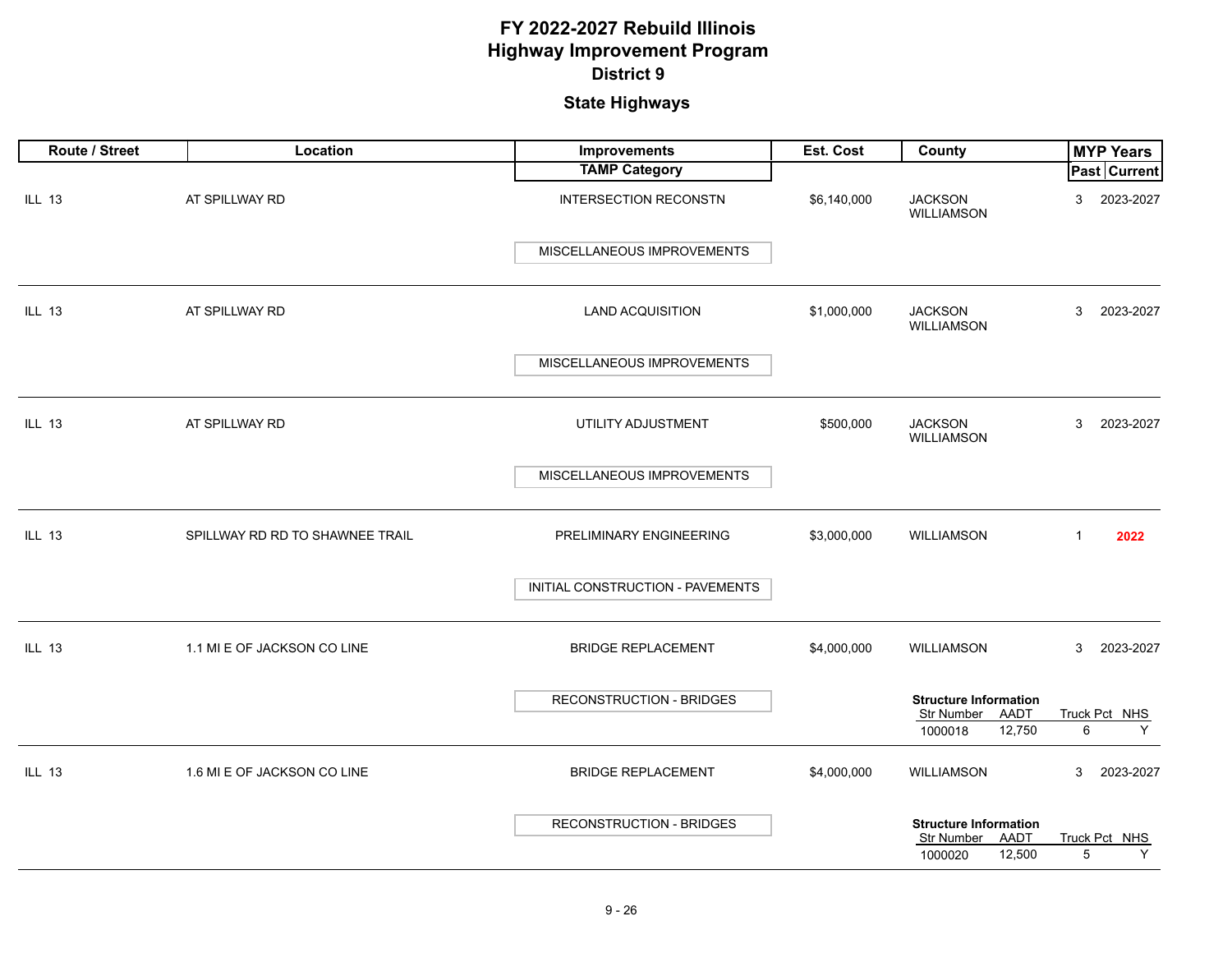| <b>Route / Street</b>                                                                          | Location                                                                                 | Improvements                      | <b>Est. Cost</b> | County            |    | <b>MYP Years</b> |
|------------------------------------------------------------------------------------------------|------------------------------------------------------------------------------------------|-----------------------------------|------------------|-------------------|----|------------------|
|                                                                                                |                                                                                          | <b>TAMP Category</b>              |                  |                   |    | Past Current     |
| <b>ILL 13</b><br>(EASTBOUND)                                                                   | 0.9 MI E OF CRAB ORCHARD RD TO SALINE CO LINE<br>Miles = $3.75$                          | SMART OVERLAY                     | \$2,800,000      | <b>WILLIAMSON</b> | 3  | 2023-2027        |
|                                                                                                |                                                                                          | PRESERVATION - PAVEMENTS          |                  |                   |    |                  |
| <b>ILL 13</b>                                                                                  | WILLIAMSON CO LINE TO CARRIER MILLS RD<br>Miles = $4.07$                                 | STANDARD OVERLAY                  | \$5,500,000      | <b>SALINE</b>     | 3  | 2022             |
| <b>Roadway Information</b><br><b>AADT</b><br><b>Truck Pct</b><br>Miles<br>8,784<br>9.1<br>4.07 | <b>NHS</b><br>Y                                                                          | <b>REHABILITATION - PAVEMENTS</b> |                  |                   |    |                  |
| <b>ILL 13</b>                                                                                  | CARRIER MILLS RD TO POPLAR ST IN HARRISBURG<br>Miles = $3.98$                            | STANDARD OVERLAY                  | \$5,600,000      | <b>SALINE</b>     | 3  | 2022             |
| <b>Roadway Information</b><br><b>AADT</b><br>Truck Pct<br>Miles<br>3.98<br>8,132<br>8.9        | <b>NHS</b><br>Y                                                                          | REHABILITATION - PAVEMENTS        |                  |                   |    |                  |
| <b>ILL 13</b><br>POPLAR ST                                                                     | ILL 13: US 45 TO 0.4 MI E IN HARRISBURG; POPLAR<br>ST: US 45 TO ILL 13<br>Miles = $0.72$ | STANDARD OVERLAY                  | \$350,000        | <b>SALINE</b>     | -1 | 2022             |
| <b>Roadway Information</b><br>AADT<br><b>Truck Pct</b><br>Miles<br>1,550<br>0.32<br>11.6       | NHS<br>N                                                                                 | REHABILITATION - PAVEMENTS        |                  |                   |    |                  |
| 0.40<br>2,739<br>9.2                                                                           | Y                                                                                        |                                   |                  |                   |    |                  |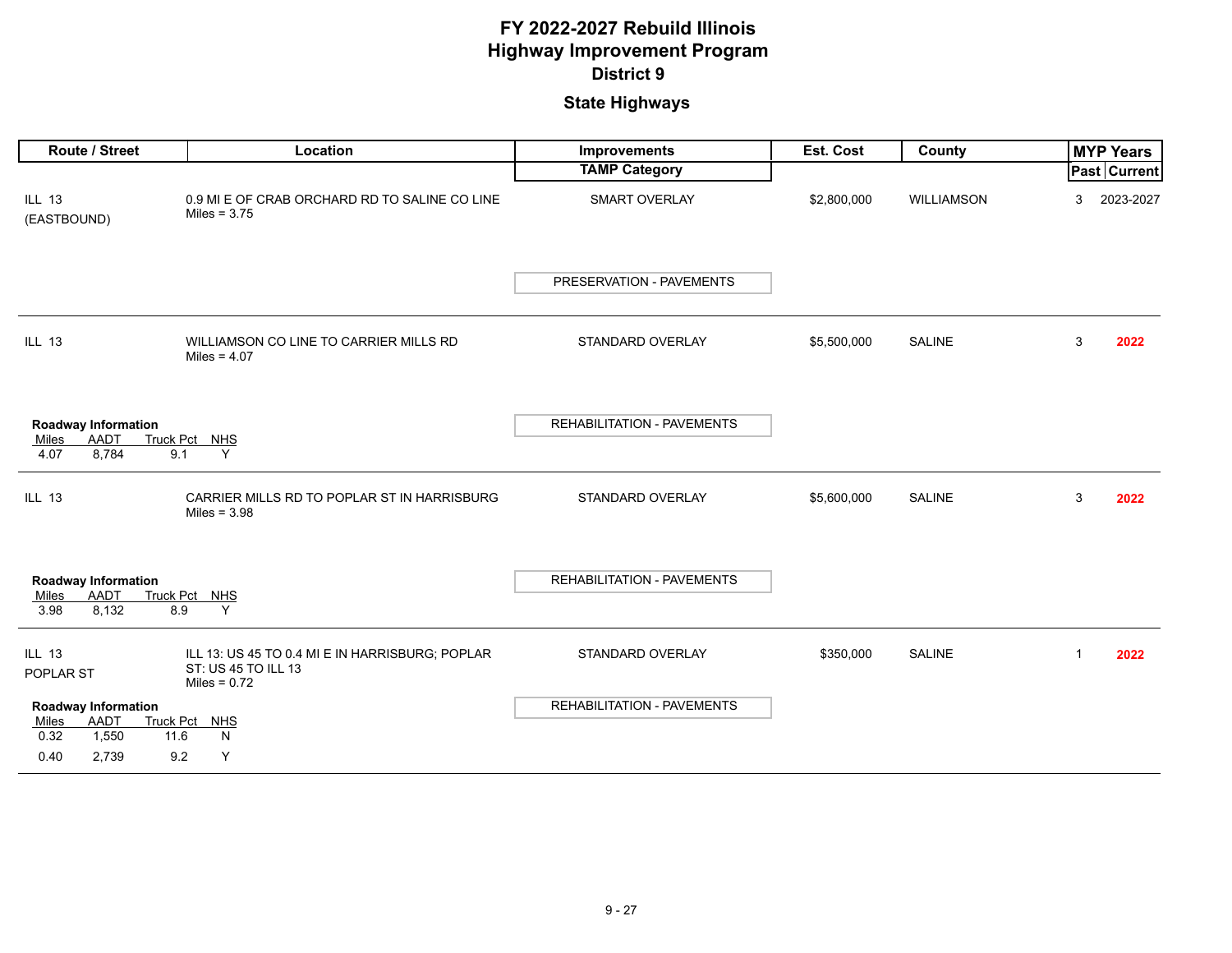| <b>Route / Street</b>                         | Location                                                             | <b>Improvements</b>                         | Est. Cost   | County                                                    | <b>MYP Years</b>            |
|-----------------------------------------------|----------------------------------------------------------------------|---------------------------------------------|-------------|-----------------------------------------------------------|-----------------------------|
|                                               |                                                                      | <b>TAMP Category</b>                        |             |                                                           | Past Current                |
| <b>ILL 13</b>                                 | MIDDLE FORK SALINE RIVER 1.6 MI E OF<br><b>HARRISBURG</b>            | <b>BRIDGE REPLACEMENT</b>                   | \$1,800,000 | <b>SALINE</b>                                             | 2023-2027<br>5              |
|                                               |                                                                      | <b>RECONSTRUCTION - BRIDGES</b>             |             | <b>Structure Information</b><br>AADT<br><b>Str Number</b> | Truck Pct NHS               |
|                                               |                                                                      |                                             |             | 3,400<br>0830045                                          | $\overline{7}$<br>Y         |
| <b>ILL 13</b>                                 | ILL 1 TO KENTUCKY STATE LINE IN OLD<br>SHAWNEETOWN<br>Miles = $8.96$ | STANDARD OVERLAY                            | \$2,800,000 | <b>GALLATIN</b>                                           | 2023-2027<br>7              |
| <b>Roadway Information</b>                    |                                                                      | <b>REHABILITATION - PAVEMENTS</b>           |             |                                                           |                             |
| AADT<br>Miles<br>8.96<br>29.0                 | Truck Pct NHS<br>Y                                                   |                                             |             |                                                           |                             |
| 3,426                                         |                                                                      |                                             |             |                                                           |                             |
| <b>ILL 13</b>                                 | 2.5 MI W OF ILL 1 AT EQUALITY ECL                                    | <b>BRIDGE REPLACEMENT</b>                   | \$2,000,000 | <b>GALLATIN</b>                                           | 2023-2027<br>$\overline{2}$ |
|                                               |                                                                      | <b>RECONSTRUCTION - BRIDGES</b>             |             | <b>Structure Information</b>                              |                             |
|                                               |                                                                      |                                             |             | AADT<br><b>Str Number</b><br>0300015<br>3,600             | Truck Pct NHS<br>19<br>Y    |
|                                               |                                                                      |                                             |             |                                                           |                             |
| <b>ILL 14</b>                                 | US 51 TO OLD ROUTE 14<br>Miles = $1.70$                              | STANDARD OVERLAY<br>SHOULDER RECONSTRUCTION | \$1,800,000 | <b>PERRY</b>                                              | 2023-2027<br>3              |
| <b>Roadway Information</b>                    |                                                                      | <b>REHABILITATION - PAVEMENTS</b>           |             |                                                           |                             |
| <b>AADT</b><br>Miles<br>3,100<br>1.70<br>11.9 | Truck Pct NHS<br>N                                                   |                                             |             |                                                           |                             |
| <b>ILL 14</b>                                 | US 51 TO OLD ROUTE 14                                                | <b>LAND ACQUISITION</b>                     | \$800,000   | <b>PERRY</b>                                              | 2023-2027<br>3              |
|                                               |                                                                      | <b>REHABILITATION - PAVEMENTS</b>           |             |                                                           |                             |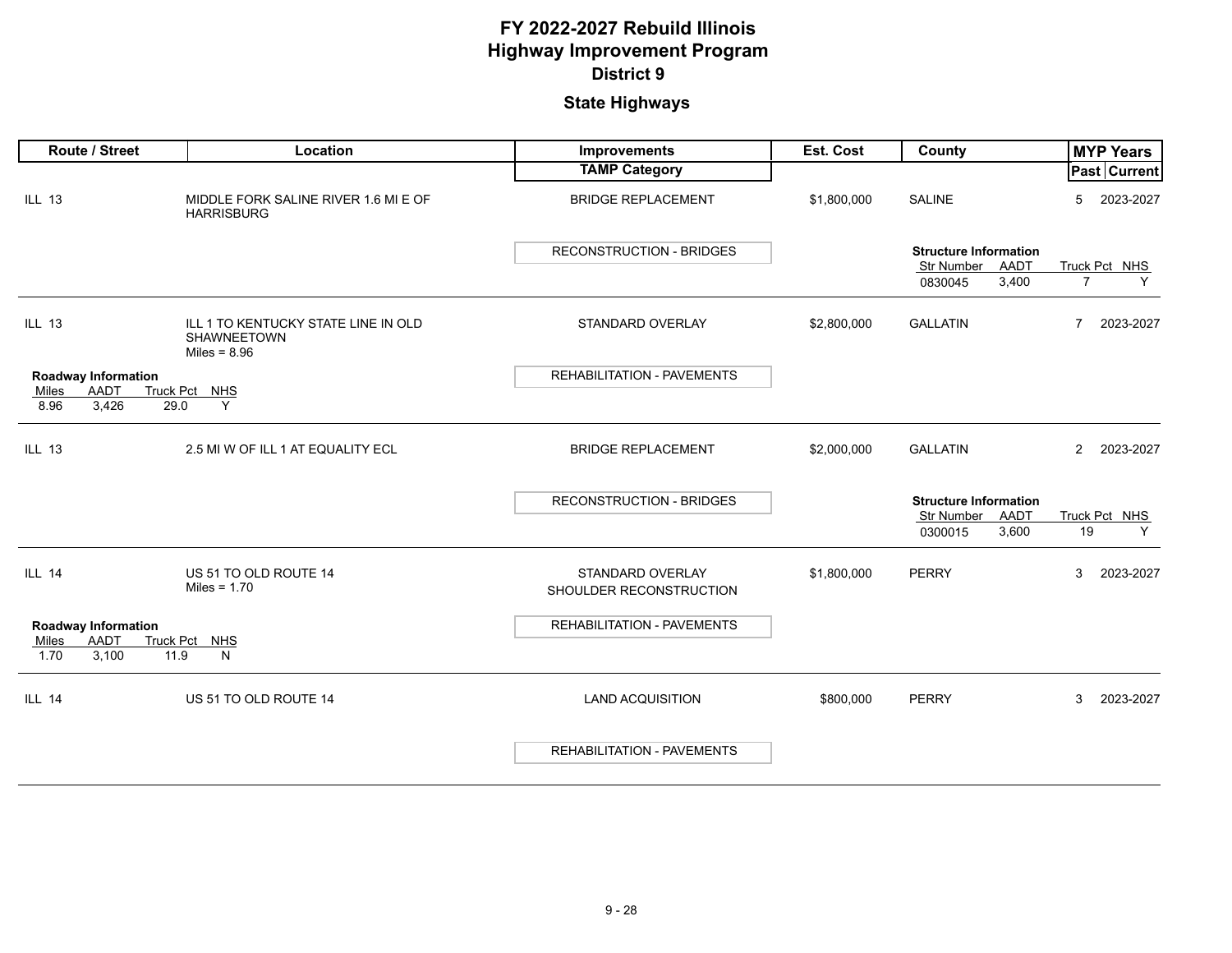| Route / Street                       | Location                                                                      | <b>Improvements</b>                                             | Est. Cost   | County          |                | <b>MYP Years</b>    |
|--------------------------------------|-------------------------------------------------------------------------------|-----------------------------------------------------------------|-------------|-----------------|----------------|---------------------|
|                                      |                                                                               | <b>TAMP Category</b>                                            |             |                 |                | <b>Past Current</b> |
| <b>ILL 14</b>                        | US 51 TO OLD ROUTE 14                                                         | UTILITY ADJUSTMENT                                              | \$250,000   | <b>PERRY</b>    | 3              | 2023-2027           |
|                                      |                                                                               | <b>REHABILITATION - PAVEMENTS</b>                               |             |                 |                |                     |
| <b>ILL 14</b>                        | ILL 148 IN CHRISTOPHER TO N COURT ST IN WEST<br><b>CITY</b><br>Miles = $5.74$ | STANDARD OVERLAY                                                | \$2,400,000 | <b>FRANKLIN</b> | $\overline{2}$ | 2023-2027           |
| <b>Roadway Information</b>           |                                                                               | <b>REHABILITATION - PAVEMENTS</b>                               |             |                 |                |                     |
| <b>AADT</b><br>Miles                 | Truck Pct NHS                                                                 |                                                                 |             |                 |                |                     |
| 5,743<br>5.74                        | 5.7<br>Y                                                                      |                                                                 |             |                 |                |                     |
| ILL 14                               | I-57 TO ILL 37 IN BENTON<br>Miles = $0.51$                                    | DESIGNED OVERLAY<br><b>CURB AND GUTTER</b><br>STORM SEWER (NEW) | \$5,000,000 | <b>FRANKLIN</b> | 3              | 2023-2027           |
|                                      |                                                                               |                                                                 |             |                 |                |                     |
| Roadway Information<br>AADT<br>Miles | Truck Pct NHS                                                                 | <b>REHABILITATION - PAVEMENTS</b>                               |             |                 |                |                     |
| 0.51<br>11,390                       | 3.7<br>N                                                                      |                                                                 |             |                 |                |                     |
| <b>ILL 14</b>                        | I-57 TO ILL 37 IN BENTON                                                      | LAND ACQUISITION                                                | \$2,500,000 | <b>FRANKLIN</b> | 3              | 2023-2027           |
|                                      |                                                                               | REHABILITATION - PAVEMENTS                                      |             |                 |                |                     |
| <b>ILL 14</b>                        | I-57 TO ILL 37 IN BENTON                                                      | UTILITY ADJUSTMENT                                              | \$500,000   | <b>FRANKLIN</b> | 3              | 2023-2027           |
|                                      |                                                                               | <b>REHABILITATION - PAVEMENTS</b>                               |             |                 |                |                     |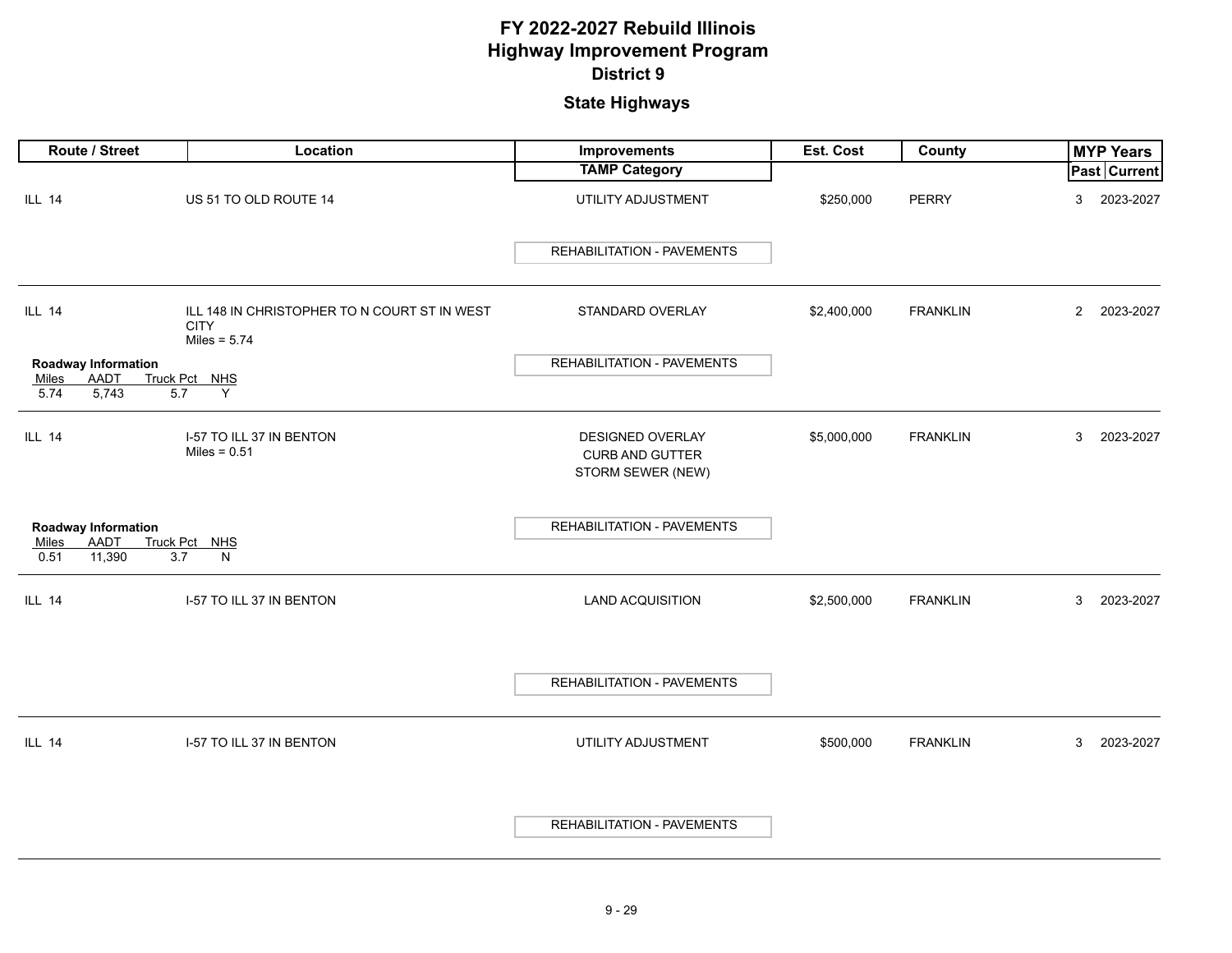| Route / Street                                                       | Location                                                | Improvements                      | Est. Cost   | County                                                                        |   | <b>MYP Years</b>    |
|----------------------------------------------------------------------|---------------------------------------------------------|-----------------------------------|-------------|-------------------------------------------------------------------------------|---|---------------------|
|                                                                      |                                                         | <b>TAMP Category</b>              |             |                                                                               |   | <b>Past Current</b> |
| <b>ILL 14</b>                                                        | ILL 37 IN BENTON TO HAMILTON CO LINE<br>Miles = $13.00$ | STANDARD OVERLAY                  | \$4,800,000 | <b>FRANKLIN</b>                                                               | 3 | 2023-2027           |
| <b>Roadway Information</b><br>AADT<br>Miles<br>2,259<br>13.00<br>8.7 | Truck Pct NHS<br>N                                      | REHABILITATION - PAVEMENTS        |             |                                                                               |   |                     |
| <b>ILL 14</b>                                                        | 1 MI E OF ILL 37 IN BENTON                              | <b>CULVERT REPLACEMENT</b>        | \$400,000   | <b>FRANKLIN</b>                                                               | 4 | 2023-2027           |
|                                                                      |                                                         | MISCELLANEOUS IMPROVEMENTS        |             |                                                                               |   |                     |
| <b>ILL 14</b>                                                        | STREAM 4.1 MI E OF BENTON                               | <b>BRIDGE REPLACEMENT</b>         | \$900,000   | <b>FRANKLIN</b>                                                               | 4 | 2023-2027           |
|                                                                      |                                                         | RECONSTRUCTION - BRIDGES          |             | <b>Structure Information</b><br>Str Number<br>AADT<br>0280025<br>2,050        | 4 | Truck Pct NHS<br>N  |
| <b>ILL 14</b>                                                        | FRANKLIN CO LINE TO CR 675E<br>Miles = $6.98$           | STANDARD OVERLAY                  | \$2,400,000 | <b>HAMILTON</b>                                                               | 3 | 2022                |
| <b>Roadway Information</b><br>AADT<br>Miles<br>2,326<br>8.2<br>6.98  | Truck Pct NHS<br>N                                      | <b>REHABILITATION - PAVEMENTS</b> |             |                                                                               |   |                     |
| <b>ILL 14</b>                                                        | BEAR CREEK W OF FAIRGROUND RD IN<br>MCLEANSBORO         | <b>BRIDGE REPLACEMENT</b>         | \$600,000   | <b>HAMILTON</b>                                                               | 4 | 2023-2027           |
|                                                                      |                                                         | <b>RECONSTRUCTION - BRIDGES</b>   |             | <b>Structure Information</b><br><b>Str Number</b><br>AADT<br>4,100<br>0330004 | 6 | Truck Pct NHS<br>N  |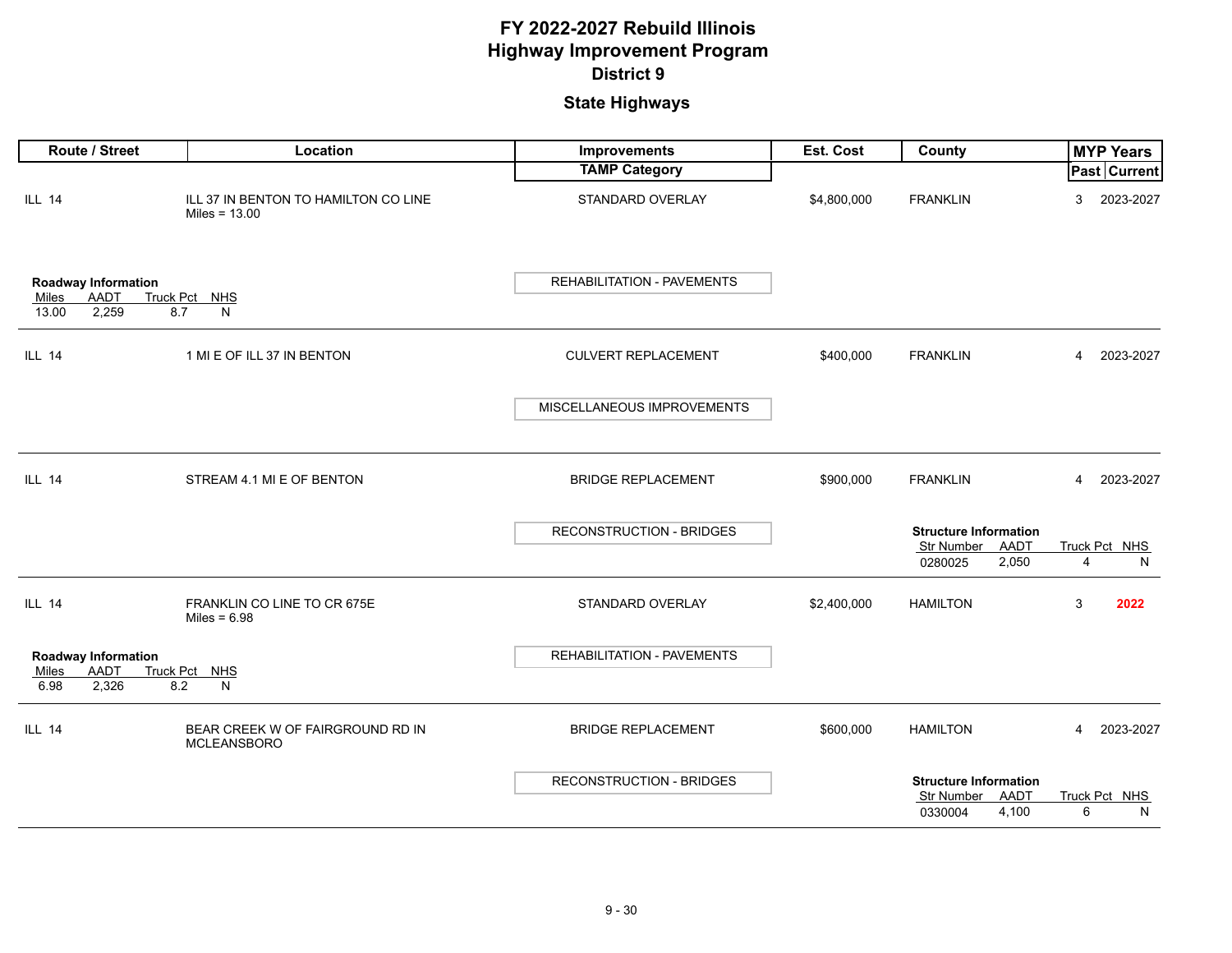| Route / Street | Location                                             | Improvements                                                                                  | Est. Cost   | County          | <b>MYP Years</b>            |
|----------------|------------------------------------------------------|-----------------------------------------------------------------------------------------------|-------------|-----------------|-----------------------------|
|                |                                                      | <b>TAMP Category</b>                                                                          |             |                 | Past Current                |
| <b>ILL 14</b>  | W OF VETERANS DR IN MCLEANSBORO                      | <b>CULVERT REPLACEMENT</b>                                                                    | \$250,000   | <b>HAMILTON</b> | 2023-2027<br>$\overline{2}$ |
|                |                                                      | MISCELLANEOUS IMPROVEMENTS                                                                    |             |                 |                             |
| <b>ILL 14</b>  | 0.2 MI W OF ILL 142 IN MCLEANSBORO<br>Miles = $0.31$ | <b>VERTICAL REALIGNMENT</b><br><b>BRIDGE REMOVAL/DEMOLITION</b><br>RECONSTRUCTION - PAVEMENTS | \$2,000,000 | <b>HAMILTON</b> | 2022<br>$\mathbf{1}$        |
| <b>ILL 14</b>  | 0.2 MI W OF ILL 142 IN MCLEANSBORO                   | <b>LAND ACQUISITION</b>                                                                       | \$500,000   | <b>HAMILTON</b> | $\mathbf{1}$<br>2022        |
|                |                                                      | RECONSTRUCTION - PAVEMENTS                                                                    |             |                 |                             |
| <b>ILL 14</b>  | 1 MI E OF MCLEANSBORO                                | <b>CULVERT REPLACEMENT</b>                                                                    | \$250,000   | <b>HAMILTON</b> | 2023-2027<br>$\mathbf{1}$   |
|                |                                                      | MISCELLANEOUS IMPROVEMENTS                                                                    |             |                 |                             |
| <b>ILL 14</b>  | 6.3 MI E OF MCLEANSBORO                              | <b>CULVERT REPLACEMENT</b>                                                                    | \$250,000   | <b>HAMILTON</b> | 2023-2027<br>$\mathbf{1}$   |
|                |                                                      | MISCELLANEOUS IMPROVEMENTS                                                                    |             |                 |                             |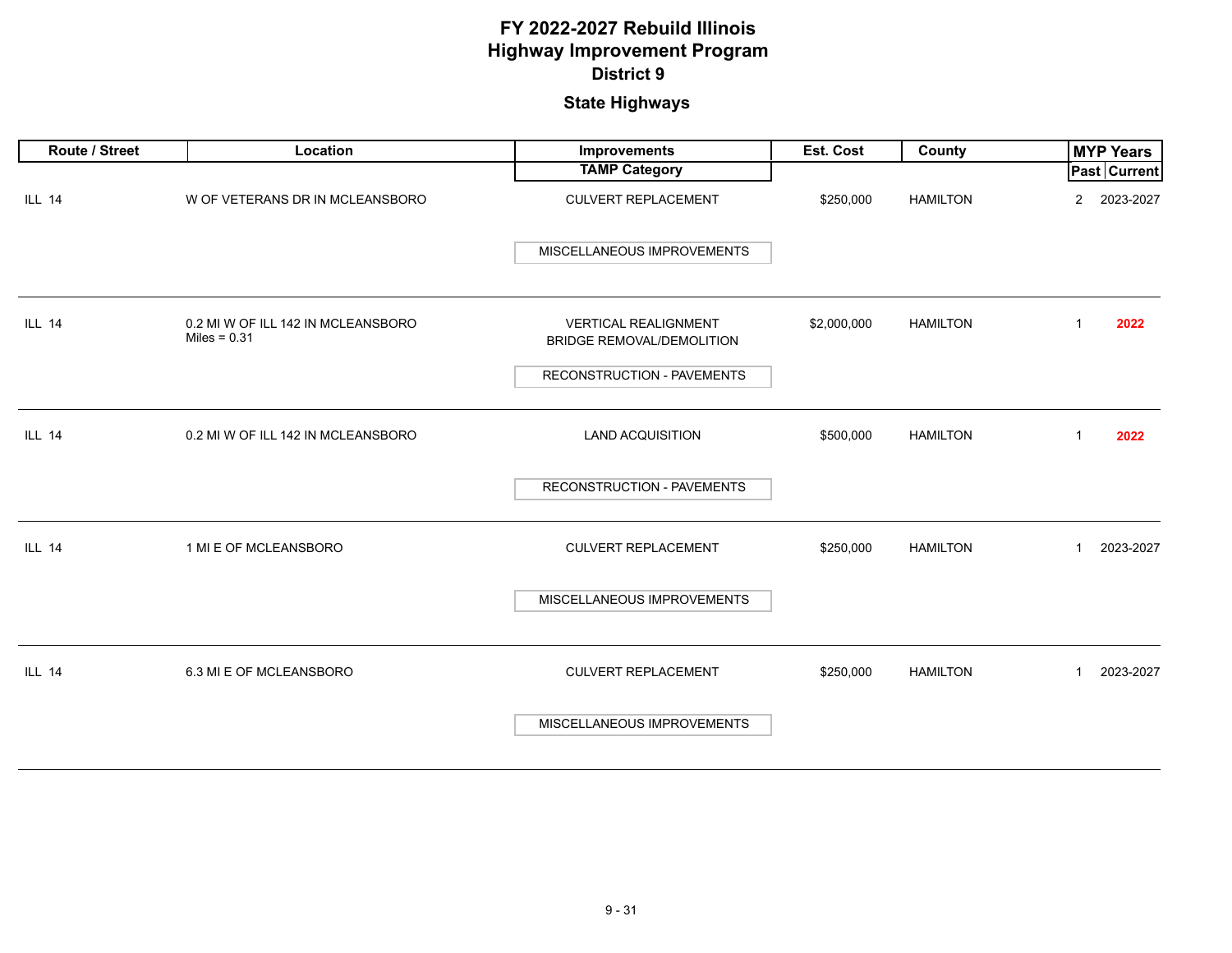| Route / Street | Location                                                      | Improvements                    | <b>Est. Cost</b> | <b>County</b>                                                                 | <b>MYP Years</b>            |
|----------------|---------------------------------------------------------------|---------------------------------|------------------|-------------------------------------------------------------------------------|-----------------------------|
|                |                                                               | <b>TAMP Category</b>            |                  |                                                                               | <b>Past Current</b>         |
| <b>ILL 14</b>  | 0.2 MI W OF WHITE CO LINE                                     | <b>CULVERT REPLACEMENT</b>      | \$300,000        | <b>HAMILTON</b>                                                               | $\overline{a}$<br>2023-2027 |
|                |                                                               | MISCELLANEOUS IMPROVEMENTS      |                  |                                                                               |                             |
| <b>ILL 15</b>  | WASHINGTON CO LINE TO 0.4 MI W OF MT VERNON<br>Miles = $9.19$ | SMART OVERLAY                   | \$3,500,000      | <b>JEFFERSON</b>                                                              | 3<br>2023-2027              |
|                |                                                               | PRESERVATION - PAVEMENTS        |                  |                                                                               |                             |
| <b>ILL 15</b>  | RYSE CREEK 3.5 MI E OF WASHINGTON CO LINE                     | <b>BRIDGE REPLACEMENT</b>       | \$1,550,000      | <b>JEFFERSON</b>                                                              | $\mathbf{2}$<br>2023-2027   |
|                |                                                               | <b>RECONSTRUCTION - BRIDGES</b> |                  | <b>Structure Information</b><br><b>Str Number</b><br>AADT<br>2,550<br>0410019 | Truck Pct NHS<br>8<br>N     |
| <b>ILL 15</b>  | 3.6 MI E OF WASHINGTON CO LINE                                | <b>CULVERT REPLACEMENT</b>      | \$250,000        | <b>JEFFERSON</b>                                                              | 6<br>2023-2027              |
|                |                                                               | MISCELLANEOUS IMPROVEMENTS      |                  |                                                                               |                             |
| <b>ILL 15</b>  | 5.6 MI W OF MT VERNON                                         | <b>CULVERT REPLACEMENT</b>      | \$250,000        | <b>JEFFERSON</b>                                                              | $\overline{2}$<br>2023-2027 |
|                |                                                               | MISCELLANEOUS IMPROVEMENTS      |                  |                                                                               |                             |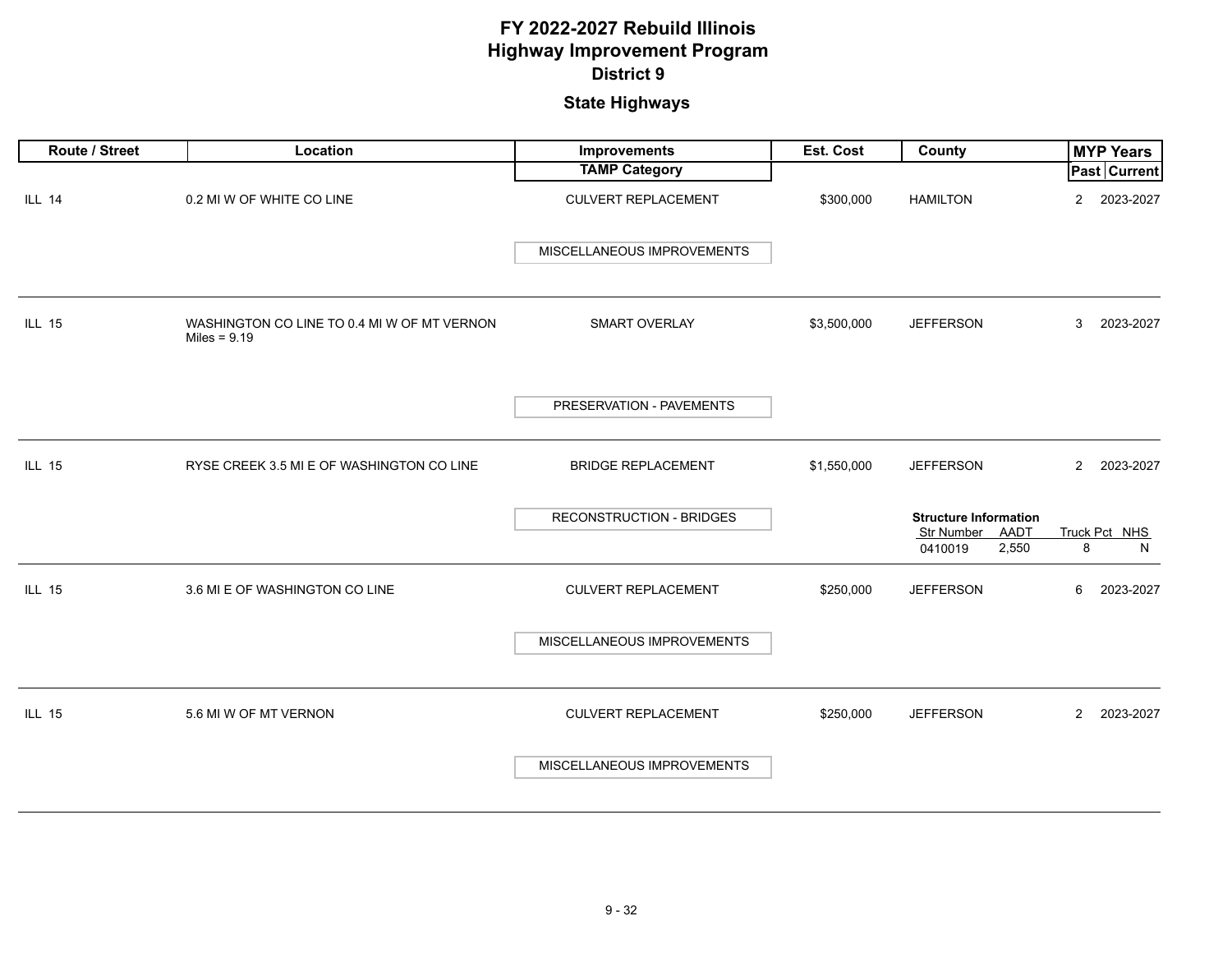| Route / Street                                                                                 | Location                                       | Improvements                    | Est. Cost   | County                                          | <b>MYP Years</b>            |
|------------------------------------------------------------------------------------------------|------------------------------------------------|---------------------------------|-------------|-------------------------------------------------|-----------------------------|
|                                                                                                |                                                | <b>TAMP Category</b>            |             |                                                 | Past Current                |
| <b>ILL 15</b>                                                                                  | 0.5 MI W OF MT VERNON                          | <b>BRIDGE REPLACEMENT</b>       | \$1,000,000 | <b>JEFFERSON</b>                                | 2023-2027<br>1              |
|                                                                                                |                                                | <b>RECONSTRUCTION - BRIDGES</b> |             | <b>Structure Information</b><br>Str Number AADT | Truck Pct NHS               |
|                                                                                                |                                                |                                 |             | 5,200<br>0410024                                | N<br>$\overline{4}$         |
| <b>ILL 15</b>                                                                                  | BEAR CREEK 1 MI W OF MARKHAM CITY              | <b>BRIDGE REPLACEMENT</b>       | \$600,000   | <b>JEFFERSON</b>                                | $\overline{2}$<br>2023-2027 |
|                                                                                                |                                                | <b>RECONSTRUCTION - BRIDGES</b> |             | <b>Structure Information</b>                    |                             |
|                                                                                                |                                                |                                 |             | Str Number<br>AADT<br>3,650<br>0410028          | Truck Pct NHS<br>8<br>Y     |
| <b>ILL 15</b>                                                                                  | 6.2 MI E OF MT VERNON                          | CULVERT REPLACEMENT             | \$250,000   | <b>JEFFERSON</b>                                | 2023-2027<br>$\overline{2}$ |
|                                                                                                |                                                | MISCELLANEOUS IMPROVEMENTS      |             |                                                 |                             |
| <b>ILL 15</b>                                                                                  | 0.1 MI W OF WAYNE CO LINE                      | <b>CULVERT REPLACEMENT</b>      | \$250,000   | <b>JEFFERSON</b>                                | 2023-2027<br>$\mathbf{1}$   |
|                                                                                                |                                                | MISCELLANEOUS IMPROVEMENTS      |             |                                                 |                             |
| <b>ILL 34</b>                                                                                  | ILL 37 TO BROWN ST IN BENTON<br>Miles = $1.01$ | <b>DESIGNED OVERLAY</b>         | \$500,000   | <b>FRANKLIN</b>                                 | 2023-2027<br>$\overline{1}$ |
| <b>Roadway Information</b><br><b>AADT</b><br><b>Truck Pct</b><br>Miles<br>6,261<br>5.7<br>1.01 | <b>NHS</b><br>N                                | REHABILITATION - PAVEMENTS      |             |                                                 |                             |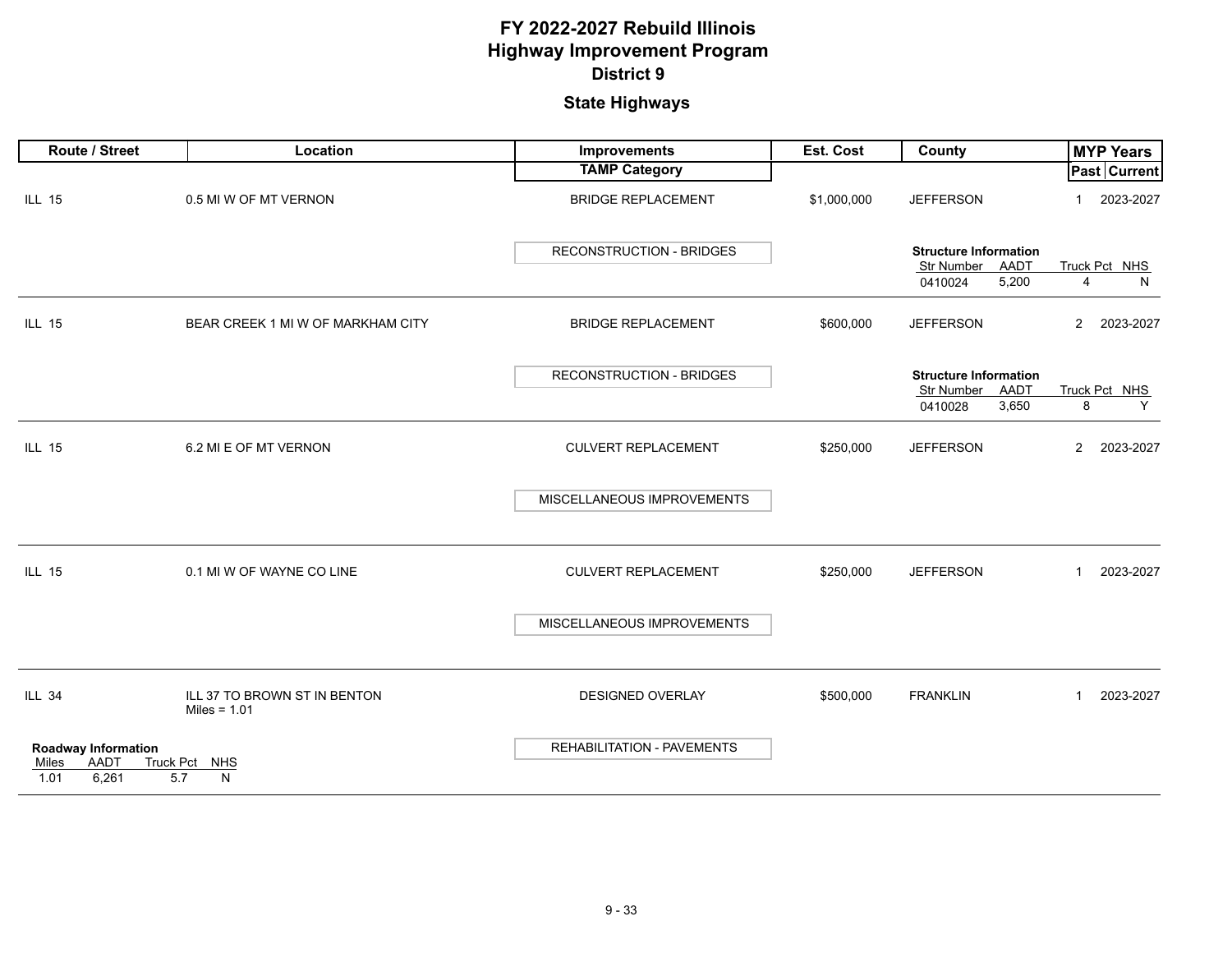| Route / Street | Location                   | Improvements               | Est. Cost | County          | <b>MYP Years</b>            |
|----------------|----------------------------|----------------------------|-----------|-----------------|-----------------------------|
|                |                            | <b>TAMP Category</b>       |           |                 | <b>Past Current</b>         |
| <b>ILL 34</b>  | 1.3 MI E OF BENTON         | CULVERT REPLACEMENT        | \$250,000 | <b>FRANKLIN</b> | 2023-2027<br>1              |
|                |                            | MISCELLANEOUS IMPROVEMENTS |           |                 |                             |
| <b>ILL 34</b>  | 4.3 MI E OF ILL 37         | CULVERT REPLACEMENT        | \$300,000 | <b>FRANKLIN</b> | 2 2023-2027                 |
|                |                            | MISCELLANEOUS IMPROVEMENTS |           |                 |                             |
| <b>ILL 34</b>  | NCL OF HANAFORD            | <b>CULVERT REPLACEMENT</b> | \$300,000 | <b>FRANKLIN</b> | 2023-2027<br>$\mathbf{1}$   |
|                |                            | MISCELLANEOUS IMPROVEMENTS |           |                 |                             |
| <b>ILL 34</b>  | 2.3 MI NW OF THOMPSONVILLE | <b>CULVERT REPLACEMENT</b> | \$300,000 | <b>FRANKLIN</b> | 2023-2027<br>$\overline{1}$ |
|                |                            | MISCELLANEOUS IMPROVEMENTS |           |                 |                             |
| <b>ILL 34</b>  | 0.1 MI W OF THOMPSONVILLE  | CULVERT REPLACEMENT        | \$300,000 | <b>FRANKLIN</b> | 2023-2027<br>$\overline{1}$ |
|                |                            | MISCELLANEOUS IMPROVEMENTS |           |                 |                             |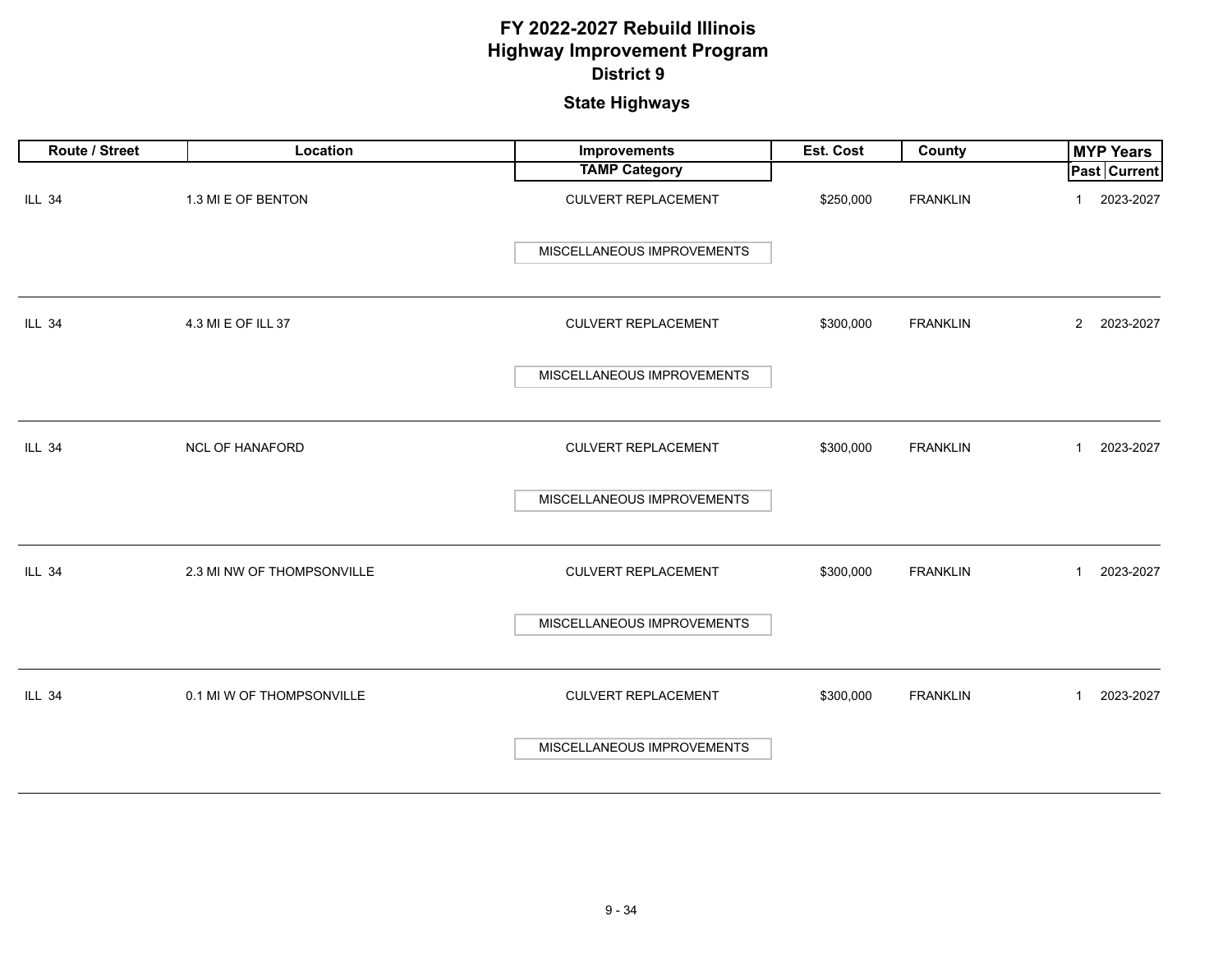|                                 | Route / Street                                                                         | Location                                                                     | Improvements                    | Est. Cost   | County                                                                 |                | <b>MYP Years</b>   |
|---------------------------------|----------------------------------------------------------------------------------------|------------------------------------------------------------------------------|---------------------------------|-------------|------------------------------------------------------------------------|----------------|--------------------|
|                                 |                                                                                        |                                                                              | <b>TAMP Category</b>            |             |                                                                        |                | Past Current       |
| <b>ILL 34</b>                   |                                                                                        | 1 MI SE OF THOMPSONVILLE                                                     | <b>CULVERT REPLACEMENT</b>      | \$750,000   | <b>FRANKLIN</b>                                                        | 4              | 2023-2027          |
|                                 |                                                                                        |                                                                              | <b>RECONSTRUCTION - BRIDGES</b> |             | <b>Structure Information</b><br>Str Number<br>AADT<br>0282008<br>2,100 | 15             | Truck Pct NHS<br>N |
| <b>ILL 34</b>                   |                                                                                        | 1.5 MI E OF FRANKLIN CO LINE                                                 | <b>CULVERT REPLACEMENT</b>      | \$300,000   | <b>SALINE</b>                                                          | $\overline{2}$ | 2023-2027          |
|                                 |                                                                                        |                                                                              | MISCELLANEOUS IMPROVEMENTS      |             |                                                                        |                |                    |
| <b>ILL 34</b>                   |                                                                                        | 2.4 MI E OF FRANKLIN CO LINE                                                 | <b>CULVERT REPLACEMENT</b>      | \$300,000   | <b>SALINE</b>                                                          | $\overline{2}$ | 2023-2027          |
|                                 |                                                                                        |                                                                              | MISCELLANEOUS IMPROVEMENTS      |             |                                                                        |                |                    |
| <b>ILL 34</b>                   |                                                                                        | LEVEE N OF HARRISBURG TO POPLAR ST IN<br><b>HARRISBURG</b><br>Miles = $1.05$ | DESIGNED OVERLAY                | \$800,000   | SALINE                                                                 | $\overline{7}$ | 2023-2027          |
| Miles                           | <b>Roadway Information</b><br>AADT                                                     | Truck Pct NHS                                                                | REHABILITATION - PAVEMENTS      |             |                                                                        |                |                    |
| 0.71                            | 4,325<br>6.4                                                                           | N                                                                            |                                 |             |                                                                        |                |                    |
| <b>ILL 34</b><br><b>ILL 145</b> |                                                                                        | US 45 TO JCT ILL 34/145<br>Miles = $5.95$                                    | STANDARD OVERLAY                | \$2,400,000 | <b>SALINE</b>                                                          | 6              | 2022               |
| Miles<br>1.30<br>4.65           | <b>Roadway Information</b><br><b>AADT</b><br>Truck Pct<br>5,875<br>8.4<br>4,800<br>9.4 | MHS<br>N<br>N                                                                | REHABILITATION - PAVEMENTS      |             |                                                                        |                |                    |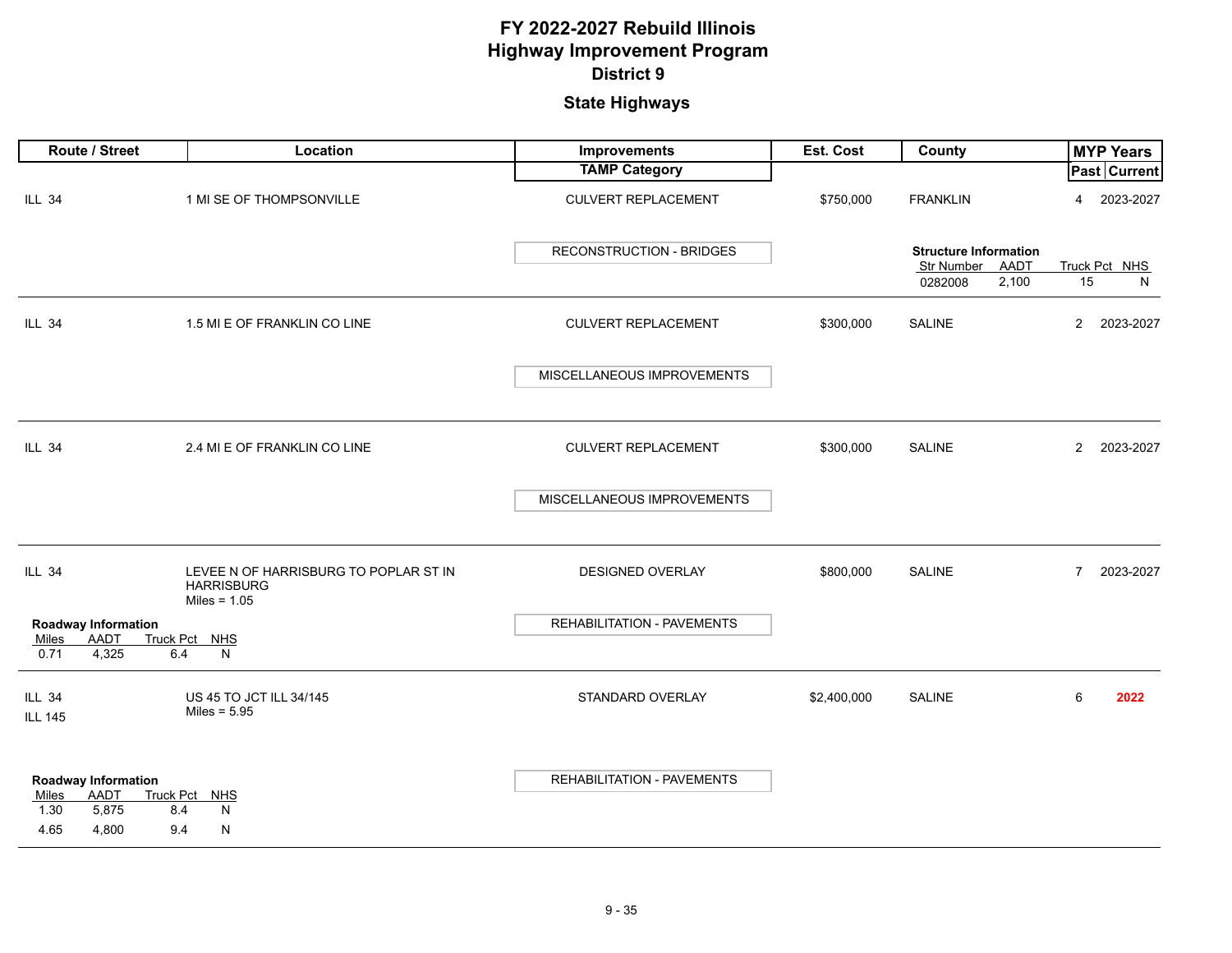| Route / Street                  | Location                        | Improvements                                      | Est. Cost | County                                                    | <b>MYP Years</b>            |
|---------------------------------|---------------------------------|---------------------------------------------------|-----------|-----------------------------------------------------------|-----------------------------|
|                                 |                                 | <b>TAMP Category</b>                              |           |                                                           | Past Current                |
| <b>ILL 34</b><br><b>ILL 145</b> | CREEK 3.2 MI S OF US 45         | <b>CULVERT REPLACEMENT</b>                        | \$250,000 | <b>SALINE</b>                                             | 2023-2027<br>6              |
|                                 |                                 | MISCELLANEOUS IMPROVEMENTS                        |           |                                                           |                             |
| <b>ILL 34</b>                   | STREAM 0.2 MI N OF POPE CO LINE | <b>BRIDGE REPLACEMENT</b>                         | \$750,000 | SALINE                                                    | 2023-2027<br>9              |
|                                 |                                 | <b>RECONSTRUCTION - BRIDGES</b>                   |           | <b>Structure Information</b><br><b>Str Number</b><br>AADT | Truck Pct NHS               |
|                                 |                                 |                                                   |           | 1,950<br>0830023                                          | 23<br>N                     |
| <b>ILL 34</b>                   | 0.1 MI SE OF POPE CO LINE       | BRIDGE JOINT REPLACE/REPAIR                       | \$300,000 | <b>HARDIN</b>                                             | 5<br>2023-2027              |
|                                 |                                 | PRESERVATION - BRIDGES                            |           |                                                           |                             |
| <b>ILL 34</b>                   | 0.7 MI S OF POPE CO LINE        | <b>CULVERT REPLACEMENT</b>                        | \$200,000 | <b>HARDIN</b>                                             | 2023-2027<br>$\overline{4}$ |
|                                 |                                 | MISCELLANEOUS IMPROVEMENTS                        |           |                                                           |                             |
| <b>ILL 34</b>                   | 1.7 MI S OF POPE CO LINE        | <b>BRIDGE JOINT REPLACE/REPAIR</b><br>PIER REPAIR | \$300,000 | <b>HARDIN</b>                                             | 2023-2027<br>5              |
|                                 |                                 | PRESERVATION - BRIDGES                            |           |                                                           |                             |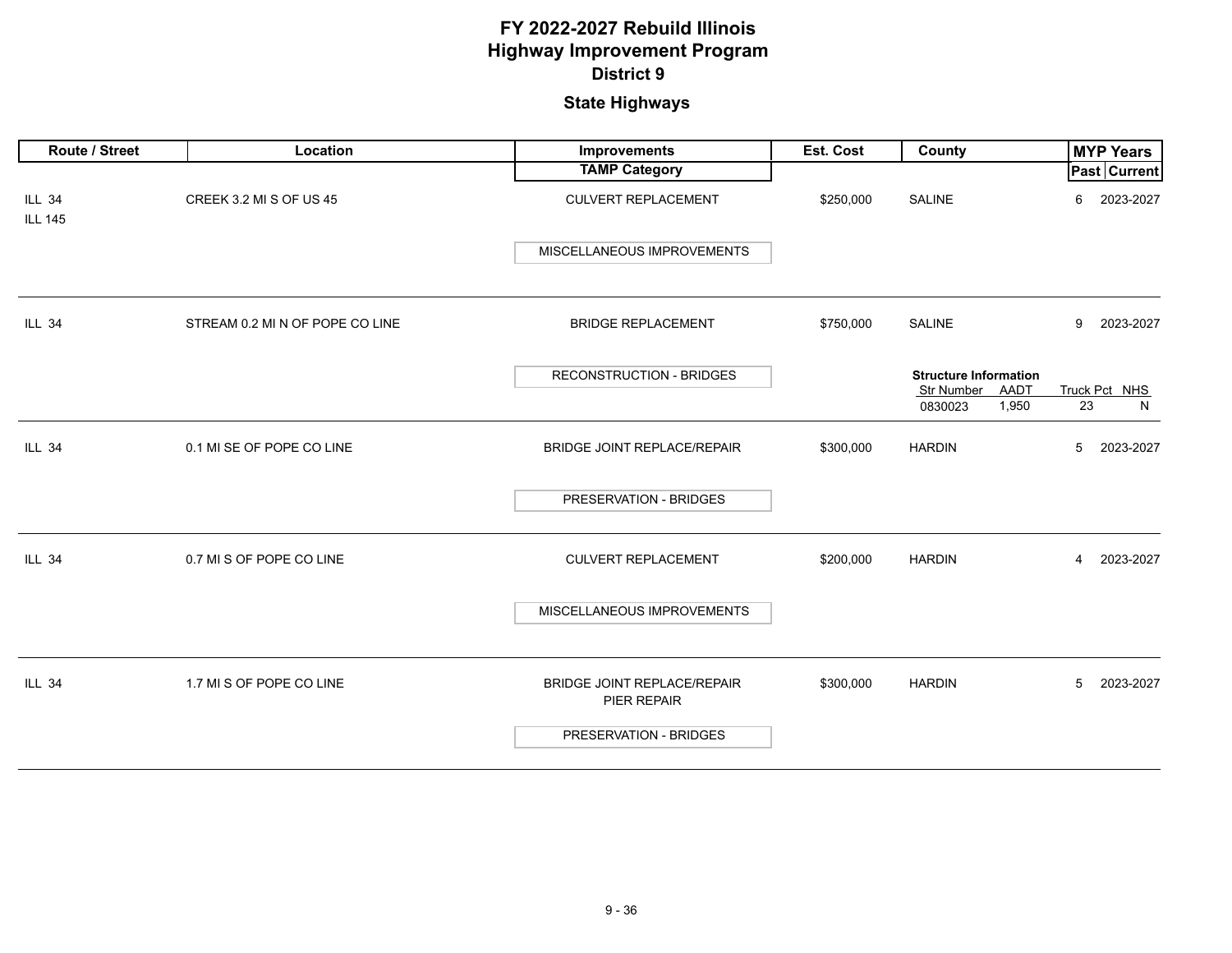| Route / Street                                               | Location                                                                          | Improvements                             | Est. Cost    | <b>County</b>    | <b>MYP Years</b>    |
|--------------------------------------------------------------|-----------------------------------------------------------------------------------|------------------------------------------|--------------|------------------|---------------------|
|                                                              |                                                                                   | <b>TAMP Category</b>                     |              |                  | <b>Past Current</b> |
| <b>ILL 34</b>                                                | 1.5 MI N OF ILL 146                                                               | <b>CULVERT REPLACEMENT</b>               | \$200,000    | <b>HARDIN</b>    | 2023-2027<br>4      |
|                                                              |                                                                                   | MISCELLANEOUS IMPROVEMENTS               |              |                  |                     |
| <b>ILL 37</b>                                                | 2.5 MI S OF DIX                                                                   | <b>CULVERT REPLACEMENT</b>               | \$300,000    | <b>JEFFERSON</b> | 2023-2027<br>4      |
|                                                              |                                                                                   | MISCELLANEOUS IMPROVEMENTS               |              |                  |                     |
| <b>ILL 37</b>                                                | 5.9 MI S OF MARION CO LINE TO E HUTCHINSON RD<br>N OF MT VERNON<br>Miles = $3.16$ | STANDARD OVERLAY                         | \$1,500,000  | <b>JEFFERSON</b> | 2023-2027<br>3      |
| <b>Roadway Information</b><br>AADT<br>Miles<br>3.16<br>4,425 | Truck Pct NHS<br>4.7<br>N                                                         | REHABILITATION - PAVEMENTS               |              |                  |                     |
| <b>ILL 37</b>                                                | CAMPGROUND RD IN BONNIE TO FRANKLIN CO LINE<br>Miles = $5.50$                     | DESIGNED OVERLAY<br><b>NEW SHOULDERS</b> | \$10,000,000 | <b>JEFFERSON</b> | 2023-2027<br>4      |
| Roadway Information<br><b>AADT</b><br>Miles<br>5.50<br>3,502 | Truck Pct NHS<br>7.4<br>N                                                         | <b>REHABILITATION - PAVEMENTS</b>        |              |                  |                     |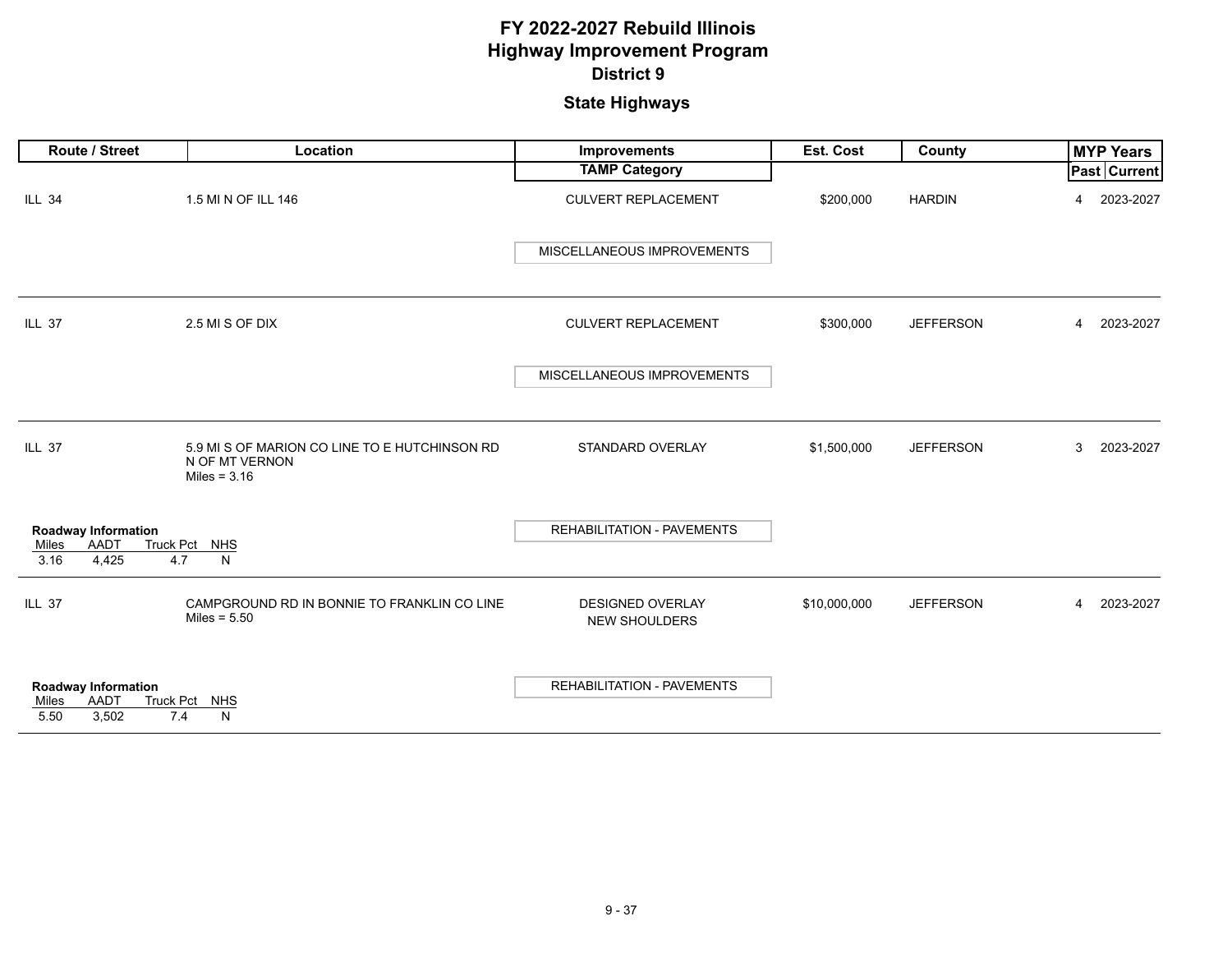| Route / Street                                                             | Location                                               | Improvements                             | Est. Cost    | <b>County</b>    | <b>MYP Years</b>            |
|----------------------------------------------------------------------------|--------------------------------------------------------|------------------------------------------|--------------|------------------|-----------------------------|
|                                                                            |                                                        | <b>TAMP Category</b>                     |              |                  | <b>Past Current</b>         |
| <b>ILL 37</b>                                                              | CAMPGROUND RD IN BONNIE TO FRANKLIN CO LINE            | <b>LAND ACQUISITION</b>                  | \$1,500,000  | <b>JEFFERSON</b> | 2023-2027<br>3              |
|                                                                            |                                                        | <b>REHABILITATION - PAVEMENTS</b>        |              |                  |                             |
| <b>ILL 37</b>                                                              | CAMPGROUND RD IN BONNIE TO FRANKLIN CO LINE            | UTILITY ADJUSTMENT                       | \$2,000,000  | <b>JEFFERSON</b> | 2023-2027<br>3              |
|                                                                            |                                                        | <b>REHABILITATION - PAVEMENTS</b>        |              |                  |                             |
| <b>ILL 37</b>                                                              | <b>SCL BONNIE</b>                                      | <b>BRIDGE REPLACEMENT</b>                | \$600,000    | <b>JEFFERSON</b> | 2023-2027<br>$\overline{1}$ |
|                                                                            |                                                        | MISCELLANEOUS IMPROVEMENTS               |              |                  |                             |
| <b>ILL 37</b>                                                              | FRANKLIN CO LINE TO ILL 14 IN BENTON<br>Miles = $8.25$ | <b>DESIGNED OVERLAY</b><br>NEW SHOULDERS | \$15,000,000 | <b>FRANKLIN</b>  | 2023-2027<br>3              |
| <b>Roadway Information</b><br><b>AADT</b><br>Miles<br>5,433<br>5.8<br>8.25 | Truck Pct NHS<br>N                                     | <b>REHABILITATION - PAVEMENTS</b>        |              |                  |                             |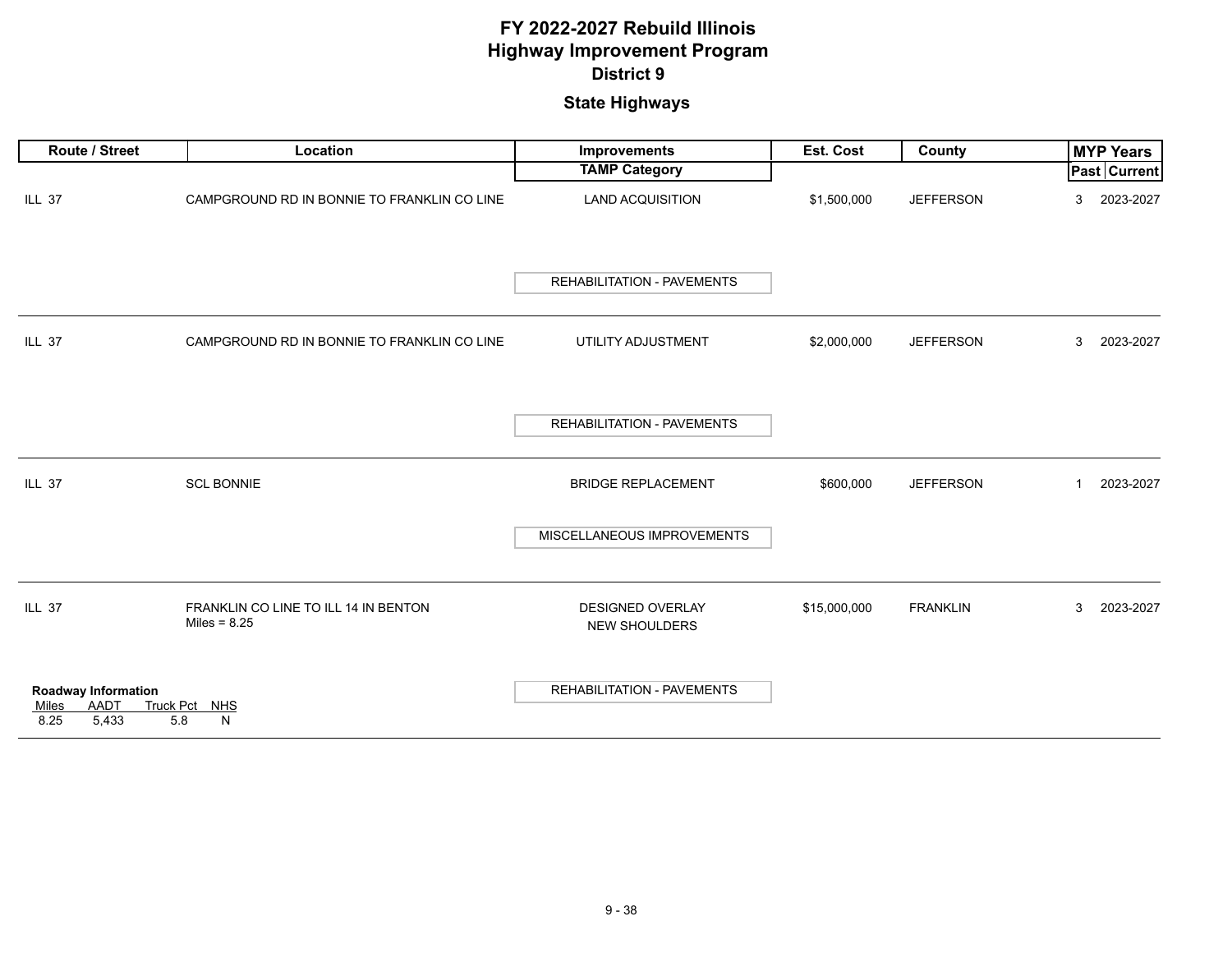| Route / Street                                                             | Location                                                   | Improvements                                                                                 | Est. Cost   | County            |   | <b>MYP Years</b>    |
|----------------------------------------------------------------------------|------------------------------------------------------------|----------------------------------------------------------------------------------------------|-------------|-------------------|---|---------------------|
|                                                                            |                                                            | <b>TAMP Category</b>                                                                         |             |                   |   | <b>Past Current</b> |
| ILL 37                                                                     | FRANKLIN CO LINE TO ILL 14 IN BENTON                       | <b>LAND ACQUISITION</b>                                                                      | \$2,200,000 | <b>FRANKLIN</b>   | 3 | 2022                |
|                                                                            |                                                            | REHABILITATION - PAVEMENTS                                                                   |             |                   |   |                     |
| <b>ILL 37</b>                                                              | FRANKLIN CO LINE TO ILL 14 IN BENTON                       | UTILITY ADJUSTMENT                                                                           | \$4,000,000 | <b>FRANKLIN</b>   | 3 | 2023-2027           |
|                                                                            |                                                            | REHABILITATION - PAVEMENTS                                                                   |             |                   |   |                     |
| ILL 37                                                                     | SCL OF JOHNSTON CITY TO ILL 13 IN MARION<br>Miles = $4.93$ | STANDARD OVERLAY                                                                             | \$1,800,000 | <b>WILLIAMSON</b> | 3 | 2023-2027           |
| <b>Roadway Information</b><br><b>AADT</b><br>Miles<br>8,206<br>6.3<br>4.93 | Truck Pct NHS<br>N                                         | REHABILITATION - PAVEMENTS                                                                   |             |                   |   |                     |
| <b>ILL 37</b>                                                              | AT BOYTON ST IN MARION                                     | TRAF SIGNAL MODERNIZATION<br><b>INTERSECTION RECONSTN</b><br><b>INTERSECTION IMPROVEMENT</b> | \$4,750,000 | WILLIAMSON        | 3 | 2023-2027           |
|                                                                            |                                                            | MISCELLANEOUS IMPROVEMENTS                                                                   |             |                   |   |                     |
| ILL 37                                                                     | AT BOYTON ST IN MARION                                     | <b>LAND ACQUISITION</b><br>MISCELLANEOUS IMPROVEMENTS                                        | \$1,500,000 | <b>WILLIAMSON</b> | 3 | 2023-2027           |
|                                                                            |                                                            |                                                                                              |             |                   |   |                     |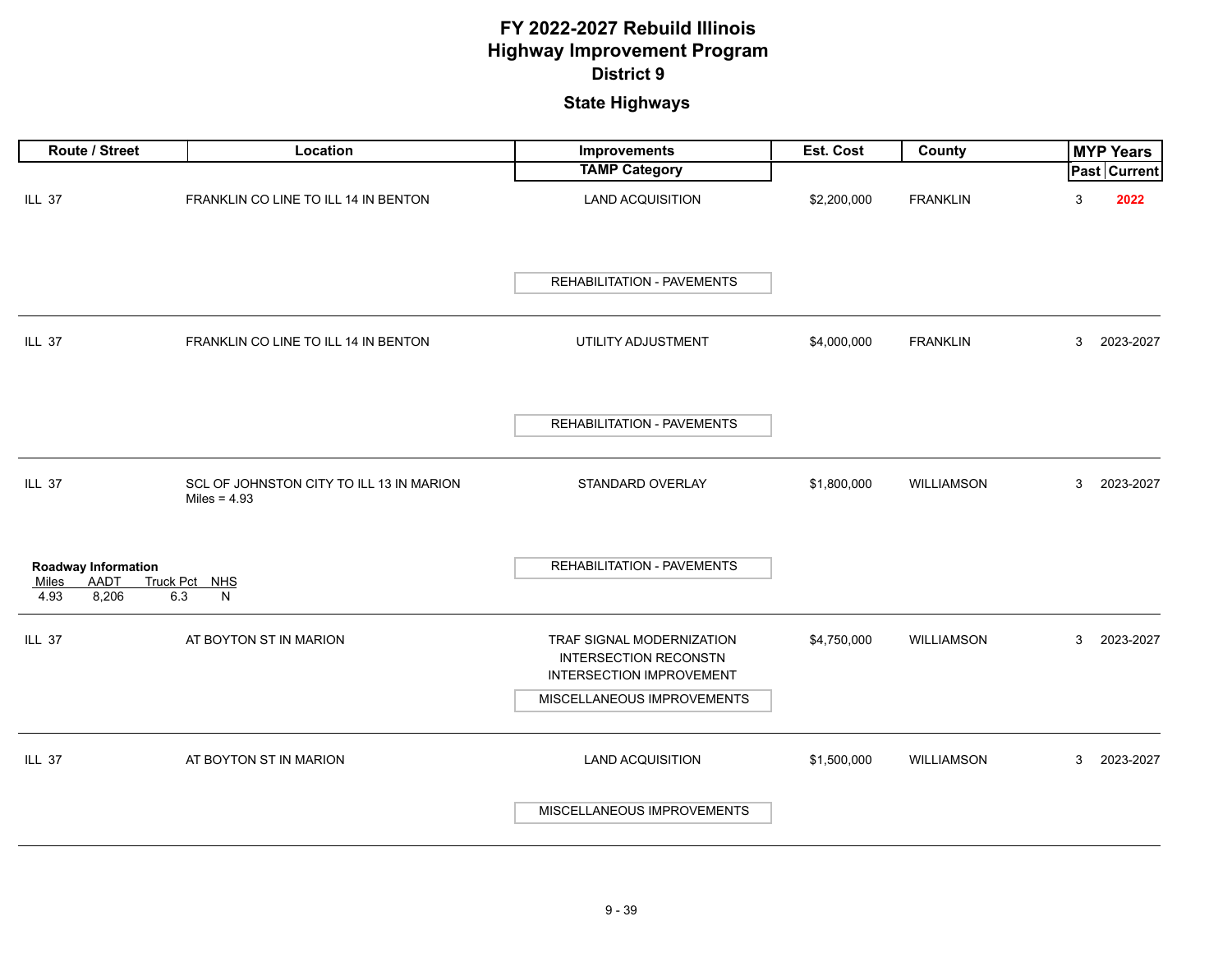| Route / Street                                                              | Location                                            | Improvements                             | Est. Cost    | County            |              | <b>MYP Years</b>    |
|-----------------------------------------------------------------------------|-----------------------------------------------------|------------------------------------------|--------------|-------------------|--------------|---------------------|
|                                                                             |                                                     | <b>TAMP Category</b>                     |              |                   |              | <b>Past Current</b> |
| ILL 37                                                                      | AT BOYTON ST IN MARION                              | UTILITY ADJUSTMENT                       | \$750,000    | <b>WILLIAMSON</b> | 3            | 2023-2027           |
|                                                                             |                                                     | MISCELLANEOUS IMPROVEMENTS               |              |                   |              |                     |
| ILL 37                                                                      | 0.1 MI N OF WILDCAT DR TO ILL 148<br>Miles = $7.84$ | DESIGNED OVERLAY<br><b>NEW SHOULDERS</b> | \$15,000,000 | WILLIAMSON        | 3            | 2023-2027           |
| Roadway Information<br><b>AADT</b><br><b>Miles</b><br>3,869<br>7.84<br>12.4 | Truck Pct NHS<br>N                                  | REHABILITATION - PAVEMENTS               |              |                   |              |                     |
| ILL 37                                                                      | 0.1 MI N OF WILDCAT DR TO ILL 148                   | <b>LAND ACQUISITION</b>                  | \$2,200,000  | WILLIAMSON        | 3            | 2022                |
|                                                                             |                                                     | REHABILITATION - PAVEMENTS               |              |                   |              |                     |
| ILL 37                                                                      | 0.1 MI N OF WILDCAT DR TO ILL 148                   | UTILITY ADJUSTMENT                       | \$750,000    | <b>WILLIAMSON</b> | 3            | 2023-2027           |
|                                                                             |                                                     | REHABILITATION - PAVEMENTS               |              |                   |              |                     |
| ILL 37                                                                      | 0.2 MI S OF CYPRESS                                 | <b>BRIDGE DECK OVERLAY</b>               | \$350,000    | <b>JOHNSON</b>    | $\mathbf{1}$ | 2023-2027           |
|                                                                             |                                                     | PRESERVATION - BRIDGES                   |              |                   |              |                     |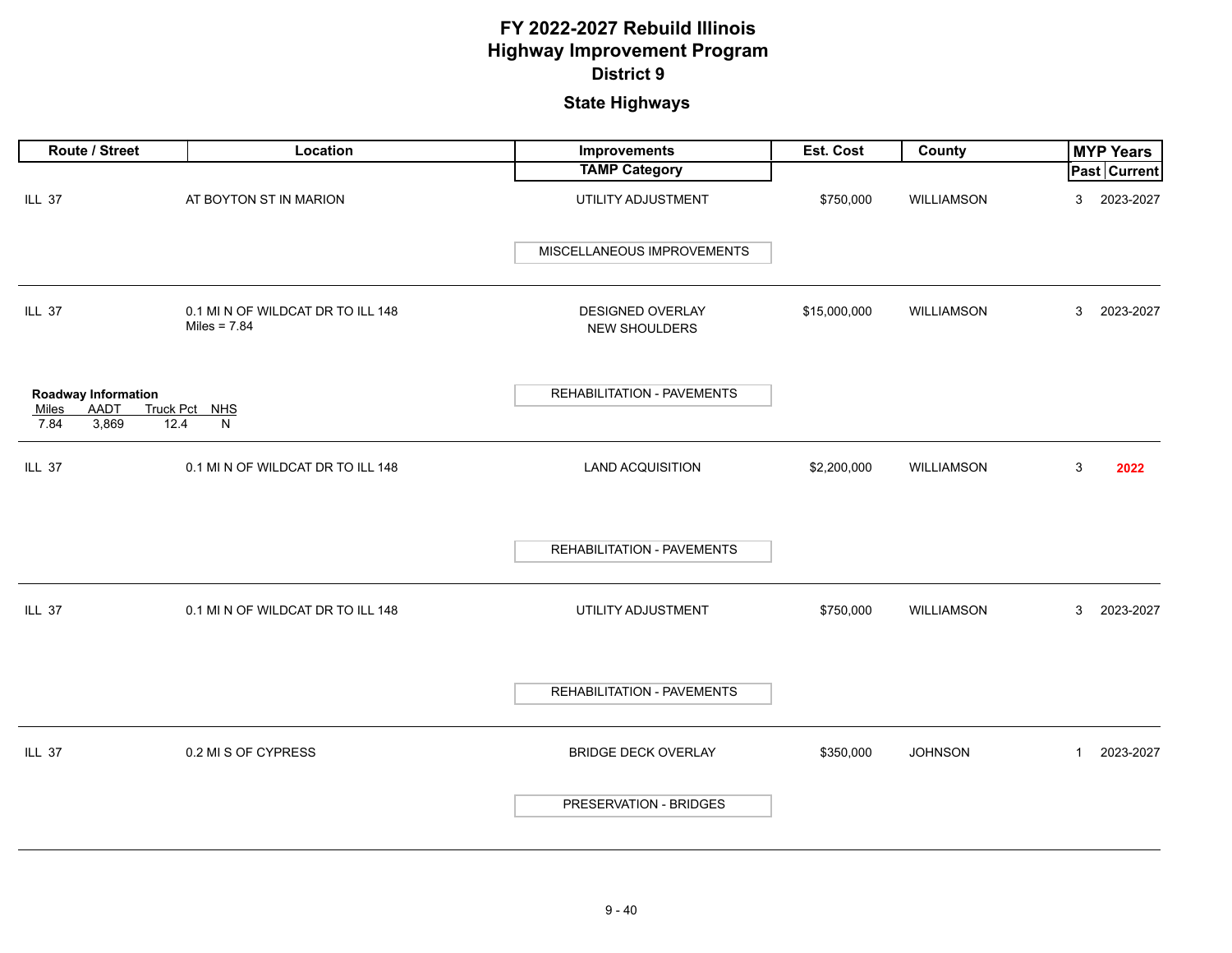| Route / Street                                    | Location                                  | <b>Improvements</b>             | Est. Cost   | County                                                    |                | <b>MYP Years</b> |
|---------------------------------------------------|-------------------------------------------|---------------------------------|-------------|-----------------------------------------------------------|----------------|------------------|
|                                                   |                                           | <b>TAMP Category</b>            |             |                                                           |                | Past Current     |
| ILL 37                                            | 0.3 MI N OF OLMSTEAD                      | <b>CULVERT REPLACEMENT</b>      | \$250,000   | <b>PULASKI</b>                                            | $\mathbf{1}$   | 2023-2027        |
|                                                   |                                           | MISCELLANEOUS IMPROVEMENTS      |             |                                                           |                |                  |
| <b>ILL 37</b>                                     | INT OLD US 51 AT MOUNDS NATIONAL CEMETERY | <b>INTERSECTION RECONSTN</b>    | \$2,000,000 | <b>PULASKI</b>                                            | 3              | 2023-2027        |
|                                                   |                                           | MISCELLANEOUS IMPROVEMENTS      |             |                                                           |                |                  |
| <b>ILL 127</b>                                    | OPOSSUM CREEK 1 MI N OF PINCKNEYVILLE     | <b>BRIDGE REPLACEMENT</b>       | \$900,000   | <b>PERRY</b>                                              | $\overline{4}$ | 2023-2027        |
|                                                   |                                           | <b>RECONSTRUCTION - BRIDGES</b> |             | <b>Structure Information</b><br>Str Number<br><b>AADT</b> |                | Truck Pct NHS    |
|                                                   |                                           |                                 |             | 4,500<br>0730021                                          | 12             | Y                |
| <b>ILL 127</b><br><b>ILL 13</b><br><b>ILL 154</b> | INT AT THE PINCKNEYVILLE SQUARE           | <b>INTERSECTION RECONSTN</b>    | \$4,400,000 | <b>PERRY</b>                                              | 3              | 2022             |
|                                                   |                                           | MISCELLANEOUS IMPROVEMENTS      |             |                                                           |                |                  |
| <b>ILL 127</b><br><b>ILL 13</b><br><b>ILL 154</b> | INT AT THE PINCKNEYVILLE SQUARE           | UTILITY ADJUSTMENT              | \$250,000   | <b>PERRY</b>                                              | 3              | 2022             |
|                                                   |                                           | MISCELLANEOUS IMPROVEMENTS      |             |                                                           |                |                  |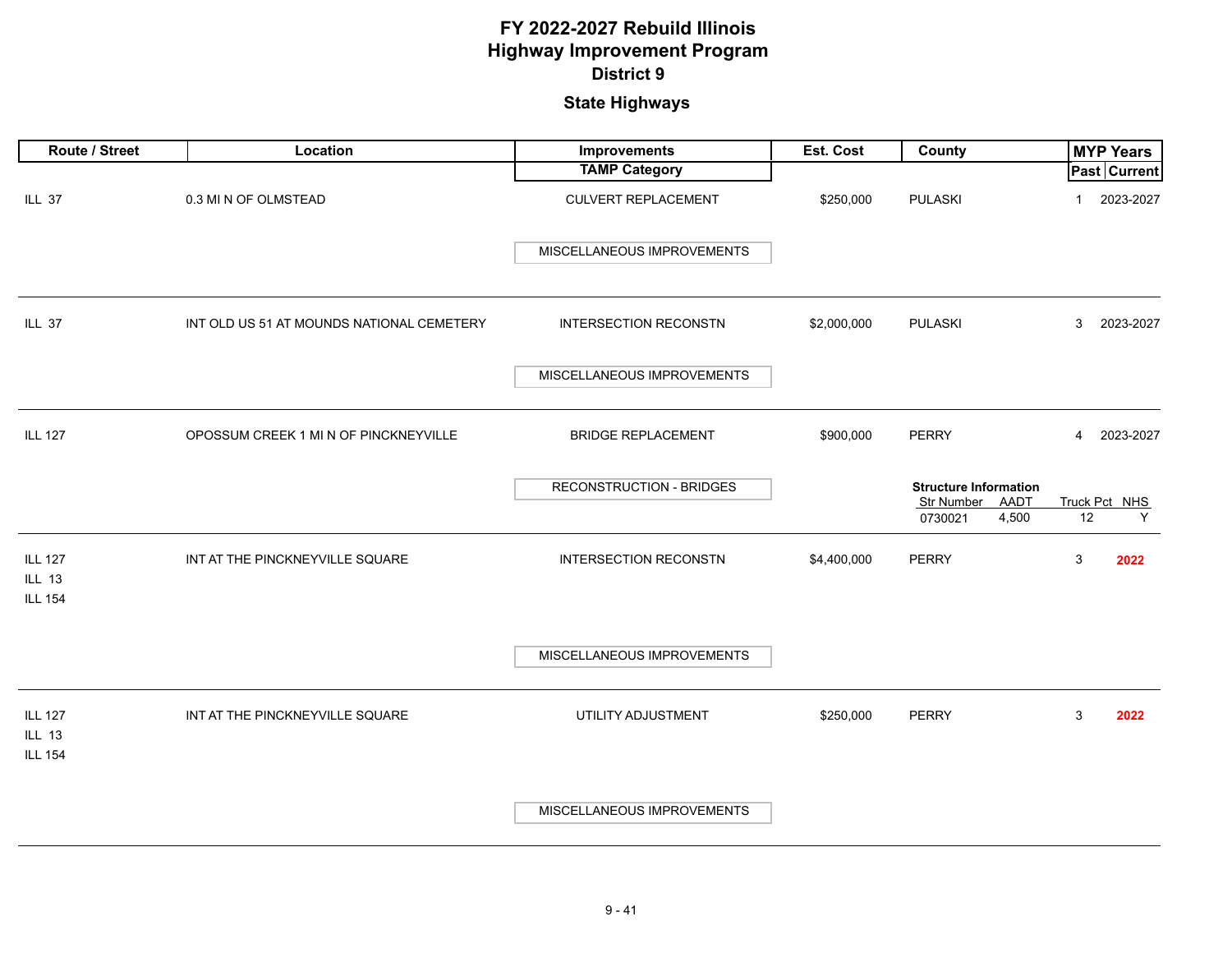| Route / Street                               | Location                                                        | Improvements                 | Est. Cost   | County         |                | <b>MYP Years</b> |
|----------------------------------------------|-----------------------------------------------------------------|------------------------------|-------------|----------------|----------------|------------------|
|                                              |                                                                 | <b>TAMP Category</b>         |             |                |                | Past Current     |
| <b>ILL 127</b><br><b>ILL 13</b>              | ILL 154 TO N OF RR UNDERPASS IN PINCKNEYVILLE<br>Miles = $0.64$ | STANDARD OVERLAY             | \$450,000   | <b>PERRY</b>   | $\mathbf{1}$   | 2022             |
| <b>Roadway Information</b>                   |                                                                 | REHABILITATION - PAVEMENTS   |             |                |                |                  |
| <b>AADT</b><br>Miles<br>6,055<br>8.2<br>0.64 | Truck Pct NHS<br>Y                                              |                              |             |                |                |                  |
| <b>ILL 127</b>                               | OLD ILL 13 IN MURPHYSBORO TO UNION CO LINE<br>Miles = $10.82$   | <b>SMART OVERLAY</b>         | \$3,500,000 | <b>JACKSON</b> | $\overline{2}$ | 2023-2027        |
|                                              |                                                                 | PRESERVATION - PAVEMENTS     |             |                |                |                  |
| <b>ILL 127</b>                               | OLD ILL 13 IN MURPHYSBORO                                       | <b>INTERSECTION RECONSTN</b> | \$2,000,000 | <b>JACKSON</b> | 3              | 2023-2027        |
|                                              |                                                                 | MISCELLANEOUS IMPROVEMENTS   |             |                |                |                  |
| <b>ILL 127</b>                               | OLD ILL 13 IN MURPHYSBORO                                       | <b>LAND ACQUISITION</b>      | \$250,000   | <b>JACKSON</b> | 3              | 2023-2027        |
|                                              |                                                                 | MISCELLANEOUS IMPROVEMENTS   |             |                |                |                  |
| <b>ILL 127</b>                               | 0.5 MI S OF TOMCAT HILL LN S OF MURPHYSBORO                     | SLOPE STABILIZATION          | \$750,000   | <b>JACKSON</b> | $\mathbf{1}$   | 2022             |
|                                              |                                                                 | MISCELLANEOUS IMPROVEMENTS   |             |                |                |                  |
| <b>ILL 127</b>                               | 3 MI S OF ALTO PASS                                             | <b>BRIDGE DECK OVERLAY</b>   | \$400,000   | <b>UNION</b>   | $\overline{2}$ | 2023-2027        |
|                                              |                                                                 | PRESERVATION - BRIDGES       |             |                |                |                  |
|                                              |                                                                 |                              |             |                |                |                  |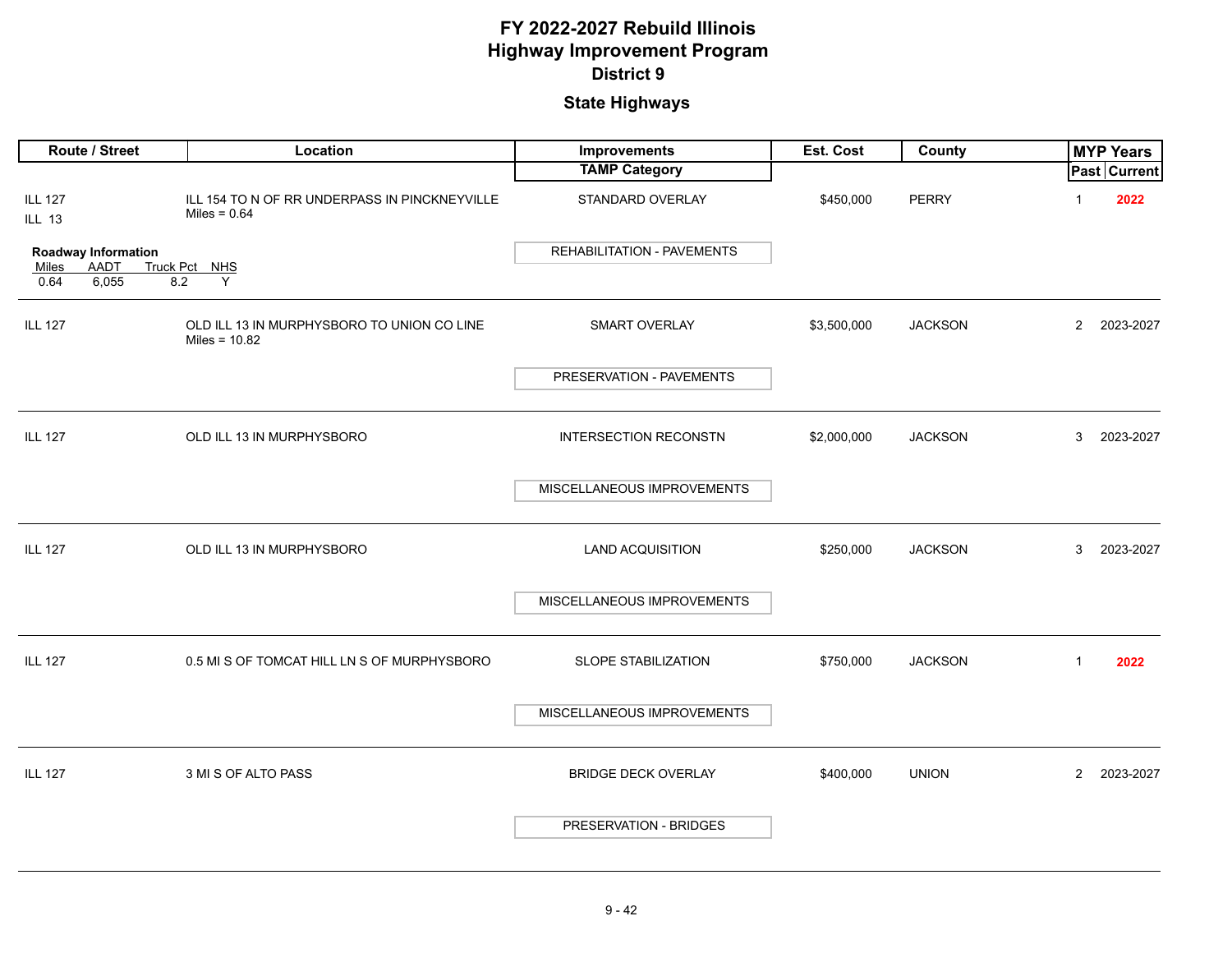| Route / Street                                               | Location                                    | Improvements               | Est. Cost   | County                                                                 | <b>MYP Years</b>            |
|--------------------------------------------------------------|---------------------------------------------|----------------------------|-------------|------------------------------------------------------------------------|-----------------------------|
|                                                              |                                             | <b>TAMP Category</b>       |             |                                                                        | Past Current                |
| <b>ILL 127</b>                                               | STREAM 1.2 MI N OF ILL 146                  | <b>CULVERT REPLACEMENT</b> | \$750,000   | <b>UNION</b>                                                           | 12 2023-2027                |
|                                                              |                                             | RECONSTRUCTION - BRIDGES   |             | <b>Structure Information</b><br>Str Number<br>AADT<br>1,550<br>0912005 | Truck Pct NHS<br>N<br>4     |
| <b>ILL 127</b>                                               | 0.5 MI N OF MILL CREEK                      | BRIDGE DECK OVERLAY        | \$400,000   | <b>UNION</b>                                                           | $\overline{2}$<br>2022      |
|                                                              |                                             | PRESERVATION - BRIDGES     |             |                                                                        |                             |
| <b>ILL 127</b>                                               | 0.3 MI N OF MILL CREEK                      | <b>BRIDGE DECK OVERLAY</b> | \$500,000   | <b>UNION</b>                                                           | $\overline{2}$<br>2022      |
|                                                              |                                             | PRESERVATION - BRIDGES     |             |                                                                        |                             |
| <b>ILL 127</b>                                               | HARTLINE CREEK 2.3 MI S OF UNION CO LINE    | <b>BRIDGE DECK OVERLAY</b> | \$600,000   | ALEXANDER                                                              | 2023-2027<br>$\mathbf{1}$   |
|                                                              |                                             | MAINTENANCE - BRIDGES      |             |                                                                        |                             |
| <b>ILL 141</b>                                               | NEW HAVEN TO WABASH RIVER<br>Miles = $5.62$ | STANDARD OVERLAY           | \$1,800,000 | <b>WHITE</b>                                                           | $\overline{2}$<br>2023-2027 |
| <b>Roadway Information</b><br>AADT<br>Miles<br>3,967<br>5.62 | Truck Pct NHS<br>13.1<br>N                  | REHABILITATION - PAVEMENTS |             |                                                                        |                             |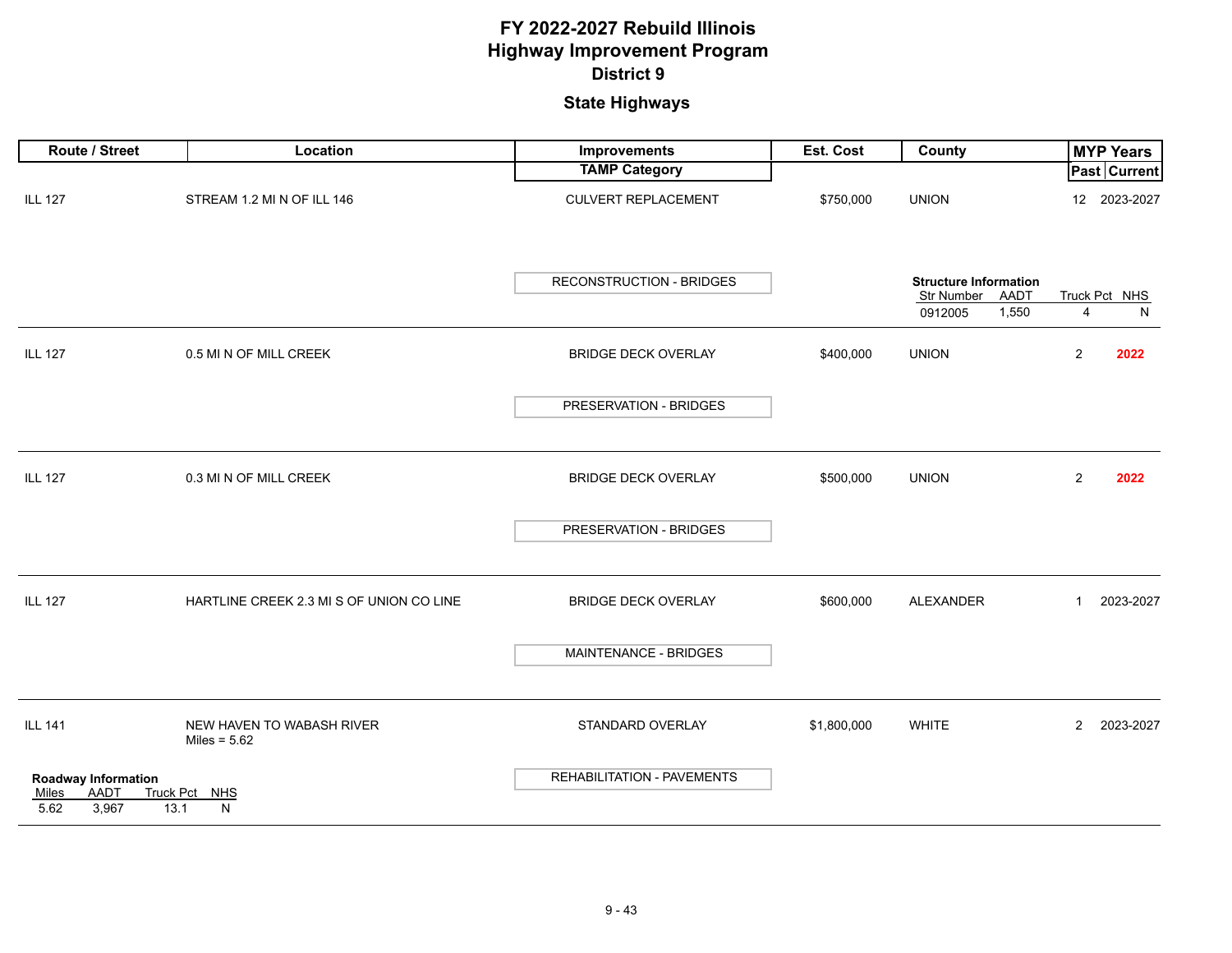| Route / Street                                               |                         | Location                                                | Improvements                      | Est. Cost   | County                                             | <b>MYP Years</b>          |
|--------------------------------------------------------------|-------------------------|---------------------------------------------------------|-----------------------------------|-------------|----------------------------------------------------|---------------------------|
|                                                              |                         |                                                         | <b>TAMP Category</b>              |             |                                                    | Past Current              |
| <b>ILL 142</b>                                               |                         | STREAM 1.8 MI S OF MT VERNON                            | <b>BRIDGE REPLACEMENT</b>         | \$750,000   | <b>JEFFERSON</b>                                   | 3<br>2023-2027            |
|                                                              |                         |                                                         | RECONSTRUCTION - BRIDGES          |             | <b>Structure Information</b><br>Str Number<br>AADT | Truck Pct NHS             |
|                                                              |                         |                                                         |                                   |             | 0410043<br>4,000                                   | 5<br>N                    |
| <b>ILL 142</b>                                               |                         | DODDS CREEK 1.5 MI NW OF OPDYKE                         | <b>BRIDGE REPLACEMENT</b>         | \$900,000   | <b>JEFFERSON</b>                                   | $2^{\circ}$<br>2023-2027  |
|                                                              |                         |                                                         | RECONSTRUCTION - BRIDGES          |             | <b>Structure Information</b>                       |                           |
|                                                              |                         |                                                         |                                   |             | Str Number<br>AADT<br>4,000<br>0410044             | Truck Pct NHS<br>5<br>N   |
| <b>ILL 142</b>                                               |                         | 0.2 MI NW OF MCLEANSBORO                                | <b>CULVERT REPLACEMENT</b>        | \$250,000   | <b>HAMILTON</b>                                    | 2023-2027<br>$\mathbf{1}$ |
|                                                              |                         |                                                         | MISCELLANEOUS IMPROVEMENTS        |             |                                                    |                           |
| <b>ILL 142</b><br><b>ILL 142 A</b><br><b>ILL 14</b>          |                         | NWCL OF MCLEANSBORO TO ILL 14<br>Miles = $1.49$         | STANDARD OVERLAY                  | \$900,000   | <b>HAMILTON</b>                                    | $\mathbf{1}$<br>2022      |
| Roadway Information<br>Miles<br>AADT<br>0.69<br>3,949        | <b>Truck Pct</b><br>8.4 | <b>NHS</b><br>N                                         | REHABILITATION - PAVEMENTS        |             |                                                    |                           |
| 0.40<br>3,940                                                | 9.7                     | N                                                       |                                   |             |                                                    |                           |
| 0.40<br>2,890                                                | 6.0                     | N                                                       |                                   |             |                                                    |                           |
| <b>ILL 142</b>                                               |                         | HAMILTON CO LINE TO US 45 IN ELDORADO<br>Miles = $7.19$ | STANDARD OVERLAY                  | \$2,400,000 | <b>SALINE</b>                                      | 3<br>2023-2027            |
| <b>Roadway Information</b><br>AADT<br>Miles<br>7.19<br>2,335 | 12.8                    | Truck Pct NHS<br>N                                      | <b>REHABILITATION - PAVEMENTS</b> |             |                                                    |                           |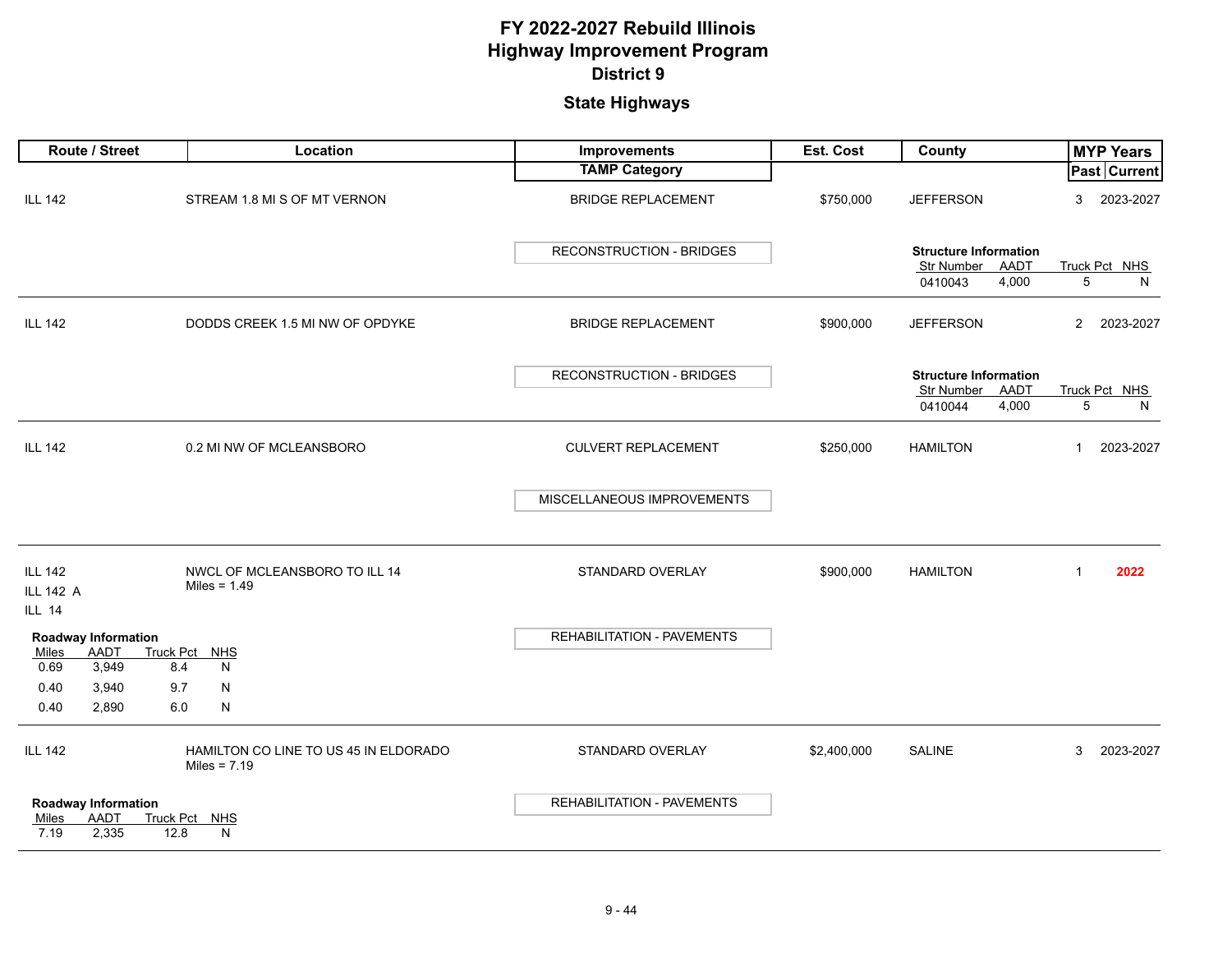| Route / Street                                                       | Location                                         | <b>Improvements</b>             | Est. Cost   | <b>County</b>                                      |    | <b>MYP Years</b> |
|----------------------------------------------------------------------|--------------------------------------------------|---------------------------------|-------------|----------------------------------------------------|----|------------------|
|                                                                      |                                                  | <b>TAMP Category</b>            |             |                                                    |    | Past Current     |
| <b>ILL 142</b>                                                       | US 45 IN ELDORADO TO 4.2 MI SE<br>Miles = $4.20$ | STANDARD OVERLAY                | \$1,400,000 | <b>SALINE</b>                                      | 3  | 2023-2027        |
| Roadway Information<br>AADT<br>Miles                                 | Truck Pct NHS                                    | REHABILITATION - PAVEMENTS      |             |                                                    |    |                  |
| 2,348<br>10.1<br>4.20                                                | N                                                |                                 |             |                                                    |    |                  |
| <b>ILL 142</b>                                                       | 0.8 MI E OF US 45 E OF ELDORADO                  | <b>CULVERT REPLACEMENT</b>      | \$250,000   | <b>SALINE</b>                                      | 1  | 2023-2027        |
|                                                                      |                                                  | MISCELLANEOUS IMPROVEMENTS      |             |                                                    |    |                  |
|                                                                      |                                                  |                                 |             |                                                    |    |                  |
| <b>ILL 142</b>                                                       | 1.4 MI SE OF ELDORADO                            | <b>CULVERT REPLACEMENT</b>      | \$200,000   | <b>SALINE</b>                                      | 4  | 2023-2027        |
|                                                                      |                                                  | MISCELLANEOUS IMPROVEMENTS      |             |                                                    |    |                  |
| <b>ILL 145</b>                                                       | ILL 34 TO POPE CO LINE<br>Miles = $3.39$         | <b>DESIGNED OVERLAY</b>         | \$900,000   | <b>SALINE</b>                                      | 6  | 2023-2027        |
| Roadway Information<br><b>AADT</b><br>Miles<br>3.39<br>2,053<br>11.2 | Truck Pct NHS<br>N                               | REHABILITATION - PAVEMENTS      |             |                                                    |    |                  |
| <b>ILL 145</b>                                                       | BAY CREEK 2.3 MI S OF ILL 146                    | <b>BRIDGE REPLACEMENT</b>       | \$3,000,000 | <b>POPE</b>                                        |    | 11 2023-2027     |
|                                                                      |                                                  | <b>RECONSTRUCTION - BRIDGES</b> |             | <b>Structure Information</b><br>AADT<br>Str Number |    | Truck Pct NHS    |
|                                                                      |                                                  |                                 |             | 2,050<br>0760024                                   | 14 | N                |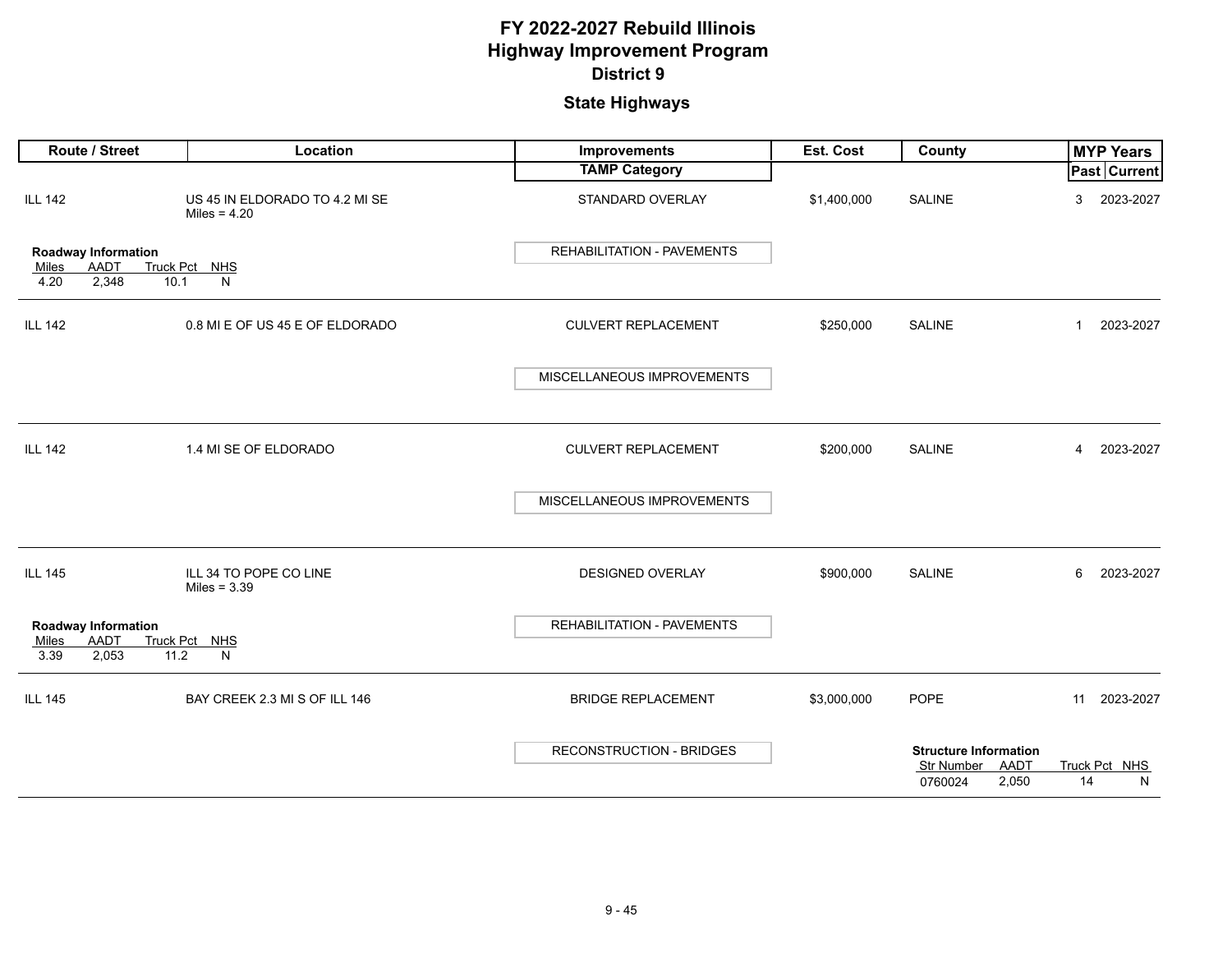| Route / Street                   | Location                                           | Improvements                                                     | <b>Est. Cost</b> | County                                                                 | <b>MYP Years</b>            |
|----------------------------------|----------------------------------------------------|------------------------------------------------------------------|------------------|------------------------------------------------------------------------|-----------------------------|
|                                  |                                                    | <b>TAMP Category</b>                                             |                  |                                                                        | Past Current                |
| <b>ILL 145</b>                   | 0.6 MI N OF MASSAC CO LINE                         | <b>BRIDGE REPLACEMENT</b>                                        | \$800,000        | <b>POPE</b>                                                            | 2023-2027<br>3              |
|                                  |                                                    | <b>RECONSTRUCTION - BRIDGES</b>                                  |                  | <b>Structure Information</b><br>Str Number<br>AADT                     | Truck Pct NHS               |
|                                  |                                                    |                                                                  |                  | 2,000<br>0760019                                                       | 14<br>N                     |
| <b>ILL 145</b>                   | 2.1 MI N OF ROSEBUD RD                             | <b>CULVERT REPLACEMENT</b>                                       | \$300,000        | <b>MASSAC</b>                                                          | 3<br>2022                   |
|                                  |                                                    | MISCELLANEOUS IMPROVEMENTS                                       |                  |                                                                        |                             |
| <b>ILL 146</b>                   | MISSISSIPPI RIVER AT CAPE GIRARDEAU                | <b>BRIDGE CLEANING</b>                                           | \$35,000         | ALEXANDER                                                              | 2023-2027<br>1              |
|                                  |                                                    | PRESERVATION - BRIDGES                                           |                  |                                                                        |                             |
| <b>ILL 146</b>                   | MISSISSIPPI RIVER AT CAPE GIRARDEAU                | <b>BRIDGE JOINT REPLACE/REPAIR</b><br><b>BRIDGE DECK SEALING</b> | \$6,500,000      | ALEXANDER                                                              | $\overline{2}$<br>2023-2027 |
|                                  | MISSOURI LEAD AGENCY; ILLINOIS' SHARE OF THE COST. | <b>BRIDGE REPAIR</b>                                             |                  |                                                                        |                             |
|                                  |                                                    | MAINTENANCE - BRIDGES                                            |                  |                                                                        |                             |
| <b>ILL 146</b><br><b>ILL 127</b> | 0.6 MI W OF JONESBORO                              | <b>CULVERT REPLACEMENT</b>                                       | \$600,000        | <b>UNION</b>                                                           | $\overline{2}$<br>2023-2027 |
|                                  |                                                    | RECONSTRUCTION - BRIDGES                                         |                  | <b>Structure Information</b><br>Str Number<br>AADT<br>6,100<br>0912012 | Truck Pct NHS<br>19<br>Y    |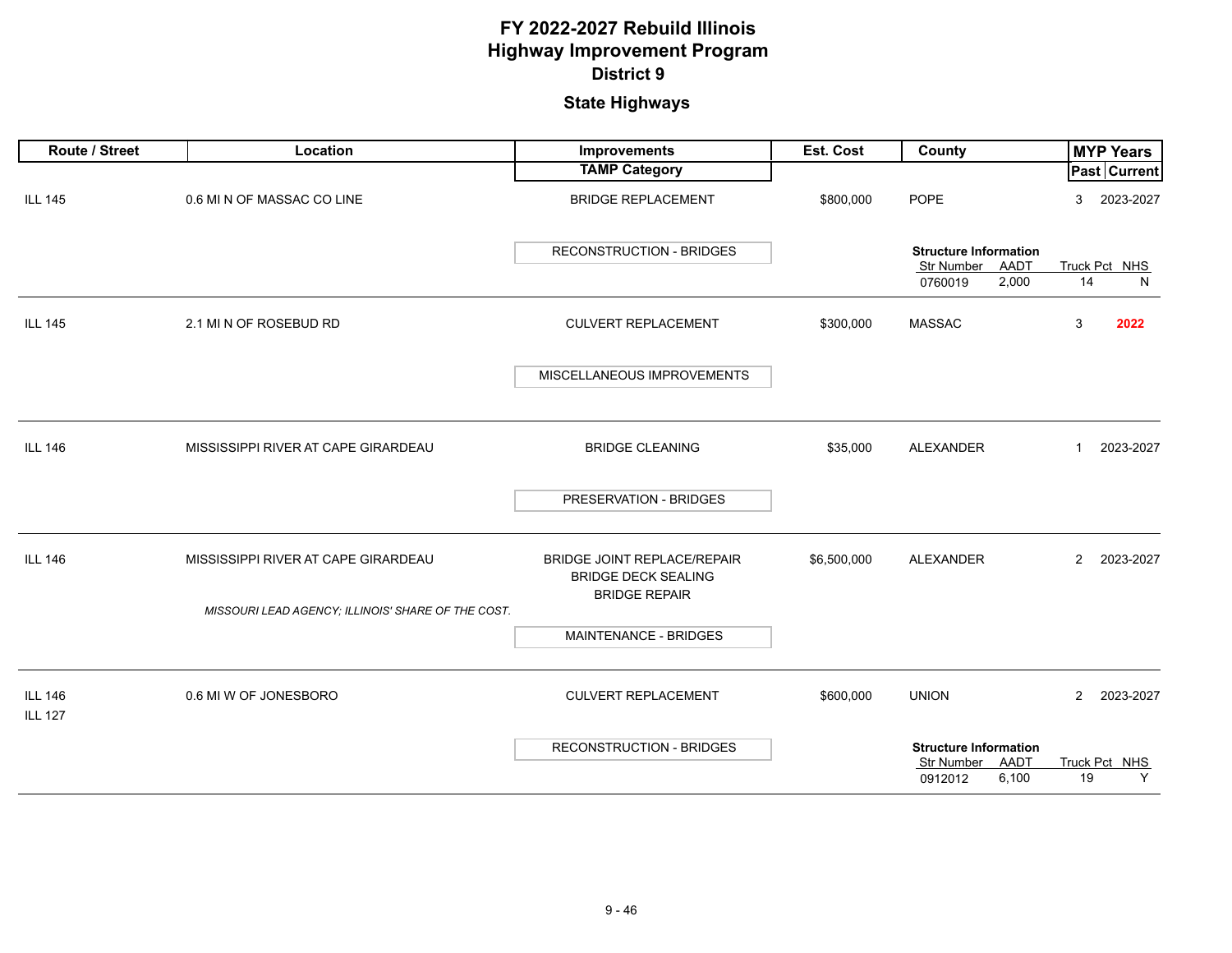| Route / Street                                                              | Location                                                          | Improvements                                                                      | Est. Cost    | County         | <b>MYP Years</b> |              |  |
|-----------------------------------------------------------------------------|-------------------------------------------------------------------|-----------------------------------------------------------------------------------|--------------|----------------|------------------|--------------|--|
|                                                                             |                                                                   | <b>TAMP Category</b>                                                              |              |                |                  | Past Current |  |
| <b>ILL 146</b><br><b>ILL 127</b>                                            | ILL 127 W OF JONESBORO TO ILL 127 IN JONESBORO<br>Miles = $2.49$  | <b>DESIGNED OVERLAY</b>                                                           | \$1,000,000  | <b>UNION</b>   | 3                | 2023-2027    |  |
| <b>Roadway Information</b><br><b>AADT</b><br>Miles<br>6,013<br>2.49<br>15.0 | Truck Pct NHS<br>Y                                                | <b>REHABILITATION - PAVEMENTS</b>                                                 |              |                |                  |              |  |
| <b>ILL 146</b>                                                              | ILL 127 IN JONESBORO TO OLD US 51 IN ANNA<br>Miles = $1.40$       | <b>RECONSTRUCTION</b>                                                             | \$10,000,000 | <b>UNION</b>   | 3                | 2023-2027    |  |
| <b>Roadway Information</b>                                                  |                                                                   | RECONSTRUCTION - PAVEMENTS                                                        |              |                |                  |              |  |
| <b>AADT</b><br>Miles<br>10,206<br>1.40<br>8.6                               | Truck Pct NHS<br>Y                                                |                                                                                   |              |                |                  |              |  |
| <b>ILL 146</b>                                                              | ILL 127 IN JONESBORO TO OLD US 51 IN ANNA                         | <b>LAND ACQUISITION</b>                                                           | \$500,000    | <b>UNION</b>   | 3                | 2023-2027    |  |
|                                                                             |                                                                   | RECONSTRUCTION - PAVEMENTS                                                        |              |                |                  |              |  |
| <b>ILL 146</b>                                                              | 0.9 MI E OF I-57 TO JOHNSON CO LINE<br>Miles = $4.65$             | STANDARD OVERLAY                                                                  | \$1,800,000  | <b>UNION</b>   | 3                | 2023-2027    |  |
| <b>Roadway Information</b><br><b>AADT</b><br>Miles<br>4.65<br>2,521<br>16.4 | Truck Pct NHS<br>N                                                | REHABILITATION - PAVEMENTS                                                        |              |                |                  |              |  |
| <b>ILL 146</b>                                                              | W OF INDUSTRIAL DR TO I-24 RAMPS (SB) IN VIENNA<br>Miles = $0.55$ | <b>DESIGNED OVERLAY</b><br>WIDENING EXISTING PAVEMENT<br>BI-DIRECT LEFT TURN LANE | \$5,000,000  | <b>JOHNSON</b> | $\overline{7}$   | 2023-2027    |  |
| <b>Roadway Information</b>                                                  |                                                                   | <b>REHABILITATION - PAVEMENTS</b>                                                 |              |                |                  |              |  |
| <b>AADT</b><br>Miles<br>7,309<br>5.6<br>0.55                                | Truck Pct NHS<br>N                                                |                                                                                   |              |                |                  |              |  |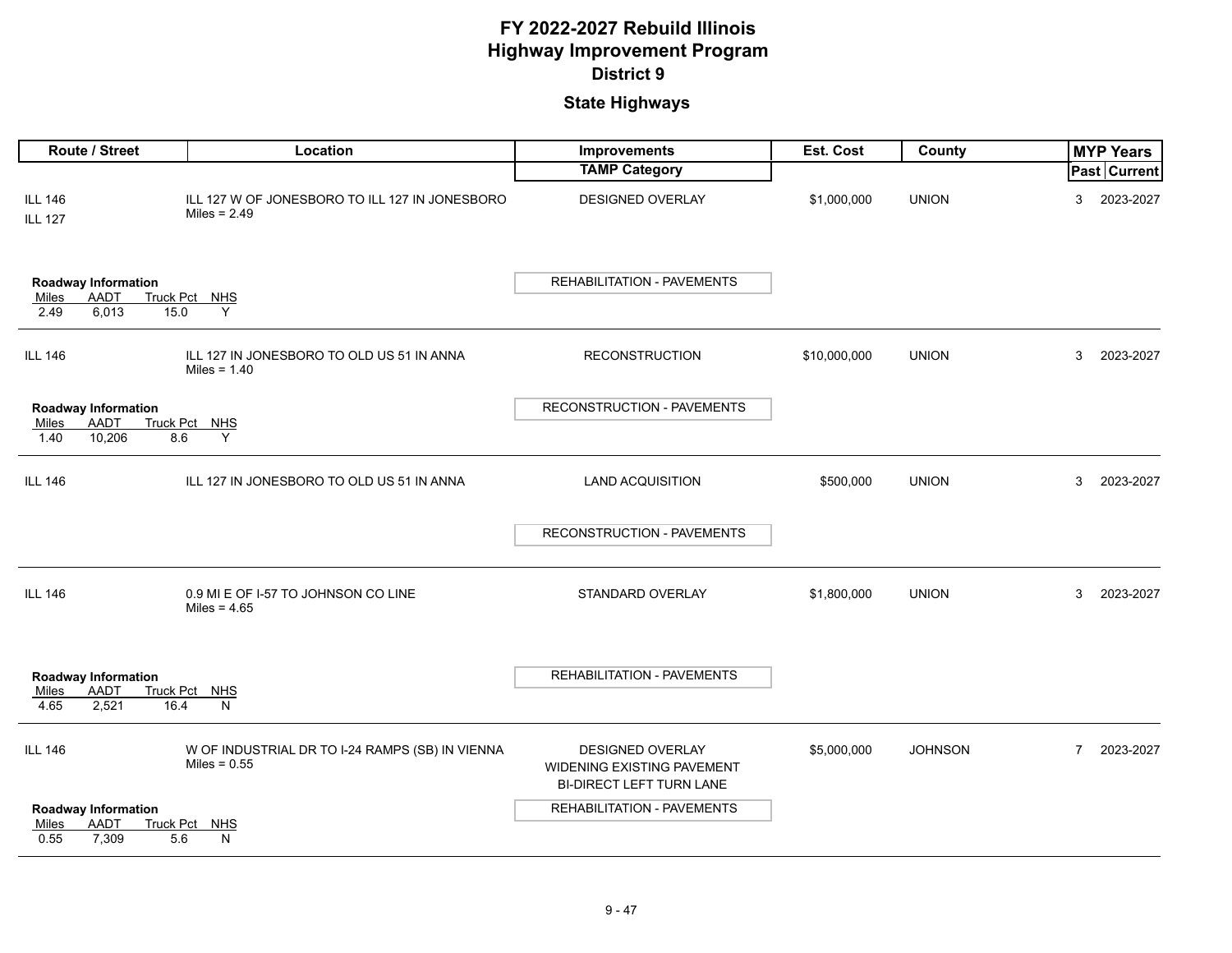| Route / Street                                                   | Location                                                      | Improvements                    | Est. Cost   | County                                                                 | <b>MYP Years</b>            |
|------------------------------------------------------------------|---------------------------------------------------------------|---------------------------------|-------------|------------------------------------------------------------------------|-----------------------------|
|                                                                  |                                                               | <b>TAMP Category</b>            |             |                                                                        | Past Current                |
| <b>ILL 146</b>                                                   | OLD METROPOLIS RD IN VIENNA TO POPE CO LINE<br>Miles = $9.67$ | STANDARD OVERLAY                | \$3,400,000 | <b>JOHNSON</b>                                                         | 2023-2027<br>3              |
| Roadway Information                                              |                                                               | REHABILITATION - PAVEMENTS      |             |                                                                        |                             |
| <b>AADT</b><br><b>Truck Pct</b><br>Miles<br>2,140<br>9.67<br>5.9 | NHS<br>N                                                      |                                 |             |                                                                        |                             |
| <b>ILL 146</b>                                                   | 0.9 MI E OF I-24                                              | <b>CULVERT REPLACEMENT</b>      | \$350,000   | <b>JOHNSON</b>                                                         | 2023-2027<br>5              |
|                                                                  |                                                               | MISCELLANEOUS IMPROVEMENTS      |             |                                                                        |                             |
| <b>ILL 146</b>                                                   | LUSK CREEK 0.1 MI N OF GOLCONDA                               | <b>BRIDGE REPLACEMENT</b>       | \$4,000,000 | <b>POPE</b>                                                            | $\overline{4}$<br>2023-2027 |
|                                                                  |                                                               | <b>RECONSTRUCTION - BRIDGES</b> |             | <b>Structure Information</b><br>AADT<br>Str Number<br>2,300<br>0760005 | Truck Pct NHS<br>$10$<br>N  |
| <b>ILL 148</b>                                                   | 0.4 MI W OF ILL 37 TO FRANKLIN CO LINE<br>Miles = 17.36       | STANDARD OVERLAY                | \$5,300,000 | <b>JEFFERSON</b>                                                       | 3<br>2023-2027              |
| Roadway Information<br>AADT<br>Miles<br>17.36<br>3,675<br>5.1    | Truck Pct NHS<br>N                                            | REHABILITATION - PAVEMENTS      |             |                                                                        |                             |
| <b>ILL 148</b>                                                   | 1.5 MI W OF NASON RD AT BIG MUDDY RIVER                       | <b>BRIDGE DECK OVERLAY</b>      | \$500,000   | <b>JEFFERSON</b>                                                       | $\mathbf{1}$<br>2023-2027   |
|                                                                  |                                                               | PRESERVATION - BRIDGES          |             |                                                                        |                             |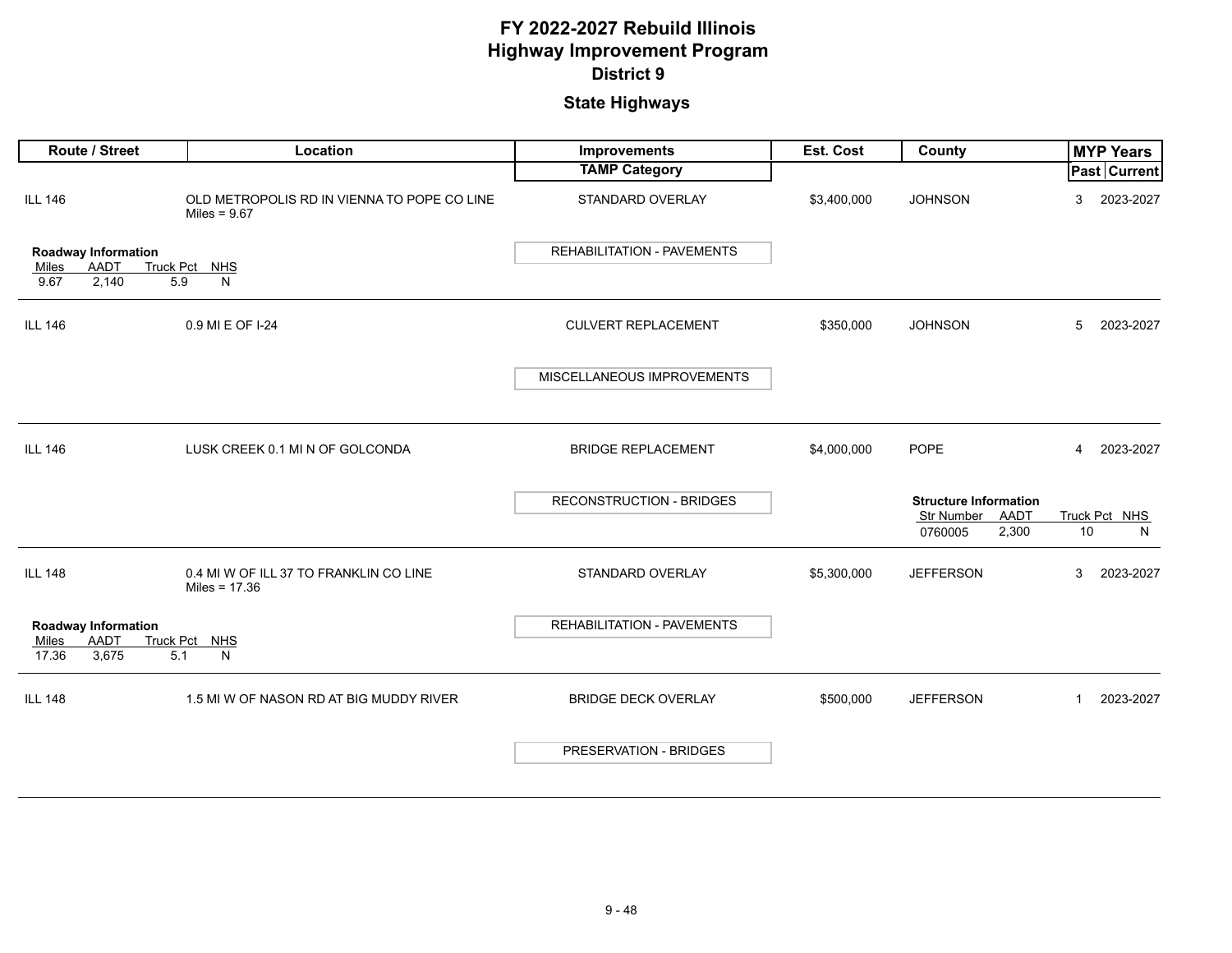| Route / Street                                                       | Location                                                      | Improvements               | Est. Cost   | County            |                | <b>MYP Years</b> |
|----------------------------------------------------------------------|---------------------------------------------------------------|----------------------------|-------------|-------------------|----------------|------------------|
|                                                                      |                                                               | <b>TAMP Category</b>       |             |                   |                | Past Current     |
| <b>ILL 148</b>                                                       | N OF 11TH ST IN CHRISTOPHER                                   | <b>CULVERT REPLACEMENT</b> | \$300,000   | <b>FRANKLIN</b>   | $\overline{2}$ | 2023-2027        |
|                                                                      |                                                               | MISCELLANEOUS IMPROVEMENTS |             |                   |                |                  |
| <b>ILL 148</b>                                                       | N OF YELLOW BANKS RD TO S OF RENFRO LAKE RD<br>Miles = $1.25$ | <b>RECONSTRUCTION</b>      | \$4,000,000 | <b>FRANKLIN</b>   | 3              | 2023-2027        |
| <b>Roadway Information</b><br>AADT<br>Miles<br>4,468<br>7.6<br>1.25  | Truck Pct NHS<br>Y                                            | RECONSTRUCTION - PAVEMENTS |             |                   |                |                  |
| <b>ILL 148</b>                                                       | HERRIN ST TO HEMLOCK ST IN HERRIN<br>Miles = $1.28$           | STANDARD OVERLAY           | \$1,200,000 | <b>WILLIAMSON</b> | $5\,$          | 2023-2027        |
| <b>Roadway Information</b><br>AADT<br>Miles<br>14,477<br>1.28<br>5.2 | Truck Pct NHS<br>Y                                            | REHABILITATION - PAVEMENTS |             |                   |                |                  |
| <b>ILL 148</b>                                                       | 2.8 MI S OF ILL 13 AT CRAB ORCHARD LAKE                       | <b>BRIDGE DECK OVERLAY</b> | \$500,000   | WILLIAMSON        | $\overline{2}$ | 2022             |
|                                                                      |                                                               | PRESERVATION - BRIDGES     |             |                   |                |                  |
| <b>ILL 149</b>                                                       | 0.9 MI E OF ILL 3                                             | <b>BRIDGE DECK OVERLAY</b> | \$650,000   | <b>JACKSON</b>    | $\overline{2}$ | 2023-2027        |
|                                                                      |                                                               | PRESERVATION - BRIDGES     |             |                   |                |                  |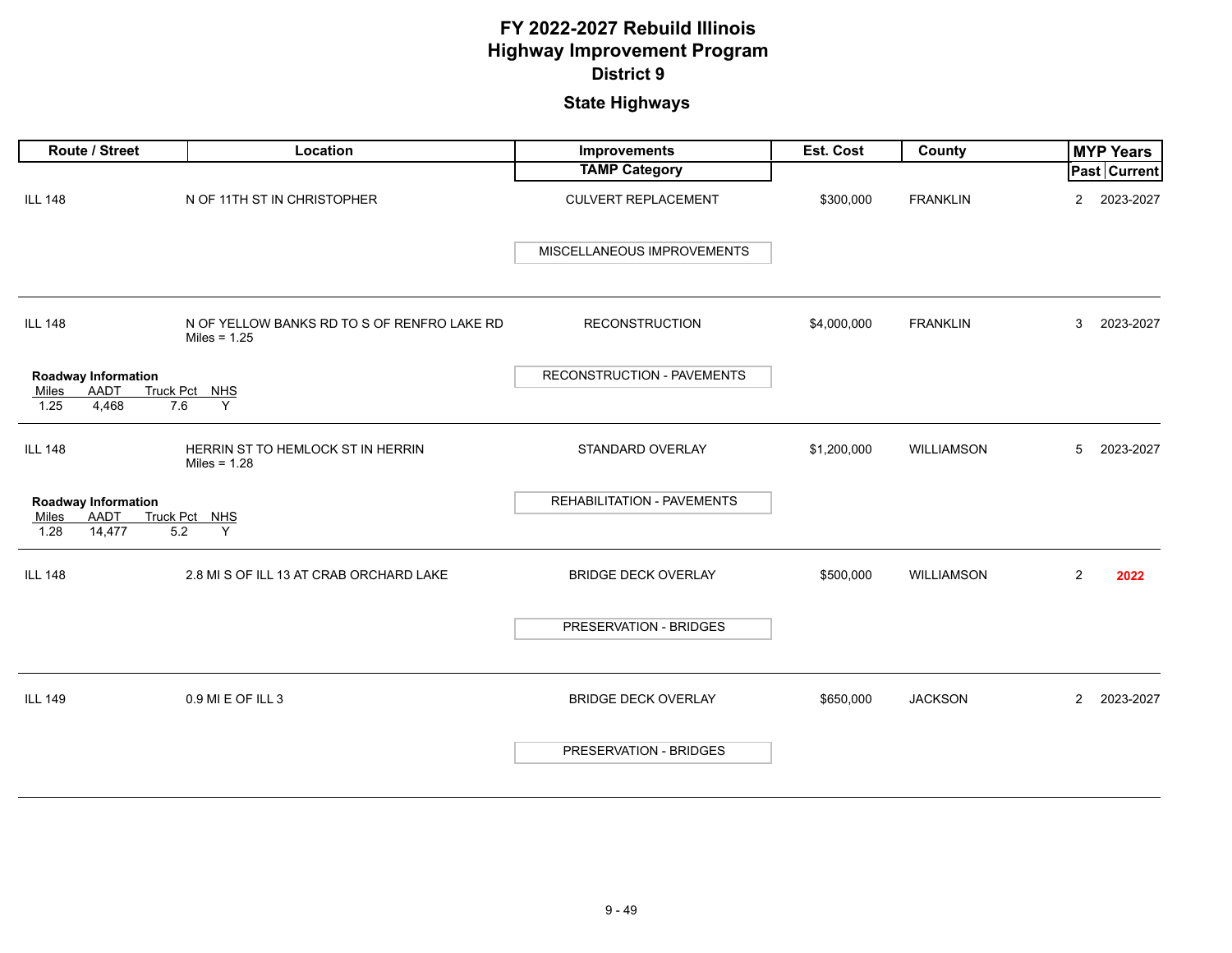| Route / Street                                                      | Location                                                       | <b>Improvements</b>               | Est. Cost   | County         | <b>MYP Years</b>            |
|---------------------------------------------------------------------|----------------------------------------------------------------|-----------------------------------|-------------|----------------|-----------------------------|
|                                                                     |                                                                | <b>TAMP Category</b>              |             |                | <b>Past Current</b>         |
| <b>ILL 149</b>                                                      | 2.7 MI E OF ILL 3                                              | <b>CULVERT REPAIR</b>             | \$300,000   | <b>JACKSON</b> | $\overline{2}$<br>2023-2027 |
|                                                                     |                                                                | MAINTENANCE - BRIDGES             |             |                |                             |
| <b>ILL 149</b>                                                      | 2.8 MI E OF ILL 3                                              | <b>CULVERT REPAIR</b>             | \$300,000   | <b>JACKSON</b> | 2023-2027<br>5              |
|                                                                     |                                                                | MAINTENANCE - BRIDGES             |             |                |                             |
| <b>ILL 149</b>                                                      | ILL 13/127 IN MURPHYSBORO TO US 51 IN DESOTO<br>Miles = $6.16$ | STANDARD OVERLAY                  | \$2,400,000 | <b>JACKSON</b> | 2022<br>$\overline{4}$      |
| <b>Roadway Information</b><br>AADT<br>Miles<br>6.16<br>2,899        | Truck Pct NHS<br>8.2<br>N                                      | <b>REHABILITATION - PAVEMENTS</b> |             |                |                             |
| <b>ILL 149</b>                                                      | LITTLE MUDDY RIVER 2 MI E OF DESOTO                            | <b>BRIDGE DECK OVERLAY</b>        | \$540,000   | <b>JACKSON</b> | $\overline{2}$<br>2023-2027 |
|                                                                     |                                                                | PRESERVATION - BRIDGES            |             |                |                             |
| <b>ILL 149</b>                                                      | JACKSON CO LINE TO FRANKLIN CO LINE<br>Miles = $2.96$          | STANDARD OVERLAY                  | \$1,200,000 | WILLIAMSON     | 2023-2027<br>3              |
| <b>Roadway Information</b><br><b>AADT</b><br>Miles<br>2.96<br>3,495 | Truck Pct NHS<br>5.6<br>N                                      | <b>REHABILITATION - PAVEMENTS</b> |             |                |                             |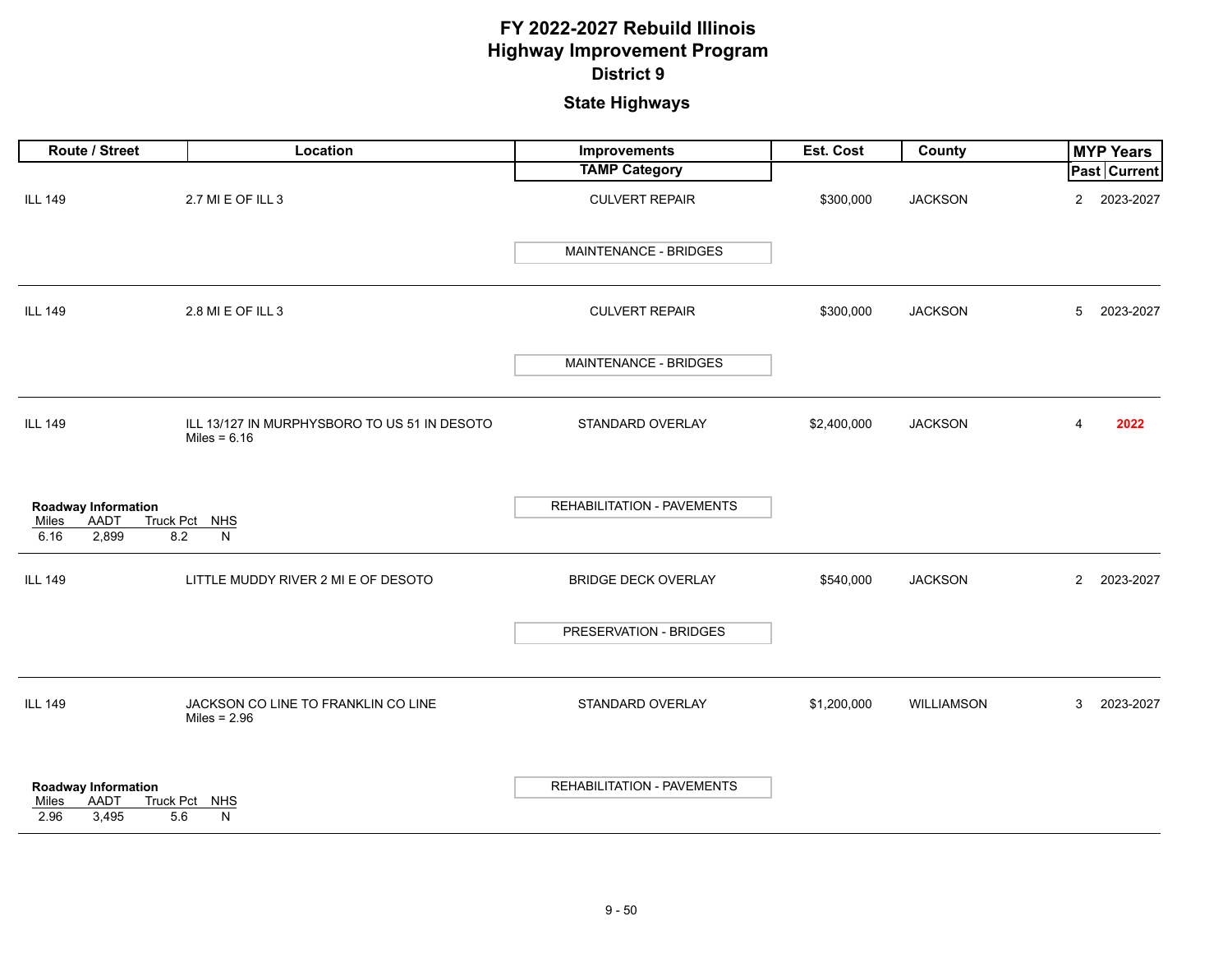| Route / Street                                                      | Location                                                                            | Improvements                                       | Est. Cost   | County          |              | <b>MYP Years</b>    |
|---------------------------------------------------------------------|-------------------------------------------------------------------------------------|----------------------------------------------------|-------------|-----------------|--------------|---------------------|
|                                                                     |                                                                                     | <b>TAMP Category</b>                               |             |                 |              | <b>Past Current</b> |
| <b>ILL 149</b>                                                      | WILLIAMSON CO LINE TO 1.5 MI E OF ILL 184 E OF<br><b>ROYALTON</b><br>Miles = $4.79$ | STANDARD OVERLAY                                   | \$1,800,000 | <b>FRANKLIN</b> | 3            | 2023-2027           |
| Roadway Information<br>AADT<br><b>Miles</b><br>4.79<br>4,846<br>2.4 | Truck Pct NHS<br>N                                                                  | <b>REHABILITATION - PAVEMENTS</b>                  |             |                 |              |                     |
| <b>ILL 149</b>                                                      | E OF S SIMS ST IN ROYALTON                                                          | <b>CULVERT REPLACEMENT</b>                         | \$250,000   | <b>FRANKLIN</b> | $\mathbf{1}$ | 2023-2027           |
|                                                                     |                                                                                     | MISCELLANEOUS IMPROVEMENTS                         |             |                 |              |                     |
| <b>ILL 149</b>                                                      | BIG MUDDY RIVER 1.6 MI E OF ZEIGLER                                                 | <b>BRIDGE DECK OVERLAY</b><br><b>BRIDGE REPAIR</b> | \$1,000,000 | <b>FRANKLIN</b> | 3            | 2022                |
|                                                                     |                                                                                     | PRESERVATION - BRIDGES                             |             |                 |              |                     |
| <b>ILL 149</b>                                                      | 2 MI W OF I-57 W OF WEST FRANKFORT                                                  | <b>CULVERT REPLACEMENT</b>                         | \$250,000   | <b>FRANKLIN</b> | 6            | 2023-2027           |
|                                                                     |                                                                                     | MISCELLANEOUS IMPROVEMENTS                         |             |                 |              |                     |
| <b>ILL 149</b>                                                      | 0.2 MI W OF ORIENT RD W OF WEST FRANKFORT TO<br>$1-57$<br>Miles = $1.43$            | <b>DESIGNED OVERLAY</b>                            | \$1,400,000 | <b>FRANKLIN</b> | 4            | 2023-2027           |
| Roadway Information<br>AADT<br>Miles<br>1.43<br>6,586<br>7.4        | Truck Pct NHS<br>Y                                                                  | <b>REHABILITATION - PAVEMENTS</b>                  |             |                 |              |                     |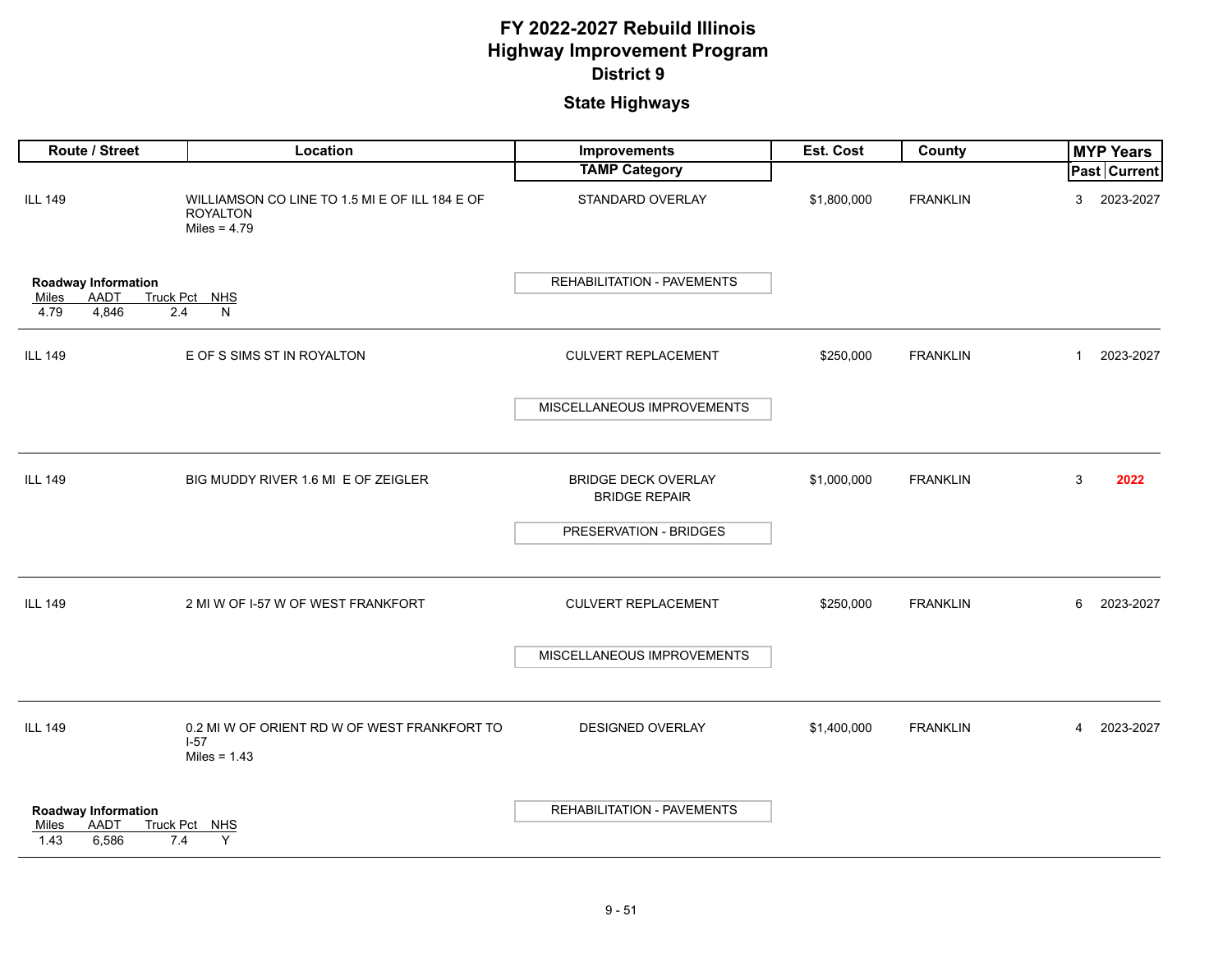| Route / Street                                               | Location                                 | Improvements                 | Est. Cost   | County          | <b>MYP Years</b>          |
|--------------------------------------------------------------|------------------------------------------|------------------------------|-------------|-----------------|---------------------------|
|                                                              |                                          | <b>TAMP Category</b>         |             |                 | Past Current              |
| <b>ILL 149</b>                                               | 0.4 MI W OF LOGAN RD E OF WEST FRANKFORT | <b>CULVERT REPLACEMENT</b>   | \$300,000   | <b>FRANKLIN</b> | 2023-2027<br>$\mathbf 1$  |
|                                                              |                                          | MISCELLANEOUS IMPROVEMENTS   |             |                 |                           |
| <b>ILL 149</b><br><b>ILL 184</b>                             | INT ILL 149 & ILL 184 N OF ROYALTON      | <b>INTERSECTION RECONSTN</b> | \$2,000,000 | <b>FRANKLIN</b> | 3<br>2022                 |
|                                                              |                                          | MISCELLANEOUS IMPROVEMENTS   |             |                 |                           |
| <b>ILL 150</b>                                               | 0.3 MI W OF CUTLER-TRICO RD IN CUTLER    | <b>CULVERT REPLACEMENT</b>   | \$250,000   | <b>PERRY</b>    | 2023-2027<br>$\mathbf{1}$ |
|                                                              |                                          | MISCELLANEOUS IMPROVEMENTS   |             |                 |                           |
| <b>ILL 150</b>                                               | N OF CUTLER TO ILL 154<br>Miles = $2.85$ | STANDARD OVERLAY             | \$1,000,000 | <b>PERRY</b>    | 3<br>2023-2027            |
| <b>Roadway Information</b><br>AADT<br>Miles<br>2.85<br>1,200 | Truck Pct NHS<br>29.2<br>N               | REHABILITATION - PAVEMENTS   |             |                 |                           |
| <b>ILL 151</b>                                               | 3.8 MI N OF ILL 3                        | <b>CULVERT REPLACEMENT</b>   | \$250,000   | <b>JACKSON</b>  | 2023-2027<br>$\mathbf{1}$ |
|                                                              |                                          | MISCELLANEOUS IMPROVEMENTS   |             |                 |                           |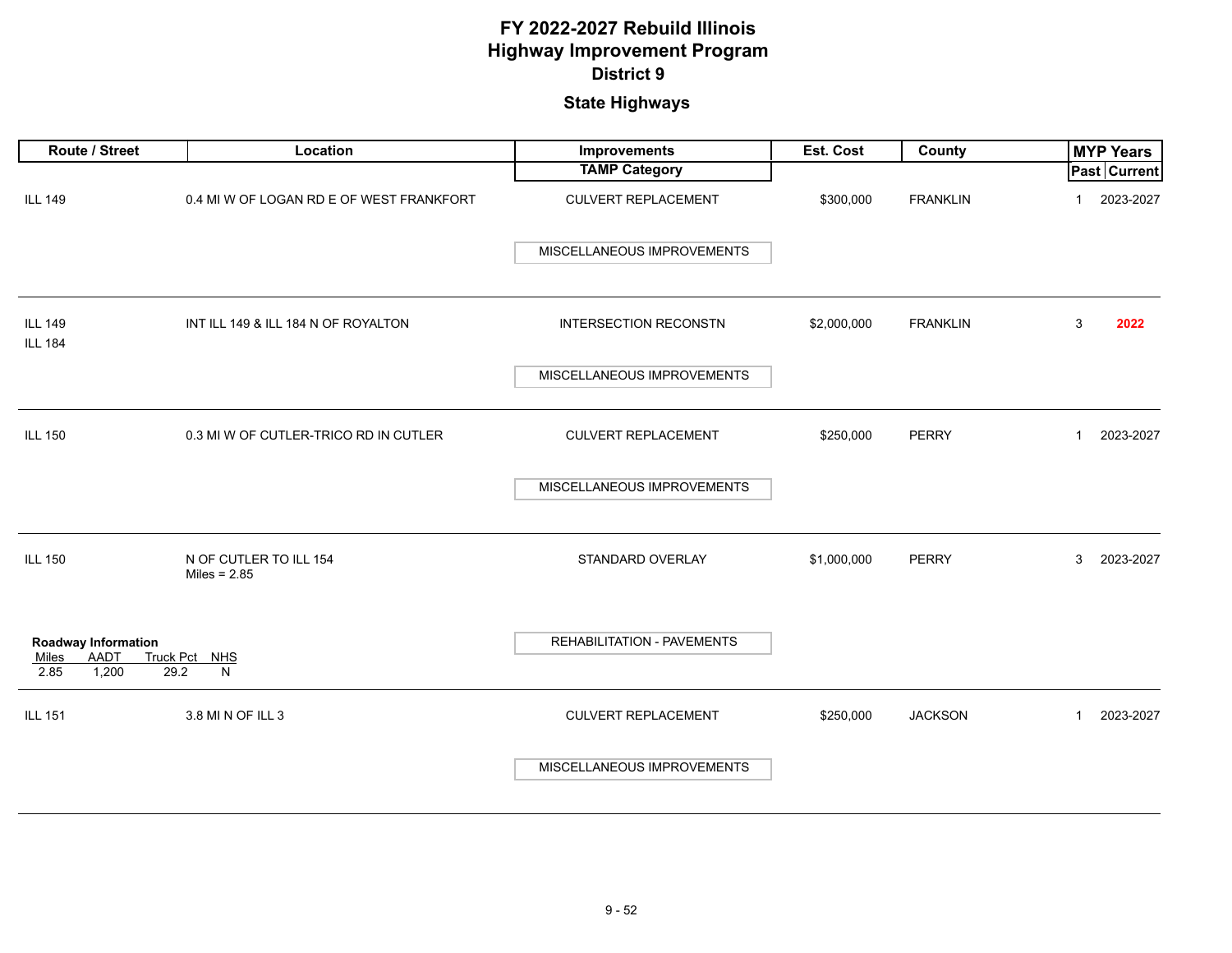| Route / Street                                                      | Location                                                   | Improvements                             | Est. Cost    | County                                             |                | <b>MYP Years</b>    |
|---------------------------------------------------------------------|------------------------------------------------------------|------------------------------------------|--------------|----------------------------------------------------|----------------|---------------------|
|                                                                     |                                                            | <b>TAMP Category</b>                     |              |                                                    |                | <b>Past Current</b> |
| <b>ILL 151</b>                                                      | 2 MI S OF AVA                                              | <b>CULVERT REPLACEMENT</b>               | \$800,000    | <b>JACKSON</b>                                     | $\overline{2}$ | 2023-2027           |
|                                                                     |                                                            | <b>RECONSTRUCTION - BRIDGES</b>          |              | <b>Structure Information</b><br>Str Number<br>AADT |                | Truck Pct NHS       |
|                                                                     |                                                            |                                          |              | 1,100<br>0392005                                   | 28             | N                   |
| <b>ILL 152</b>                                                      | ILL 127 TO US 51<br>Miles = $6.76$                         | STANDARD OVERLAY<br><b>NEW SHOULDERS</b> | \$12,000,000 | <b>PERRY</b>                                       | 3              | 2023-2027           |
| <b>Roadway Information</b>                                          |                                                            | REHABILITATION - PAVEMENTS               |              |                                                    |                |                     |
| AADT<br>Miles                                                       | Truck Pct NHS                                              |                                          |              |                                                    |                |                     |
| 6.76<br>2,723<br>6.9                                                | N                                                          |                                          |              |                                                    |                |                     |
| <b>ILL 152</b>                                                      | ILL 127 TO US 51                                           | <b>LAND ACQUISITION</b>                  | \$1,500,000  | <b>PERRY</b>                                       | 3              | 2023-2027           |
|                                                                     |                                                            | REHABILITATION - PAVEMENTS               |              |                                                    |                |                     |
| <b>ILL 154</b>                                                      | 3.5 MI E OF RANDOLPH CO LINE                               | <b>CULVERT REPLACEMENT</b>               | \$250,000    | <b>PERRY</b>                                       | $\mathbf{1}$   | 2023-2027           |
|                                                                     |                                                            | MISCELLANEOUS IMPROVEMENTS               |              |                                                    |                |                     |
| <b>ILL 154</b><br><b>ILL 13</b>                                     | GRANT ST TO S WALNUT ST IN PINCKNEYVILLE<br>Miles = $0.36$ | <b>RECONSTRUCTION</b>                    | \$2,000,000  | <b>PERRY</b>                                       | 3              | 2023-2027           |
| <b>Roadway Information</b><br>AADT<br>Miles<br>0.36<br>7,500<br>9.3 | Truck Pct NHS<br>$\mathsf{N}$                              | RECONSTRUCTION - PAVEMENTS               |              |                                                    |                |                     |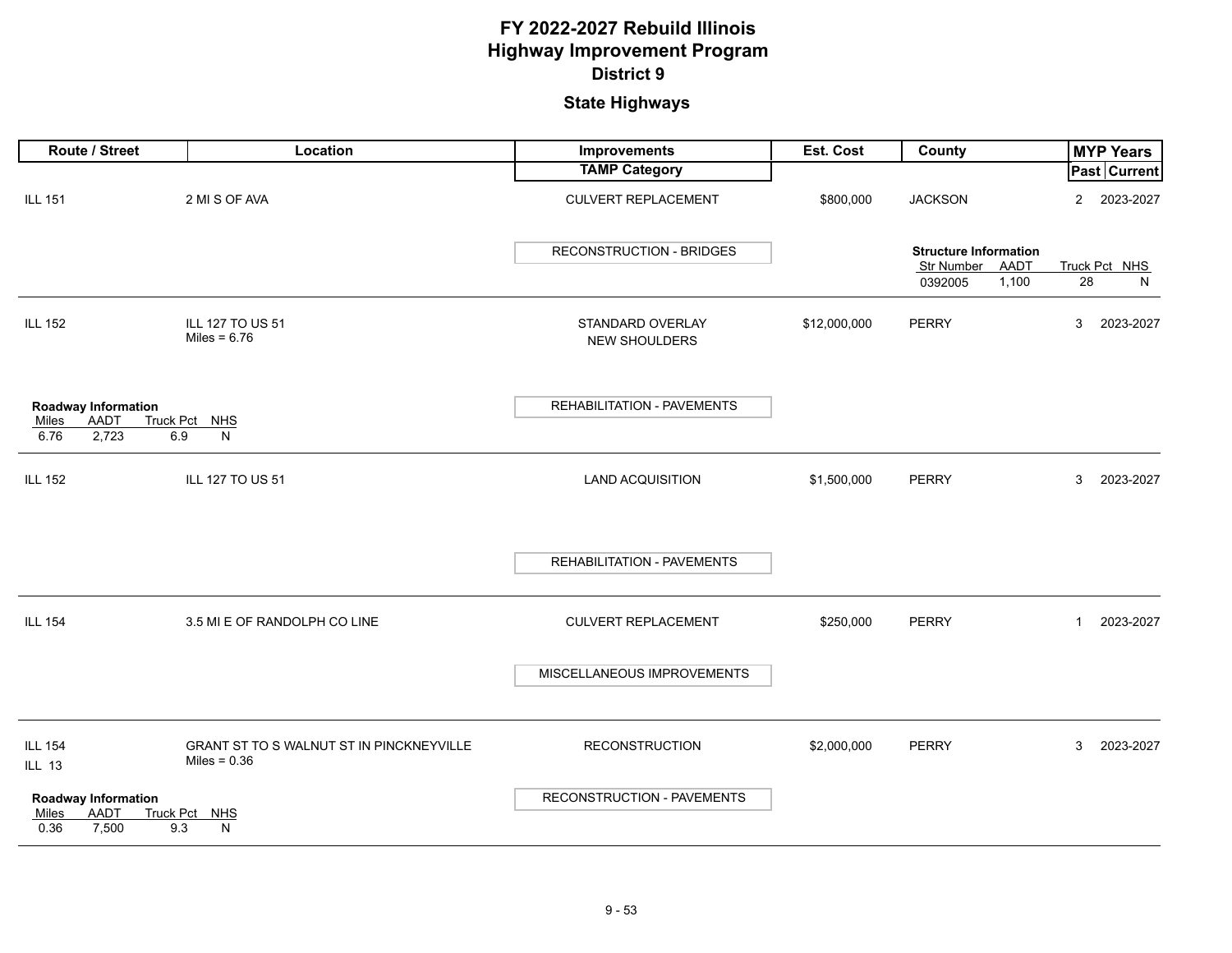|                                 | Route / Street                                         | Location                                                        | Improvements                                | Est. Cost    | County                                             | <b>MYP Years</b>            |
|---------------------------------|--------------------------------------------------------|-----------------------------------------------------------------|---------------------------------------------|--------------|----------------------------------------------------|-----------------------------|
|                                 |                                                        |                                                                 | <b>TAMP Category</b>                        |              |                                                    | <b>Past Current</b>         |
| <b>ILL 154</b><br><b>ILL 13</b> |                                                        | GRANT ST TO S WALNUT ST IN PINCKNEYVILLE                        | <b>LAND ACQUISITION</b>                     | \$250,000    | <b>PERRY</b>                                       | 2023-2027<br>3              |
|                                 |                                                        |                                                                 | RECONSTRUCTION - PAVEMENTS                  |              |                                                    |                             |
| <b>ILL 154</b>                  |                                                        | BEAUCOUP CREEK E OF PINCKNEYVILLE                               | <b>BRIDGE REPLACEMENT</b>                   | \$3,000,000  | <b>PERRY</b>                                       | $\overline{2}$<br>2023-2027 |
|                                 |                                                        |                                                                 | <b>RECONSTRUCTION - BRIDGES</b>             |              | <b>Structure Information</b><br>Str Number<br>AADT | Truck Pct NHS               |
|                                 |                                                        |                                                                 |                                             |              | 6,000<br>0730015                                   | 9<br>Y                      |
| <b>ILL 154</b>                  |                                                        | ILL 148 IN SESSER TO I-57<br>Miles = $7.78$                     | <b>DESIGNED OVERLAY</b>                     | \$3,000,000  | <b>FRANKLIN</b>                                    | 2023-2027<br>7              |
| Miles                           | <b>Roadway Information</b><br>AADT<br><b>Truck Pct</b> | <b>NHS</b>                                                      | REHABILITATION - PAVEMENTS                  |              |                                                    |                             |
| 7.78                            | 15.5<br>3,181                                          | N                                                               |                                             |              |                                                    |                             |
| <b>ILL 154</b>                  |                                                        | LARRY FOSTER PKWY TO FITZGERRELL PARK DR AT<br><b>REND LAKE</b> | <b>BRIDGE REPLACEMENT</b><br><b>BIKEWAY</b> | \$11,000,000 | <b>FRANKLIN</b>                                    | 3<br>2023-2027              |
|                                 |                                                        |                                                                 | <b>RECONSTRUCTION - BRIDGES</b>             |              | <b>Structure Information</b>                       |                             |
|                                 |                                                        |                                                                 |                                             |              | Str Number<br>AADT                                 | Truck Pct NHS               |
|                                 |                                                        |                                                                 |                                             |              | 0280052<br>3,150                                   | 16<br>N                     |
| <b>ILL 154</b>                  |                                                        | LARRY FOSTER PKWY TO FITZGERRELL PARK DR AT<br><b>REND LAKE</b> | UTILITY ADJUSTMENT                          | \$250,000    | <b>FRANKLIN</b>                                    | 2023-2027<br>3              |
|                                 |                                                        |                                                                 | <b>RECONSTRUCTION - BRIDGES</b>             |              |                                                    |                             |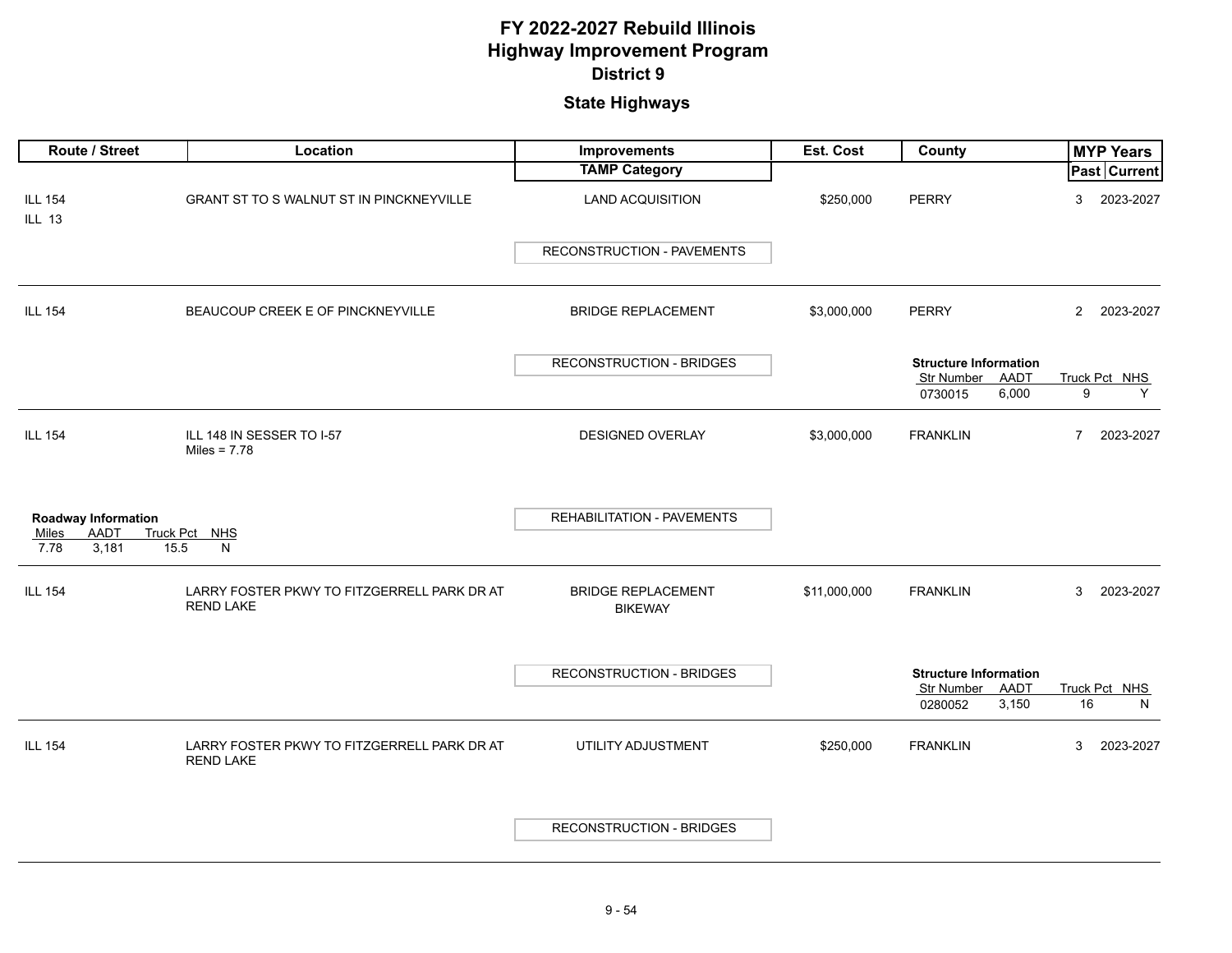| Route / Street                     | Location                                 | <b>Improvements</b>             | <b>Est. Cost</b> | <b>County</b>                                             | <b>MYP Years</b>            |
|------------------------------------|------------------------------------------|---------------------------------|------------------|-----------------------------------------------------------|-----------------------------|
|                                    |                                          | <b>TAMP Category</b>            |                  |                                                           | Past Current                |
| <b>ILL 166</b>                     | SUGAR CREEK AT ECL OF CREAL SPRINGS      | <b>BRIDGE REPLACEMENT</b>       | \$1,200,000      | WILLIAMSON                                                | 2023-2027<br>11             |
|                                    |                                          | <b>RECONSTRUCTION - BRIDGES</b> |                  | <b>Structure Information</b><br>AADT<br><b>Str Number</b> | Truck Pct NHS               |
|                                    |                                          |                                 |                  | 1,300<br>1000031                                          | 6<br>N                      |
| <b>ILL 166</b>                     | 0.9 MI N OF US 45 AT NCL OF NEW BURNSIDE | <b>CULVERT REPLACEMENT</b>      | \$250,000        | <b>JOHNSON</b>                                            | 2023-2027<br>$\mathbf{1}$   |
|                                    |                                          | MISCELLANEOUS IMPROVEMENTS      |                  |                                                           |                             |
|                                    |                                          |                                 |                  |                                                           |                             |
| <b>ILL 169</b>                     | STREAM 0.4 MI W OF KARNAK                | <b>BRIDGE REPLACEMENT</b>       | \$1,000,000      | <b>PULASKI</b>                                            | 3<br>2023-2027              |
|                                    |                                          | <b>RECONSTRUCTION - BRIDGES</b> |                  | <b>Structure Information</b>                              |                             |
|                                    |                                          |                                 |                  | AADT<br><b>Str Number</b>                                 | Truck Pct NHS               |
|                                    |                                          |                                 |                  | 1,900<br>0770023                                          | 9<br>N                      |
| <b>ILL 242</b>                     | 0.4 MI S OF 2000 N ST S OF BELLE PRAIRIE | <b>CULVERT REPLACEMENT</b>      | \$300,000        | <b>HAMILTON</b>                                           | 2023-2027<br>$\mathbf{1}$   |
|                                    |                                          | MISCELLANEOUS IMPROVEMENTS      |                  |                                                           |                             |
|                                    |                                          |                                 |                  |                                                           |                             |
| <b>ILL 242</b><br><b>FIELD ENT</b> | FIELD ENT 5.7 MI S OF WAYNE CO           | <b>JURISDICTIONAL TRANSFER</b>  | \$600,000        | <b>HAMILTON</b>                                           | 2023-2027<br>$\overline{2}$ |
|                                    |                                          | MISCELLANEOUS IMPROVEMENTS      |                  |                                                           |                             |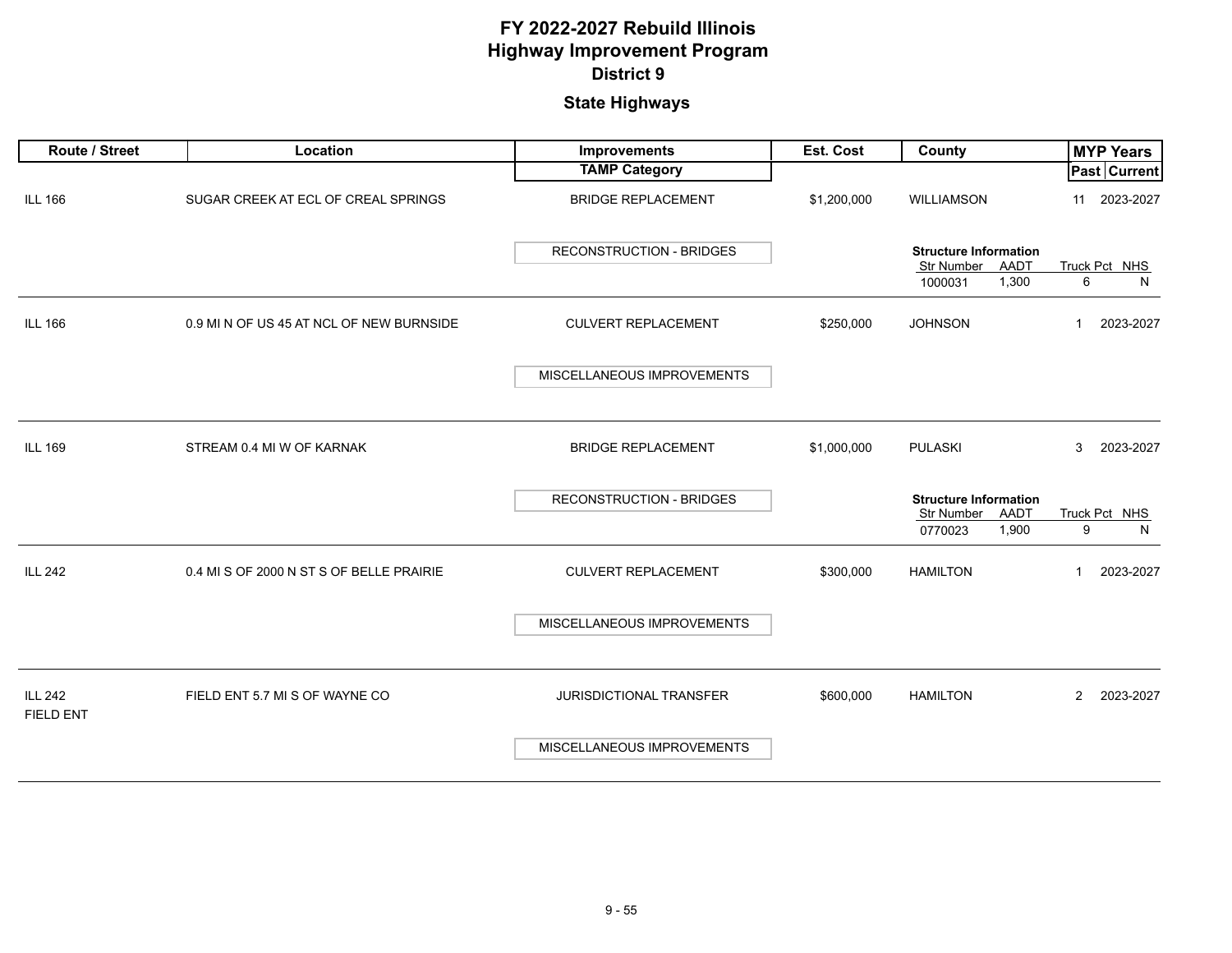|                                   | Route / Street                     |               |                                | Location                                    | Improvements                      | Est. Cost   | County            |                | <b>MYP Years</b>    |
|-----------------------------------|------------------------------------|---------------|--------------------------------|---------------------------------------------|-----------------------------------|-------------|-------------------|----------------|---------------------|
|                                   |                                    |               |                                |                                             | <b>TAMP Category</b>              |             |                   |                | <b>Past Current</b> |
| <b>ILL 242</b><br>FIELD ENT       |                                    |               |                                | FIELD ENT 6.1 MI S OF WAYNE CO              | JURISDICTIONAL TRANSFER           | \$600,000   | <b>HAMILTON</b>   | $\overline{2}$ | 2023-2027           |
|                                   |                                    |               |                                |                                             | MISCELLANEOUS IMPROVEMENTS        |             |                   |                |                     |
| CRAB ORCHARD RD                   |                                    |               | CRAB ORCHARD<br>Miles = $1.79$ | ILL 13 W CONNECTOR TO ILL 13 E CONNECTOR IN | STANDARD OVERLAY                  | \$650,000   | <b>WILLIAMSON</b> | 3              | 2023-2027           |
| Miles                             | Roadway Information<br>AADT        | Truck Pct NHS |                                |                                             | <b>REHABILITATION - PAVEMENTS</b> |             |                   |                |                     |
| 0.91                              | 1,600                              | 0.0           | N                              |                                             |                                   |             |                   |                |                     |
| 0.28                              | 700                                | 5.7           | N                              |                                             |                                   |             |                   |                |                     |
| 0.60                              | 300                                | 0.0           | N                              |                                             |                                   |             |                   |                |                     |
| <b>GAME FARM RD</b>               |                                    |               | Miles = $0.85$                 | ILL 37 TO STATE GAME FARM ENT               | STANDARD OVERLAY                  | \$400,000   | <b>JEFFERSON</b>  | $\overline{2}$ | 2023-2027           |
|                                   | <b>Roadway Information</b>         |               |                                |                                             | <b>REHABILITATION - PAVEMENTS</b> |             |                   |                |                     |
| Miles                             | AADT                               | Truck Pct NHS |                                |                                             |                                   |             |                   |                |                     |
| 0.85                              | 200                                | 0.0           | N                              |                                             |                                   |             |                   |                |                     |
| <b>HERRIN RD</b><br>CH 9<br>CH 10 |                                    |               | Miles = $5.08$                 | ILL 149 IN HURST TO S OF COLP               | STANDARD OVERLAY                  | \$1,800,000 | WILLIAMSON        | 3              | 2023-2027           |
| CH 11                             |                                    |               |                                |                                             |                                   |             |                   |                |                     |
|                                   |                                    |               |                                |                                             |                                   |             |                   |                |                     |
| Miles                             | <b>Roadway Information</b><br>AADT | Truck Pct NHS |                                |                                             | REHABILITATION - PAVEMENTS        |             |                   |                |                     |
| 2.52                              | 4,921                              | 8.0           | N                              |                                             |                                   |             |                   |                |                     |
| 1.54                              | 5,600                              | 5.8           | N                              |                                             |                                   |             |                   |                |                     |
| 1.02                              | 3,300                              | 6.8           | N                              |                                             |                                   |             |                   |                |                     |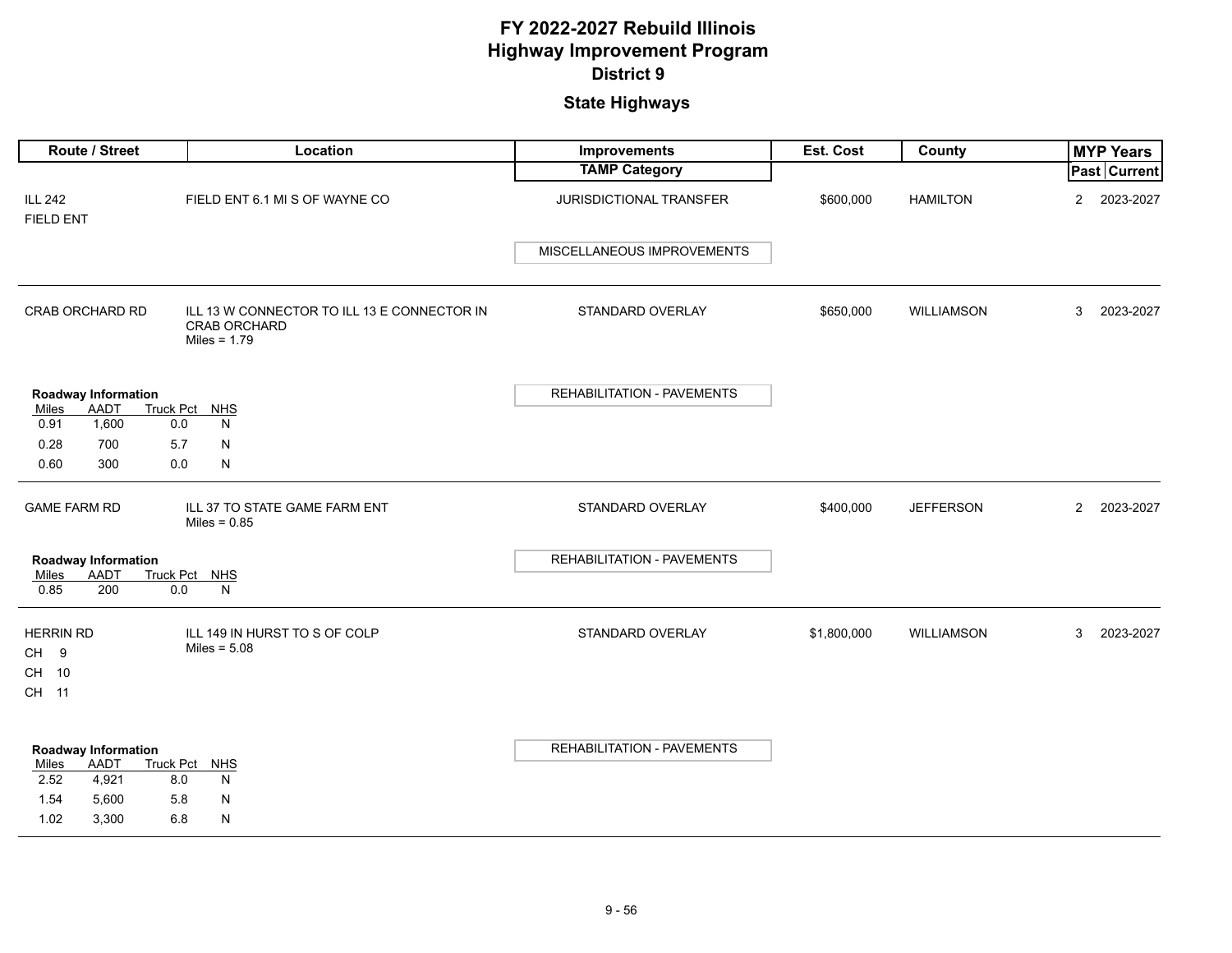| Route / Street                                                      | Location                                                                      | Improvements                      | Est. Cost   | County                                                                 | <b>MYP Years</b>                     |
|---------------------------------------------------------------------|-------------------------------------------------------------------------------|-----------------------------------|-------------|------------------------------------------------------------------------|--------------------------------------|
|                                                                     |                                                                               | <b>TAMP Category</b>              |             |                                                                        | <b>Past Current</b>                  |
| N 6TH ST                                                            | ILL 149 TO S OF DEWITTE ST IN MURPHYSBORO<br>Miles = $0.75$                   | STANDARD OVERLAY                  | \$240,000   | <b>JACKSON</b>                                                         | 3<br>2023-2027                       |
| Roadway Information<br>AADT<br>Miles<br>2,055<br>0.75<br>3.4        | Truck Pct NHS<br>N                                                            | REHABILITATION - PAVEMENTS        |             |                                                                        |                                      |
| OLD ILL 13                                                          | 1 MI E OF ILL 127                                                             | <b>CULVERT REPLACEMENT</b>        | \$250,000   | <b>JACKSON</b>                                                         | 2023-2027<br>$\mathbf{1}$            |
|                                                                     |                                                                               | MISCELLANEOUS IMPROVEMENTS        |             |                                                                        |                                      |
| OLD ILL 13                                                          | N GIANT CITY RD TO S COUNTY LINE RD IN<br><b>CARBONDALE</b><br>Miles = $2.07$ | STANDARD OVERLAY                  | \$750,000   | <b>JACKSON</b>                                                         | 3<br>2023-2027                       |
| <b>Roadway Information</b><br>Miles<br>AADT<br>3,911<br>2.7<br>2.07 | Truck Pct NHS<br>N                                                            | <b>REHABILITATION - PAVEMENTS</b> |             |                                                                        |                                      |
| OLD ILL 13                                                          | CREEK 0.9 MI E OF GIANT CITY RD                                               | <b>CULVERT REPLACEMENT</b>        | \$350,000   | <b>JACKSON</b>                                                         | 6<br>2023-2027                       |
|                                                                     |                                                                               | MISCELLANEOUS IMPROVEMENTS        |             |                                                                        |                                      |
| OLD ILL 13                                                          | CRAB ORCHARD CREEK 1.7 MI E OF CARBONDALE                                     | <b>BRIDGE REPLACEMENT</b>         | \$1,400,000 | <b>JACKSON</b>                                                         | 2023-2027<br>9                       |
|                                                                     |                                                                               | RECONSTRUCTION - BRIDGES          |             | <b>Structure Information</b><br>Str Number<br>AADT<br>0390039<br>4,250 | Truck Pct NHS<br>$\overline{2}$<br>N |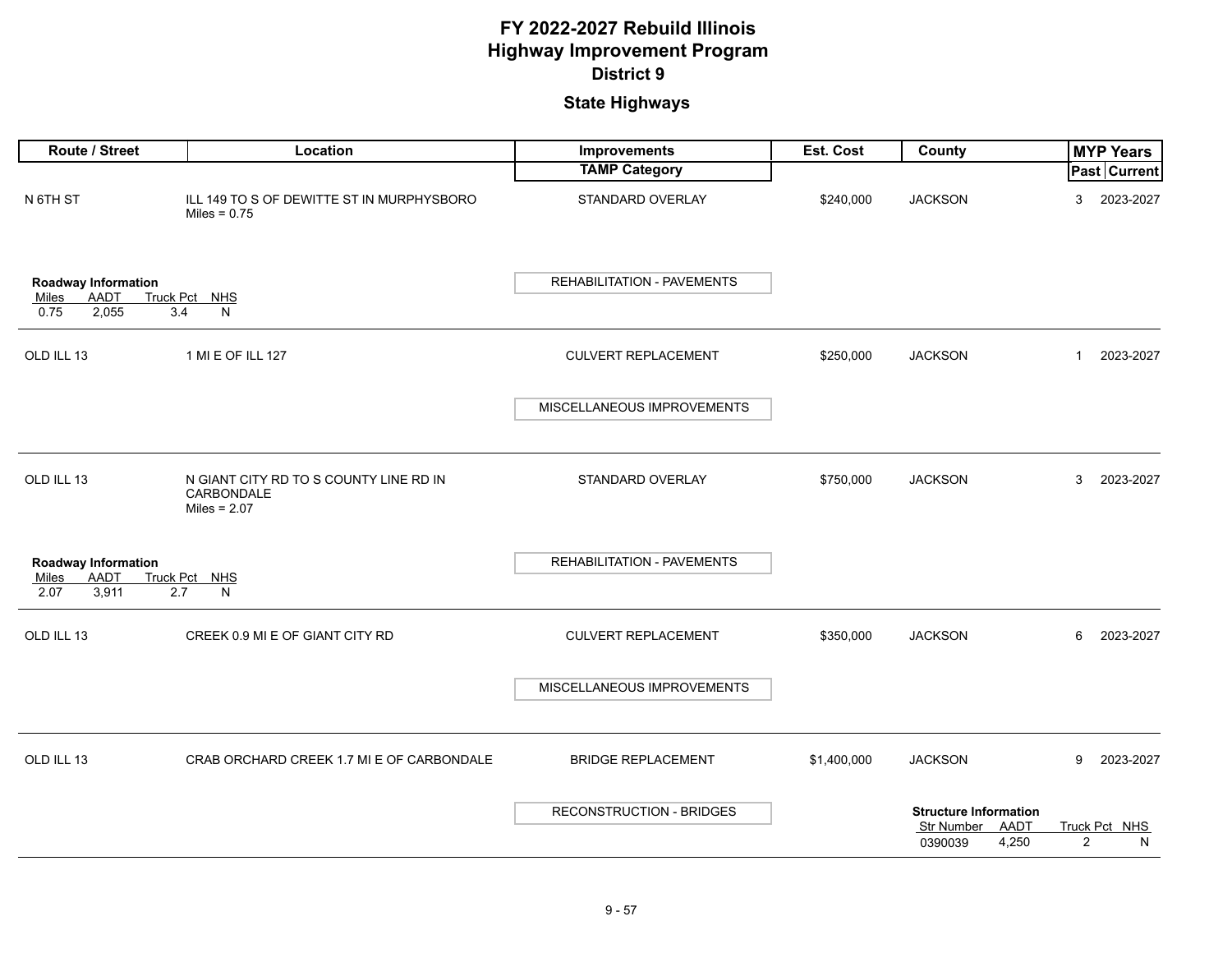| Route / Street                                             | Location                                                                                                                                                  | <b>Improvements</b>               | Est. Cost   | County                    | <b>MYP Years</b>            |
|------------------------------------------------------------|-----------------------------------------------------------------------------------------------------------------------------------------------------------|-----------------------------------|-------------|---------------------------|-----------------------------|
|                                                            |                                                                                                                                                           | <b>TAMP Category</b>              |             |                           | Past Current                |
| OLD ILL 13                                                 | HARCO RD TO WCL OF HARRISBURG<br>Miles = $5.36$                                                                                                           | STANDARD OVERLAY                  | \$1,600,000 | <b>SALINE</b>             | 2023-2027<br>3              |
| Roadway Information<br><b>AADT</b><br>Miles<br>5.36<br>476 | Truck Pct NHS<br>8.4<br>N                                                                                                                                 | <b>REHABILITATION - PAVEMENTS</b> |             |                           |                             |
| OLD ILL 13                                                 | 4.6 MI W OF HARRISBURG                                                                                                                                    | <b>CULVERT REPLACEMENT</b>        | \$250,000   | <b>SALINE</b>             | $2^{\circ}$<br>2023-2027    |
|                                                            |                                                                                                                                                           | MISCELLANEOUS IMPROVEMENTS        |             |                           |                             |
| OLD ILL 13                                                 | 0.4 MI W OF HARRISBURG                                                                                                                                    | <b>CULVERT REPLACEMENT</b>        | \$250,000   | <b>SALINE</b>             | $\overline{2}$<br>2023-2027 |
|                                                            |                                                                                                                                                           | MISCELLANEOUS IMPROVEMENTS        |             |                           |                             |
| OLD ILL 13<br><b>WALNUT LN</b>                             | OLD ILL 13: ILL 13 E TO STRIP MINE & STRIP MINE E<br>TO ILL 13 E OF HARRISBURG; WALNUT LN: ILL 13 TO<br>0.1 MI E OF ILL 1 E OF EQUALITY<br>Miles = $3.15$ | STANDARD OVERLAY                  | \$750,000   | <b>GALLATIN</b><br>SALINE | $\overline{2}$<br>2023-2027 |
| <b>Roadway Information</b>                                 |                                                                                                                                                           | REHABILITATION - PAVEMENTS        |             |                           |                             |
| AADT<br>Miles<br>38<br>1.18                                | Truck Pct NHS<br>0.0<br>N                                                                                                                                 |                                   |             |                           |                             |
| 1.14<br>125                                                | N<br>0.0                                                                                                                                                  |                                   |             |                           |                             |
| 0.83<br>72                                                 | 0.0<br>N                                                                                                                                                  |                                   |             |                           |                             |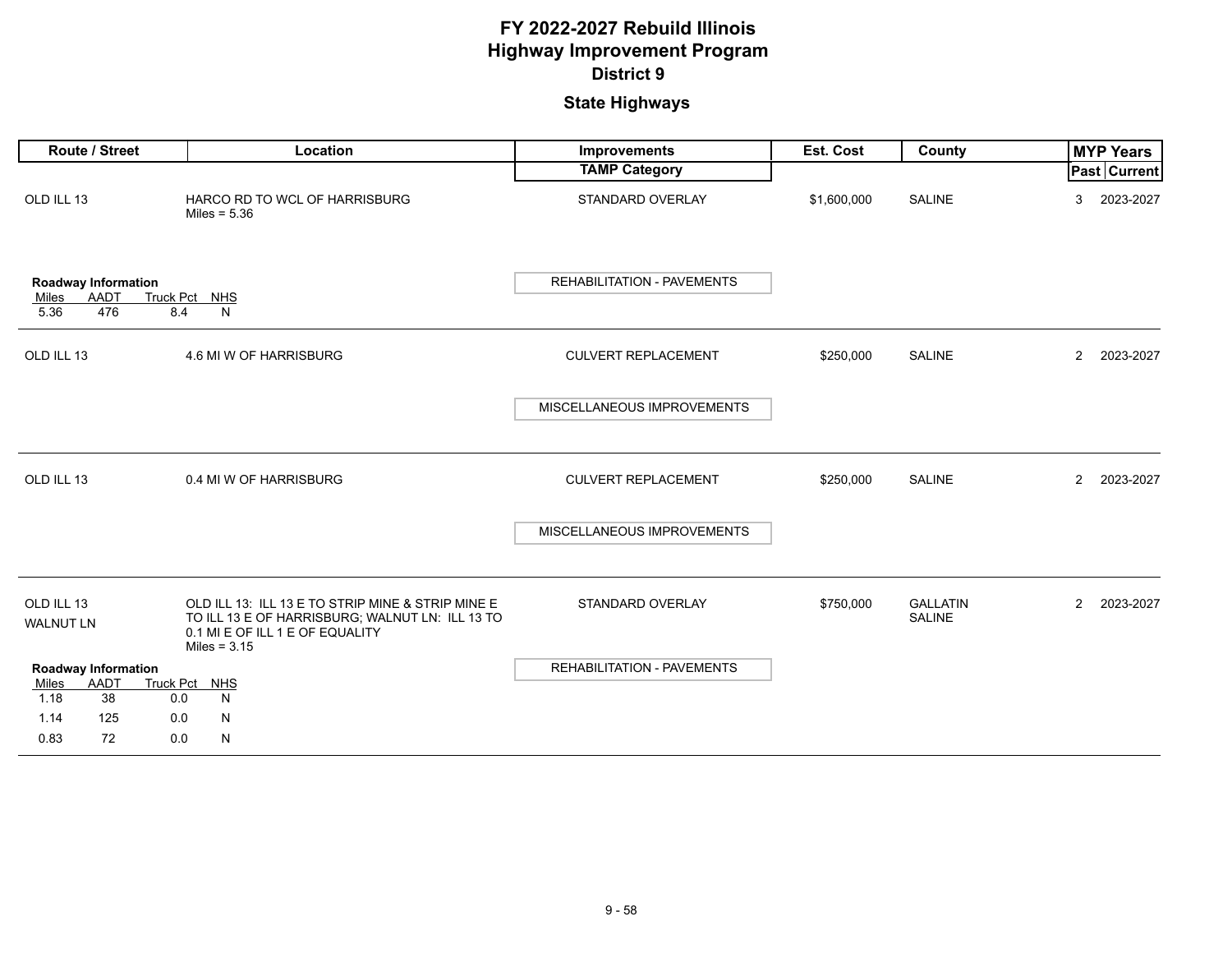| <b>Route / Street</b>                                                    | Location                                                        | <b>Improvements</b>               | Est. Cost   | County                                                            | <b>MYP Years</b>                     |
|--------------------------------------------------------------------------|-----------------------------------------------------------------|-----------------------------------|-------------|-------------------------------------------------------------------|--------------------------------------|
|                                                                          |                                                                 | <b>TAMP Category</b>              |             |                                                                   | <b>Past Current</b>                  |
| OLD ILL 3                                                                | ILL 3 0.1 MI S OF LEVEE RD TO ILL 3 IN THEBES<br>Miles = $2.20$ | STANDARD OVERLAY                  | \$700,000   | <b>ALEXANDER</b>                                                  | 2023-2027<br>3                       |
| <b>Roadway Information</b><br><b>AADT</b><br>Miles<br>187<br>2.05<br>0.0 | Truck Pct NHS<br>N                                              | REHABILITATION - PAVEMENTS        |             |                                                                   |                                      |
| 0.15<br>175<br>0.0                                                       | N                                                               |                                   |             |                                                                   |                                      |
| OLD ILL 3                                                                | MILLER CREEK 1 MI N OF THEBES                                   | <b>BRIDGE REPLACEMENT</b>         | \$1,600,000 | <b>ALEXANDER</b>                                                  | 6<br>2022                            |
|                                                                          |                                                                 | <b>RECONSTRUCTION - BRIDGES</b>   |             | <b>Structure Information</b><br>Str Number AADT<br>175<br>0020010 | Truck Pct NHS<br>$\overline{7}$<br>N |
| OLD ILL 37                                                               | 0.1 MI NE OF ILL 37 N OF MT VERNON                              | <b>CULVERT REPLACEMENT</b>        | \$250,000   | <b>JEFFERSON</b>                                                  | 2023-2027<br>-1                      |
|                                                                          |                                                                 | MISCELLANEOUS IMPROVEMENTS        |             |                                                                   |                                      |
| OLD ILL 37                                                               | N ILL 37 CONNECTOR TO SILL 37 CONNECTOR<br>Miles = $1.85$       | STANDARD OVERLAY                  | \$1,000,000 | <b>JEFFERSON</b>                                                  | 2023-2027<br>$\overline{2}$          |
| <b>Roadway Information</b><br><b>AADT</b><br>Miles<br>247<br>1.85<br>0.0 | Truck Pct NHS<br>N                                              | <b>REHABILITATION - PAVEMENTS</b> |             |                                                                   |                                      |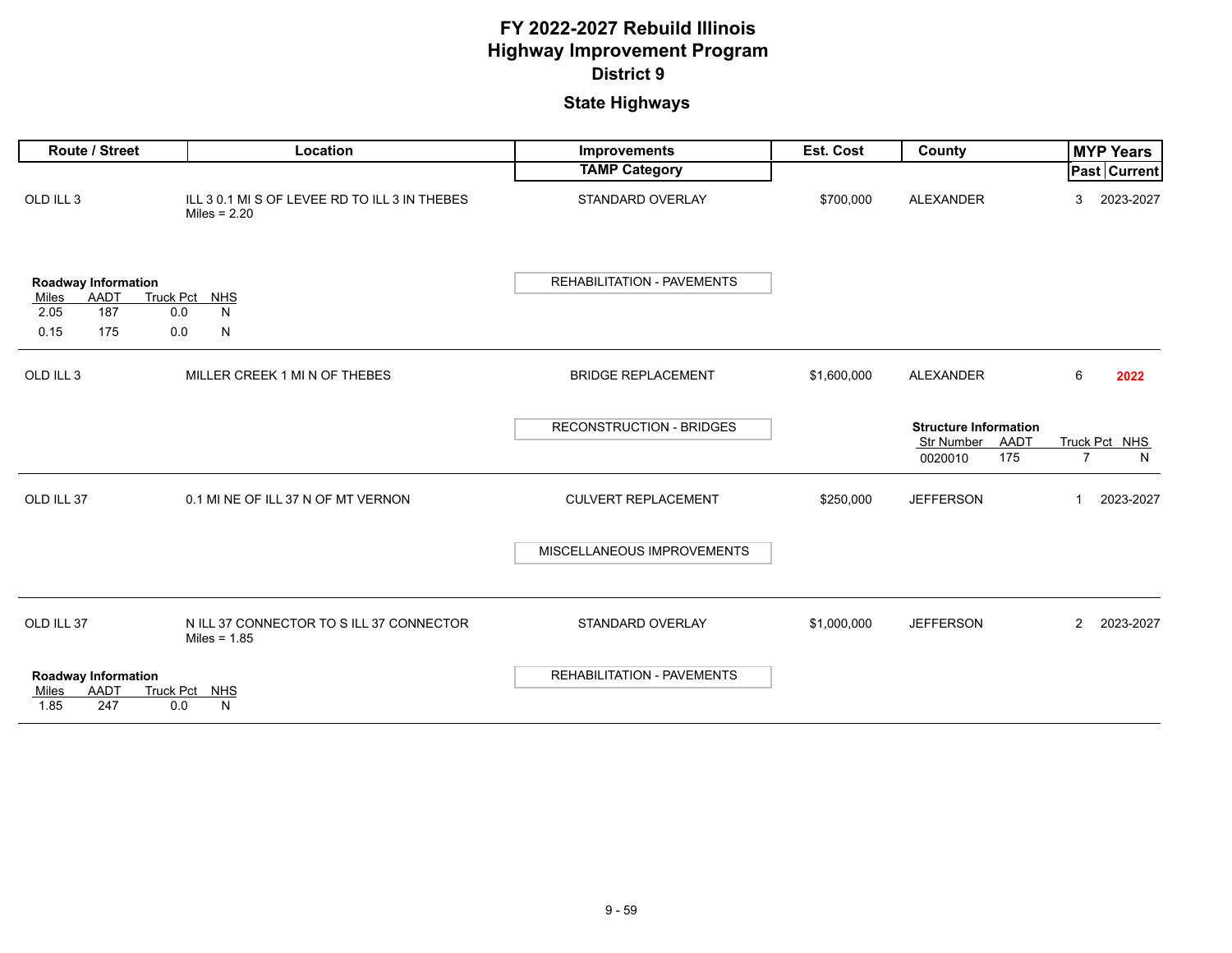| Route / Street                                                                                           | Location                                                                  | Improvements                      | Est. Cost   | County                                                                 | <b>MYP Years</b>                     |
|----------------------------------------------------------------------------------------------------------|---------------------------------------------------------------------------|-----------------------------------|-------------|------------------------------------------------------------------------|--------------------------------------|
|                                                                                                          |                                                                           | <b>TAMP Category</b>              |             |                                                                        | Past Current                         |
| OLD US 51                                                                                                | US 51 CONNECTOR IN MAKANDA TO CN RR BRIDGE<br>IN COBDEN<br>Miles = $5.75$ | STANDARD OVERLAY                  | \$2,000,000 | <b>JACKSON</b><br><b>UNION</b>                                         | 3<br>2022                            |
| Roadway Information<br>AADT<br><b>Truck Pct</b><br>Miles<br>1,000<br>0.25<br>7.9<br>5.50<br>1,534<br>4.5 | <b>NHS</b><br>N<br>N                                                      | <b>REHABILITATION - PAVEMENTS</b> |             |                                                                        |                                      |
| OLD US 51                                                                                                | CLAY LICK BRANCH 0.1 MI N OF UNION CO LINE                                | <b>CULVERT REPLACEMENT</b>        | \$750,000   | <b>JACKSON</b>                                                         | 5<br>2023-2027                       |
|                                                                                                          |                                                                           | <b>RECONSTRUCTION - BRIDGES</b>   |             | <b>Structure Information</b><br>Str Number<br>AADT<br>1,000<br>0392007 | Truck Pct NHS<br>$\overline{7}$<br>N |
| OLD US 51                                                                                                | W OF LOCUST ST IN COBDEN                                                  | <b>CULVERT REPLACEMENT</b>        | \$250,000   | <b>UNION</b>                                                           | 2023-2027<br>1                       |
|                                                                                                          |                                                                           | MISCELLANEOUS IMPROVEMENTS        |             |                                                                        |                                      |
| OLD US 51                                                                                                | CN RR BRIDGE IN COBDEN TO ILL 146 IN ANNA<br>Miles = $5.61$               | <b>DESIGNED OVERLAY</b>           | \$2,200,000 | <b>UNION</b>                                                           | 3<br>2022                            |
| <b>Roadway Information</b><br>AADT<br>Miles<br>3.81<br>2.8<br>2,207<br>1.80<br>3,195<br>3.8              | Truck Pct NHS<br>N<br>N                                                   | <b>REHABILITATION - PAVEMENTS</b> |             |                                                                        |                                      |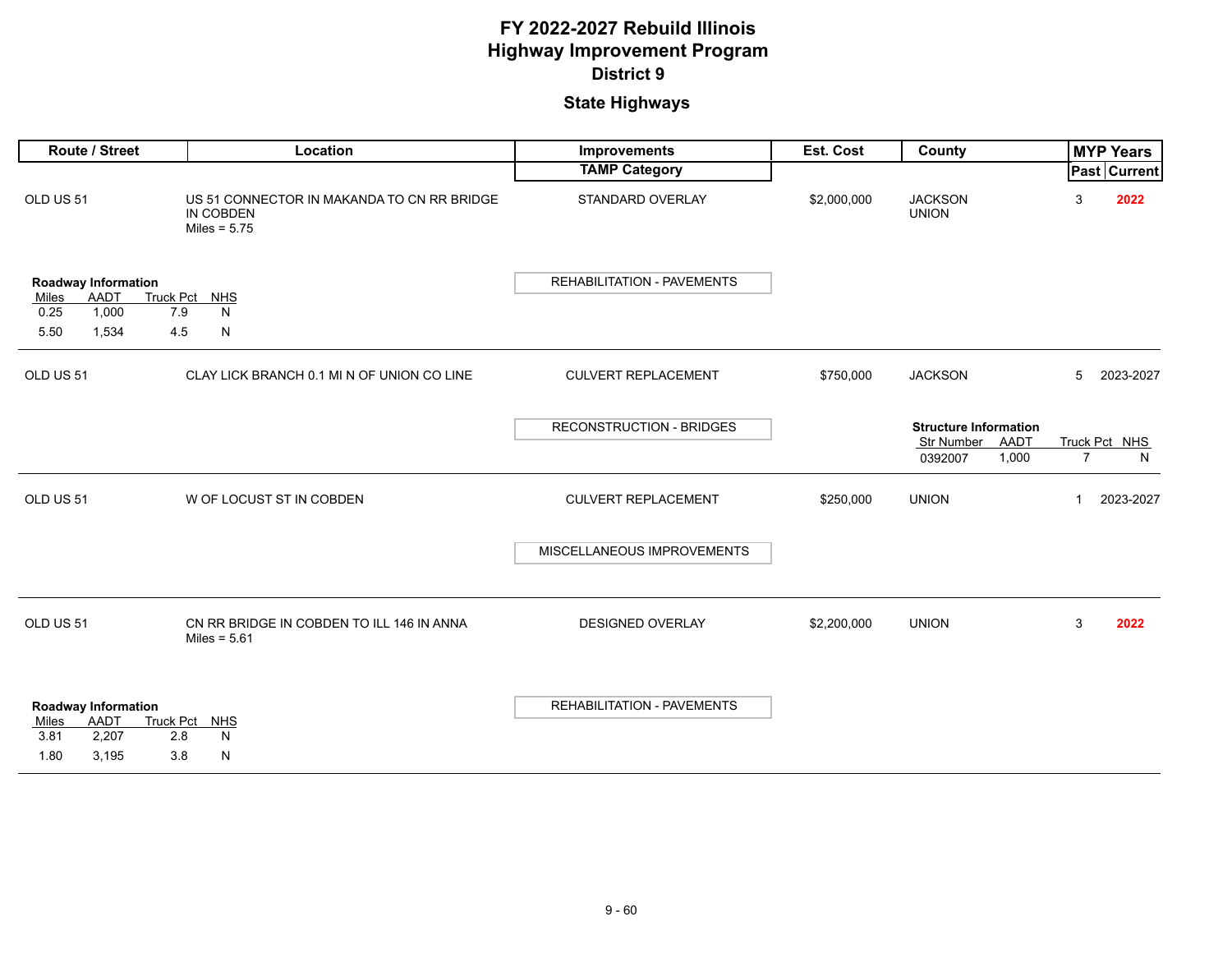| <b>Route / Street</b>                                        | Location                                             | Improvements               | Est. Cost | County                                                                      | <b>MYP Years</b>          |
|--------------------------------------------------------------|------------------------------------------------------|----------------------------|-----------|-----------------------------------------------------------------------------|---------------------------|
|                                                              |                                                      | <b>TAMP Category</b>       |           |                                                                             | <b>Past Current</b>       |
| OLD US 51                                                    | 0.5 MI S OF UNION CO LINE                            | <b>CULVERT REPLACEMENT</b> | \$250,000 | <b>PULASKI</b>                                                              | 2023-2027<br>1            |
|                                                              |                                                      | MISCELLANEOUS IMPROVEMENTS |           |                                                                             |                           |
| OLD US 51                                                    | NORTH ST IN PULASKI                                  | <b>CULVERT REPLACEMENT</b> | \$300,000 | <b>PULASKI</b>                                                              | 2023-2027<br>5            |
|                                                              |                                                      | MISCELLANEOUS IMPROVEMENTS |           |                                                                             |                           |
| POPLAR ST                                                    | E OF ILL 13 TO US 45 IN HARRISBURG<br>Miles = $1.41$ | STANDARD OVERLAY           | \$800,000 | SALINE                                                                      | 3<br>2022                 |
| Roadway Information<br><b>AADT</b><br>Miles<br>4,556<br>1.41 | Truck Pct NHS<br>5.8<br>N                            | REHABILITATION - PAVEMENTS |           |                                                                             |                           |
| POPLAR ST                                                    | ILL 13 TO 0.5 MI E IN HARRISBURG<br>Miles = $0.42$   | <b>SMART OVERLAY</b>       | \$100,000 | <b>SALINE</b>                                                               | 2022<br>1                 |
|                                                              |                                                      | PRESERVATION - PAVEMENTS   |           |                                                                             |                           |
| PRIVATE ENT                                                  | AUSTIN CREEK 0.6 MI N OF ILL 3 (OFF ILL 151)         | <b>BRIDGE REPLACEMENT</b>  | \$600,000 | <b>JACKSON</b>                                                              | 2023-2027<br>3            |
|                                                              |                                                      | RECONSTRUCTION - BRIDGES   |           | <b>Structure Information</b><br><b>AADT</b><br>Str Number<br>N/A<br>0390047 | Truck Pct NHS<br>N/A<br>N |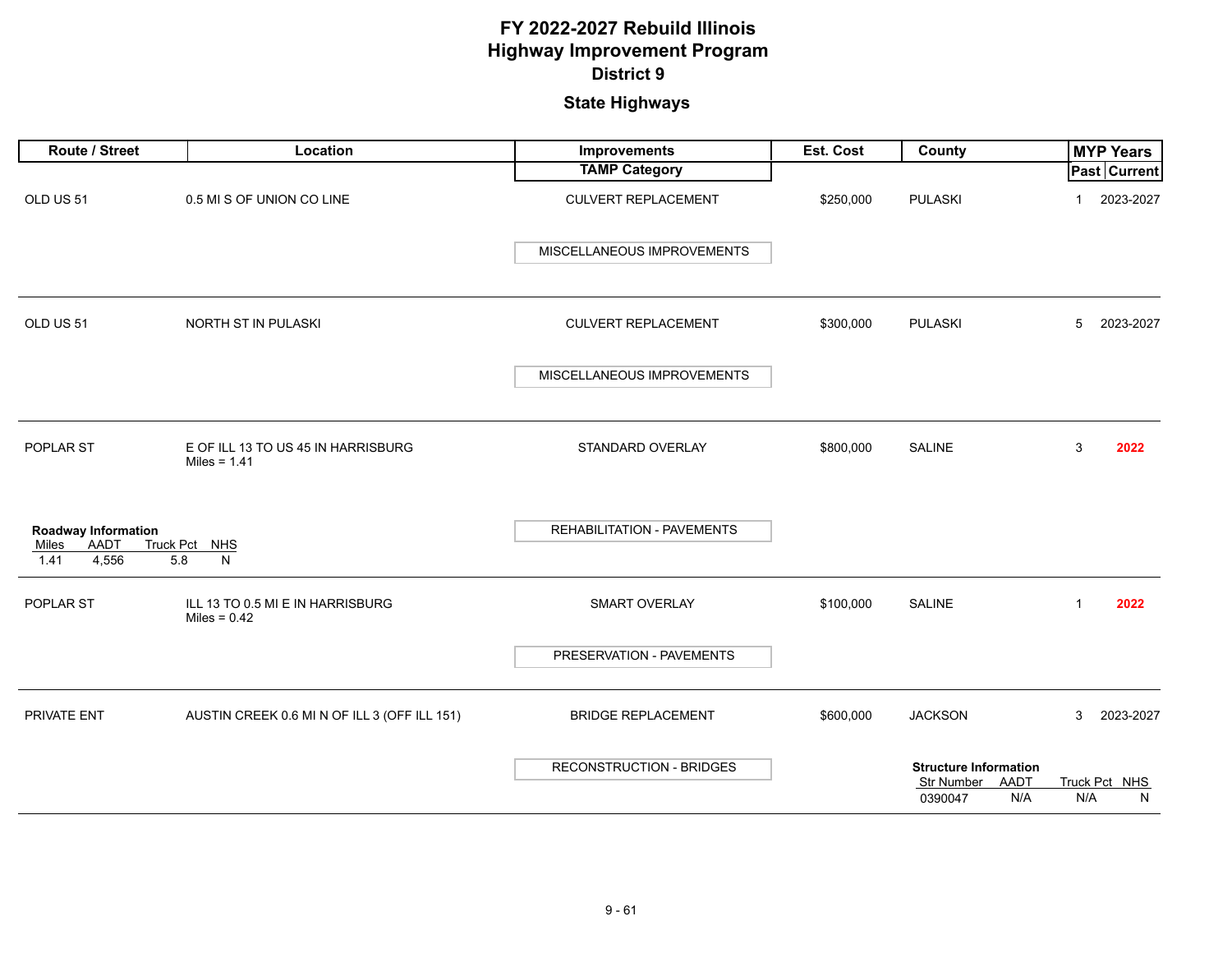| Route / Street | Location                       | <b>Improvements</b>           | Est. Cost    | County               |   | <b>MYP Years</b>    |
|----------------|--------------------------------|-------------------------------|--------------|----------------------|---|---------------------|
|                |                                | <b>TAMP Category</b>          |              |                      |   | <b>Past Current</b> |
| <b>VARIOUS</b> | <b>BRIDGE DECK SEALING</b>     | <b>BRIDGE DECK SEALING</b>    | \$250,000    | DISTRICT-WIDE        | 3 | 2022                |
|                |                                | <b>PRESERVATION - BRIDGES</b> |              |                      |   |                     |
| <b>VARIOUS</b> | STRUCTURE PRESERVATION         | BRIDGE JOINT REPLACE/REPAIR   | \$11,250,000 | DISTRICT-WIDE        | 4 | 2023-2027           |
|                |                                | PRESERVATION - BRIDGES        |              |                      |   |                     |
| <b>VARIOUS</b> | POST-LAND ACQUISITION ACTIVITY | POST-ACQUISITION ACTIVITY     | \$100,000    | <b>DISTRICT-WIDE</b> | 6 | 2022                |
|                |                                | MISCELLANEOUS IMPROVEMENTS    |              |                      |   |                     |
| <b>VARIOUS</b> | POST-LAND ACQUISITION ACTIVITY | POST-ACQUISITION ACTIVITY     | \$500,000    | <b>DISTRICT-WIDE</b> | 5 | 2023-2027           |
|                |                                | MISCELLANEOUS IMPROVEMENTS    |              |                      |   |                     |
| <b>VARIOUS</b> | MISCELLANEOUS LAND ACQUISITION | <b>LAND ACQUISITION</b>       | \$990,000    | <b>DISTRICT-WIDE</b> | 6 | 2022                |
|                |                                | MISCELLANEOUS IMPROVEMENTS    |              |                      |   |                     |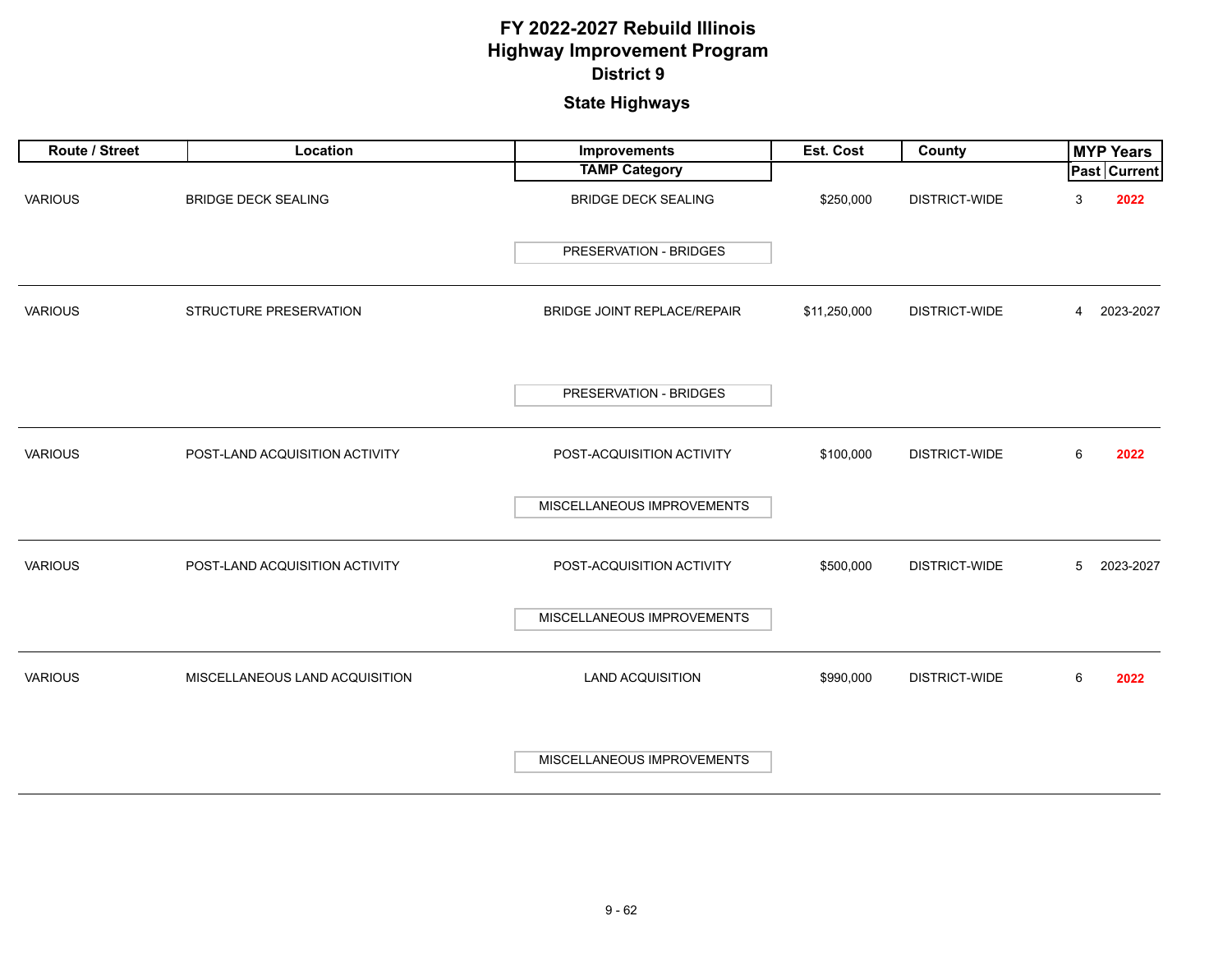| Route / Street | Location                         | Improvements                    | Est. Cost   | County               |                | <b>MYP Years</b> |
|----------------|----------------------------------|---------------------------------|-------------|----------------------|----------------|------------------|
|                |                                  | <b>TAMP Category</b>            |             |                      |                | Past Current     |
| <b>VARIOUS</b> | MISCELLANEOUS LAND ACQUISITION   | LAND ACQUISITION                | \$2,500,000 | <b>DISTRICT-WIDE</b> | 5              | 2023-2027        |
|                |                                  | MISCELLANEOUS IMPROVEMENTS      |             |                      |                |                  |
| <b>VARIOUS</b> | RIGHT-OF-WAY SURVEYS             | P.E. SURVEYS (ROW)              | \$200,000   | <b>DISTRICT-WIDE</b> | $\overline{2}$ | 2022             |
|                |                                  | MISCELLANEOUS IMPROVEMENTS      |             |                      |                |                  |
| <b>VARIOUS</b> | RIGHT-OF-WAY SURVEYS             | P.E. SURVEYS (ROW)              | \$1,000,000 | DISTRICT-WIDE        | 5              | 2023-2027        |
|                |                                  | MISCELLANEOUS IMPROVEMENTS      |             |                      |                |                  |
| <b>VARIOUS</b> | ON-CALL ENGINEERING              | PRELIMINARY ENGINEERING         | \$2,500,000 | DISTRICT-WIDE        | $\overline{2}$ | 2022             |
|                |                                  | MISCELLANEOUS IMPROVEMENTS      |             |                      |                |                  |
| <b>VARIOUS</b> | VARIOUS CONSTRUCTION ENGINEERING | <b>CONSTRUCTION ENGINEERING</b> | \$1,500,000 | <b>DISTRICT-WIDE</b> | 3              | 2022             |
|                |                                  | MISCELLANEOUS IMPROVEMENTS      |             |                      |                |                  |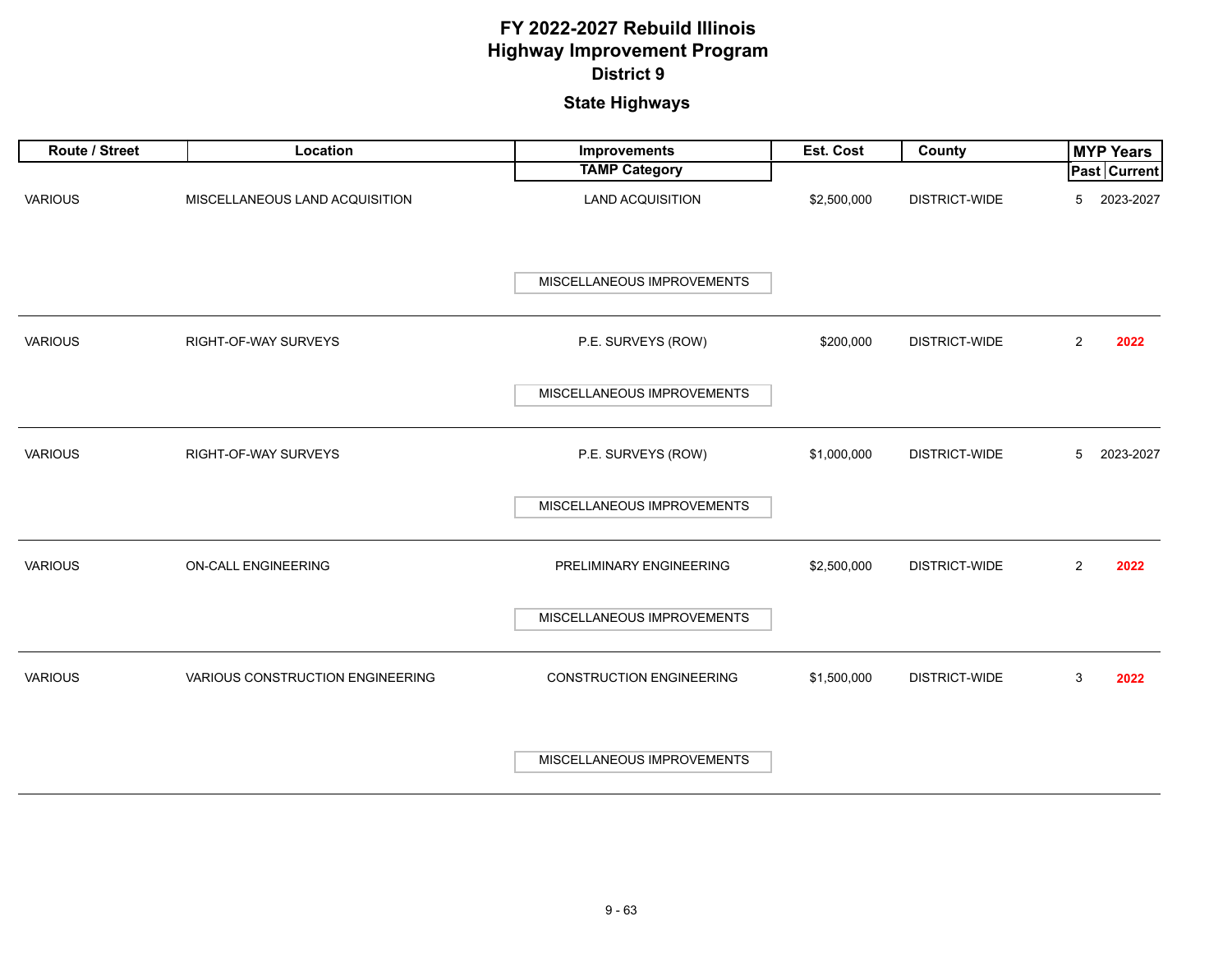| Route / Street | Location                           | <b>Improvements</b>             | Est. Cost   | County               | <b>MYP Years</b>     |
|----------------|------------------------------------|---------------------------------|-------------|----------------------|----------------------|
|                |                                    | <b>TAMP Category</b>            |             |                      | Past Current         |
| <b>VARIOUS</b> | VARIOUS CONSTRUCTION ENGINEERING   | <b>CONSTRUCTION ENGINEERING</b> | \$1,500,000 | <b>DISTRICT-WIDE</b> | 2023-2027<br>3       |
|                |                                    | MISCELLANEOUS IMPROVEMENTS      |             |                      |                      |
| <b>VARIOUS</b> | <b>DISTRICT MISCELLANEOUS</b>      | MISCELLANEOUS PROJECTS          | \$500,000   | <b>DISTRICT-WIDE</b> | $\mathbf{1}$<br>2022 |
|                |                                    | MISCELLANEOUS IMPROVEMENTS      |             |                      |                      |
| <b>VARIOUS</b> | DISTRICTWIDE GUARDRAIL HIT AND RUN | <b>GUARDRAIL</b>                | \$200,000   | DISTRICT-WIDE        | 6<br>2022            |
|                |                                    | MISCELLANEOUS IMPROVEMENTS      |             |                      |                      |
| <b>VARIOUS</b> | DISTRICTWIDE GUARDRAIL HIT AND RUN | <b>GUARDRAIL</b>                | \$1,000,000 | DISTRICT-WIDE        | 2023-2027<br>5       |
|                |                                    | MISCELLANEOUS IMPROVEMENTS      |             |                      |                      |
| <b>VARIOUS</b> | MISCELLANEOUS UTILITY ADJUSTMENTS  | UTILITY ADJUSTMENT              | \$250,000   | DISTRICT-WIDE        | 6<br>2022            |
|                |                                    | MISCELLANEOUS IMPROVEMENTS      |             |                      |                      |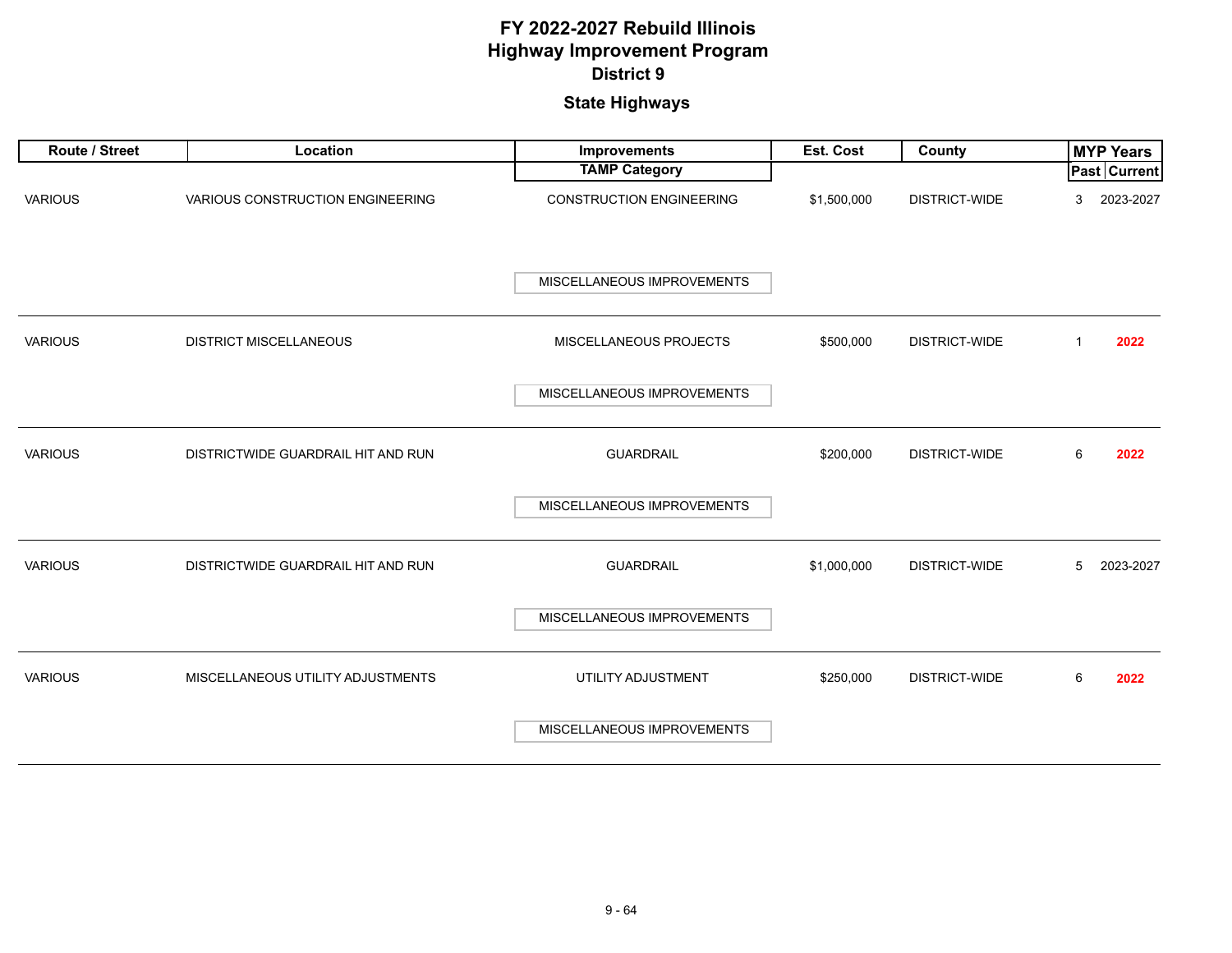| Route / Street | Location                                              | <b>Improvements</b>        | Est. Cost    | County               |   | <b>MYP Years</b>    |
|----------------|-------------------------------------------------------|----------------------------|--------------|----------------------|---|---------------------|
|                |                                                       | <b>TAMP Category</b>       |              |                      |   | <b>Past Current</b> |
| <b>VARIOUS</b> | MISCELLANEOUS UTILITY ADJUSTMENTS                     | UTILITY ADJUSTMENT         | \$1,250,000  | <b>DISTRICT-WIDE</b> | 5 | 2023-2027           |
|                |                                                       | MISCELLANEOUS IMPROVEMENTS |              |                      |   |                     |
| <b>VARIOUS</b> | ADA IMPROVEMENTS                                      | ADA IMPROVEMENTS           | \$150,000    | DISTRICT-WIDE        | 6 | 2022                |
|                |                                                       | MISCELLANEOUS IMPROVEMENTS |              |                      |   |                     |
| <b>VARIOUS</b> | ADA IMPROVEMENTS                                      | ADA IMPROVEMENTS           | \$750,000    | DISTRICT-WIDE        | 5 | 2023-2027           |
|                |                                                       | MISCELLANEOUS IMPROVEMENTS |              |                      |   |                     |
| <b>VARIOUS</b> | HIGHWAY SAFETY IMPROVEMENT PROGRAM<br><b>PROJECTS</b> | <b>SAFETY IMPROVEMENTS</b> | \$1,665,000  | DISTRICT-WIDE        | 6 | 2022                |
|                |                                                       | MISCELLANEOUS IMPROVEMENTS |              |                      |   |                     |
| <b>VARIOUS</b> | HIGHWAY SAFETY IMPROVEMENT PROGRAM<br><b>PROJECTS</b> | <b>SAFETY IMPROVEMENTS</b> | \$20,825,000 | DISTRICT-WIDE        | 5 | 2023-2027           |
|                |                                                       | MISCELLANEOUS IMPROVEMENTS |              |                      |   |                     |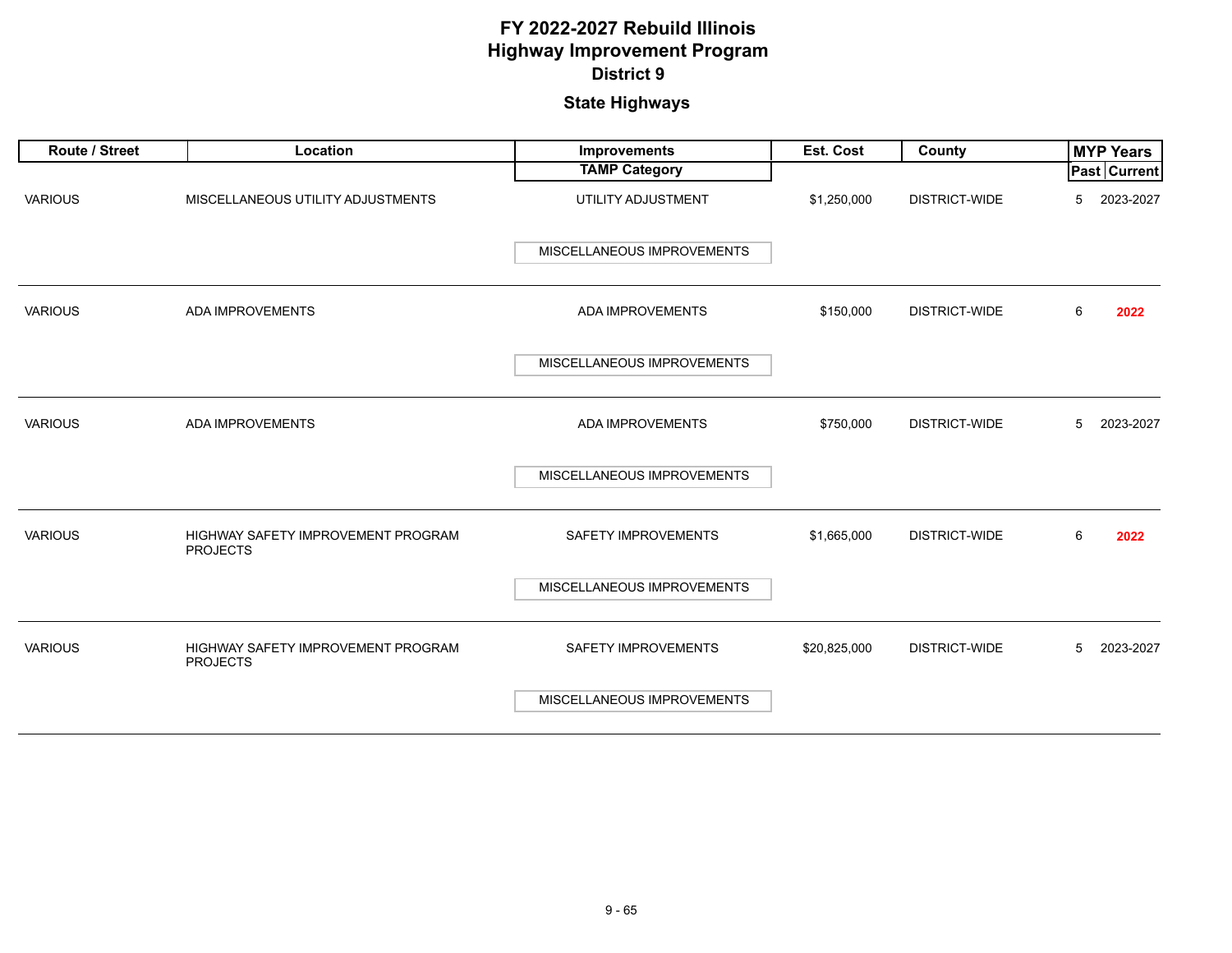| <b>Route / Street</b>                                        | Location                                        | Improvements                      | <b>Est. Cost</b> | County               | <b>MYP Years</b>            |
|--------------------------------------------------------------|-------------------------------------------------|-----------------------------------|------------------|----------------------|-----------------------------|
|                                                              |                                                 | <b>TAMP Category</b>              |                  |                      | <b>Past Current</b>         |
| <b>VARIOUS</b>                                               | PAVEMENT PRESERVATION                           | <b>SMART OVERLAY</b>              | \$11,250,000     | DISTRICT-WIDE        | 2023-2027<br>3              |
|                                                              |                                                 | PRESERVATION - PAVEMENTS          |                  |                      |                             |
| <b>VARIOUS</b>                                               | <b>BRIDGE ENGINEERING</b>                       | PRELIMINARY ENGINEERING           | \$4,000,000      | DISTRICT-WIDE        | 2022<br>$\overline{2}$      |
|                                                              |                                                 | MISCELLANEOUS IMPROVEMENTS        |                  |                      |                             |
| <b>VARIOUS</b>                                               | <b>BRIDGE ENGINEERING</b>                       | PRELIMINARY ENGINEERING           | \$4,000,000      | <b>DISTRICT-WIDE</b> | 2023-2027<br>$\overline{2}$ |
|                                                              |                                                 | MISCELLANEOUS IMPROVEMENTS        |                  |                      |                             |
| W SOUTH ST                                                   | W I-57 RAMPS TO ILL 37 IN DIX<br>Miles = $0.90$ | STANDARD OVERLAY                  | \$600,000        | <b>JEFFERSON</b>     | 2023-2027<br>$\mathbf{2}$   |
| Roadway Information<br><b>AADT</b><br>Miles<br>0.90<br>2,417 | <b>Truck Pct</b><br><b>NHS</b><br>13.8<br>N     | <b>REHABILITATION - PAVEMENTS</b> |                  |                      |                             |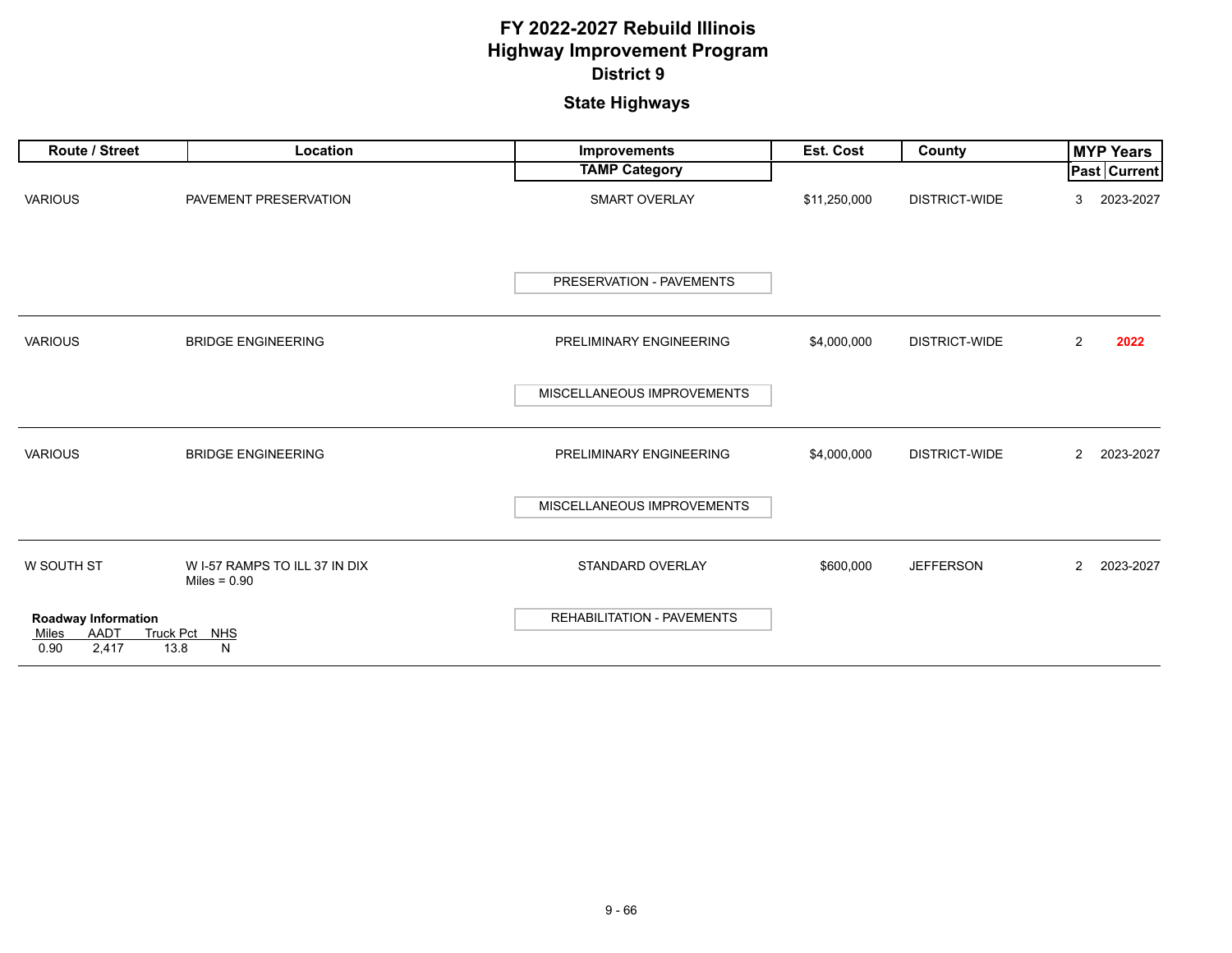# **Local Highways**

| Route / Street | Location                                    | <b>Improvements</b>               | Est. Cost | County         | <b>MYP Years</b>            |
|----------------|---------------------------------------------|-----------------------------------|-----------|----------------|-----------------------------|
|                |                                             | <b>TAMP Category</b>              |           |                | Past Current                |
| 575 E RD       | AT UNNAMED CREEK 4 MI NE OF ENFIELD         | <b>BRIDGE REPLACEMENT</b>         | \$150,000 | <b>WHITE</b>   | 2023-2027<br>9              |
|                |                                             | <b>RECONSTRUCTION - BRIDGES</b>   |           |                |                             |
| 575 E RD       | AT UNNAMED CREEK 4 MI NE OF ENFIELD         | <b>CONSTRUCTION ENGINEERING</b>   | \$6,000   | <b>WHITE</b>   | 9<br>2023-2027              |
|                |                                             | <b>RECONSTRUCTION - BRIDGES</b>   |           |                |                             |
| 900 E RD       | AT DRAINAGE DITCH 2.5 MI E OF BURNT PRAIRIE | <b>BRIDGE REPLACEMENT</b>         | \$180,000 | <b>WHITE</b>   | 2023-2027<br>6              |
|                |                                             | <b>RECONSTRUCTION - BRIDGES</b>   |           |                |                             |
| 900 E RD       | AT DRAINAGE DITCH 2.5 MI E OF BURNT PRAIRIE | <b>CONSTRUCTION ENGINEERING</b>   | \$8,000   | <b>WHITE</b>   | 2023-2027<br>6              |
|                |                                             | <b>RECONSTRUCTION - BRIDGES</b>   |           |                |                             |
| AVA RD         | ILL 4 TO N OF SCL OF AVA<br>Miles = $0.55$  | STANDARD OVERLAY                  | \$400,000 | <b>JACKSON</b> | $\overline{2}$<br>2023-2027 |
|                |                                             | REHABILITATION - PAVEMENTS        |           |                |                             |
| AVA RD         | ILL 4 TO N OF SCL OF AVA                    | <b>CONSTRUCTION ENGINEERING</b>   | \$8,000   | <b>JACKSON</b> | $\mathbf{2}$<br>2023-2027   |
|                |                                             | <b>REHABILITATION - PAVEMENTS</b> |           |                |                             |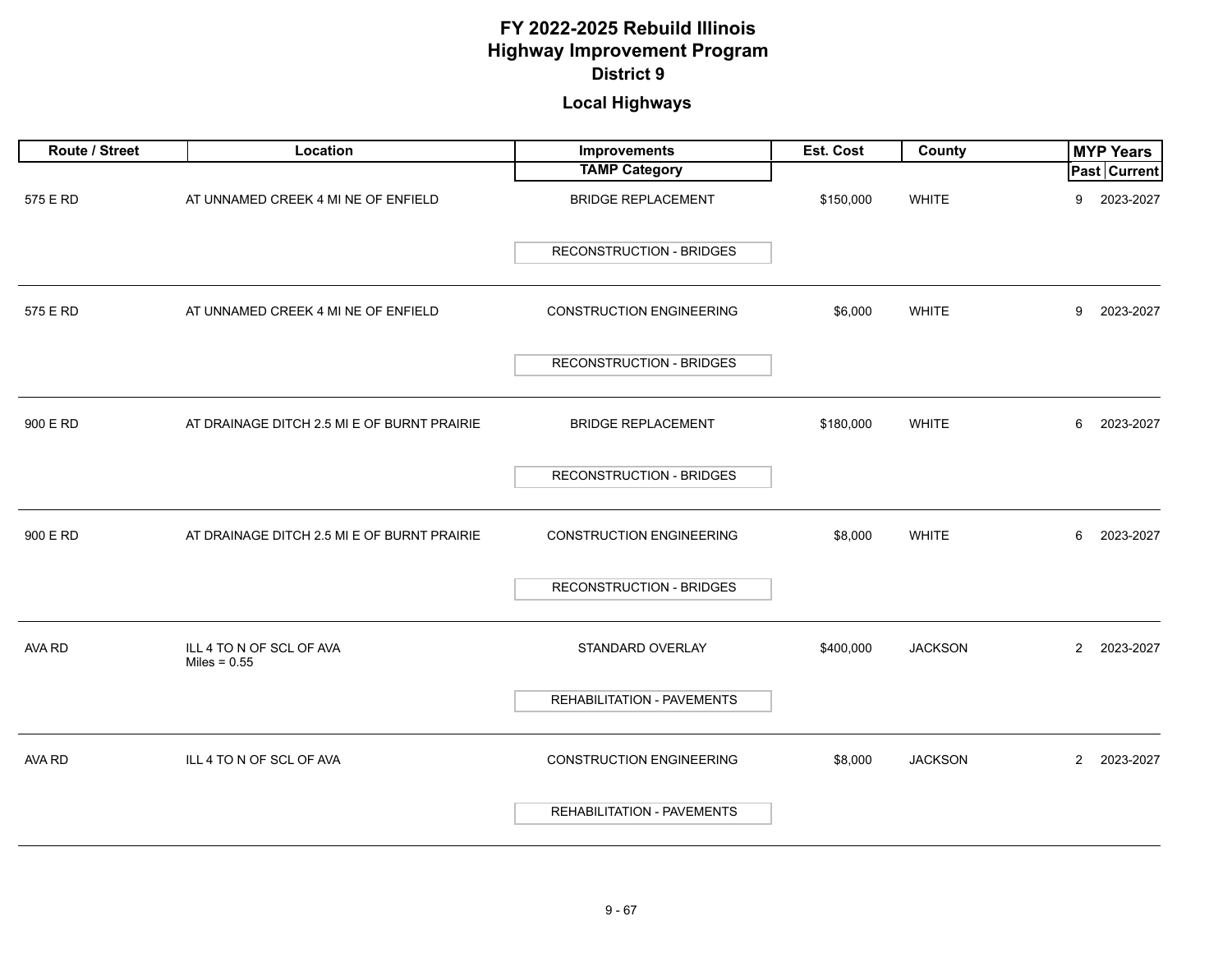# **Local Highways**

| Route / Street                         | Location                                      | Improvements                      | Est. Cost | County          | <b>MYP Years</b>            |
|----------------------------------------|-----------------------------------------------|-----------------------------------|-----------|-----------------|-----------------------------|
|                                        |                                               | <b>TAMP Category</b>              |           |                 | <b>Past Current</b>         |
| <b>CANAVILLE RD</b>                    | AT S FORK SALINE RIVER 2.2 MI W OF ILL 166    | <b>BRIDGE REPLACEMENT</b>         | \$800,000 | WILLIAMSON      | 2023-2027<br>$\overline{2}$ |
|                                        |                                               | <b>RECONSTRUCTION - BRIDGES</b>   |           |                 |                             |
| CANAVILLE RD                           | AT S FORK SALINE RIVER 2.2 MI W OF ILL 166    | <b>CONSTRUCTION ENGINEERING</b>   | \$32,000  | WILLIAMSON      | $\overline{2}$<br>2023-2027 |
|                                        |                                               | <b>RECONSTRUCTION - BRIDGES</b>   |           |                 |                             |
| CH <sub>1</sub><br>NEW COLUMBIA RD     | TEAGUE HILL RD TO BENTON RD<br>Miles = $3.68$ | STANDARD OVERLAY                  | \$625,000 | <b>MASSAC</b>   | 3<br>2023-2027              |
|                                        |                                               | REHABILITATION - PAVEMENTS        |           |                 |                             |
| CH <sub>1</sub><br>NEW COLUMBIA RD     | BENTON RD TO 2.3 MIS<br>Miles = $2.30$        | STANDARD OVERLAY                  | \$425,000 | <b>MASSAC</b>   | $\mathbf{1}$<br>2023-2027   |
|                                        |                                               | REHABILITATION - PAVEMENTS        |           |                 |                             |
| CH <sub>2</sub><br><b>LOG CABIN RD</b> | JEFFERSON CO LINE TO ILL 14<br>Miles = $5.64$ | STANDARD OVERLAY                  | \$650,000 | <b>FRANKLIN</b> | $\mathbf{1}$<br>2022        |
|                                        |                                               | REHABILITATION - PAVEMENTS        |           |                 |                             |
| CH <sub>3</sub><br><b>AKIN BLKTP</b>   | PIGG LN TO HAMILTON CO LINE<br>Miles = $2.99$ | STANDARD OVERLAY                  | \$750,000 | <b>FRANKLIN</b> | 3<br>2023-2027              |
|                                        |                                               | <b>REHABILITATION - PAVEMENTS</b> |           |                 |                             |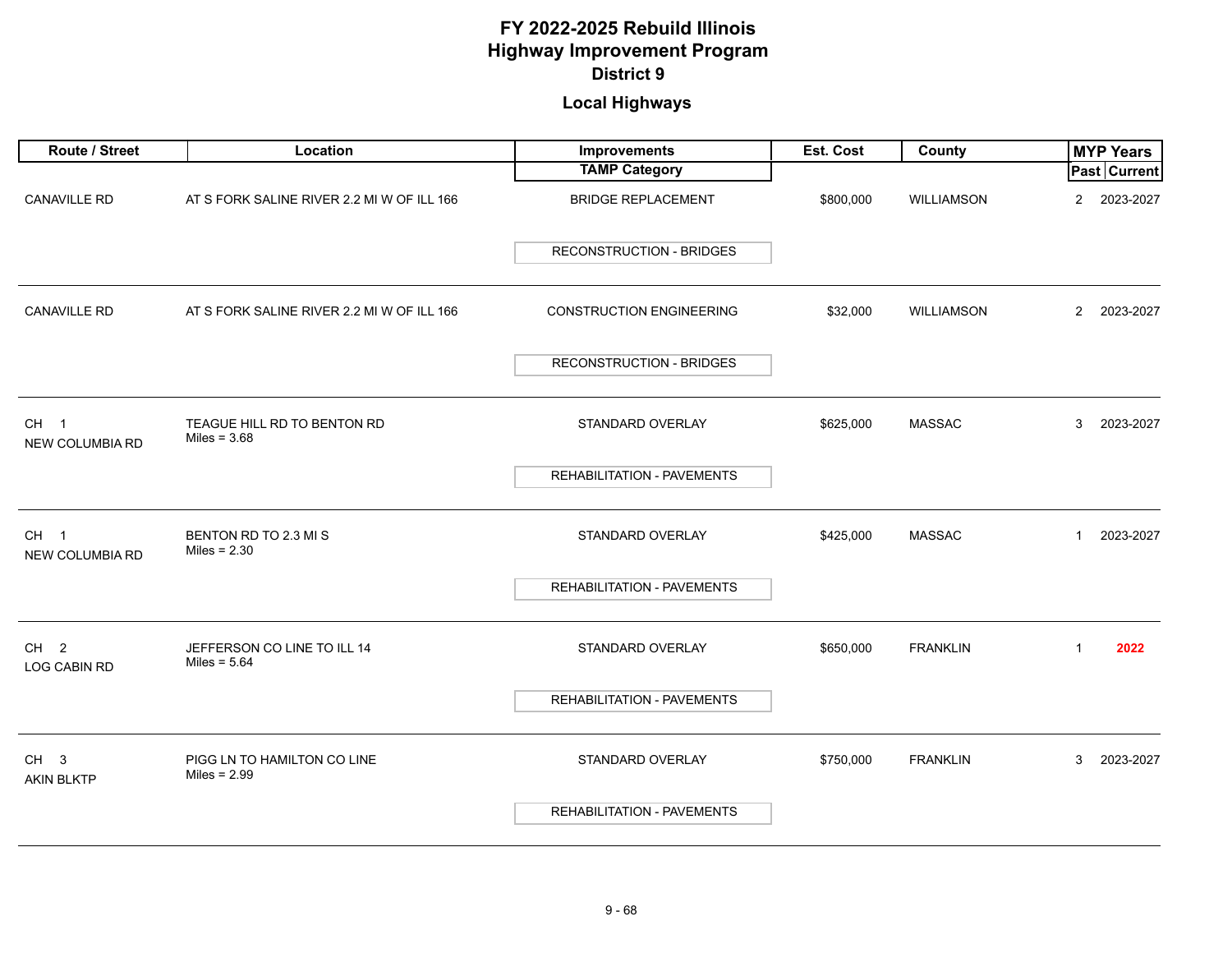# **Local Highways**

| Route / Street                         | Location                                 | Improvements                      | Est. Cost   | County         | <b>MYP Years</b>            |
|----------------------------------------|------------------------------------------|-----------------------------------|-------------|----------------|-----------------------------|
|                                        |                                          | <b>TAMP Category</b>              |             |                | <b>Past Current</b>         |
| CH <sub>5</sub><br>PERKS RD            | US 51 TO 2.4 MI E<br>Miles = $2.40$      | STANDARD OVERLAY                  | \$500,000   | <b>PULASKI</b> | 2023-2027<br>$\overline{4}$ |
|                                        |                                          | <b>REHABILITATION - PAVEMENTS</b> |             |                |                             |
| CH <sub>5</sub><br>PERKS RD            | US 51 TO 2.4 MI E                        | <b>CONSTRUCTION ENGINEERING</b>   | \$4,000     | <b>PULASKI</b> | 2023-2027<br>$\overline{4}$ |
|                                        |                                          | REHABILITATION - PAVEMENTS        |             |                |                             |
| CH <sub>7</sub><br>CH 25<br>EPWORTH RD | CARMI ECL TO 1300 N RD<br>Miles = $3.04$ | STANDARD OVERLAY                  | \$1,000,000 | <b>WHITE</b>   | 2023-2027<br>$\overline{4}$ |
|                                        |                                          | REHABILITATION - PAVEMENTS        |             |                |                             |
| CH <sub>7</sub><br>CH 25               | CARMI ECL TO 1300 N RD                   | <b>CONSTRUCTION ENGINEERING</b>   | \$12,000    | <b>WHITE</b>   | 2023-2027<br>$\overline{4}$ |
| EPWORTH RD                             |                                          | <b>REHABILITATION - PAVEMENTS</b> |             |                |                             |
| CH <sub>7</sub><br>SHAWNEE COLLEGE RD  | AT UNNAMED CREEK 2 MI SE OF ULLIN        | P.E. (PHASE II)                   | \$24,000    | <b>PULASKI</b> | 2<br>2022                   |
|                                        |                                          | MISCELLANEOUS IMPROVEMENTS        |             |                |                             |
| CH <sub>7</sub><br>SHAWNEE COLLEGE RD  | AT UNNAMED CREEK 2 MI SE OF ULLIN        | <b>CULVERT REPLACEMENT</b>        | \$300,000   | <b>PULASKI</b> | 2023-2027<br>3              |
|                                        |                                          | <b>RECONSTRUCTION - BRIDGES</b>   |             |                |                             |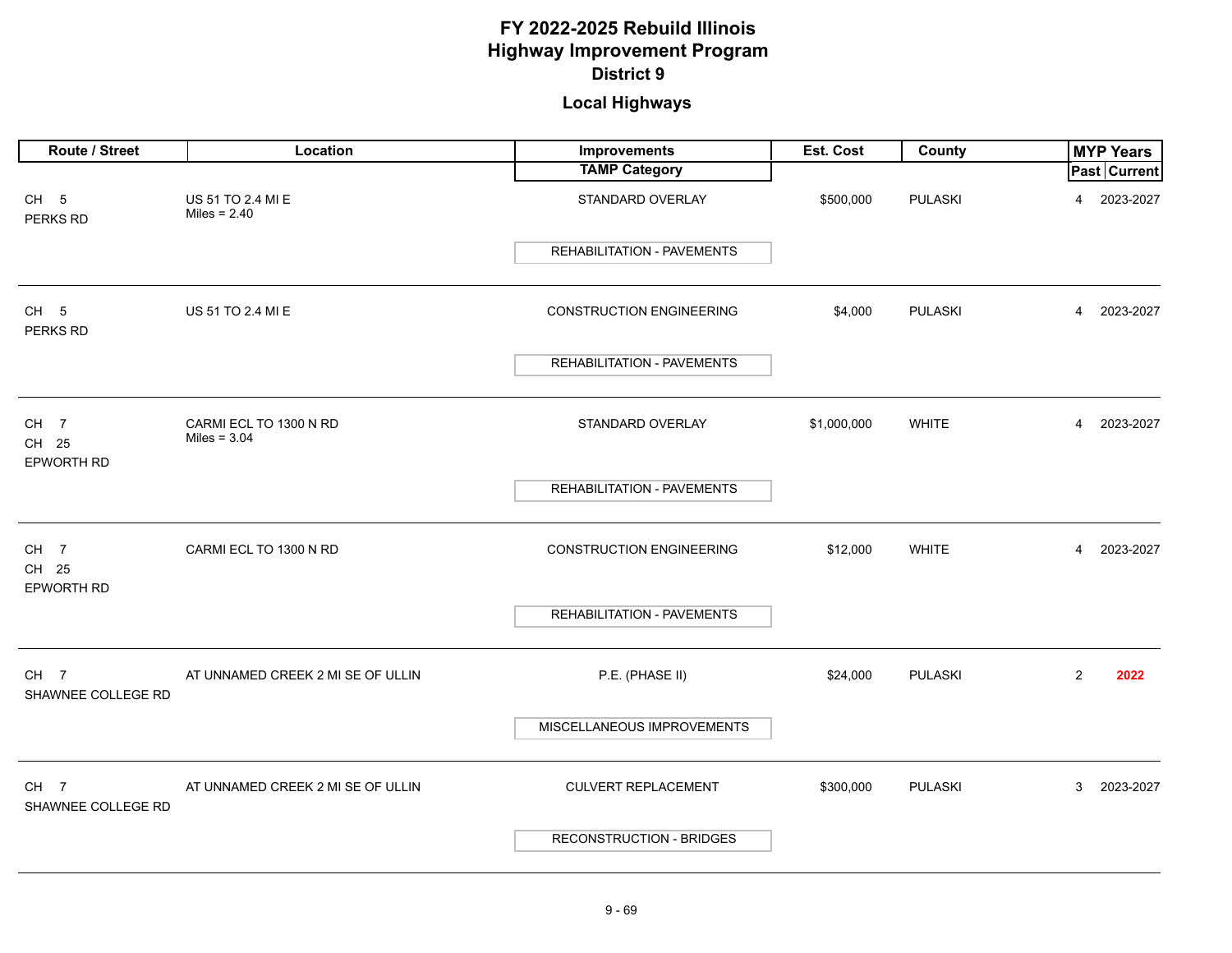| Route / Street                        | Location                                         | <b>Improvements</b>               | Est. Cost   | County            | <b>MYP Years</b>            |
|---------------------------------------|--------------------------------------------------|-----------------------------------|-------------|-------------------|-----------------------------|
|                                       |                                                  | <b>TAMP Category</b>              |             |                   | Past Current                |
| CH <sub>7</sub><br>SHAWNEE COLLEGE RD | AT UNNAMED CREEK 2 MI SE OF ULLIN                | <b>CONSTRUCTION ENGINEERING</b>   | \$16,000    | <b>PULASKI</b>    | 2023-2027<br>3              |
|                                       |                                                  | <b>RECONSTRUCTION - BRIDGES</b>   |             |                   |                             |
| CH <sub>9</sub><br><b>HALL RD</b>     | ILL 15 TO E PARTISAN RD<br>Miles = $2.50$        | <b>RECONSTRUCTION</b>             | \$1,425,000 | <b>JEFFERSON</b>  | 2023-2027<br>3              |
|                                       |                                                  | RECONSTRUCTION - PAVEMENTS        |             |                   |                             |
| CH 14<br><b>CREEK NATION BLKTP</b>    | ILL 184 TO ILL 148<br>Miles = $3.05$             | STANDARD OVERLAY                  | \$800,000   | <b>FRANKLIN</b>   | $\mathbf{1}$<br>2023-2027   |
|                                       |                                                  | REHABILITATION - PAVEMENTS        |             |                   |                             |
| CH 16<br><b>TULLER RD</b>             | AT DRAINAGE DITCH 1.6 MI S OF CARRIER MILLS      | <b>BRIDGE (NEW)</b>               | \$200,000   | <b>SALINE</b>     | $\overline{2}$<br>2023-2027 |
|                                       |                                                  | INITIAL CONSTRUCTION - BRIDGES    |             |                   |                             |
| CH 16<br><b>TULLER RD</b>             | AT DRAINAGE DITCH 1.6 MI S OF CARRIER MILLS      | <b>CONSTRUCTION ENGINEERING</b>   | \$8,000     | <b>SALINE</b>     | $\overline{2}$<br>2023-2027 |
|                                       |                                                  | INITIAL CONSTRUCTION - BRIDGES    |             |                   |                             |
| CH 25<br><b>GRASSY RD</b>             | <b>GRASSY CREEK TO ILL 148</b><br>Miles = $3.54$ | STANDARD OVERLAY                  | \$900,000   | <b>WILLIAMSON</b> | $\mathbf{1}$<br>2023-2027   |
|                                       |                                                  | <b>REHABILITATION - PAVEMENTS</b> |             |                   |                             |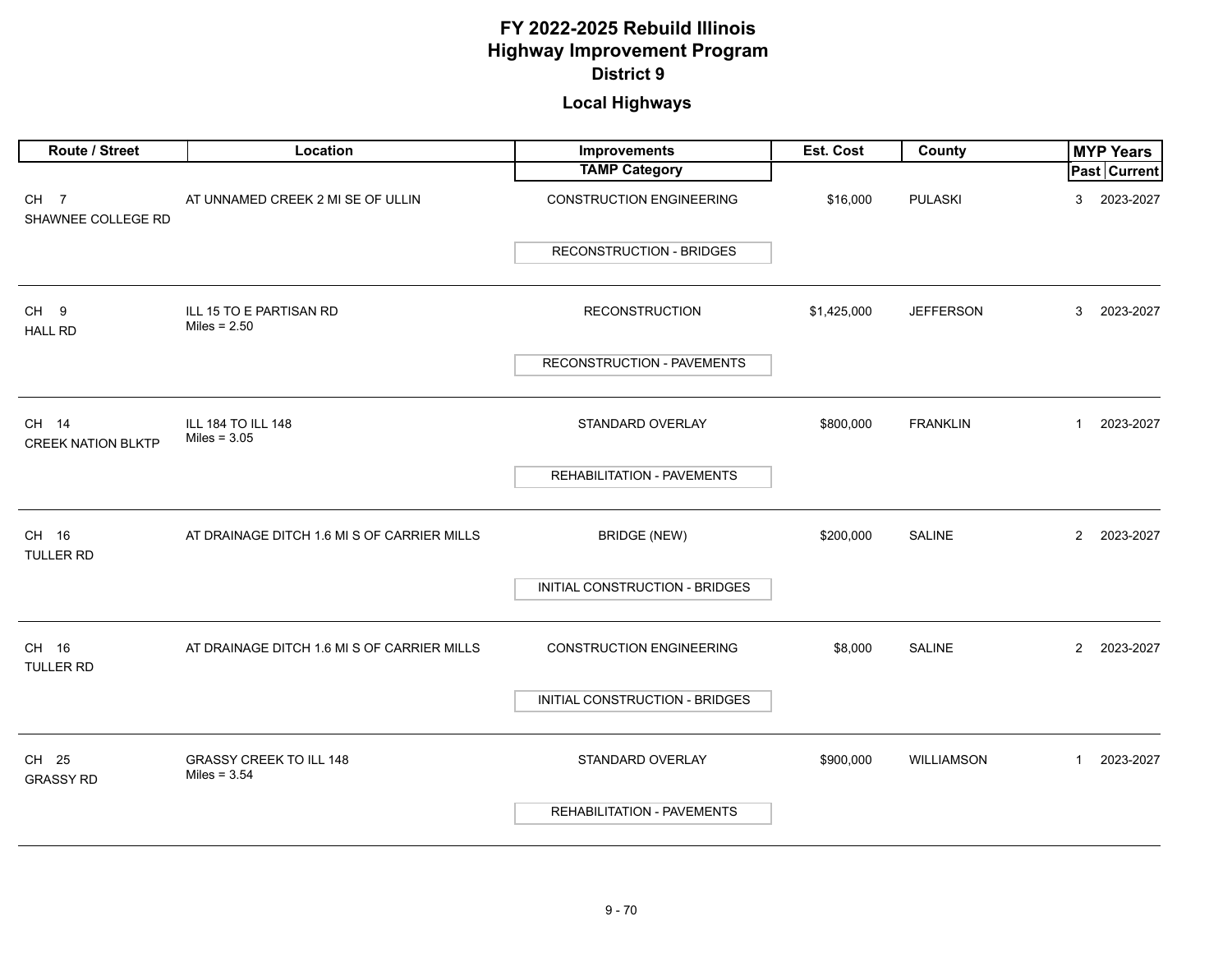| Route / Street            | Location                                 | <b>Improvements</b>               | Est. Cost   | County            | <b>MYP Years</b>            |
|---------------------------|------------------------------------------|-----------------------------------|-------------|-------------------|-----------------------------|
|                           |                                          | <b>TAMP Category</b>              |             |                   | Past Current                |
| CH 25<br><b>GRASSY RD</b> | <b>GRASSY CREEK TO ILL 148</b>           | <b>CONSTRUCTION ENGINEERING</b>   | \$12,000    | <b>WILLIAMSON</b> | 2023-2027<br>$\mathbf 1$    |
|                           |                                          | <b>REHABILITATION - PAVEMENTS</b> |             |                   |                             |
| CH 25<br><b>GRASSY RD</b> | AT LITTLE WOLF CREEK 0.8 MI W OF ILL 148 | <b>BRIDGE REPLACEMENT</b>         | \$600,000   | <b>WILLIAMSON</b> | 3<br>2023-2027              |
|                           |                                          | <b>RECONSTRUCTION - BRIDGES</b>   |             |                   |                             |
| CH 25<br><b>GRASSY RD</b> | AT LITTLE WOLF CREEK 0.8 MI W OF ILL 148 | <b>CONSTRUCTION ENGINEERING</b>   | \$24,000    | <b>WILLIAMSON</b> | 3<br>2023-2027              |
|                           |                                          | <b>RECONSTRUCTION - BRIDGES</b>   |             |                   |                             |
| CH 27<br>LAKE OF EGYPT RD | S MARKET RD TO ILL 166<br>Miles = $4.85$ | STANDARD OVERLAY                  | \$950,000   | WILLIAMSON        | 3<br>2022                   |
|                           |                                          | REHABILITATION - PAVEMENTS        |             |                   |                             |
| CH 27<br>LAKE OF EGYPT RD | S MARKET RD TO ILL 166                   | <b>CONSTRUCTION ENGINEERING</b>   | \$24,000    | <b>WILLIAMSON</b> | 3<br>2022                   |
|                           |                                          | REHABILITATION - PAVEMENTS        |             |                   |                             |
| <b>COLLEGE RD</b>         | ILL 142 TO ILL 13<br>Miles = $4.49$      | STANDARD OVERLAY                  | \$1,200,000 | <b>SALINE</b>     | $\overline{2}$<br>2023-2027 |
|                           |                                          | <b>REHABILITATION - PAVEMENTS</b> |             |                   |                             |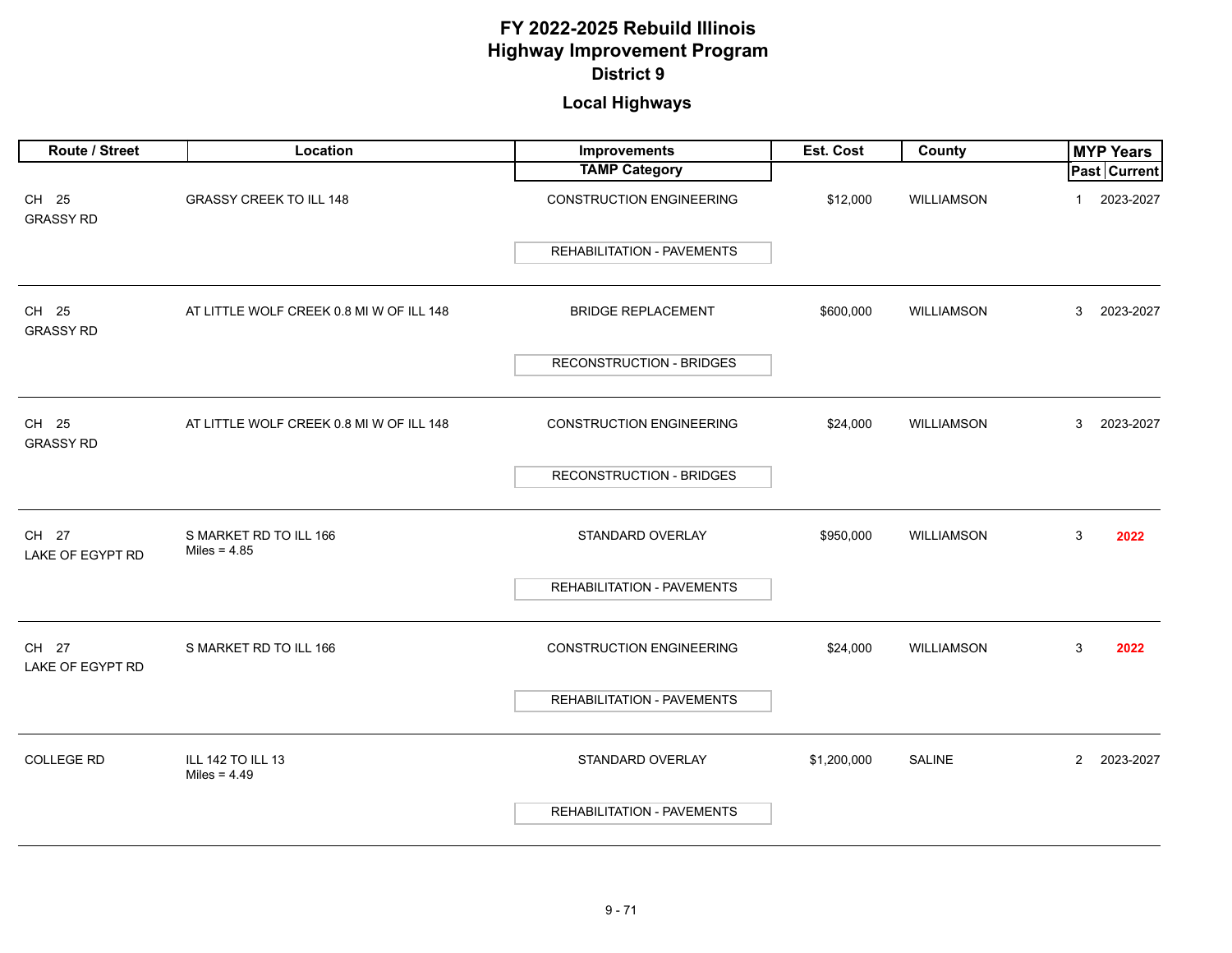| Route / Street          | Location                                      | Improvements                      | Est. Cost   | County                          | <b>MYP Years</b>            |
|-------------------------|-----------------------------------------------|-----------------------------------|-------------|---------------------------------|-----------------------------|
|                         |                                               | <b>TAMP Category</b>              |             |                                 | Past Current                |
| <b>COLLEGE RD</b>       | ILL 142 TO ILL 13                             | <b>CONSTRUCTION ENGINEERING</b>   | \$40,000    | <b>SALINE</b>                   | 2023-2027<br>$\overline{2}$ |
|                         |                                               | <b>REHABILITATION - PAVEMENTS</b> |             |                                 |                             |
| <b>COUNTY LINE RD</b>   | ILL 13 TO HOLLYHOCK RD<br>Miles = $3.43$      | STANDARD OVERLAY                  | \$500,000   | <b>PERRY</b><br><b>RANDOLPH</b> | 3<br>2023-2027              |
|                         |                                               | <b>REHABILITATION - PAVEMENTS</b> |             |                                 |                             |
| <b>DIX IRVINGTON RD</b> | US 51 RAMPS (NB) TO BOYD RD<br>Miles = $7.17$ | STANDARD OVERLAY                  | \$1,500,000 | <b>JEFFERSON</b>                | 3<br>2022                   |
|                         |                                               | <b>REHABILITATION - PAVEMENTS</b> |             |                                 |                             |
| <b>DIX IRVINGTON RD</b> | US 51 RAMPS (NB) TO BOYD RD                   | <b>CONSTRUCTION ENGINEERING</b>   | \$40,000    | <b>JEFFERSON</b>                | 3<br>2022                   |
|                         |                                               | REHABILITATION - PAVEMENTS        |             |                                 |                             |
| E 1700 N RD             | AT LIMEKILN CREEK 3 MI NW OF CARMI            | <b>BRIDGE REPLACEMENT</b>         | \$350,000   | <b>WHITE</b>                    | 6<br>2023-2027              |
|                         |                                               | <b>RECONSTRUCTION - BRIDGES</b>   |             |                                 |                             |
| E 1700 N RD             | AT LIMEKILN CREEK 3 MI NW OF CARMI            | <b>CONSTRUCTION ENGINEERING</b>   | \$8,000     | <b>WHITE</b>                    | 6<br>2023-2027              |
|                         |                                               | <b>RECONSTRUCTION - BRIDGES</b>   |             |                                 |                             |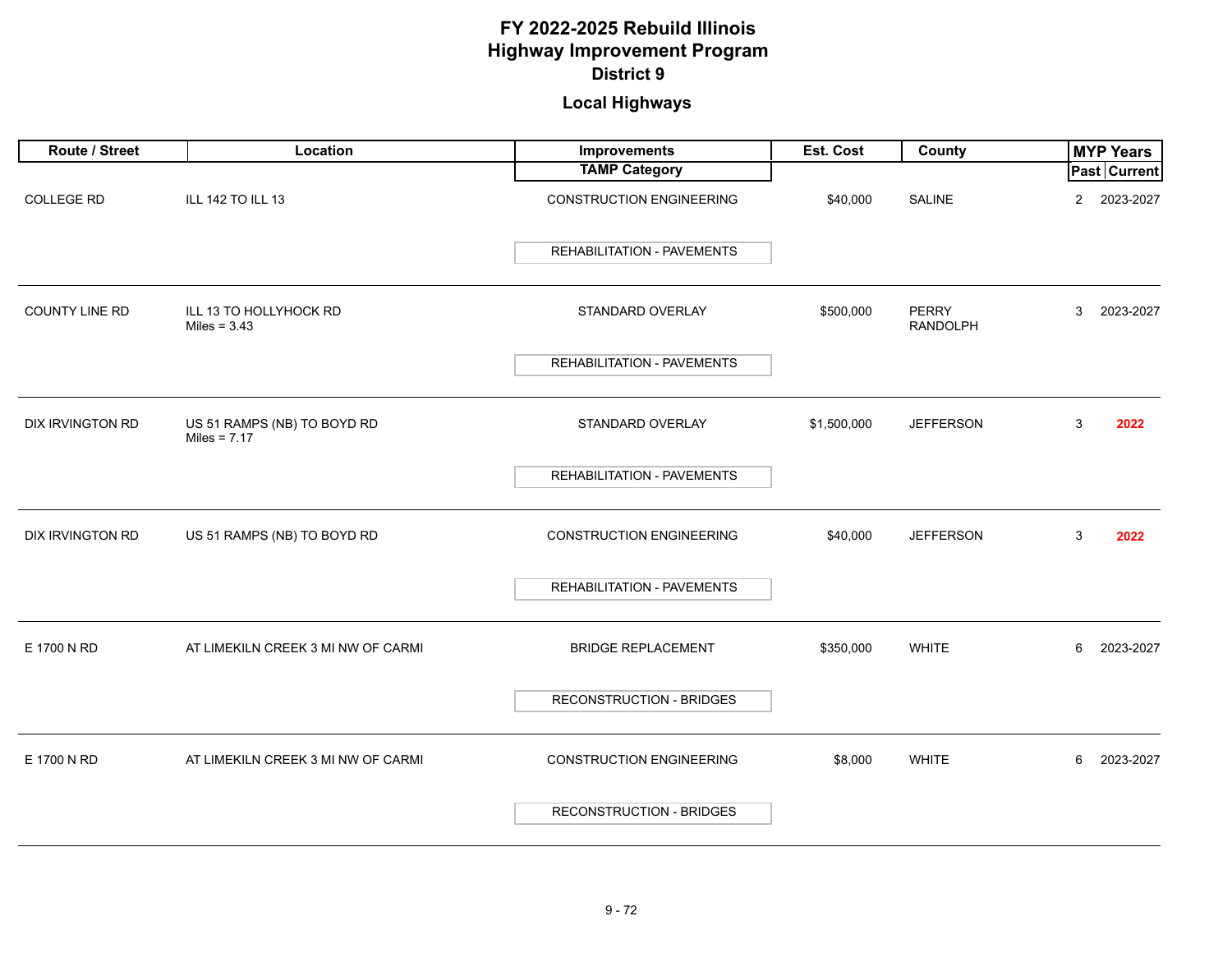| Route / Street | Location                                       | Improvements                    | Est. Cost   | County           | <b>MYP Years</b>            |
|----------------|------------------------------------------------|---------------------------------|-------------|------------------|-----------------------------|
|                |                                                | <b>TAMP Category</b>            |             |                  | <b>Past Current</b>         |
| E COLLEGE ST   | AT PILES FORK CREEK 0.1 MI E OF S WALL ST      | <b>CULVERT REPLACEMENT</b>      | \$560,000   | <b>JACKSON</b>   | $\overline{2}$<br>2023-2027 |
|                |                                                | <b>RECONSTRUCTION - BRIDGES</b> |             |                  |                             |
| E COLLEGE ST   | AT PILES FORK CREEK 0.1 MI E OF S WALL ST      | <b>CONSTRUCTION ENGINEERING</b> | \$52,000    | <b>JACKSON</b>   | $\overline{2}$<br>2023-2027 |
|                |                                                | <b>RECONSTRUCTION - BRIDGES</b> |             |                  |                             |
| E DIVIDE RD    | HARMONY LN TO N PAPERTOWN LN<br>Miles = $4.36$ | <b>RECONSTRUCTION</b>           | \$1,000,000 | <b>JEFFERSON</b> | 3<br>2022                   |
|                |                                                | RECONSTRUCTION - PAVEMENTS      |             |                  |                             |
| E DIVIDE RD    | HARMONY LN TO N PAPERTOWN LN                   | <b>CONSTRUCTION ENGINEERING</b> | \$8,000     | <b>JEFFERSON</b> | 3<br>2022                   |
|                |                                                | RECONSTRUCTION - PAVEMENTS      |             |                  |                             |
| E DIVIDE RD    | MESEKE LN TO PAPERTOWN LN<br>Miles = $2.33$    | STANDARD OVERLAY                | \$500,000   | <b>JEFFERSON</b> | $\overline{2}$<br>2023-2027 |
|                |                                                | REHABILITATION - PAVEMENTS      |             |                  |                             |
| E GRAND AVE    | AT LEWIS LN IN CARBONDALE                      | <b>INTERSECTION IMPROVEMENT</b> | \$350,000   | <b>JACKSON</b>   | 5<br>2023-2027              |
|                |                                                | MISCELLANEOUS IMPROVEMENTS      |             |                  |                             |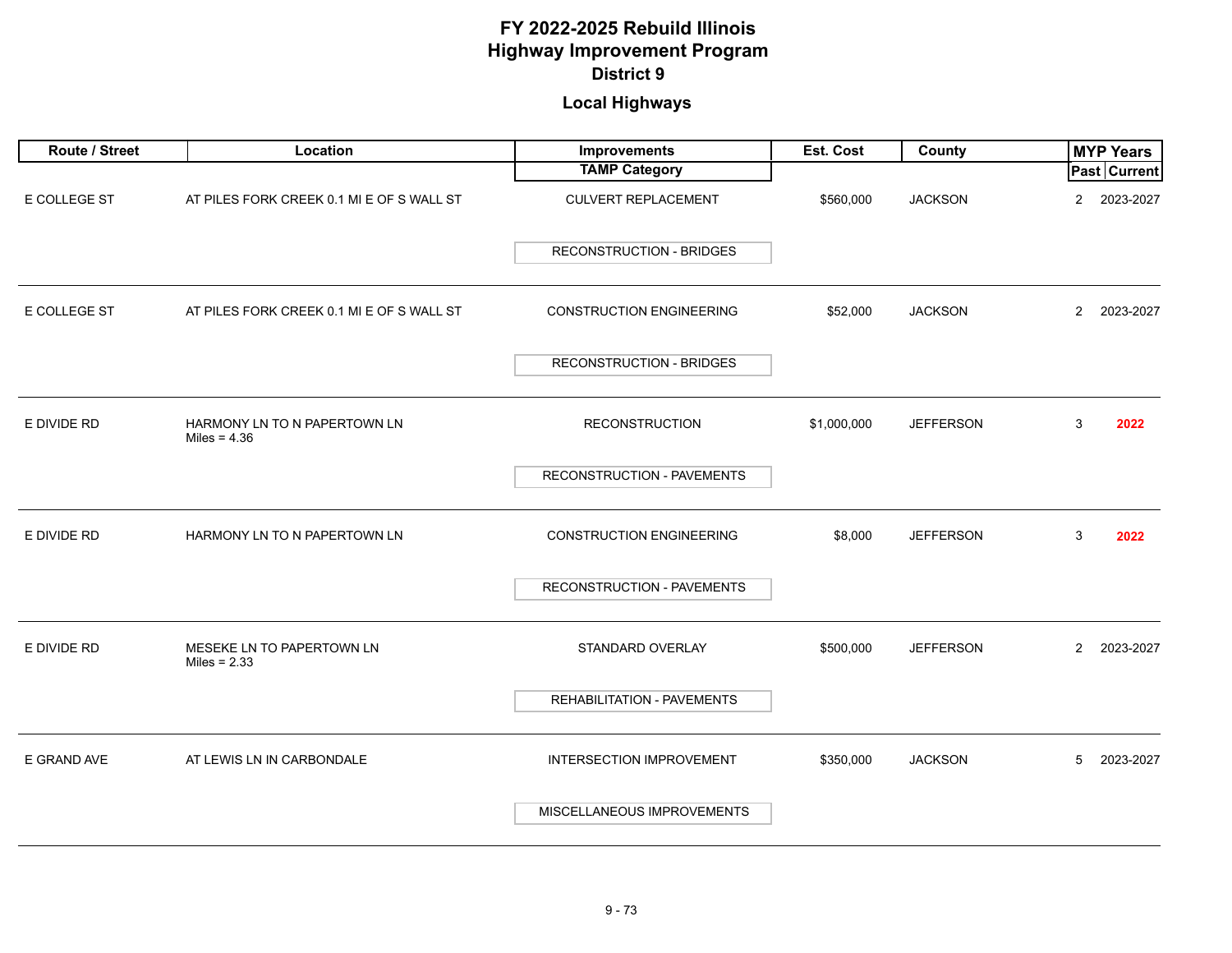| Route / Street     | Location                                  | Improvements                      | Est. Cost | County            | <b>MYP Years</b>            |
|--------------------|-------------------------------------------|-----------------------------------|-----------|-------------------|-----------------------------|
|                    |                                           | <b>TAMP Category</b>              |           |                   | Past Current                |
| E GRAND AVE        | AT LEWIS LN IN CARBONDALE                 | <b>CONSTRUCTION ENGINEERING</b>   | \$20,000  | <b>JACKSON</b>    | 2023-2027<br>5              |
|                    |                                           | MISCELLANEOUS IMPROVEMENTS        |           |                   |                             |
| E GRAND AVE        | HURRICANE RD TO ILL 148<br>Miles = $1.52$ | STANDARD OVERLAY                  | \$400,000 | <b>WILLIAMSON</b> | 3<br>2023-2027              |
|                    |                                           | <b>REHABILITATION - PAVEMENTS</b> |           |                   |                             |
| E GRAND AVE        | HURRICANE RD TO ILL 148                   | <b>CONSTRUCTION ENGINEERING</b>   | \$8,000   | <b>WILLIAMSON</b> | 2023-2027<br>3              |
|                    |                                           | <b>REHABILITATION - PAVEMENTS</b> |           |                   |                             |
| <b>ELKVILLE RD</b> | ILL 127 TO HAULAGE RD<br>Miles = $2.91$   | STANDARD OVERLAY                  | \$800,000 | <b>JACKSON</b>    | 4<br>2022                   |
|                    |                                           | REHABILITATION - PAVEMENTS        |           |                   |                             |
| <b>ELKVILLE RD</b> | ILL 127 TO HAULAGE RD                     | <b>CONSTRUCTION ENGINEERING</b>   | \$8,000   | <b>JACKSON</b>    | 4<br>2022                   |
|                    |                                           | REHABILITATION - PAVEMENTS        |           |                   |                             |
| <b>ELKVILLE RD</b> | HAULAGE RD TO US 51<br>Miles = $2.63$     | STANDARD OVERLAY                  | \$725,000 | <b>JACKSON</b>    | $\overline{2}$<br>2023-2027 |
|                    |                                           | <b>REHABILITATION - PAVEMENTS</b> |           |                   |                             |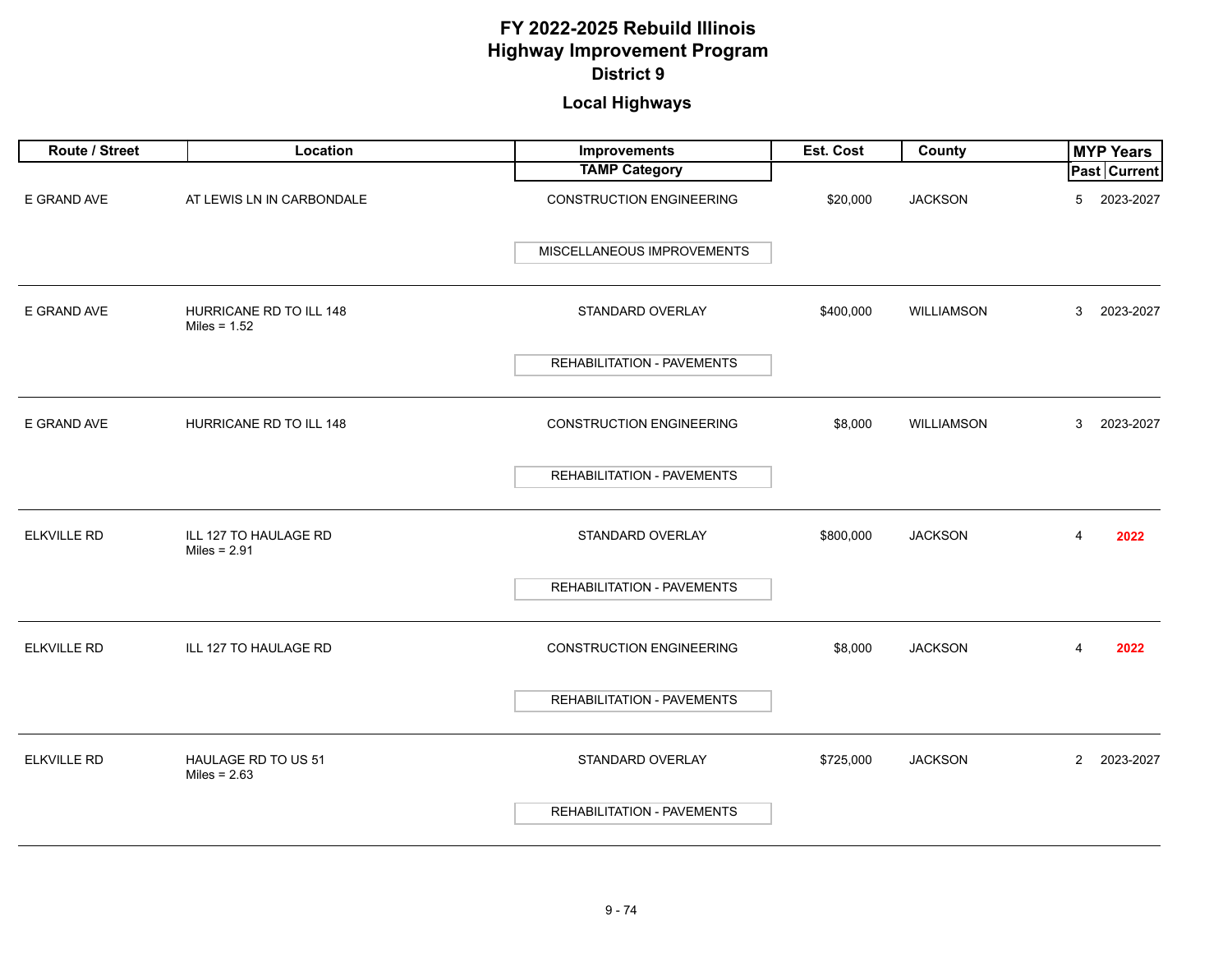| Route / Street     | Location                                   | Improvements                      | Est. Cost   | County                    | <b>MYP Years</b>            |
|--------------------|--------------------------------------------|-----------------------------------|-------------|---------------------------|-----------------------------|
|                    |                                            | <b>TAMP Category</b>              |             |                           | Past Current                |
| <b>ELKVILLE RD</b> | HAULAGE RD TO US 51                        | <b>CONSTRUCTION ENGINEERING</b>   | \$12,000    | <b>JACKSON</b>            | 2023-2027<br>$\overline{2}$ |
|                    |                                            | <b>REHABILITATION - PAVEMENTS</b> |             |                           |                             |
| EPWORTH RD         | 1300 N RD TO 1100 N RD<br>Miles = $2.01$   | STANDARD OVERLAY                  | \$1,000,000 | <b>WHITE</b>              | $\overline{2}$<br>2023-2027 |
|                    |                                            | <b>REHABILITATION - PAVEMENTS</b> |             |                           |                             |
| <b>EPWORTH RD</b>  | 1300 N RD TO 1100 N RD                     | <b>CONSTRUCTION ENGINEERING</b>   | \$12,000    | <b>WHITE</b>              | $\overline{2}$<br>2023-2027 |
|                    |                                            | <b>REHABILITATION - PAVEMENTS</b> |             |                           |                             |
| FOREST RD          | AT LITTLE EAGLE CREEK 8 MI W OF ILL 1      | <b>BRIDGE REPLACEMENT</b>         | \$360,000   | SALINE<br><b>GALLATIN</b> | 2022<br>4                   |
|                    |                                            | <b>RECONSTRUCTION - BRIDGES</b>   |             |                           |                             |
| FOREST RD          | AT LITTLE EAGLE CREEK 8 MI W OF ILL 1      | <b>CONSTRUCTION ENGINEERING</b>   | \$16,000    | SALINE<br><b>GALLATIN</b> | $\overline{2}$<br>2022      |
|                    |                                            | <b>RECONSTRUCTION - BRIDGES</b>   |             |                           |                             |
| <b>GALATIA RD</b>  | CEDAR POINT RD TO ILL 34<br>Miles = $1.55$ | STANDARD OVERLAY                  | \$550,000   | <b>SALINE</b>             | $\overline{2}$<br>2023-2027 |
|                    |                                            | <b>REHABILITATION - PAVEMENTS</b> |             |                           |                             |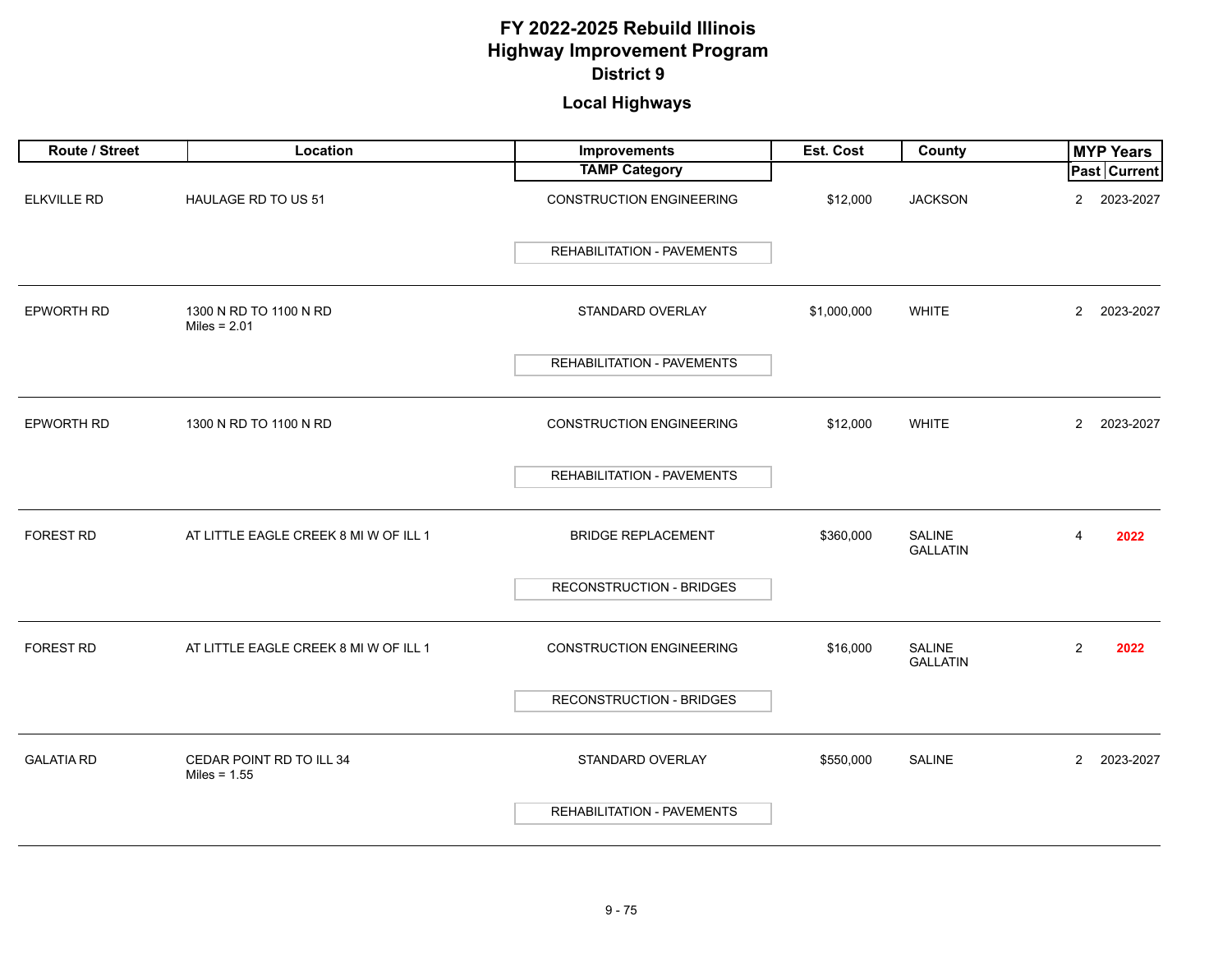| Route / Street           | Location                                                                                              | Improvements                      | Est. Cost   | County           | <b>MYP Years</b>            |
|--------------------------|-------------------------------------------------------------------------------------------------------|-----------------------------------|-------------|------------------|-----------------------------|
|                          |                                                                                                       | <b>TAMP Category</b>              |             |                  | Past Current                |
| <b>GALATIA RD</b>        | CEDAR POINT RD TO ILL 34                                                                              | <b>CONSTRUCTION ENGINEERING</b>   | \$12,000    | <b>SALINE</b>    | 2023-2027<br>2              |
|                          |                                                                                                       | <b>REHABILITATION - PAVEMENTS</b> |             |                  |                             |
| <b>GARDEN OF GODS RD</b> | <b>GALLATIN CO LINE TO KARBERS RIDGE RD</b><br>Miles = $1.29$                                         | STANDARD OVERLAY                  | \$325,000   | <b>HARDIN</b>    | 2023-2027<br>$\overline{2}$ |
|                          |                                                                                                       | REHABILITATION - PAVEMENTS        |             |                  |                             |
| <b>GARDEN OF GODS RD</b> | GALLATIN CO LINE TO KARBERS RIDGE RD                                                                  | <b>CONSTRUCTION ENGINEERING</b>   | \$15,000    | <b>HARDIN</b>    | $\overline{2}$<br>2023-2027 |
|                          |                                                                                                       | REHABILITATION - PAVEMENTS        |             |                  |                             |
| <b>GRAPEVINE TRAIL</b>   | AT CLEAR CREEK DITCH                                                                                  | <b>BRIDGE REPLACEMENT</b>         | \$3,330,000 | <b>ALEXANDER</b> | 2023-2027<br>1              |
|                          | ILLINOIS SPECIAL BRIDGE PROGRAM LOCAL PROJECT; CONTINGENT UPON LOCAL AGENCY PROVIDING MATCHING FUNDS. |                                   |             |                  |                             |
|                          |                                                                                                       | <b>RECONSTRUCTION - BRIDGES</b>   |             |                  |                             |
| <b>GRAPEVINE TRAIL</b>   | AT CLEAR CREEK DITCH                                                                                  | <b>CONSTRUCTION ENGINEERING</b>   | \$296,000   | <b>ALEXANDER</b> | 2023-2027<br>1              |
|                          | ILLINOIS SPECIAL BRIDGE PROGRAM LOCAL PROJECT; CONTINGENT UPON LOCAL AGENCY PROVIDING MATCHING FUNDS. |                                   |             |                  |                             |
|                          |                                                                                                       | <b>RECONSTRUCTION - BRIDGES</b>   |             |                  |                             |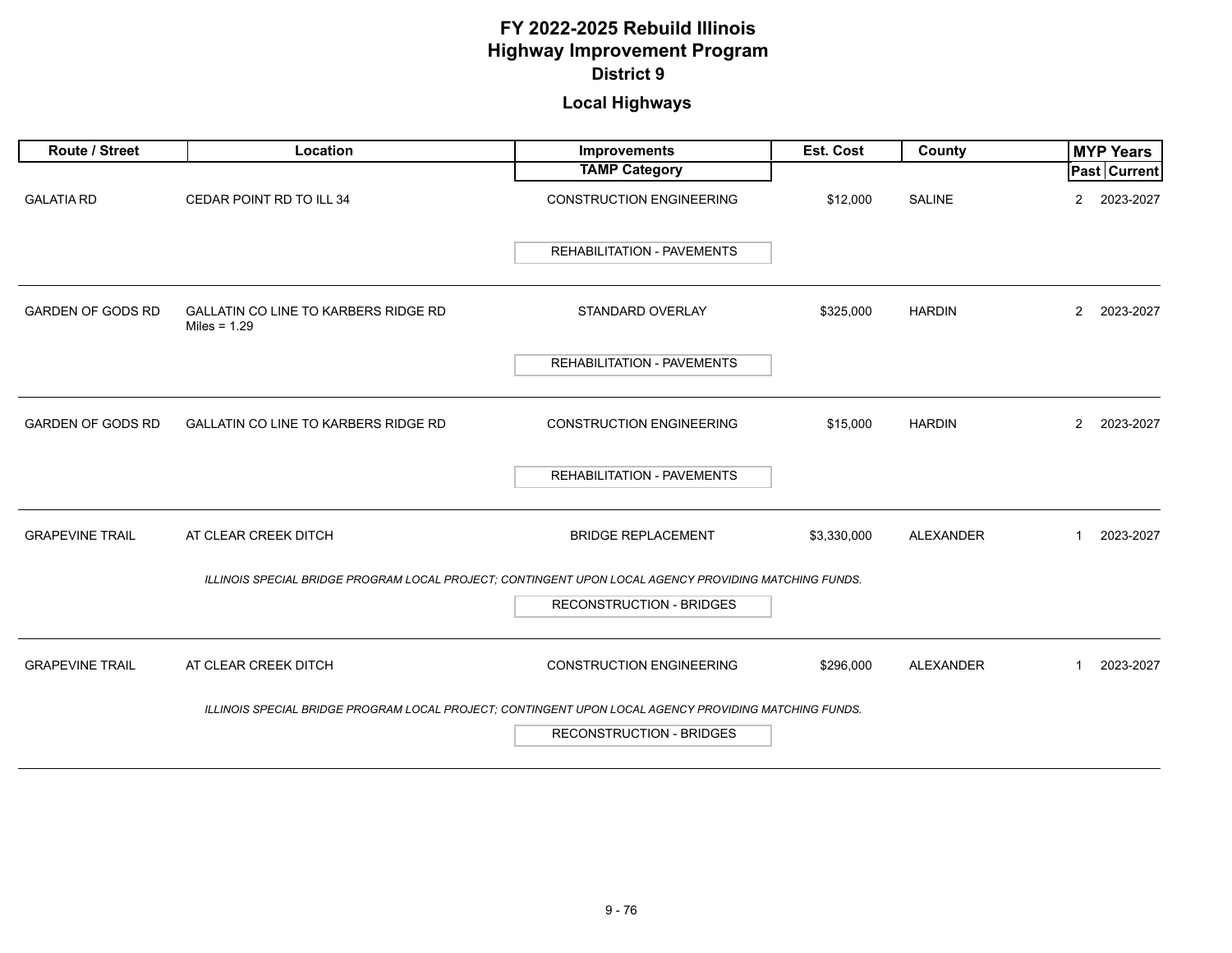| Route / Street          | Location                                                                                              | Improvements                      | Est. Cost   | County           | <b>MYP Years</b>          |
|-------------------------|-------------------------------------------------------------------------------------------------------|-----------------------------------|-------------|------------------|---------------------------|
|                         |                                                                                                       | <b>TAMP Category</b>              |             |                  | <b>Past Current</b>       |
| <b>GRAPEVINE TRAIL</b>  | AT CLEAR CREEK DITCH                                                                                  | <b>BRIDGE REPLACEMENT</b>         | \$3,330,000 | <b>ALEXANDER</b> | 2023-2027                 |
|                         |                                                                                                       | <b>RECONSTRUCTION - BRIDGES</b>   |             |                  |                           |
| <b>GRAPEVINE TRAIL</b>  | AT CLEAR CREEK DITCH                                                                                  | <b>CONSTRUCTION ENGINEERING</b>   | \$296,000   | <b>ALEXANDER</b> | 2023-2027<br>$\mathbf{1}$ |
|                         |                                                                                                       | <b>RECONSTRUCTION - BRIDGES</b>   |             |                  |                           |
| <b>GREENS MARKET RD</b> | AT SIXMILE CREEK 1 MI W OF US 51                                                                      | <b>BRIDGE REPLACEMENT</b>         | \$1,294,000 | <b>PERRY</b>     | 2<br>2023-2027            |
|                         | ILLINOIS SPECIAL BRIDGE PROGRAM LOCAL PROJECT; CONTINGENT UPON LOCAL AGENCY PROVIDING MATCHING FUNDS. |                                   |             |                  |                           |
|                         |                                                                                                       | <b>RECONSTRUCTION - BRIDGES</b>   |             |                  |                           |
| <b>GREENS MARKET RD</b> | AT SIXMILE CREEK 1 MI W OF US 51                                                                      | <b>CONSTRUCTION ENGINEERING</b>   | \$45,000    | <b>PERRY</b>     | 2<br>2023-2027            |
|                         | ILLINOIS SPECIAL BRIDGE PROGRAM LOCAL PROJECT; CONTINGENT UPON LOCAL AGENCY PROVIDING MATCHING FUNDS. |                                   |             |                  |                           |
|                         |                                                                                                       | <b>RECONSTRUCTION - BRIDGES</b>   |             |                  |                           |
| JOHNSTON CITY RD        | WILLIAMSON CO LINE TO HARCO RD<br>Miles = $3.36$                                                      | STANDARD OVERLAY                  | \$1,000,000 | SALINE           | 3<br>2022                 |
|                         |                                                                                                       | <b>REHABILITATION - PAVEMENTS</b> |             |                  |                           |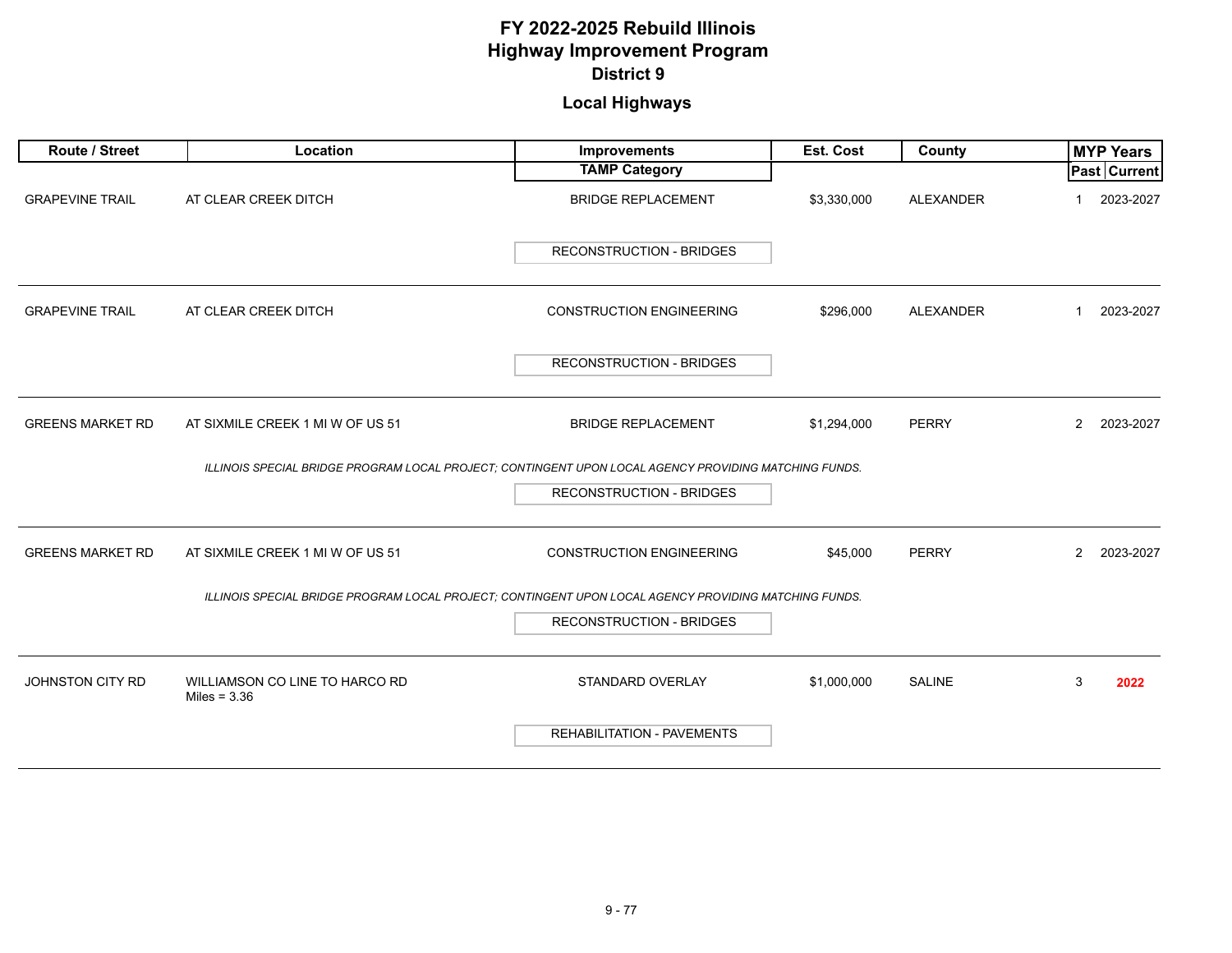| Route / Street                        | Location                                                                                   | Improvements                      | Est. Cost   | County            |                | <b>MYP Years</b> |
|---------------------------------------|--------------------------------------------------------------------------------------------|-----------------------------------|-------------|-------------------|----------------|------------------|
|                                       |                                                                                            | <b>TAMP Category</b>              |             |                   |                | Past Current     |
| JOHNSTON CITY RD                      | WILLIAMSON CO LINE TO HARCO RD                                                             | <b>CONSTRUCTION ENGINEERING</b>   | \$16,000    | <b>SALINE</b>     | $\overline{2}$ | 2022             |
|                                       |                                                                                            | REHABILITATION - PAVEMENTS        |             |                   |                |                  |
| <b>LOVERS LN</b><br><b>MCHANEY RD</b> | LOVERS LN: ILL 13 TO MCHANEY ST; MCHANEY ST:<br>LOVERS LN TO FEAZEL ST<br>Miles = $1.36$   | STANDARD OVERLAY                  | \$250,000   | <b>SALINE</b>     | 1              | 2023-2027        |
|                                       |                                                                                            | <b>REHABILITATION - PAVEMENTS</b> |             |                   |                |                  |
|                                       |                                                                                            |                                   |             |                   |                |                  |
| <b>LOVERS LN</b><br><b>MCHANEY RD</b> | LOVERS LN: ILL 13 TO MCHANEY ST; MCHANEY ST:<br>LOVERS LN TO FEAZEL ST                     | <b>CONSTRUCTION ENGINEERING</b>   | \$15,000    | <b>SALINE</b>     | $\mathbf 1$    | 2023-2027        |
|                                       |                                                                                            | <b>REHABILITATION - PAVEMENTS</b> |             |                   |                |                  |
|                                       |                                                                                            |                                   |             |                   |                |                  |
| <b>MAIN ST</b><br><b>MARKET ST</b>    | MAIN ST: GRANITE ST TO VIRGINIA ST; MARKET ST:<br>CALVERT ST TO THORN ST<br>Miles = $0.79$ | <b>RECONSTRUCTION</b>             | \$1,200,000 | <b>WILLIAMSON</b> | $\mathbf 1$    | 2023-2027        |
|                                       |                                                                                            | RECONSTRUCTION - PAVEMENTS        |             |                   |                |                  |
|                                       |                                                                                            |                                   |             |                   |                |                  |
| <b>MILLER RD</b>                      | AT MILL CREEK TRIB 2.5 MI NE OF MILL CREEK                                                 | <b>BRIDGE REPLACEMENT</b>         | \$200,000   | <b>UNION</b>      | $\overline{7}$ | 2022             |
|                                       |                                                                                            | <b>RECONSTRUCTION - BRIDGES</b>   |             |                   |                |                  |
|                                       |                                                                                            |                                   |             |                   |                |                  |
| <b>MILLER RD</b>                      | AT MILL CREEK TRIB 2.5 MI NE OF MILL CREEK                                                 | <b>CONSTRUCTION ENGINEERING</b>   | \$8,000     | <b>UNION</b>      | $\overline{7}$ | 2022             |
|                                       |                                                                                            | <b>RECONSTRUCTION - BRIDGES</b>   |             |                   |                |                  |
|                                       |                                                                                            |                                   |             |                   |                |                  |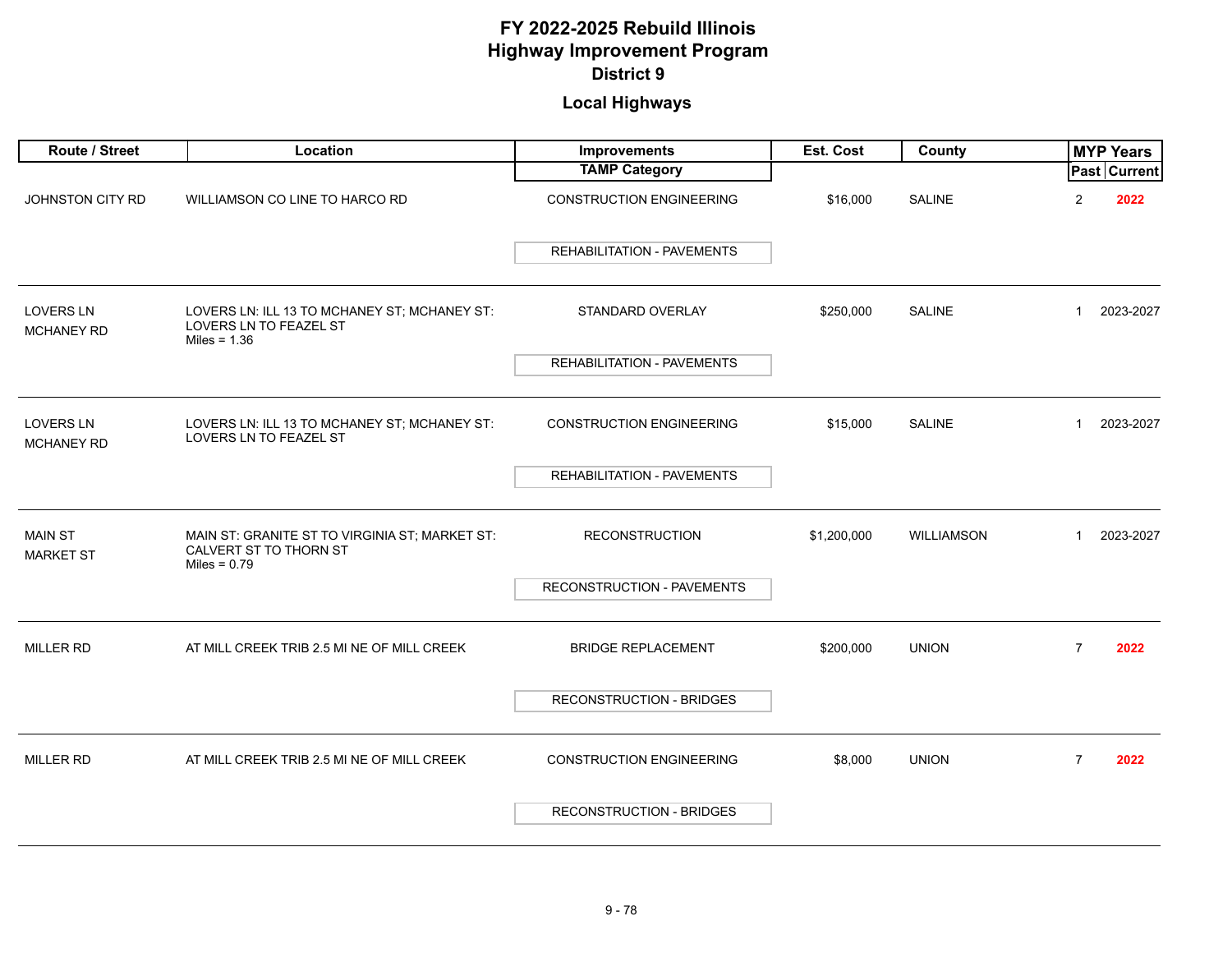| Route / Street                | Location                                                                                                | Improvements                                   | Est. Cost   | County           | <b>MYP Years</b>            |
|-------------------------------|---------------------------------------------------------------------------------------------------------|------------------------------------------------|-------------|------------------|-----------------------------|
|                               |                                                                                                         | <b>TAMP Category</b>                           |             |                  | Past Current                |
| N BREHM LN                    | I-64 RAMPS (EB) TO ILL 142<br>Miles = $2.77$                                                            | STANDARD OVERLAY                               | \$425,000   | <b>JEFFERSON</b> | 3<br>2023-2027              |
|                               |                                                                                                         | <b>REHABILITATION - PAVEMENTS</b>              |             |                  |                             |
| N BREHM LN                    | I-64 RAMPS (EB) TO ILL 142                                                                              | <b>CONSTRUCTION ENGINEERING</b>                | \$4,000     | <b>JEFFERSON</b> | 3<br>2023-2027              |
|                               |                                                                                                         | <b>REHABILITATION - PAVEMENTS</b>              |             |                  |                             |
| N DU QUOIN ST                 | AT SUGAR CREEK 0.2 MI S OF PETROFF RD                                                                   | <b>BRIDGE REPLACEMENT</b>                      | \$200,000   | <b>FRANKLIN</b>  | 3<br>2023-2027              |
|                               |                                                                                                         | <b>RECONSTRUCTION - BRIDGES</b>                |             |                  |                             |
| N DU QUOIN ST                 | AT SUGAR CREEK 0.2 MI S OF PETROFF RD                                                                   | <b>CONSTRUCTION ENGINEERING</b>                | \$20,000    | <b>FRANKLIN</b>  | 3<br>2023-2027              |
|                               |                                                                                                         | <b>RECONSTRUCTION - BRIDGES</b>                |             |                  |                             |
| N HORRELL AVE<br>ST. LOUIS ST | N HORRELL AVE: N OF 9TH ST TO FRANKFORT DR;<br>ST. LOUIS ST: N HORRELL AVE TO ILL 149<br>Miles = $0.81$ | DESIGNED OVERLAY<br>WIDENING EXISTING PAVEMENT | \$1,500,000 | <b>FRANKLIN</b>  | 2023-2027<br>4              |
|                               |                                                                                                         | REHABILITATION - PAVEMENTS                     |             |                  |                             |
| N HORRELL AVE<br>ST. LOUIS ST | N HORRELL AVE: N OF 9TH ST TO FRANKFORT DR;<br>ST. LOUIS ST: N HORRELL AVE TO ILL 149                   | <b>CONSTRUCTION ENGINEERING</b>                | \$60,000    | <b>FRANKLIN</b>  | $\overline{2}$<br>2023-2027 |
|                               |                                                                                                         | <b>REHABILITATION - PAVEMENTS</b>              |             |                  |                             |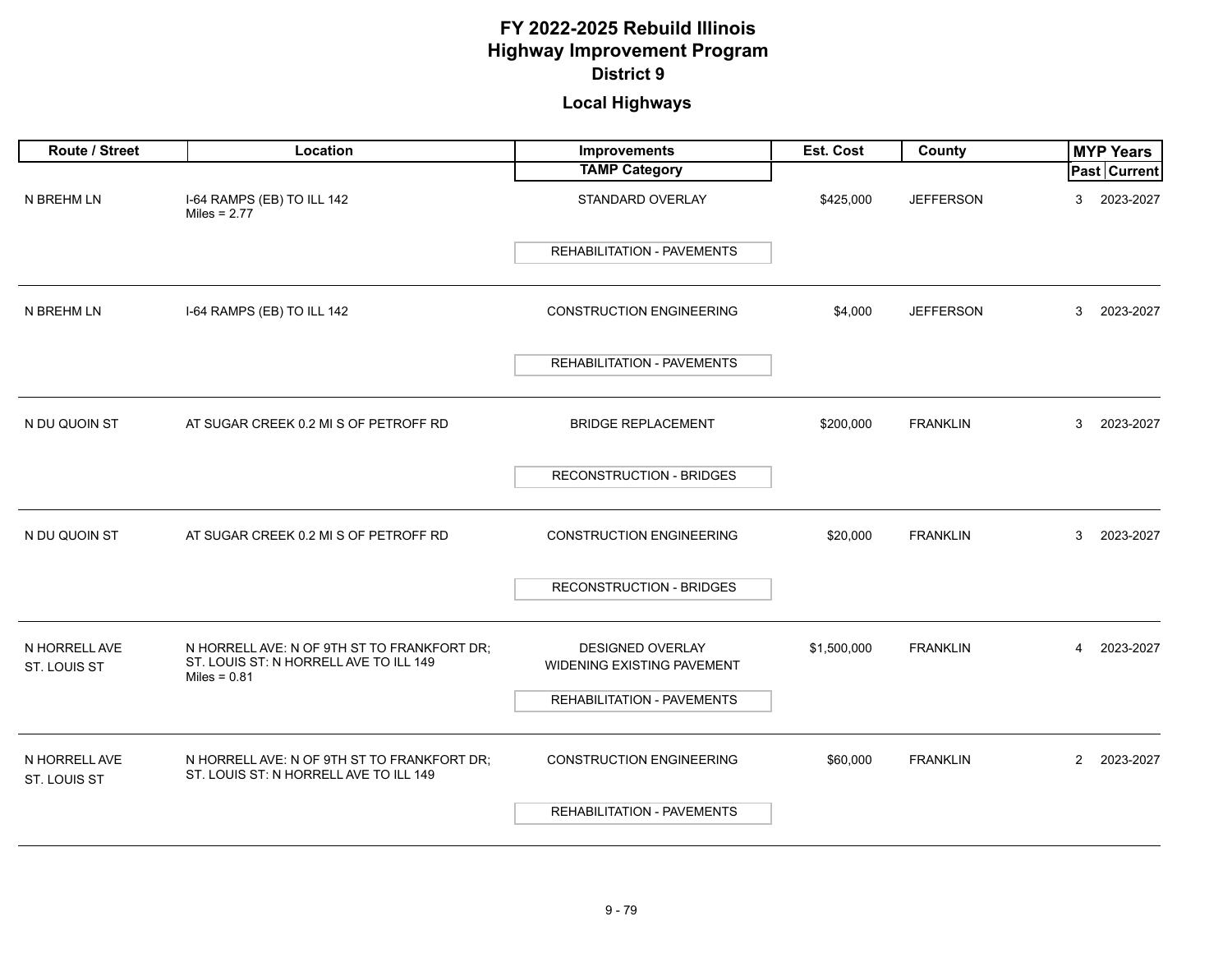| Route / Street          | Location                                                | Improvements                      | <b>Est. Cost</b> | County           | <b>MYP Years</b>          |
|-------------------------|---------------------------------------------------------|-----------------------------------|------------------|------------------|---------------------------|
|                         |                                                         | <b>TAMP Category</b>              |                  |                  | <b>Past Current</b>       |
| N PROGRAM LN            | AT AUXIER CREEK 1 MI W OF BELLE RIVE                    | <b>BRIDGE REPLACEMENT</b>         | \$180,000        | <b>JEFFERSON</b> | 2023-2027<br>3            |
|                         |                                                         | <b>RECONSTRUCTION - BRIDGES</b>   |                  |                  |                           |
| N THOMPSONVILLE RD      | EWING RD TO ILL 14<br>Miles = $1.18$                    | STANDARD OVERLAY                  | \$250,000        | <b>FRANKLIN</b>  | 2023-2027<br>4            |
|                         |                                                         | REHABILITATION - PAVEMENTS        |                  |                  |                           |
| <b>NEW ERA RD</b>       | RELOCATED AIRPORT RD TO S OF GLENN RD<br>Miles = $0.39$ | <b>RECONSTRUCTION</b>             | \$485,000        | <b>JACKSON</b>   | 3<br>2022                 |
|                         |                                                         | RECONSTRUCTION - PAVEMENTS        |                  |                  |                           |
| <b>NEW ERA RD</b>       | RELOCATED AIRPORT RD TO S OF GLENN RD                   | <b>CONSTRUCTION ENGINEERING</b>   | \$32,000         | <b>JACKSON</b>   | 3<br>2022                 |
|                         |                                                         | RECONSTRUCTION - PAVEMENTS        |                  |                  |                           |
| <b>OLD FAIRFIELD RD</b> | ILL 15 TO CAMPGROUND LN<br>Miles = $3.37$               | STANDARD OVERLAY                  | \$1,125,000      | <b>JEFFERSON</b> | 2023-2027<br>$\mathbf{1}$ |
|                         |                                                         | <b>REHABILITATION - PAVEMENTS</b> |                  |                  |                           |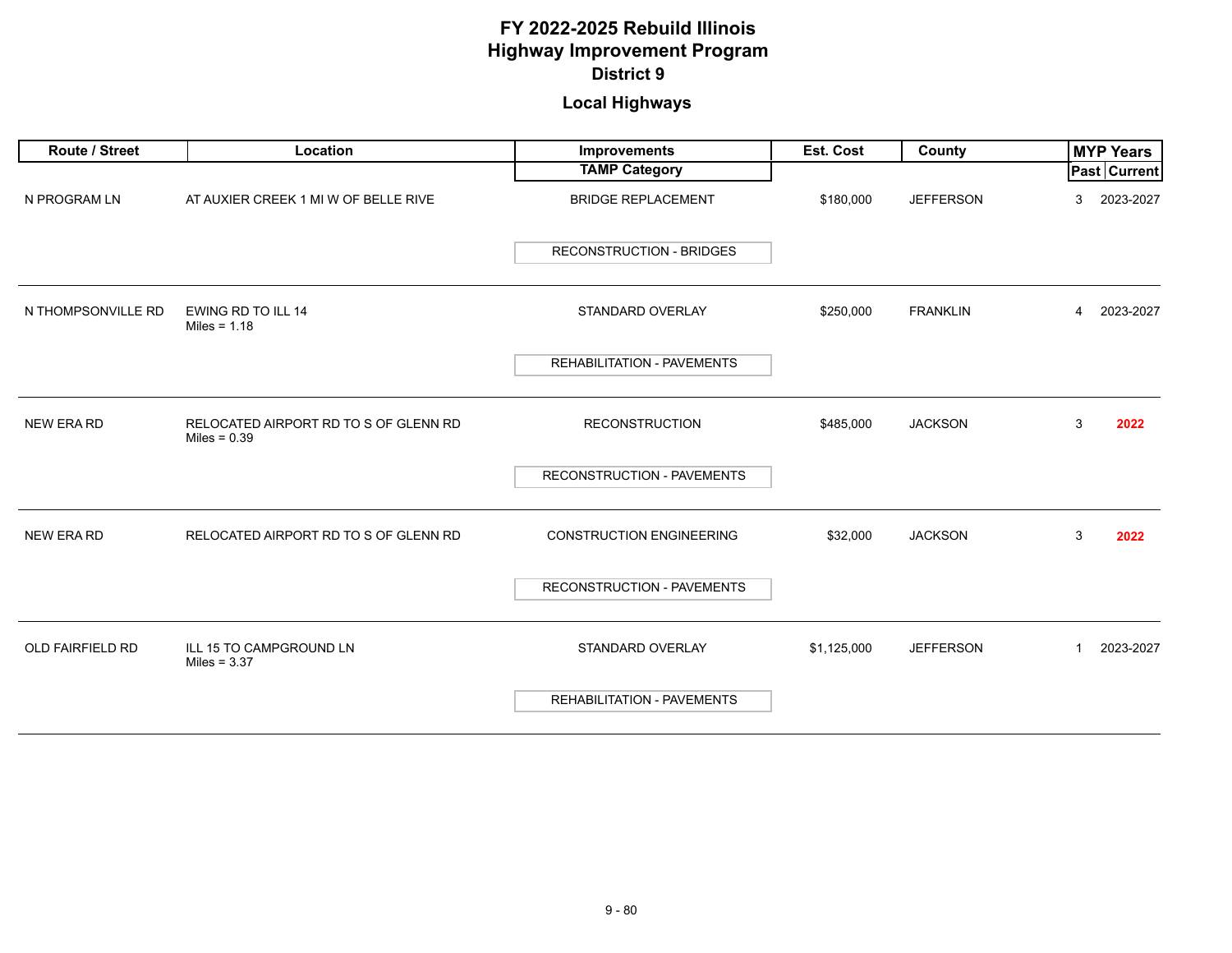| <b>Route / Street</b>                                                               | Location                                                                                                                                                                                  | <b>Improvements</b>               | <b>Est. Cost</b> | County            |                      | <b>MYP Years</b>      |
|-------------------------------------------------------------------------------------|-------------------------------------------------------------------------------------------------------------------------------------------------------------------------------------------|-----------------------------------|------------------|-------------------|----------------------|-----------------------|
|                                                                                     |                                                                                                                                                                                           | <b>TAMP Category</b>              |                  |                   |                      | <b>Past   Current</b> |
| PENTECOST RD<br><b>OLD BAINBRIDGE</b><br><b>TRAIL</b><br>W MAIN ST/<br>OLD ROUTE 13 | PENTECOST RD: S OF W DEYOUNG ST TO OLD<br>ROUTE 13; OLD BAINBRIDGE TRAIL: S OF W<br>DEYOUNG ST TO OLD ROUTE 13: W MAIN ST / OLD<br>ROUTE 13: N PLAINS AVE TO BOSWELL RD                   | P.E. (PHASE II)                   | \$32,000         | WILLIAMSON        | $\overline{2}$       | 2022                  |
|                                                                                     |                                                                                                                                                                                           | <b>REHABILITATION - PAVEMENTS</b> |                  |                   |                      |                       |
|                                                                                     |                                                                                                                                                                                           |                                   |                  |                   |                      |                       |
| PENTECOST RD<br><b>OLD BAINBRIDGE</b><br><b>TRAIL</b><br>W MAIN ST/<br>OLD ROUTE 13 | PENTECOST RD: S OF W DEYOUNG ST TO OLD<br>ROUTE 13; OLD BAINBRIDGE TRAIL: S OF W<br>DEYOUNG ST TO OLD ROUTE 13; W MAIN ST / OLD<br>ROUTE 13: N PLAINS AVE TO BOSWELL RD<br>Miles = $2.82$ | STANDARD OVERLAY                  | \$675,000        | WILLIAMSON        | $\overline{2}$       | 2023-2027             |
|                                                                                     |                                                                                                                                                                                           | <b>REHABILITATION - PAVEMENTS</b> |                  |                   |                      |                       |
|                                                                                     |                                                                                                                                                                                           |                                   |                  |                   |                      |                       |
| PENTECOST RD<br><b>OLD BAINBRIDGE</b><br><b>TRAIL</b><br>W MAIN ST/<br>OLD ROUTE 13 | PENTECOST RD: S OF W DEYOUNG ST TO OLD<br>ROUTE 13; OLD BAINBRIDGE TRAIL: S OF W<br>DEYOUNG ST TO OLD ROUTE 13; W MAIN ST / OLD<br>ROUTE 13: N PLAINS AVE TO BOSWELL RD                   | <b>CONSTRUCTION ENGINEERING</b>   | \$32,000         | <b>WILLIAMSON</b> | $\mathbf{2}^{\circ}$ | 2023-2027             |
|                                                                                     |                                                                                                                                                                                           | REHABILITATION - PAVEMENTS        |                  |                   |                      |                       |
|                                                                                     |                                                                                                                                                                                           |                                   |                  |                   |                      |                       |
| <b>PYATT-CUTLER RD</b>                                                              | ILL 4 TO UNION SCHOOL RD<br>Miles = $6.25$                                                                                                                                                | STANDARD OVERLAY                  | \$1,300,000      | <b>PERRY</b>      | 8                    | 2022                  |
|                                                                                     |                                                                                                                                                                                           | <b>REHABILITATION - PAVEMENTS</b> |                  |                   |                      |                       |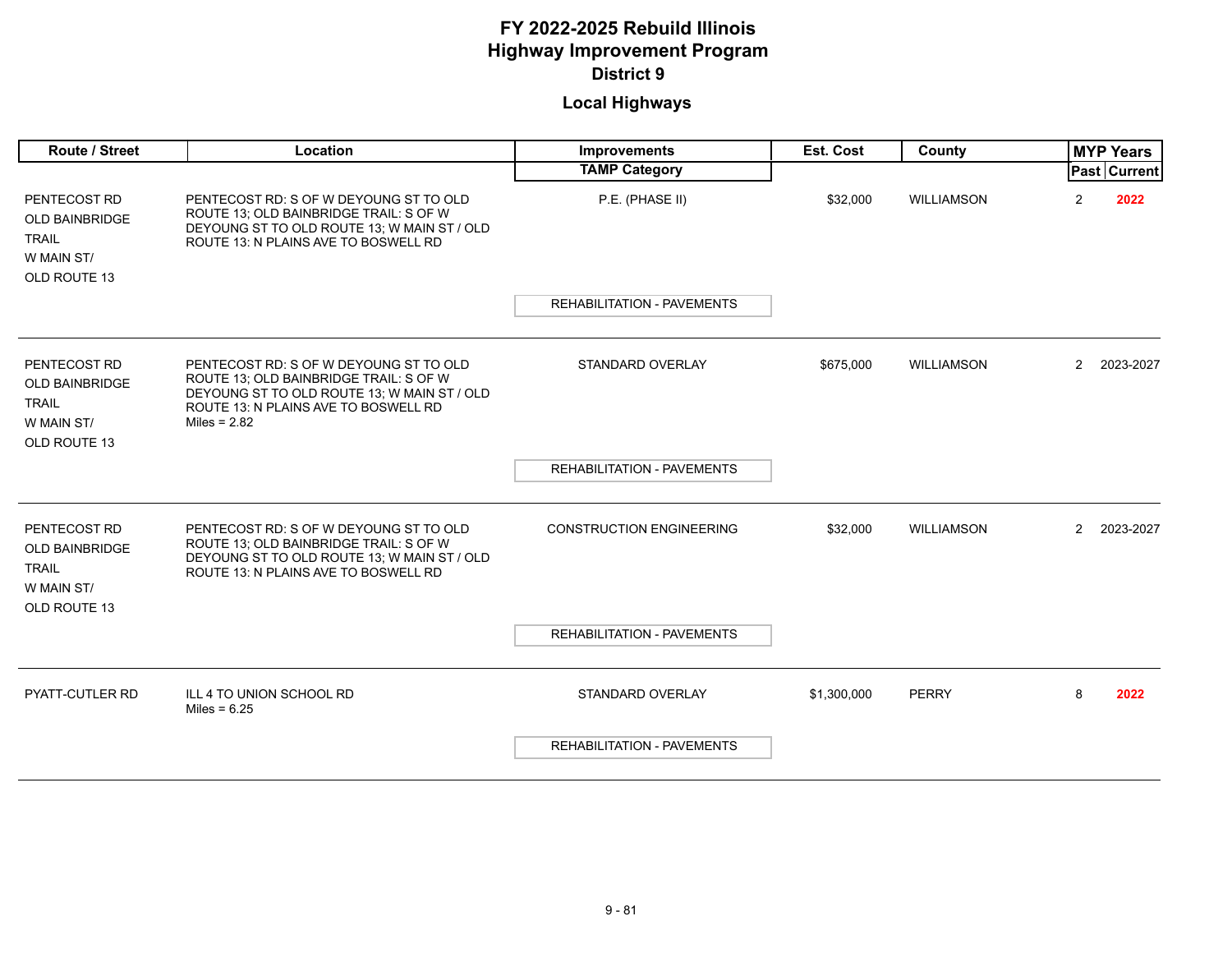| Route / Street     | Location                                        | Improvements                      | Est. Cost   | County         | <b>MYP Years</b>          |
|--------------------|-------------------------------------------------|-----------------------------------|-------------|----------------|---------------------------|
|                    |                                                 | <b>TAMP Category</b>              |             |                | <b>Past Current</b>       |
| PYATT-CUTLER RD    | ILL 4 TO UNION SCHOOL RD                        | <b>CONSTRUCTION ENGINEERING</b>   | \$8,000     | <b>PERRY</b>   | 8<br>2022                 |
|                    |                                                 | REHABILITATION - PAVEMENTS        |             |                |                           |
| PYATT-CUTLER RD    | UNION SCHOOL RD TO ILL 13/127<br>Miles = $6.75$ | STANDARD OVERLAY                  | \$1,400,000 | <b>PERRY</b>   | 2023-2027<br>8            |
|                    |                                                 | REHABILITATION - PAVEMENTS        |             |                |                           |
| PYATT-CUTLER RD    | UNION SCHOOL RD TO ILL 13/127                   | <b>CONSTRUCTION ENGINEERING</b>   | \$8,000     | <b>PERRY</b>   | 8<br>2023-2027            |
|                    |                                                 | REHABILITATION - PAVEMENTS        |             |                |                           |
| ROYALTON RD        | US 51 TO FRANKLIN CO LINE<br>Miles = $5.02$     | DESIGNED OVERLAY                  | \$1,125,000 | <b>JACKSON</b> | 2023-2027<br>1            |
|                    |                                                 | REHABILITATION - PAVEMENTS        |             |                |                           |
| <b>ROYALTON RD</b> | US 51 TO FRANKLIN CO LINE                       | <b>CONSTRUCTION ENGINEERING</b>   | \$16,000    | <b>JACKSON</b> | 2023-2027<br>$\mathbf{1}$ |
|                    |                                                 | <b>REHABILITATION - PAVEMENTS</b> |             |                |                           |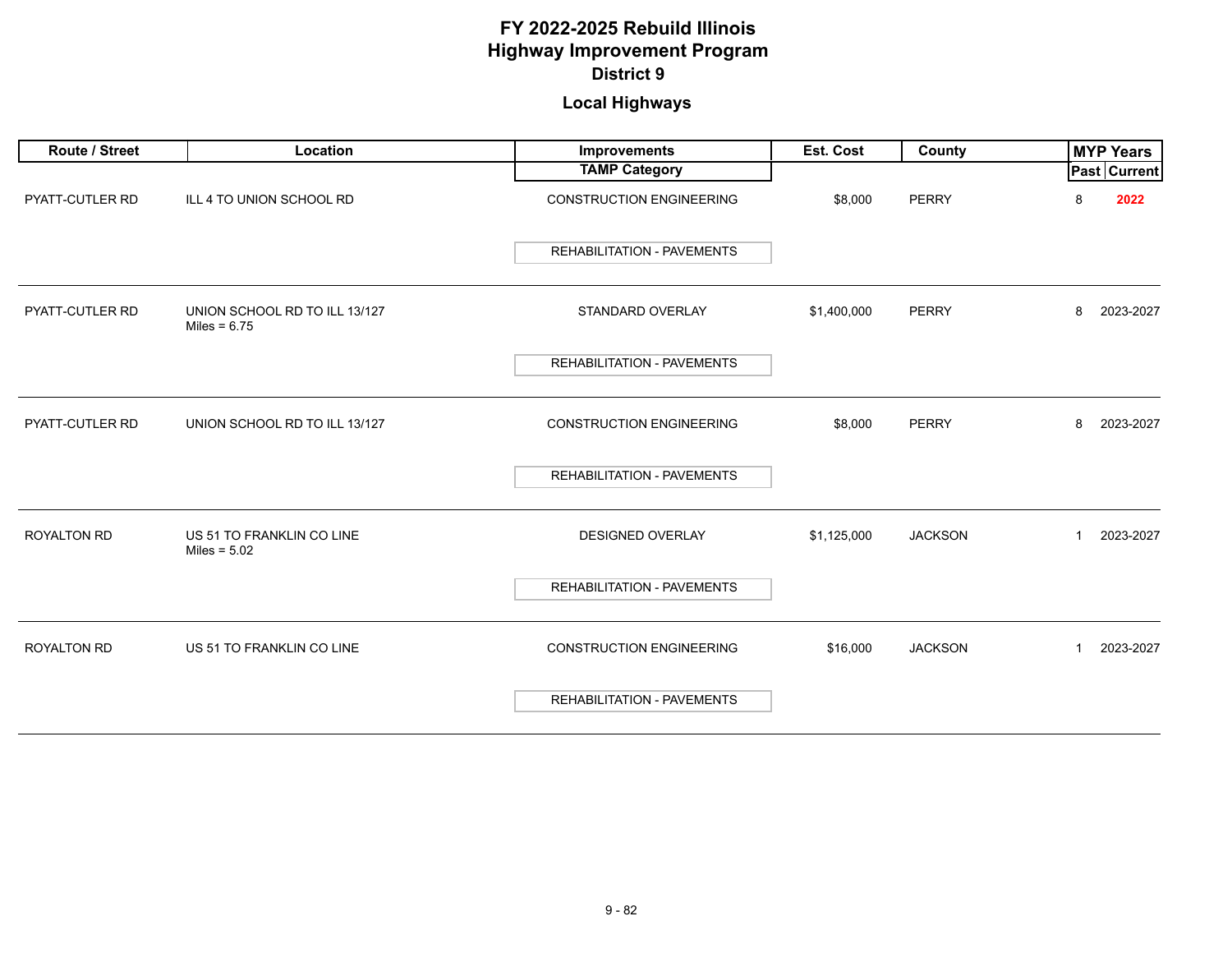| Route / Street                       | Location                                                                                                        | Improvements                      | Est. Cost   | County            | <b>MYP Years</b>            |
|--------------------------------------|-----------------------------------------------------------------------------------------------------------------|-----------------------------------|-------------|-------------------|-----------------------------|
|                                      |                                                                                                                 | <b>TAMP Category</b>              |             |                   | Past Current                |
| <b>S ACCESS RD</b>                   | GRAND AVE TO 0.5 MI S IN HERRIN                                                                                 | P.E. (PHASE I)<br>P.E. (PHASE II) | \$125,000   | <b>WILLIAMSON</b> | 2022                        |
|                                      | SAFETEA-LU HIGH PRIORITY PROJECT. STATE AND/OR LOCAL MATCH REQUIRED.<br>THIS EARMARK WILL BE FUNDED SEPARATELY. |                                   |             |                   |                             |
|                                      |                                                                                                                 | <b>RECONSTRUCTION - PAVEMENTS</b> |             |                   |                             |
| <b>S ACCESS RD</b>                   | GRAND AVE TO 0.5 MI S IN HERRIN<br>Miles = $0.75$                                                               | <b>NEW CONSTRUCTION</b>           | \$1,294,000 | WILLIAMSON        | 2023-2027<br>6              |
|                                      | SAFETEA-LU HIGH PRIORITY PROJECT. STATE AND/OR LOCAL MATCH REQUIRED.<br>THIS EARMARK WILL BE FUNDED SEPARATELY. |                                   |             |                   |                             |
|                                      |                                                                                                                 | INITIAL CONSTRUCTION - PAVEMENTS  |             |                   |                             |
| S ACCESS RD                          | GRAND AVE TO 0.5 MI S IN HERRIN                                                                                 | <b>CONSTRUCTION ENGINEERING</b>   | \$48,000    | WILLIAMSON        | 3<br>2023-2027              |
|                                      |                                                                                                                 | RECONSTRUCTION - PAVEMENTS        |             |                   |                             |
| S DAHLGREN RD                        | 1725 N RD TO ILL 14<br>Miles = $5.45$                                                                           | STANDARD OVERLAY                  | \$850,000   | <b>HAMILTON</b>   | $\overline{2}$<br>2023-2027 |
|                                      |                                                                                                                 | REHABILITATION - PAVEMENTS        |             |                   |                             |
| SHAWNEETOWN /<br><b>NEW HAVEN RD</b> | AT S FORK CYPRESS CREEK 3 MI N OF ILL 13                                                                        | <b>BRIDGE REPLACEMENT</b>         | \$200,000   | <b>GALLATIN</b>   | $\mathbf{2}$<br>2023-2027   |
|                                      |                                                                                                                 | <b>RECONSTRUCTION - BRIDGES</b>   |             |                   |                             |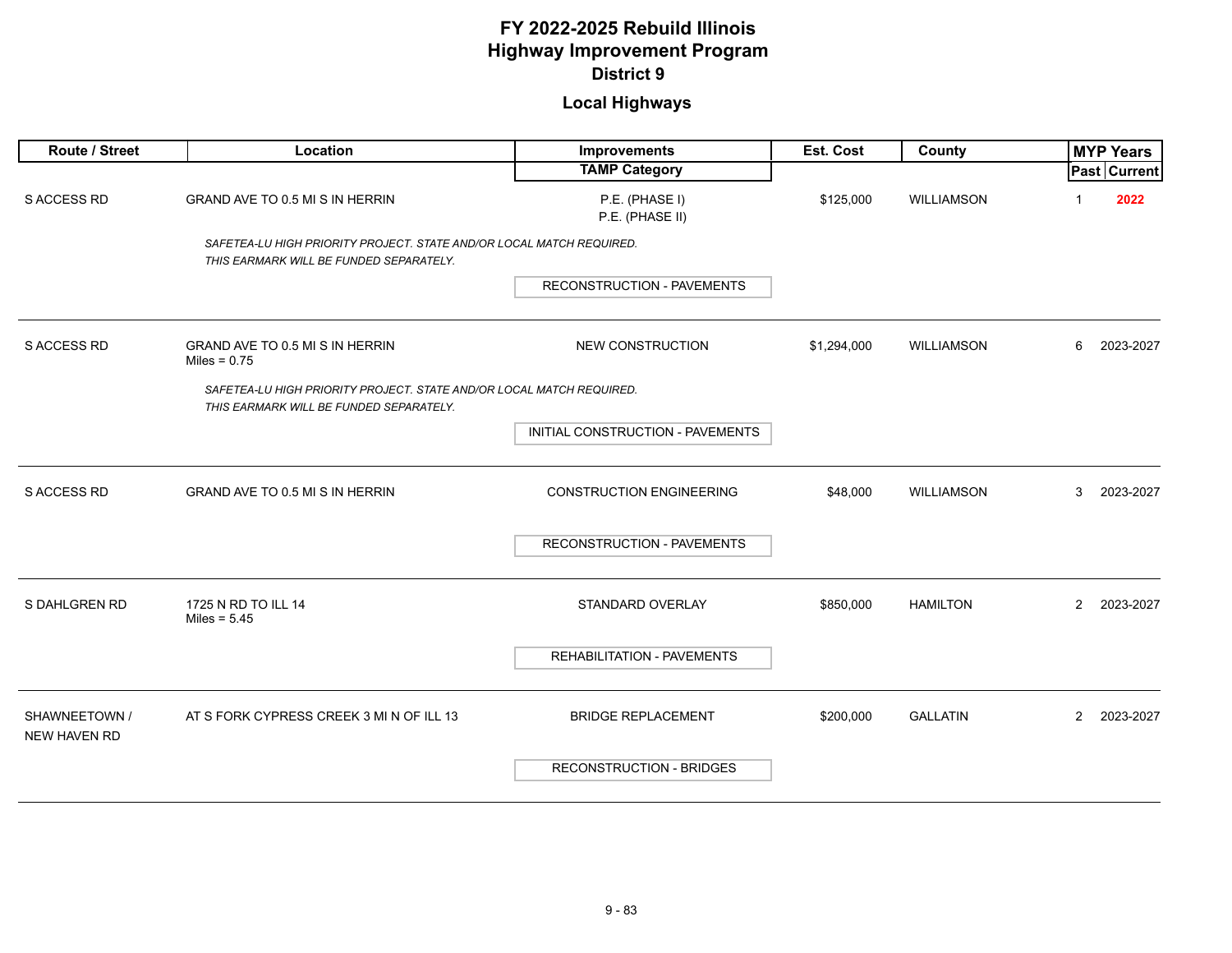| Route / Street                       | Location                                     | Improvements                    | Est. Cost | County                              | <b>MYP Years</b>            |
|--------------------------------------|----------------------------------------------|---------------------------------|-----------|-------------------------------------|-----------------------------|
|                                      |                                              | <b>TAMP Category</b>            |           |                                     | Past Current                |
| SHAWNEETOWN /<br><b>NEW HAVEN RD</b> | AT S FORK CYPRESS CREEK 3 MI N OF ILL 13     | <b>CONSTRUCTION ENGINEERING</b> | \$20,000  | <b>GALLATIN</b>                     | $\overline{2}$<br>2023-2027 |
|                                      |                                              | <b>RECONSTRUCTION - BRIDGES</b> |           |                                     |                             |
| SPARROW RD                           | OVER ICG RR 2 MI N OF BLUFORD                | <b>BRIDGE REPLACEMENT</b>       | \$260,000 | <b>JEFFERSON</b>                    | 5<br>2023-2027              |
|                                      |                                              | <b>RECONSTRUCTION - BRIDGES</b> |           |                                     |                             |
| SPARROW RD                           | OVER ICG RR 2 MI N OF BLUFORD                | <b>CONSTRUCTION ENGINEERING</b> | \$5,000   | <b>JEFFERSON</b>                    | 5<br>2023-2027              |
|                                      |                                              | <b>RECONSTRUCTION - BRIDGES</b> |           |                                     |                             |
| <b>SPILLWAY RD</b>                   | ILL 13 TO HAYTON SCHOOL RD<br>Miles = $5.45$ | STANDARD OVERLAY                | \$800,000 | <b>WILLIAMSON</b><br><b>JACKSON</b> | 2023-2027<br>$\mathbf{1}$   |
|                                      |                                              | REHABILITATION - PAVEMENTS      |           |                                     |                             |
| SPILLWAY RD                          | ILL 13 TO HAYTON SCHOOL RD                   | <b>CONSTRUCTION ENGINEERING</b> | \$16,000  | <b>WILLIAMSON</b><br><b>JACKSON</b> | 2023-2027<br>$\mathbf{1}$   |
|                                      |                                              | REHABILITATION - PAVEMENTS      |           |                                     |                             |
| SPILLWAY RD                          | AT LITTLE GRASSY CREEK 4 MI S OF CARTERVILLE | <b>BRIDGE REPLACEMENT</b>       | \$450,000 | <b>WILLIAMSON</b>                   | 2<br>2022                   |
|                                      |                                              | <b>RECONSTRUCTION - BRIDGES</b> |           |                                     |                             |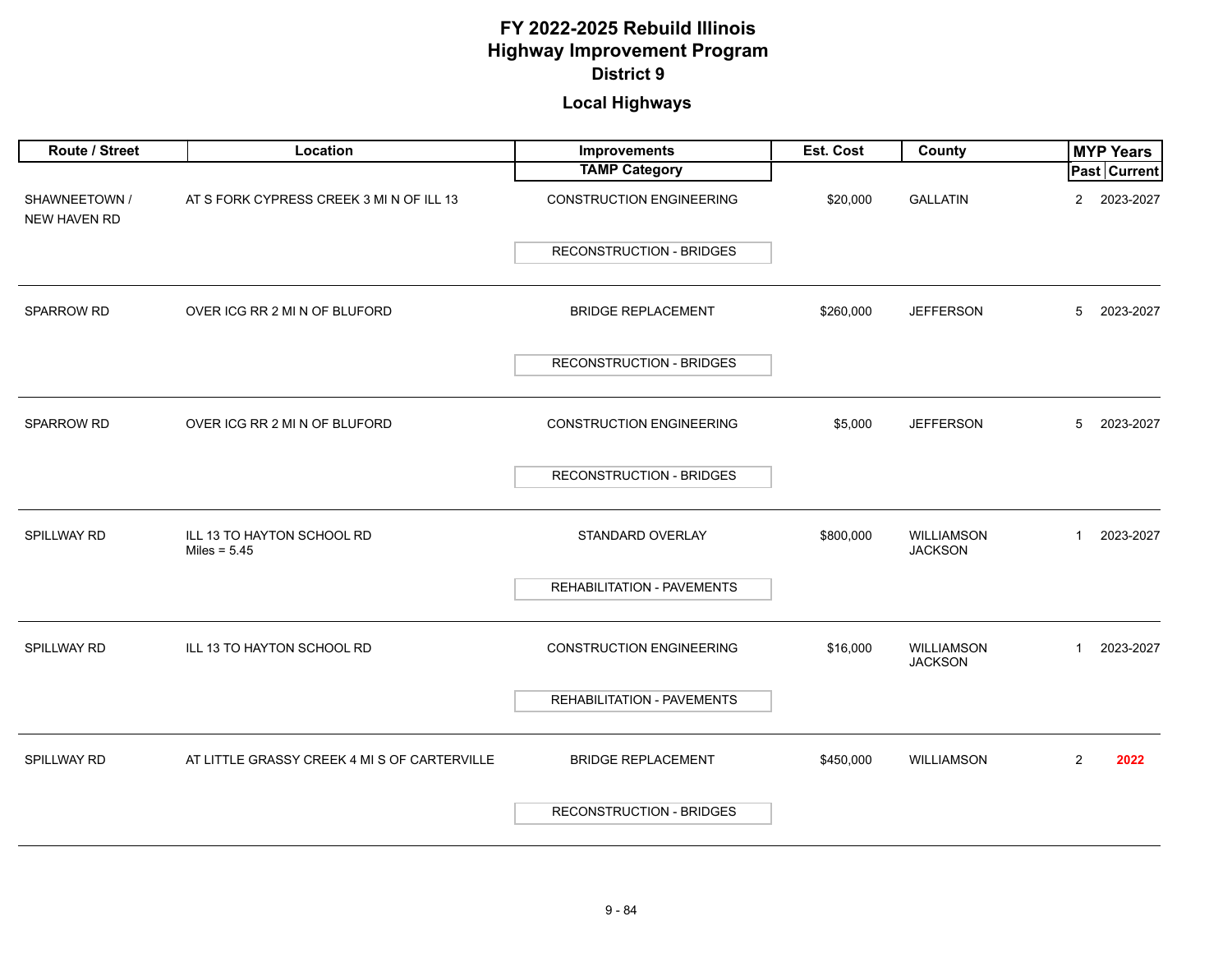| Route / Street                   | Location                                                                                                | Improvements                      | Est. Cost | County            | <b>MYP Years</b>          |
|----------------------------------|---------------------------------------------------------------------------------------------------------|-----------------------------------|-----------|-------------------|---------------------------|
|                                  |                                                                                                         | <b>TAMP Category</b>              |           |                   | Past Current              |
| SPILLWAY RD                      | AT LITTLE GRASSY CREEK 4 MI S OF CARTERVILLE                                                            | <b>CONSTRUCTION ENGINEERING</b>   | \$24,000  | WILLIAMSON        | 2<br>2022                 |
|                                  |                                                                                                         | <b>RECONSTRUCTION - BRIDGES</b>   |           |                   |                           |
| ST. LOUIS ST<br><b>WALNUT ST</b> | ST LOUIS ST: GRANT ST TO MILL ST; WALNUT ST: 0.1<br>MI N OF LAUREL ST TO KASKASKIA ST<br>Miles = $0.64$ | STANDARD OVERLAY                  | \$400,000 | <b>PERRY</b>      | 2023-2027<br>11           |
|                                  |                                                                                                         | REHABILITATION - PAVEMENTS        |           |                   |                           |
|                                  |                                                                                                         |                                   |           |                   |                           |
| ST. LOUIS ST<br><b>WALNUT ST</b> | ST LOUIS ST: GRANT ST TO MILL ST; WALNUT ST: 0.1<br>MI N OF LAUREL ST TO KASKASKIA ST                   | <b>CONSTRUCTION ENGINEERING</b>   | \$8,000   | <b>PERRY</b>      | 11<br>2023-2027           |
|                                  |                                                                                                         | <b>REHABILITATION - PAVEMENTS</b> |           |                   |                           |
|                                  |                                                                                                         |                                   |           |                   |                           |
| <b>THOMPSONVILLE RD</b>          | LOCUST GROVE RD TO CORINTH RD<br>Miles = $2.15$                                                         | STANDARD OVERLAY                  | \$600,000 | <b>WILLIAMSON</b> | 2023-2027<br>$\mathbf{1}$ |
|                                  |                                                                                                         | <b>REHABILITATION - PAVEMENTS</b> |           |                   |                           |
|                                  |                                                                                                         |                                   |           |                   |                           |
| <b>THOMPSONVILLE RD</b>          | LOCUST GROVE RD TO CORINTH RD                                                                           | <b>CONSTRUCTION ENGINEERING</b>   | \$16,000  | <b>WILLIAMSON</b> | 2023-2027<br>$\mathbf{1}$ |
|                                  |                                                                                                         | REHABILITATION - PAVEMENTS        |           |                   |                           |
|                                  |                                                                                                         |                                   |           |                   |                           |
| <b>TICK RIDGE RD</b>             | ILL 37 TO POST CREEK CUT-OFF<br>Miles = $4.41$                                                          | STANDARD OVERLAY                  | \$800,000 | <b>PULASKI</b>    | 2023-2027<br>4            |
|                                  |                                                                                                         | <b>REHABILITATION - PAVEMENTS</b> |           |                   |                           |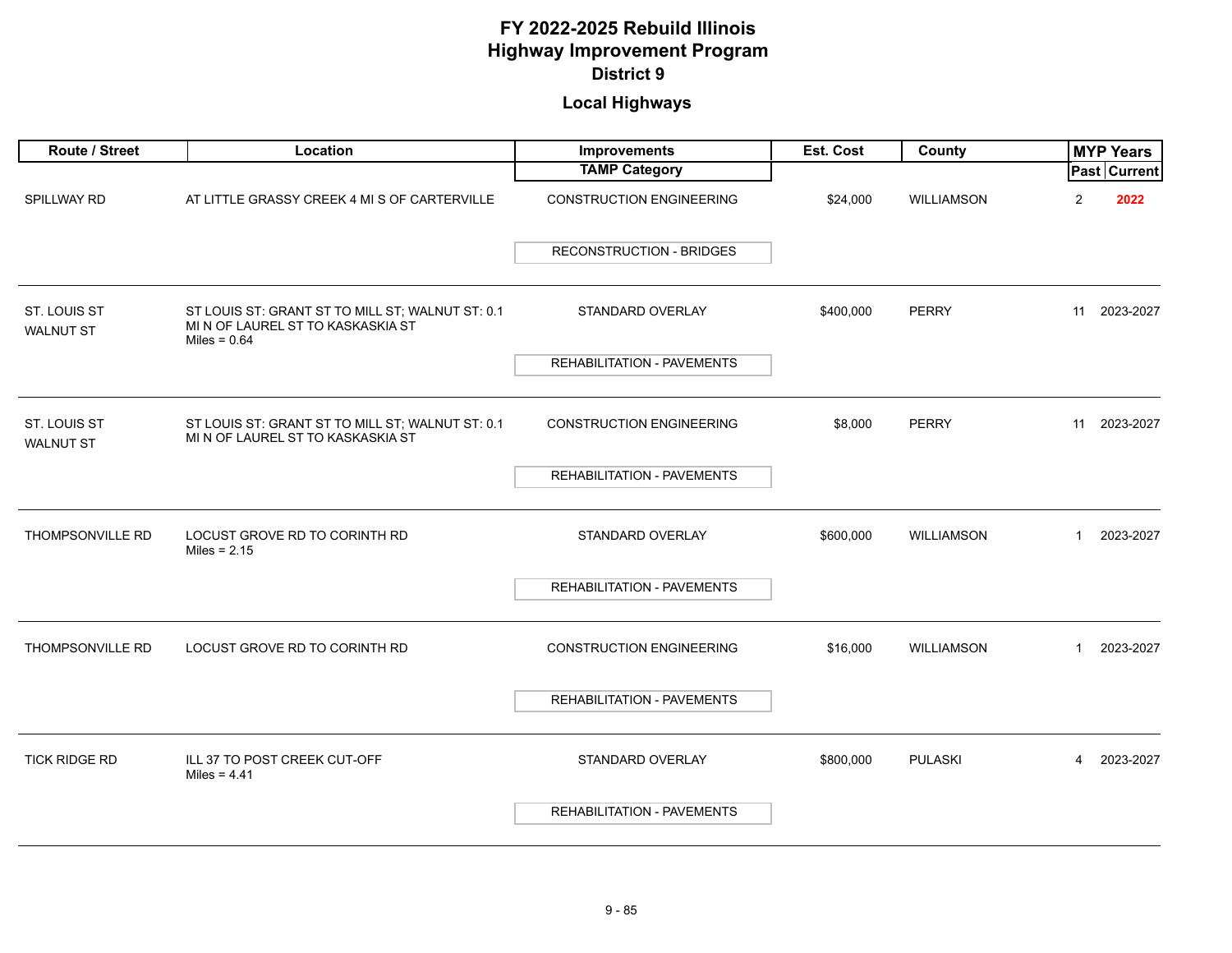| Route / Street       | Location                                                                                              | Improvements                      | Est. Cost   | <b>County</b>  | <b>MYP Years</b> |
|----------------------|-------------------------------------------------------------------------------------------------------|-----------------------------------|-------------|----------------|------------------|
|                      |                                                                                                       | <b>TAMP Category</b>              |             |                | Past Current     |
| <b>TICK RIDGE RD</b> | ILL 37 TO POST CREEK CUT-OFF                                                                          | <b>CONSTRUCTION ENGINEERING</b>   | \$10,000    | <b>PULASKI</b> | 2023-2027<br>4   |
|                      |                                                                                                       | REHABILITATION - PAVEMENTS        |             |                |                  |
| <b>TICK RIDGE RD</b> | AT POST CREEK CUT-OFF 4 MI E OF GRAND CHAIN                                                           | <b>BRIDGE REPLACEMENT</b>         | \$2,831,000 | <b>PULASKI</b> | 5<br>2022        |
|                      | ILLINOIS SPECIAL BRIDGE PROGRAM LOCAL PROJECT; CONTINGENT UPON LOCAL AGENCY PROVIDING MATCHING FUNDS. |                                   |             |                |                  |
|                      |                                                                                                       | <b>RECONSTRUCTION - BRIDGES</b>   |             |                |                  |
| <b>TICK RIDGE RD</b> | AT POST CREEK CUT-OFF 4 MI E OF GRAND CHAIN                                                           | <b>CONSTRUCTION ENGINEERING</b>   | \$283,000   | <b>PULASKI</b> | 5<br>2022        |
|                      | ILLINOIS SPECIAL BRIDGE PROGRAM LOCAL PROJECT; CONTINGENT UPON LOCAL AGENCY PROVIDING MATCHING FUNDS. |                                   |             |                |                  |
|                      |                                                                                                       | <b>RECONSTRUCTION - BRIDGES</b>   |             |                |                  |
| <b>TICK RIDGE RD</b> | POST CREEK CUT-OFF TO MASSAC CO LINE<br>Miles = $1.91$                                                | STANDARD OVERLAY                  | \$600,000   | <b>PULASKI</b> | 3<br>2023-2027   |
|                      |                                                                                                       | <b>REHABILITATION - PAVEMENTS</b> |             |                |                  |
| <b>TICK RIDGE RD</b> | POST CREEK CUT-OFF TO MASSAC CO LINE                                                                  | <b>CONSTRUCTION ENGINEERING</b>   | \$8,000     | <b>PULASKI</b> | 2023-2027<br>3   |
|                      |                                                                                                       | <b>REHABILITATION - PAVEMENTS</b> |             |                |                  |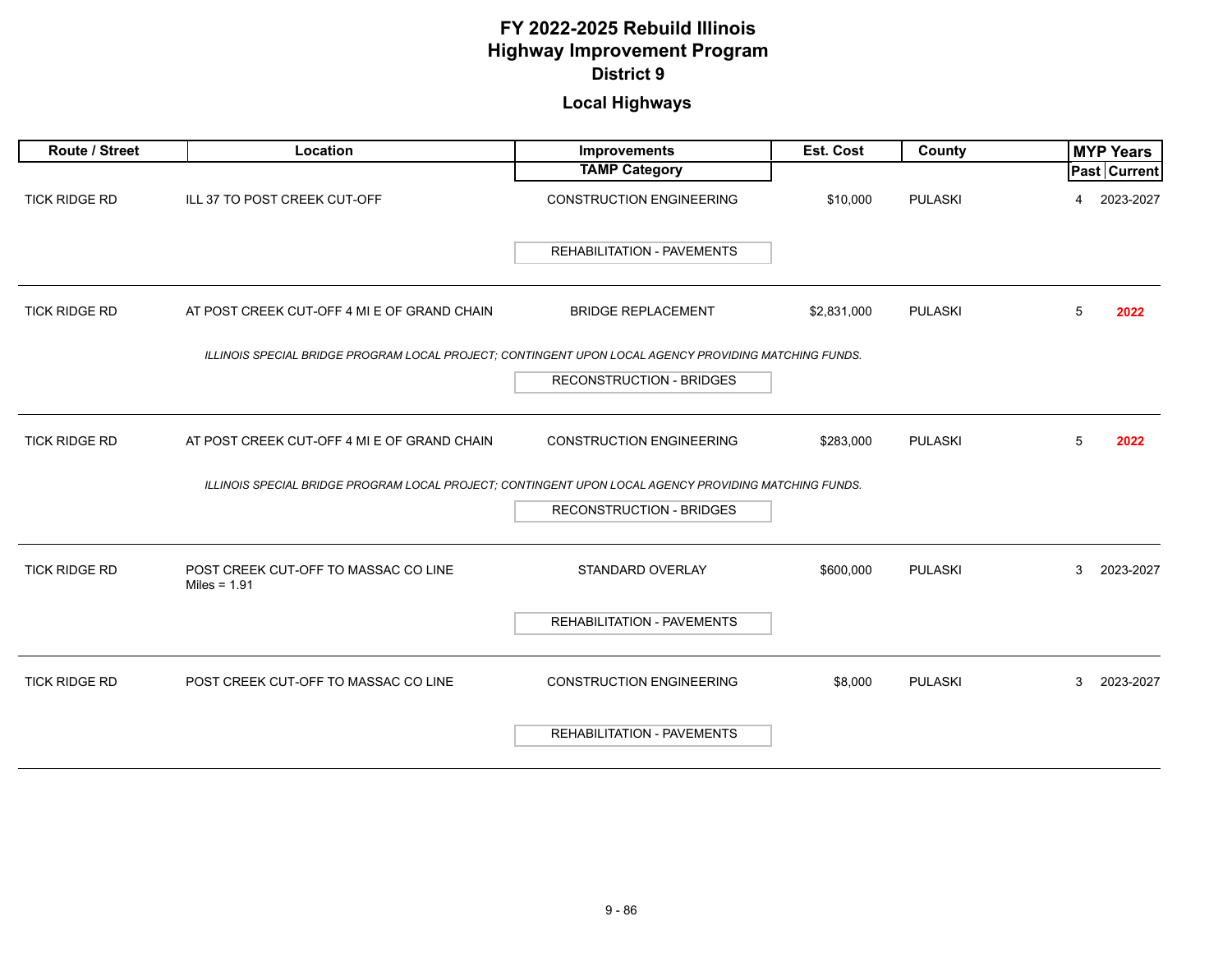| Route / Street                  | Location                                             | <b>Improvements</b>               | Est. Cost   | County           | <b>MYP Years</b>          |
|---------------------------------|------------------------------------------------------|-----------------------------------|-------------|------------------|---------------------------|
|                                 |                                                      | <b>TAMP Category</b>              |             |                  | <b>Past Current</b>       |
| <b>TOLLE RD</b>                 | E BREEZEWAY RD TO N MILLER LAKE LN<br>Miles = $5.60$ | STANDARD OVERLAY                  | \$1,300,000 | <b>JEFFERSON</b> | $\mathbf{2}$<br>2023-2027 |
|                                 |                                                      | <b>REHABILITATION - PAVEMENTS</b> |             |                  |                           |
| TOWN CREEK RD                   | ILL 3 TO 0.1 MI SW OF GRIMSBY RD<br>Miles = $1.50$   | STANDARD OVERLAY                  | \$500,000   | <b>JACKSON</b>   | 5<br>2023-2027            |
|                                 |                                                      | REHABILITATION - PAVEMENTS        |             |                  |                           |
| TOWN CREEK RD                   | ILL 3 TO 0.1 MI SW OF GRIMSBY RD                     | <b>CONSTRUCTION ENGINEERING</b>   | \$8,000     | <b>JACKSON</b>   | 5<br>2023-2027            |
|                                 |                                                      | REHABILITATION - PAVEMENTS        |             |                  |                           |
| TR 25<br><b>HARRIS CREEK RD</b> | AT HARRIS CREEK 1.5 MI SE OF CADIZ                   | <b>BRIDGE REPLACEMENT</b>         | \$150,000   | <b>HARDIN</b>    | 3<br>2023-2027            |
|                                 |                                                      | RECONSTRUCTION - BRIDGES          |             |                  |                           |
| TR 25<br><b>HARRIS CREEK RD</b> | AT HARRIS CREEK 1.5 MI SE OF CADIZ                   | <b>CONSTRUCTION ENGINEERING</b>   | \$8,000     | <b>HARDIN</b>    | 3<br>2023-2027            |
|                                 |                                                      | RECONSTRUCTION - BRIDGES          |             |                  |                           |
| TR 119<br><b>UNION GROVE RD</b> | AT STREAM 0.1 MI SW OF ELDORADO                      | <b>BRIDGE REPLACEMENT</b>         | \$200,000   | <b>SALINE</b>    | 2023-2027<br>$\mathbf{1}$ |
|                                 |                                                      | <b>RECONSTRUCTION - BRIDGES</b>   |             |                  |                           |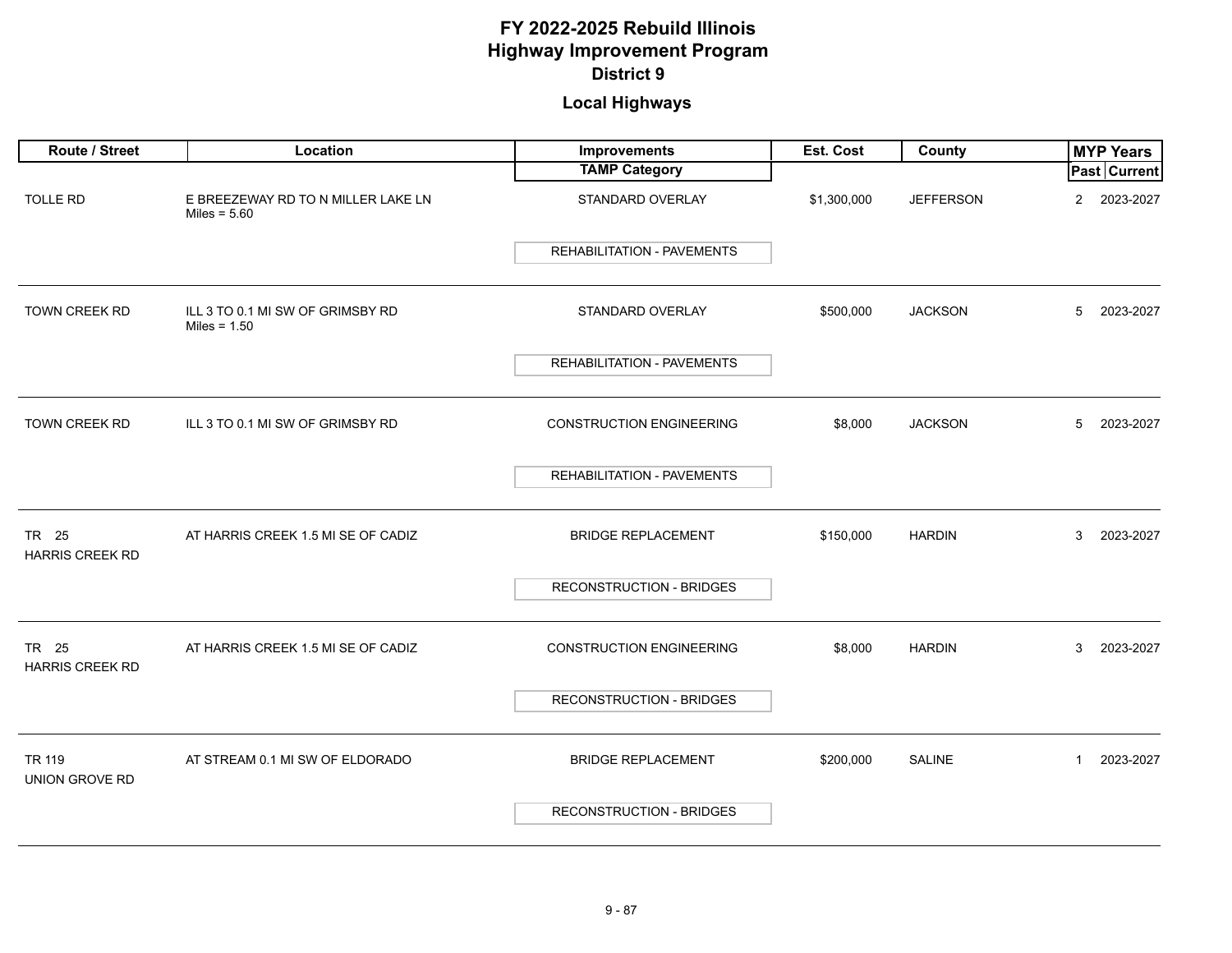| Route / Street                    | Location                                     | Improvements                      | Est. Cost   | County         | <b>MYP Years</b>            |
|-----------------------------------|----------------------------------------------|-----------------------------------|-------------|----------------|-----------------------------|
|                                   |                                              | <b>TAMP Category</b>              |             |                | <b>Past Current</b>         |
| TR 119<br>UNION GROVE RD          | AT STREAM 0.1 MI SW OF ELDORADO              | <b>CONSTRUCTION ENGINEERING</b>   | \$12,000    | <b>SALINE</b>  | 2023-2027<br>-1             |
|                                   |                                              | <b>RECONSTRUCTION - BRIDGES</b>   |             |                |                             |
| <b>TR 228</b><br>JOHNSON DAIRY RD | AT PORTERFIELD CREEK 0.2 MI S OF CYPRESS RD  | <b>BRIDGE REPLACEMENT</b>         | \$300,000   | <b>UNION</b>   | 2023-2027<br>$\mathbf{1}$   |
|                                   |                                              | <b>RECONSTRUCTION - BRIDGES</b>   |             |                |                             |
| TR 276<br>NEW HOPE RD             | AT TRIB LICK CREEK 0.3 MI E OF CH 20         | <b>BRIDGE REPLACEMENT</b>         | \$300,000   | <b>UNION</b>   | 2023-2027<br>$\overline{1}$ |
|                                   |                                              | <b>RECONSTRUCTION - BRIDGES</b>   |             |                |                             |
| TUNNEL HILL RD                    | ILL 37 TO PARRISH RIDGE RD<br>Miles = $2.86$ | STANDARD OVERLAY                  | \$1,000,000 | <b>JOHNSON</b> | 6<br>2023-2027              |
|                                   |                                              | REHABILITATION - PAVEMENTS        |             |                |                             |
| UNION SCHOOL RD                   | ILL 152 TO JACKSON CO LINE<br>Miles = $3.02$ | STANDARD OVERLAY                  | \$500,000   | <b>PERRY</b>   | 3<br>2023-2027              |
|                                   |                                              | REHABILITATION - PAVEMENTS        |             |                |                             |
| UNION SCHOOL RD                   | ILL 152 TO JACKSON CO LINE                   | <b>CONSTRUCTION ENGINEERING</b>   | \$4,000     | <b>PERRY</b>   | 3<br>2023-2027              |
|                                   |                                              | <b>REHABILITATION - PAVEMENTS</b> |             |                |                             |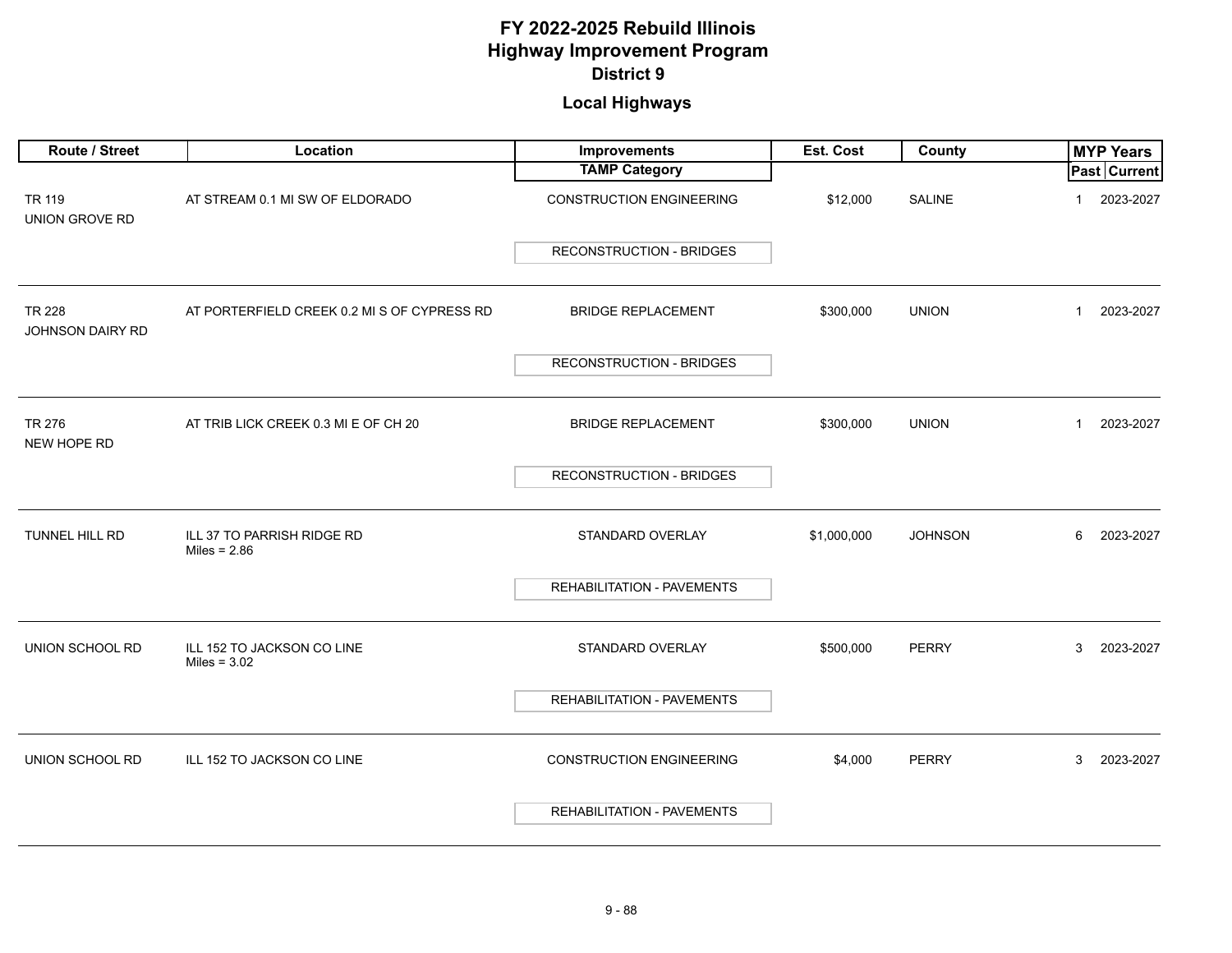| <b>Route / Street</b>                | Location                                     | Improvements                                                 | Est. Cost   | County          | <b>MYP Years</b>             |
|--------------------------------------|----------------------------------------------|--------------------------------------------------------------|-------------|-----------------|------------------------------|
|                                      |                                              | <b>TAMP Category</b>                                         |             |                 | <b>Past Current</b>          |
| UNIONVILLE RD                        | AT MUD CREEK 2.9 MI E OF UNIONVILLE          | <b>BRIDGE REPLACEMENT</b>                                    | \$260,000   | <b>MASSAC</b>   | 2022<br>2                    |
|                                      |                                              | <b>RECONSTRUCTION - BRIDGES</b>                              |             |                 |                              |
| <b>WASTENA ST</b>                    | ILL 37 TO S MCLEANSBORO ST<br>Miles = $0.55$ | <b>DESIGNED OVERLAY</b><br><b>WIDENING EXISTING PAVEMENT</b> | \$1,250,000 | <b>FRANKLIN</b> | 2022<br>4                    |
|                                      |                                              | REHABILITATION - PAVEMENTS                                   |             |                 |                              |
| <b>WASTENA ST</b>                    | ILL 37 TO S MCLEANSBORO ST                   | <b>CONSTRUCTION ENGINEERING</b>                              | \$120,000   | <b>FRANKLIN</b> | 2022<br>4                    |
|                                      |                                              | <b>REHABILITATION - PAVEMENTS</b>                            |             |                 |                              |
| <b>WRIGHTS CROSSING</b><br><b>RD</b> | AT UNNAMED STREAM 0.5 MI N OF COBDEN         | <b>BRIDGE REPLACEMENT</b>                                    | \$200,000   | <b>UNION</b>    | 2023-2027<br>10 <sup>°</sup> |
|                                      |                                              | <b>RECONSTRUCTION - BRIDGES</b>                              |             |                 |                              |
| <b>WRIGHTS CROSSING</b><br><b>RD</b> | AT UNNAMED STREAM 0.5 MI N OF COBDEN         | <b>CONSTRUCTION ENGINEERING</b>                              | \$8,000     | <b>UNION</b>    | 2023-2027<br>$\overline{7}$  |
|                                      |                                              | <b>RECONSTRUCTION - BRIDGES</b>                              |             |                 |                              |